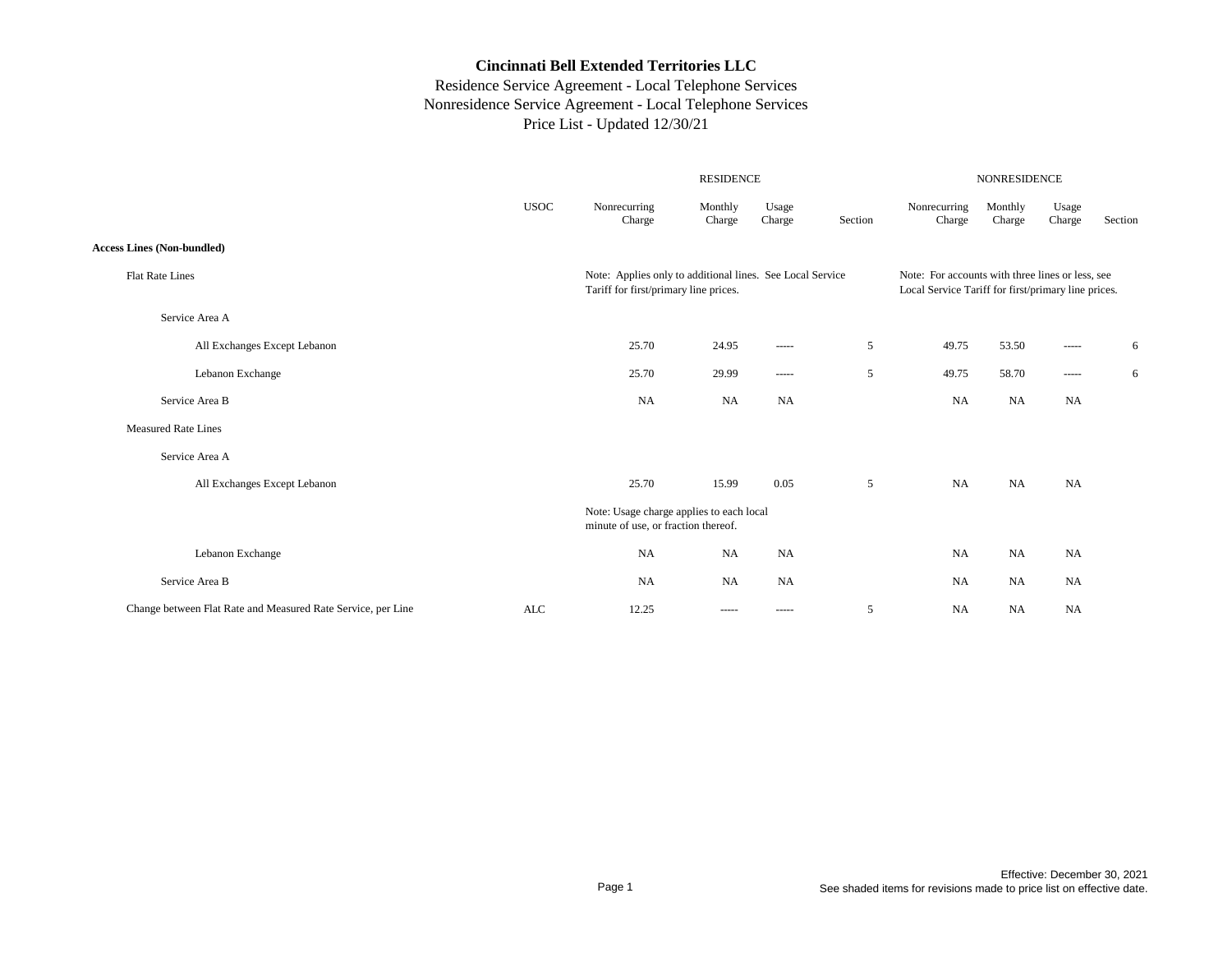|                                                                    |                        |                        | <b>RESIDENCE</b>  |                 | NONRESIDENCE |                                                                                                                                                                                                |                   |                                                                                                                                                                                                                                                                                                                                                                                                                                                                                        |         |
|--------------------------------------------------------------------|------------------------|------------------------|-------------------|-----------------|--------------|------------------------------------------------------------------------------------------------------------------------------------------------------------------------------------------------|-------------------|----------------------------------------------------------------------------------------------------------------------------------------------------------------------------------------------------------------------------------------------------------------------------------------------------------------------------------------------------------------------------------------------------------------------------------------------------------------------------------------|---------|
|                                                                    | <b>USOC</b>            | Nonrecurring<br>Charge | Monthly<br>Charge | Usage<br>Charge | Section      | Nonrecurring<br>Charge                                                                                                                                                                         | Monthly<br>Charge | Usage<br>Charge                                                                                                                                                                                                                                                                                                                                                                                                                                                                        | Section |
| <b>Access Line Bundles - Nonresidence</b>                          |                        |                        |                   |                 |              |                                                                                                                                                                                                |                   |                                                                                                                                                                                                                                                                                                                                                                                                                                                                                        |         |
| Service Area A                                                     |                        |                        |                   |                 |              |                                                                                                                                                                                                |                   |                                                                                                                                                                                                                                                                                                                                                                                                                                                                                        |         |
| Business Connections, per Line                                     | C5PEX                  | <b>NA</b>              | <b>NA</b>         | NA              |              | 49.75                                                                                                                                                                                          | 77.25             | $\begin{array}{cccccccccc} \multicolumn{2}{c}{} & \multicolumn{2}{c}{} & \multicolumn{2}{c}{} & \multicolumn{2}{c}{} & \multicolumn{2}{c}{} & \multicolumn{2}{c}{} & \multicolumn{2}{c}{} & \multicolumn{2}{c}{} & \multicolumn{2}{c}{} & \multicolumn{2}{c}{} & \multicolumn{2}{c}{} & \multicolumn{2}{c}{} & \multicolumn{2}{c}{} & \multicolumn{2}{c}{} & \multicolumn{2}{c}{} & \multicolumn{2}{c}{} & \multicolumn{2}{c}{} & \multicolumn{2}{c}{} & \multicolumn{2}{c}{} & \mult$ | 6       |
| Business Phone Pak (Grandfathered)<br>All Exchanges Except Lebanon |                        |                        |                   |                 |              | Note: The nonrecurring charge is reduced to \$10.00<br>for customers changing from non-bundled access<br>lines to Business Connections, except when<br>establishing service at a new location. |                   |                                                                                                                                                                                                                                                                                                                                                                                                                                                                                        |         |
| E-bill Option, per Line                                            | <b>NLUYP</b>           | <b>NA</b>              | <b>NA</b>         | <b>NA</b>       |              | NA                                                                                                                                                                                             | 54.95             |                                                                                                                                                                                                                                                                                                                                                                                                                                                                                        | 6       |
| Paper Bill Option, per Line                                        | NLUYP,<br><b>NOEBL</b> | <b>NA</b>              | <b>NA</b>         | NA              |              | <b>NA</b>                                                                                                                                                                                      | 59.95             | $\begin{array}{cccccccccc} \multicolumn{2}{c}{} & \multicolumn{2}{c}{} & \multicolumn{2}{c}{} & \multicolumn{2}{c}{} & \multicolumn{2}{c}{} & \multicolumn{2}{c}{} & \multicolumn{2}{c}{} & \multicolumn{2}{c}{} & \multicolumn{2}{c}{} & \multicolumn{2}{c}{} & \multicolumn{2}{c}{} & \multicolumn{2}{c}{} & \multicolumn{2}{c}{} & \multicolumn{2}{c}{} & \multicolumn{2}{c}{} & \multicolumn{2}{c}{} & \multicolumn{2}{c}{} & \multicolumn{2}{c}{} & \multicolumn{2}{c}{} & \mult$ | 6       |
| Lebanon Exchange, per Line                                         | <b>NLUYP</b>           | <b>NA</b>              | <b>NA</b>         | <b>NA</b>       |              | <b>NA</b>                                                                                                                                                                                      | 59.99             | $- - - - -$                                                                                                                                                                                                                                                                                                                                                                                                                                                                            | 6       |
| Hunting Enhancement, per Line                                      | AS3HG                  | <b>NA</b>              | <b>NA</b>         | <b>NA</b>       |              | 8.50                                                                                                                                                                                           | 5.00              | $\begin{array}{cccccccccc} \multicolumn{2}{c}{} & \multicolumn{2}{c}{} & \multicolumn{2}{c}{} & \multicolumn{2}{c}{} & \multicolumn{2}{c}{} & \multicolumn{2}{c}{} & \multicolumn{2}{c}{} & \multicolumn{2}{c}{} & \multicolumn{2}{c}{} & \multicolumn{2}{c}{} & \multicolumn{2}{c}{} & \multicolumn{2}{c}{} & \multicolumn{2}{c}{} & \multicolumn{2}{c}{} & \multicolumn{2}{c}{} & \multicolumn{2}{c}{} & \multicolumn{2}{c}{} & \multicolumn{2}{c}{} & \multicolumn{2}{c}{} & \mult$ | 6       |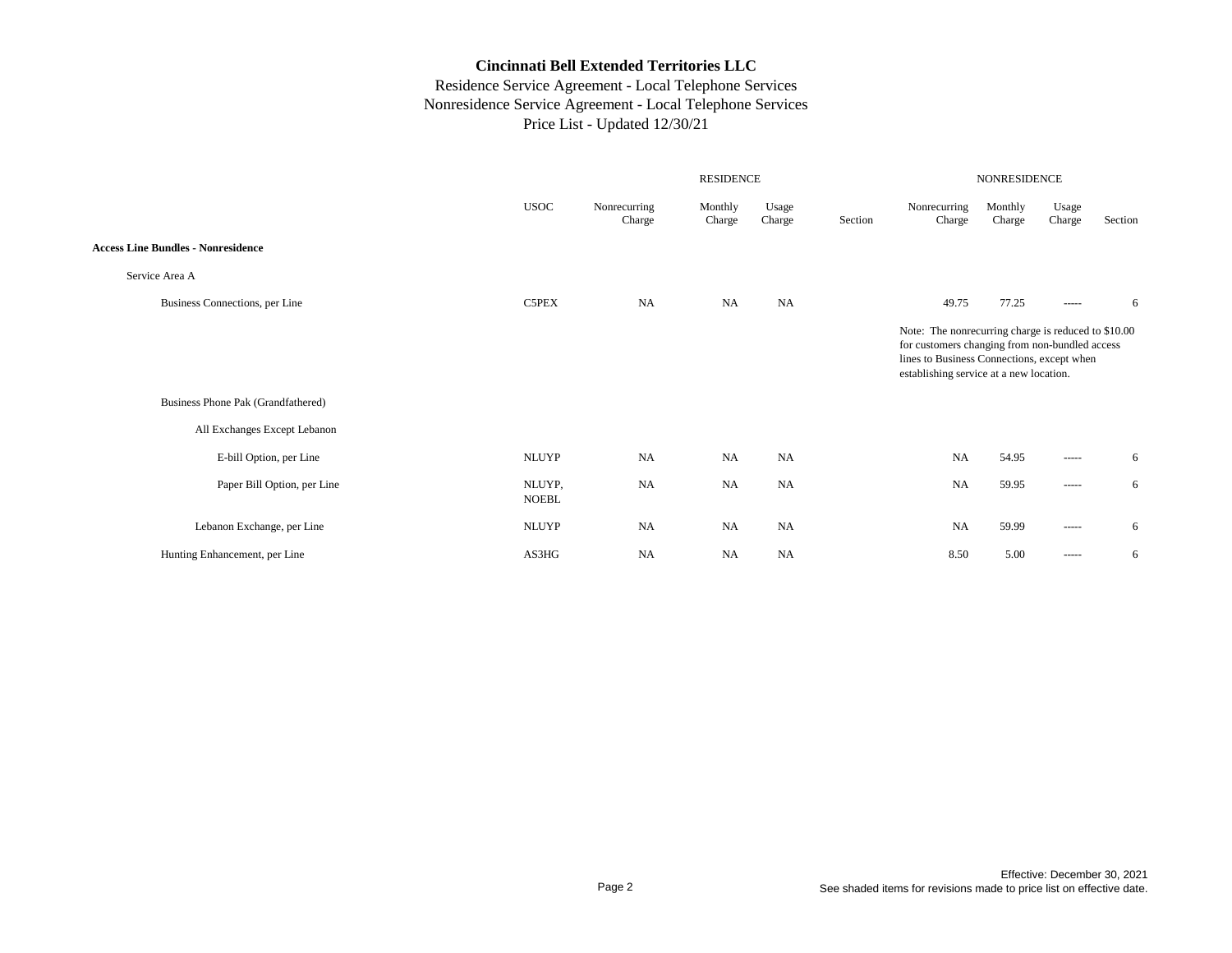# Residence Service Agreement - Local Telephone Services Nonresidence Service Agreement - Local Telephone Services Price List - Updated 12/30/21

|                                                                                                   |              | <b>NONRESIDENCE</b>    |                   |                 |         |                        |                   |                 |         |
|---------------------------------------------------------------------------------------------------|--------------|------------------------|-------------------|-----------------|---------|------------------------|-------------------|-----------------|---------|
|                                                                                                   | <b>USOC</b>  | Nonrecurring<br>Charge | Monthly<br>Charge | Usage<br>Charge | Section | Nonrecurring<br>Charge | Monthly<br>Charge | Usage<br>Charge | Section |
| Service Area B<br>All Exchanges but Seven Mile, Hamilton & Reilly<br>Custom Connections, Bundle 2 | <b>GDCCB</b> |                        |                   |                 |         |                        |                   |                 |         |
| First Line                                                                                        |              | <b>NA</b>              | <b>NA</b>         | NA              |         | 50.00                  | 59.99             | $- - - - -$     | 6       |
| Additional Lines, per Line                                                                        |              | <b>NA</b>              | NA                | <b>NA</b>       |         | 50.00                  | 59.99             | $- - - - -$     | 6       |
| Service Order Charge, per Order                                                                   |              | NA                     | NA                | <b>NA</b>       |         | 16.50                  | $- - - - -$       | -----           | 6       |
|                                                                                                   |              |                        |                   |                 |         |                        |                   |                 |         |

Note: The Service Order Charge applies to subsequent orders only when making changes to the service such as adding features.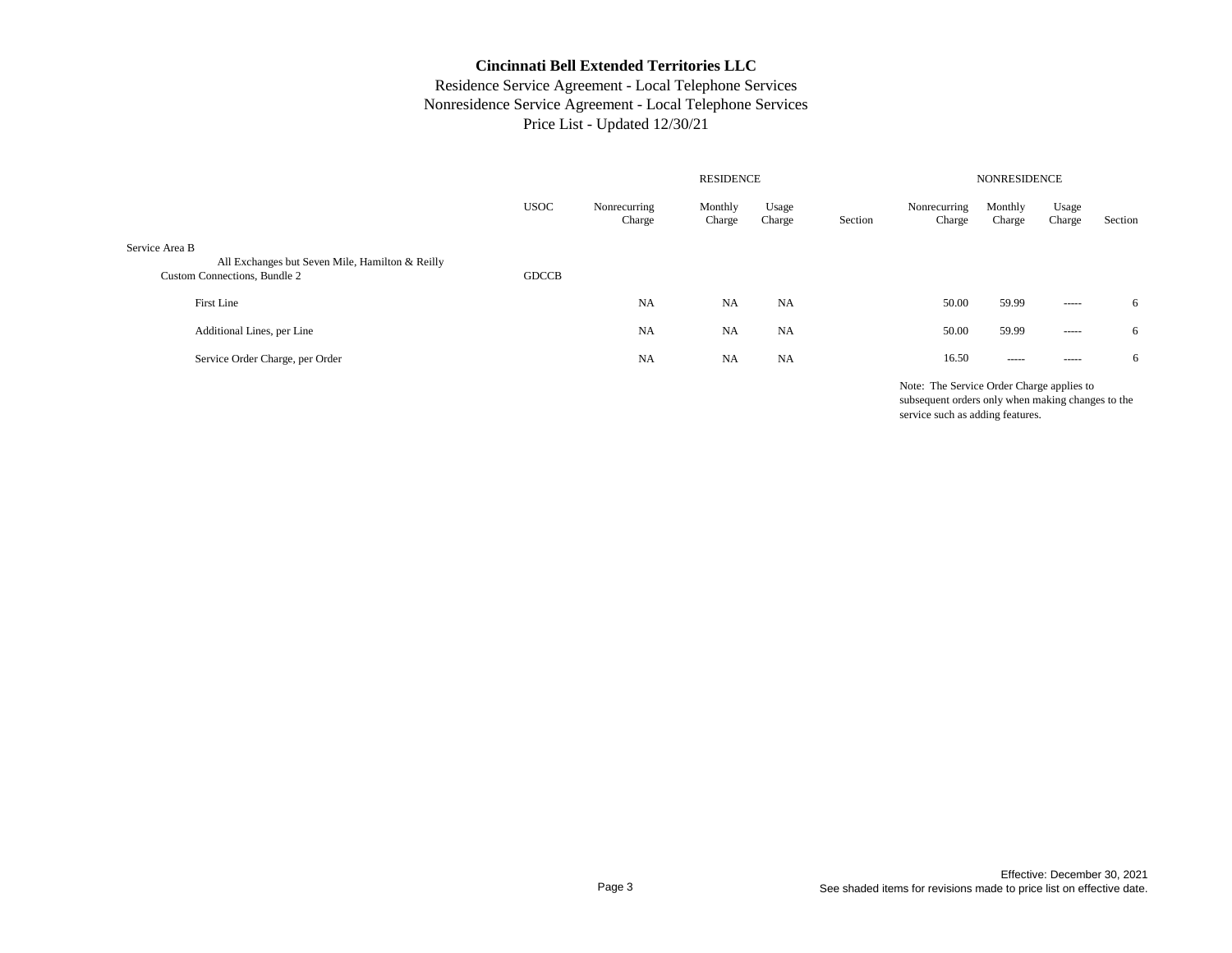# Residence Service Agreement - Local Telephone Services Nonresidence Service Agreement - Local Telephone Services Price List - Updated 12/30/21

|                                              |              |                        | NONRESIDENCE      |                 |         |                                                                                                                                                        |                   |                                                                                                                                                                                                                                                                                                                                                                                                                                                                                        |         |  |  |
|----------------------------------------------|--------------|------------------------|-------------------|-----------------|---------|--------------------------------------------------------------------------------------------------------------------------------------------------------|-------------------|----------------------------------------------------------------------------------------------------------------------------------------------------------------------------------------------------------------------------------------------------------------------------------------------------------------------------------------------------------------------------------------------------------------------------------------------------------------------------------------|---------|--|--|
|                                              | <b>USOC</b>  | Nonrecurring<br>Charge | Monthly<br>Charge | Usage<br>Charge | Section | Nonrecurring<br>Charge                                                                                                                                 | Monthly<br>Charge | Usage<br>Charge                                                                                                                                                                                                                                                                                                                                                                                                                                                                        | Section |  |  |
| Custom Connections, Bundle 1 (Grandfathered) | <b>BDMCC</b> |                        |                   |                 |         |                                                                                                                                                        |                   |                                                                                                                                                                                                                                                                                                                                                                                                                                                                                        |         |  |  |
| First Line                                   |              |                        |                   |                 |         |                                                                                                                                                        |                   |                                                                                                                                                                                                                                                                                                                                                                                                                                                                                        |         |  |  |
| E-bill Option                                |              | NA                     | <b>NA</b>         | <b>NA</b>       |         | <b>NA</b>                                                                                                                                              | 59.99             | $\begin{array}{cccccccccc} \multicolumn{2}{c}{} & \multicolumn{2}{c}{} & \multicolumn{2}{c}{} & \multicolumn{2}{c}{} & \multicolumn{2}{c}{} & \multicolumn{2}{c}{} & \multicolumn{2}{c}{} & \multicolumn{2}{c}{} & \multicolumn{2}{c}{} & \multicolumn{2}{c}{} & \multicolumn{2}{c}{} & \multicolumn{2}{c}{} & \multicolumn{2}{c}{} & \multicolumn{2}{c}{} & \multicolumn{2}{c}{} & \multicolumn{2}{c}{} & \multicolumn{2}{c}{} & \multicolumn{2}{c}{} & \multicolumn{2}{c}{} & \mult$ | 6       |  |  |
| Paper Bill Option                            |              | <b>NA</b>              | <b>NA</b>         | <b>NA</b>       |         | <b>NA</b>                                                                                                                                              | 64.99             | $\begin{array}{cccccccccc} \multicolumn{2}{c}{} & \multicolumn{2}{c}{} & \multicolumn{2}{c}{} & \multicolumn{2}{c}{} & \multicolumn{2}{c}{} & \multicolumn{2}{c}{} & \multicolumn{2}{c}{} & \multicolumn{2}{c}{} & \multicolumn{2}{c}{} & \multicolumn{2}{c}{} & \multicolumn{2}{c}{} & \multicolumn{2}{c}{} & \multicolumn{2}{c}{} & \multicolumn{2}{c}{} & \multicolumn{2}{c}{} & \multicolumn{2}{c}{} & \multicolumn{2}{c}{} & \multicolumn{2}{c}{} & \multicolumn{2}{c}{} & \mult$ | 6       |  |  |
| Additional Lines, per Line                   |              |                        |                   |                 |         |                                                                                                                                                        |                   |                                                                                                                                                                                                                                                                                                                                                                                                                                                                                        |         |  |  |
| E-bill Option                                |              | <b>NA</b>              | <b>NA</b>         | <b>NA</b>       |         | <b>NA</b>                                                                                                                                              | 54.99             | -----                                                                                                                                                                                                                                                                                                                                                                                                                                                                                  | 6       |  |  |
| Paper Bill Option                            |              | NA                     | <b>NA</b>         | NA              |         | NA                                                                                                                                                     | 59.99             | $\begin{array}{cccccccccc} \multicolumn{2}{c}{} & \multicolumn{2}{c}{} & \multicolumn{2}{c}{} & \multicolumn{2}{c}{} & \multicolumn{2}{c}{} & \multicolumn{2}{c}{} & \multicolumn{2}{c}{} & \multicolumn{2}{c}{} & \multicolumn{2}{c}{} & \multicolumn{2}{c}{} & \multicolumn{2}{c}{} & \multicolumn{2}{c}{} & \multicolumn{2}{c}{} & \multicolumn{2}{c}{} & \multicolumn{2}{c}{} & \multicolumn{2}{c}{} & \multicolumn{2}{c}{} & \multicolumn{2}{c}{} & \multicolumn{2}{c}{} & \mult$ | 6       |  |  |
|                                              |              |                        |                   |                 |         | Note: The Paper Bill Option price only applies to<br>additional lines that are billed separately from the<br>first line and that receive a paper bill. |                   |                                                                                                                                                                                                                                                                                                                                                                                                                                                                                        |         |  |  |
| Service Order Charge, per Order              |              | <b>NA</b>              | <b>NA</b>         | <b>NA</b>       |         | 16.50                                                                                                                                                  | $\cdots$          | $- - - - -$                                                                                                                                                                                                                                                                                                                                                                                                                                                                            | 6       |  |  |

Note: The Service Order Charge applies to subsequent orders only when making changes to the service such as adding features.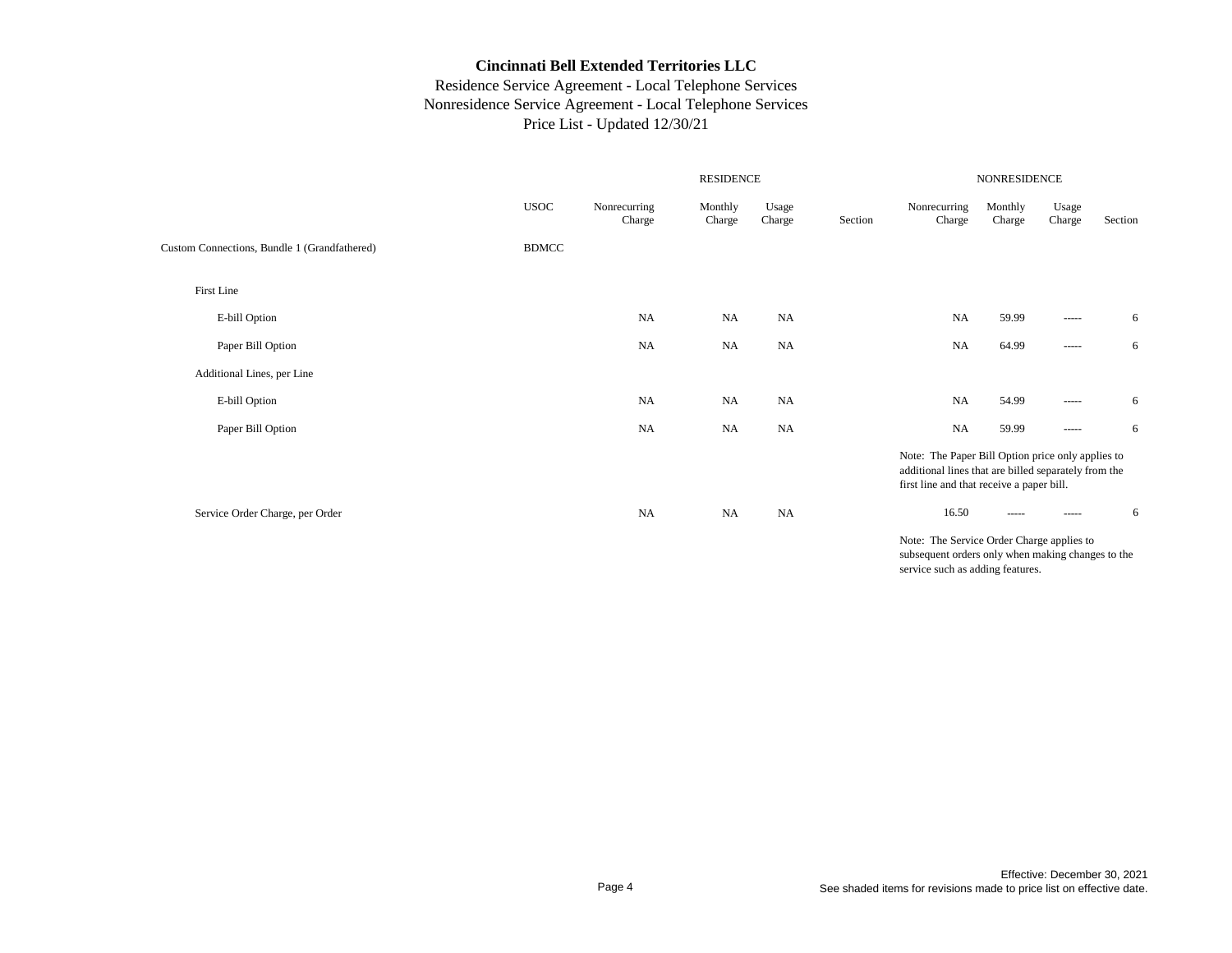|                                                                                          | NONRESIDENCE<br><b>RESIDENCE</b> |                                                                                  |                   |                                                                                                                                                                                                                                                                                                                                                                                                                                                                                        |         |                        |                   |                 |         |  |
|------------------------------------------------------------------------------------------|----------------------------------|----------------------------------------------------------------------------------|-------------------|----------------------------------------------------------------------------------------------------------------------------------------------------------------------------------------------------------------------------------------------------------------------------------------------------------------------------------------------------------------------------------------------------------------------------------------------------------------------------------------|---------|------------------------|-------------------|-----------------|---------|--|
|                                                                                          | <b>USOC</b>                      | Nonrecurring<br>Charge                                                           | Monthly<br>Charge | Usage<br>Charge                                                                                                                                                                                                                                                                                                                                                                                                                                                                        | Section | Nonrecurring<br>Charge | Monthly<br>Charge | Usage<br>Charge | Section |  |
| <b>Access Lines Bundles - Residence</b>                                                  |                                  |                                                                                  |                   |                                                                                                                                                                                                                                                                                                                                                                                                                                                                                        |         |                        |                   |                 |         |  |
| Bundles/Packages with Access Lines                                                       |                                  |                                                                                  |                   |                                                                                                                                                                                                                                                                                                                                                                                                                                                                                        |         |                        |                   |                 |         |  |
| Service Area A                                                                           |                                  |                                                                                  |                   |                                                                                                                                                                                                                                                                                                                                                                                                                                                                                        |         |                        |                   |                 |         |  |
| Complete Connections Bundle 1                                                            | <b>NLUYU</b>                     |                                                                                  |                   |                                                                                                                                                                                                                                                                                                                                                                                                                                                                                        |         |                        |                   |                 |         |  |
| All Exchanges except Lebanon                                                             |                                  | See Note A                                                                       | 34.99             | -----                                                                                                                                                                                                                                                                                                                                                                                                                                                                                  | 5       | NA                     | NA                | NA              |         |  |
| Lebanon Exchange                                                                         |                                  | <b>NA</b>                                                                        | 49.95             | $\begin{array}{cccccccccc} \multicolumn{2}{c}{} & \multicolumn{2}{c}{} & \multicolumn{2}{c}{} & \multicolumn{2}{c}{} & \multicolumn{2}{c}{} & \multicolumn{2}{c}{} & \multicolumn{2}{c}{} & \multicolumn{2}{c}{} & \multicolumn{2}{c}{} & \multicolumn{2}{c}{} & \multicolumn{2}{c}{} & \multicolumn{2}{c}{} & \multicolumn{2}{c}{} & \multicolumn{2}{c}{} & \multicolumn{2}{c}{} & \multicolumn{2}{c}{} & \multicolumn{2}{c}{} & \multicolumn{2}{c}{} & \multicolumn{2}{c}{} & \mult$ | 5       | NA                     | NA                | <b>NA</b>       |         |  |
|                                                                                          |                                  | Note: Complete Connections Bundle 1 is grandfathered in the<br>Lebanon Exchange. |                   |                                                                                                                                                                                                                                                                                                                                                                                                                                                                                        |         |                        |                   |                 |         |  |
| Complete Connections Bundle 1 with Second Line That Has No<br><b>Additional Features</b> | <b>NLUYU</b>                     |                                                                                  |                   |                                                                                                                                                                                                                                                                                                                                                                                                                                                                                        |         |                        |                   |                 |         |  |
| All Exchanges except Lebanon                                                             |                                  | See Note A                                                                       | 53.00             | $\cdots$                                                                                                                                                                                                                                                                                                                                                                                                                                                                               | 5       | NA                     | NA                | NA              |         |  |
| Lebanon Exchange                                                                         |                                  | NA                                                                               | <b>NA</b>         | NA                                                                                                                                                                                                                                                                                                                                                                                                                                                                                     |         | <b>NA</b>              | NA                | <b>NA</b>       |         |  |
| Complete Connections Bundle 2 with Unlimited Long Distance                               |                                  |                                                                                  |                   |                                                                                                                                                                                                                                                                                                                                                                                                                                                                                        |         |                        |                   |                 |         |  |
| All Exchanges except Lebanon                                                             |                                  | NA                                                                               | NA                | <b>NA</b>                                                                                                                                                                                                                                                                                                                                                                                                                                                                              |         | NA                     | NA                | NA              |         |  |
| Lebanon Exchange                                                                         |                                  | See Note A                                                                       | 49.95             | $\cdots \cdots \cdots$                                                                                                                                                                                                                                                                                                                                                                                                                                                                 | 5       | NA                     | NA                | NA              |         |  |
| Home Pak Reach with Unlimited Long Distance                                              | <b>REACH</b>                     | See Note A                                                                       | 34.00             | $\begin{array}{cccccccccc} \multicolumn{2}{c}{} & \multicolumn{2}{c}{} & \multicolumn{2}{c}{} & \multicolumn{2}{c}{} & \multicolumn{2}{c}{} & \multicolumn{2}{c}{} & \multicolumn{2}{c}{} & \multicolumn{2}{c}{} & \multicolumn{2}{c}{} & \multicolumn{2}{c}{} & \multicolumn{2}{c}{} & \multicolumn{2}{c}{} & \multicolumn{2}{c}{} & \multicolumn{2}{c}{} & \multicolumn{2}{c}{} & \multicolumn{2}{c}{} & \multicolumn{2}{c}{} & \multicolumn{2}{c}{} & \multicolumn{2}{c}{} & \mult$ | 6       | NA                     | NA                | NA              |         |  |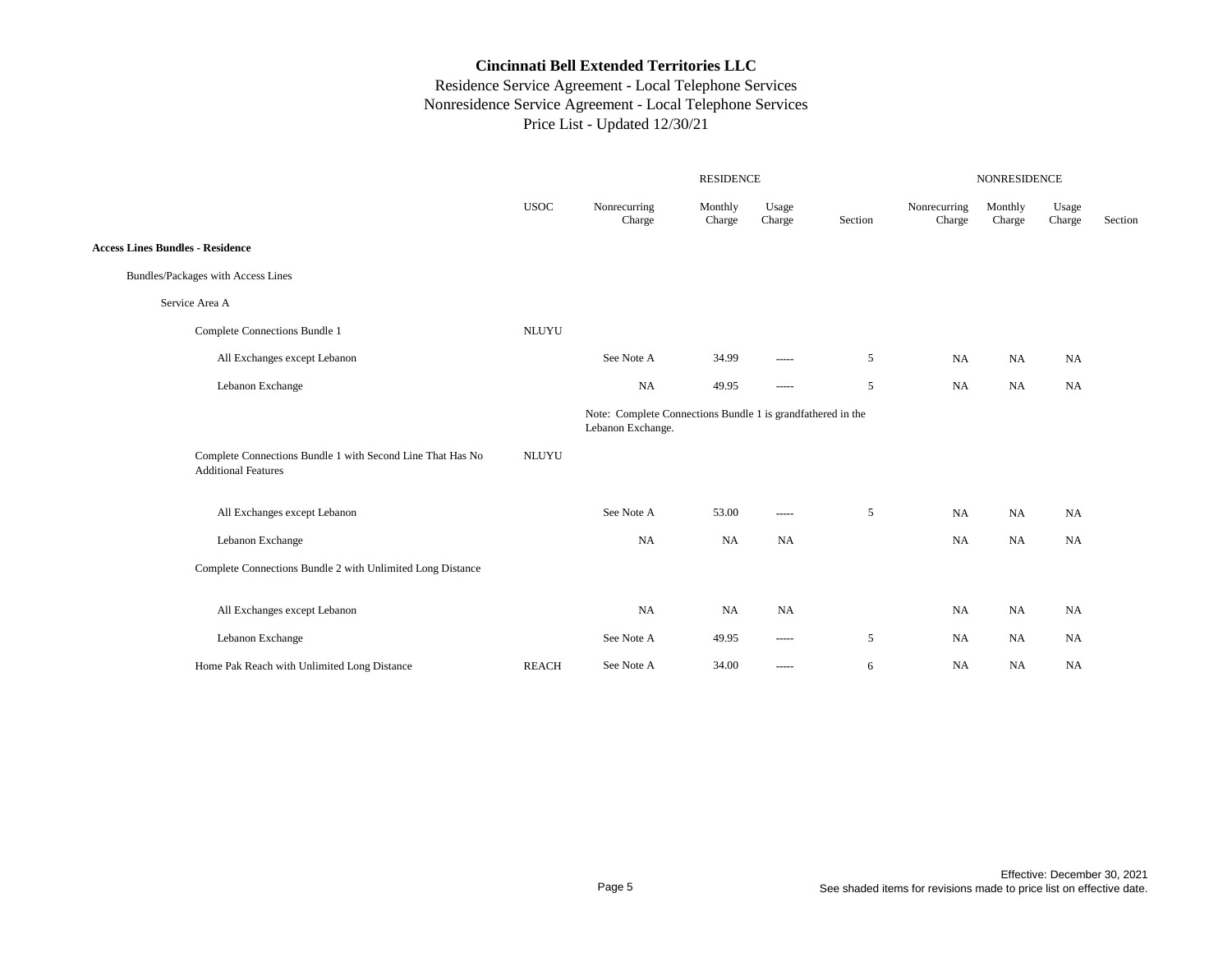|                                                                             |                        |                        |                   | NONRESIDENCE                                                                                                                                                                                                                                                                                                                                                                                                                                                                           |         |                        |                        |                 |         |
|-----------------------------------------------------------------------------|------------------------|------------------------|-------------------|----------------------------------------------------------------------------------------------------------------------------------------------------------------------------------------------------------------------------------------------------------------------------------------------------------------------------------------------------------------------------------------------------------------------------------------------------------------------------------------|---------|------------------------|------------------------|-----------------|---------|
|                                                                             | <b>USOC</b>            | Nonrecurring<br>Charge | Monthly<br>Charge | Usage<br>Charge                                                                                                                                                                                                                                                                                                                                                                                                                                                                        | Section | Nonrecurring<br>Charge | Monthly<br>Charge      | Usage<br>Charge | Section |
| Home Pak Advantage with Unlimited Long Distance<br>(Grandfathered 1/1/2020) | <b>HMPKP</b>           | NA                     | 45.00             | -----                                                                                                                                                                                                                                                                                                                                                                                                                                                                                  | 5       | NA                     | <b>NA</b>              | <b>NA</b>       |         |
| Home Pak Lite with 30 Minutes Long Distance<br>(Grandfathered 1/1/2020)     | HMPKR,<br><b>HMPKT</b> | <b>NA</b>              | 33.99             | -----                                                                                                                                                                                                                                                                                                                                                                                                                                                                                  | 5       | NA                     | <b>NA</b>              | <b>NA</b>       |         |
| Home Pak Lite with 150 Minutes Long Distance<br>(Grandfathered 1/1/2020)    | HMPKR,<br><b>HMPKT</b> | NA                     | 38.99             | -----                                                                                                                                                                                                                                                                                                                                                                                                                                                                                  | 5       | NA                     | NA                     | NA              |         |
| Home Pak Lite with Unlimited Long Distance<br>(Grandfathered 1/1/2020)      | HMPKR,<br><b>HMPKT</b> | NA                     | 43.99             | -----                                                                                                                                                                                                                                                                                                                                                                                                                                                                                  | 5       | NA                     | <b>NA</b>              | <b>NA</b>       |         |
| Home Phone Pak with 100 Minutes of Long Distance<br>(Grandfathered)         | <b>NLUYX</b>           |                        |                   |                                                                                                                                                                                                                                                                                                                                                                                                                                                                                        |         |                        |                        |                 |         |
| All Exchanges except Lebanon                                                |                        |                        |                   |                                                                                                                                                                                                                                                                                                                                                                                                                                                                                        |         |                        |                        |                 |         |
| E-bill Option<br>Paper Bill Option                                          | <b>NOEBL</b>           | NA<br>NA               | 40.99<br>44.99    | $- - - - -$<br>-----                                                                                                                                                                                                                                                                                                                                                                                                                                                                   | 5<br>5  | NA<br><b>NA</b>        | <b>NA</b><br><b>NA</b> | NA<br><b>NA</b> |         |
| Lebanon Exchange                                                            |                        | NA                     | 47.99             | $\begin{array}{cccccccccc} \multicolumn{2}{c}{} & \multicolumn{2}{c}{} & \multicolumn{2}{c}{} & \multicolumn{2}{c}{} & \multicolumn{2}{c}{} & \multicolumn{2}{c}{} & \multicolumn{2}{c}{} & \multicolumn{2}{c}{} & \multicolumn{2}{c}{} & \multicolumn{2}{c}{} & \multicolumn{2}{c}{} & \multicolumn{2}{c}{} & \multicolumn{2}{c}{} & \multicolumn{2}{c}{} & \multicolumn{2}{c}{} & \multicolumn{2}{c}{} & \multicolumn{2}{c}{} & \multicolumn{2}{c}{} & \multicolumn{2}{c}{} & \mult$ | 5       | NA                     | NA                     | NA              |         |
| Home Phone Pak 2 with 100 Minutes of Long Distance (Grandfathered) HMPK2    |                        |                        |                   | $\frac{1}{2}$                                                                                                                                                                                                                                                                                                                                                                                                                                                                          |         |                        |                        |                 |         |
|                                                                             |                        |                        |                   |                                                                                                                                                                                                                                                                                                                                                                                                                                                                                        |         |                        |                        |                 |         |
| All Exchanges except Lebanon                                                |                        | NA                     | 43.99             | $- - - - -$                                                                                                                                                                                                                                                                                                                                                                                                                                                                            | 5       | NA                     | NA                     | <b>NA</b>       |         |
| Lebanon Exchange                                                            |                        | <b>NA</b>              | <b>NA</b>         | NA                                                                                                                                                                                                                                                                                                                                                                                                                                                                                     |         | NA                     | <b>NA</b>              | <b>NA</b>       |         |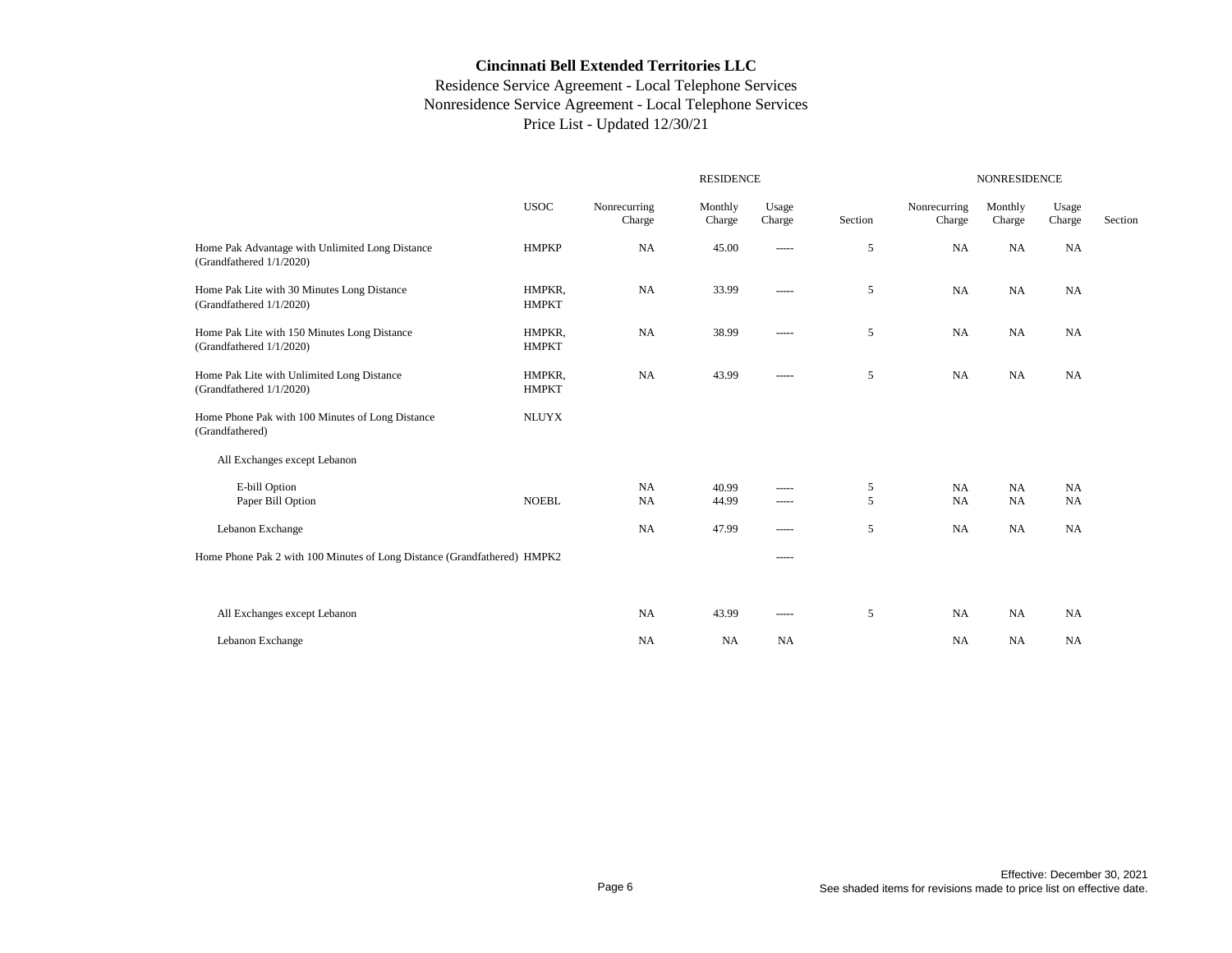# Residence Service Agreement - Local Telephone Services Nonresidence Service Agreement - Local Telephone Services Price List - Updated 12/30/21

|                                                               | <b>RESIDENCE</b> |                                                                                                                                |                   |                 | <b>NONRESIDENCE</b> |                        |                   |                 |         |
|---------------------------------------------------------------|------------------|--------------------------------------------------------------------------------------------------------------------------------|-------------------|-----------------|---------------------|------------------------|-------------------|-----------------|---------|
|                                                               | <b>USOC</b>      | Nonrecurring<br>Charge                                                                                                         | Monthly<br>Charge | Usage<br>Charge | Section             | Nonrecurring<br>Charge | Monthly<br>Charge | Usage<br>Charge | Section |
| Home Phone Pak 2 with Unlimited Long Distance (Grandfathered) | HMPK2            | <b>NA</b>                                                                                                                      | 53.99             | $- - - - -$     | 5                   | <b>NA</b>              | <b>NA</b>         | NA              |         |
|                                                               |                  |                                                                                                                                |                   |                 |                     |                        |                   |                 |         |
|                                                               |                  |                                                                                                                                |                   |                 |                     |                        |                   |                 |         |
| Service Establishment, per Line                               |                  |                                                                                                                                |                   |                 |                     |                        |                   |                 |         |
|                                                               |                  |                                                                                                                                |                   |                 |                     |                        |                   |                 |         |
| Access Line Establishment                                     | ALE              | 25.70                                                                                                                          | NA                | $- - - - -$     | 5                   | <b>NA</b>              | <b>NA</b>         | <b>NA</b>       |         |
| <b>Bundle Establishment</b>                                   |                  | 6.50                                                                                                                           | <b>NA</b>         | $- - - - -$     | 5                   | <b>NA</b>              | <b>NA</b>         | NA              |         |
|                                                               |                  | Note A: The Bundle Establishment Charge applies to establish<br>new service, convert service to a bundle, or move service to a |                   |                 |                     |                        |                   |                 |         |

new service, convert service to a bundle, or move service to a different address. In addition, the Access Line Establishment Charge applies to establish new service or move service to a new address.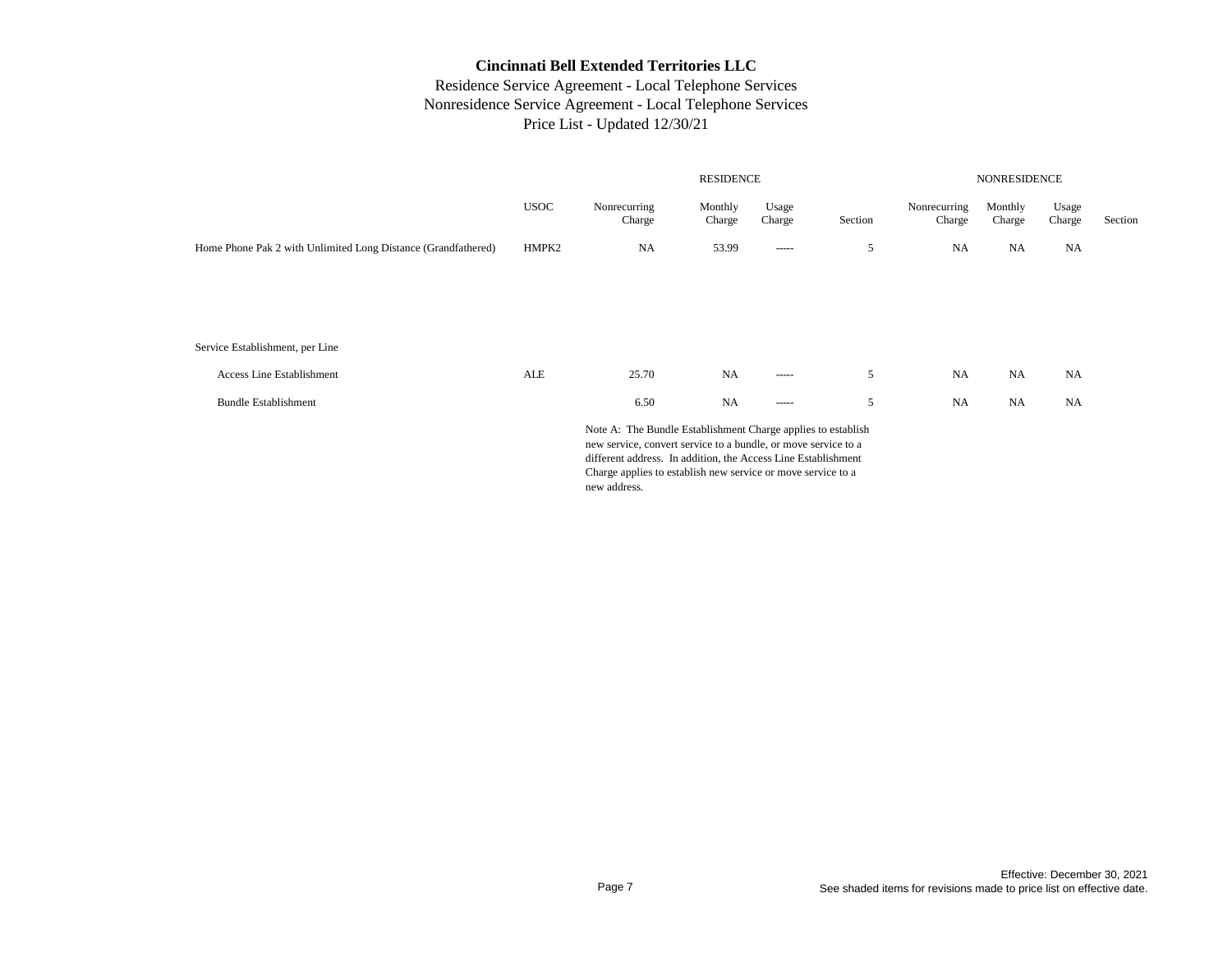|                                                                                                         |              |                                                                                                |                   | <b>NONRESIDENCE</b>  |                           |                        |                   |                        |         |
|---------------------------------------------------------------------------------------------------------|--------------|------------------------------------------------------------------------------------------------|-------------------|----------------------|---------------------------|------------------------|-------------------|------------------------|---------|
|                                                                                                         | <b>USOC</b>  | Nonrecurring<br>Charge                                                                         | Monthly<br>Charge | Usage<br>Charge      | Section                   | Nonrecurring<br>Charge | Monthly<br>Charge | Usage<br>Charge        | Section |
| Service Area B<br>Home Pak Reach with Unlimited Long Distance                                           | <b>REACH</b> | See Note A                                                                                     | 34.00             | $- - - - -$          | 6                         | NA                     | NA                | NA                     |         |
| Home Pak Lite with 30 Minutes Long Distance<br>(Grandfathered 1/1/2020)                                 | <b>HMPKR</b> | N/A                                                                                            | 33.99             | $- - - - -$          | 5                         | NA                     | NA                | <b>NA</b>              |         |
| Home Pak Lite with 150 Minutes Long Distance<br>(Grandfathered 1/1/2020)                                | <b>HMPKR</b> | N/A                                                                                            | 38.99             | $---$                | 5                         | <b>NA</b>              | NA                | <b>NA</b>              |         |
| Home Pak Lite with Unlimited Long Distance<br>(Grandfathered 1/1/2020)                                  | <b>HMPKR</b> | N/A                                                                                            | 43.99             | -----                | 5                         | <b>NA</b>              | NA                | NA                     |         |
| Home Pak Advantage with Unlimited Long Distance<br>(Grandfathered 1/1/2020)                             | <b>HMPKP</b> | N/A                                                                                            | 45.00             | -----                | $\sqrt{5}$                | NA                     | NA                | <b>NA</b>              |         |
| Complete Connections Bundle 1<br>All Exchanges but Seven Mile, Hamilton & Reilly                        | <b>NLUYU</b> | 50.00                                                                                          | 39.95             | -----                | 5                         | NA                     | NA                | NA                     |         |
| Complete Connections with 50 minutes of Long Distance<br>Seven Mile, Hamilton & Reilly Exchanges - Only | <b>NLUYU</b> | N/A                                                                                            | 42.95             | -----                | 6 (CBT Svc.<br>Agreement) | NA                     | NA                | <b>NA</b>              |         |
| Complete Connections with Unlimited Long Distance<br>Seven Mile, Hamilton & Reilly Exchanges - Only     | <b>NLUYU</b> | N/A                                                                                            | 46.95             |                      | 6 (CBT Svc<br>Agreement)  | NA                     | NA                | NA                     |         |
| Custom Connections Bundle 2 (Grandfathered as of 2/12/2018)                                             | <b>GDCCB</b> |                                                                                                |                   |                      |                           |                        |                   |                        |         |
| First Line                                                                                              |              | 50.00                                                                                          | 41.99             | -----                | 5                         | <b>NA</b>              | NA                | <b>NA</b>              |         |
| Additional Lines, per Line                                                                              |              | 50.00                                                                                          | 28.24             | $---$                | 5                         | <b>NA</b>              | NA.               | <b>NA</b>              |         |
|                                                                                                         |              | Note: The Custom Connections Bundle 2 nonrecurring charges apply to establish or move service. |                   |                      |                           |                        |                   |                        |         |
| Custom Connections Bundle 1 (Grandfathered Service)                                                     | <b>BDMCC</b> |                                                                                                |                   |                      |                           |                        |                   |                        |         |
| E-bill Option                                                                                           |              |                                                                                                |                   |                      |                           |                        |                   |                        |         |
| First Line<br>Additional Line, per Line                                                                 |              | <b>NA</b><br><b>NA</b>                                                                         | 41.99<br>28.24    | $- - - - -$<br>$---$ | 5<br>5                    | <b>NA</b><br><b>NA</b> | NA<br>NA          | <b>NA</b><br><b>NA</b> |         |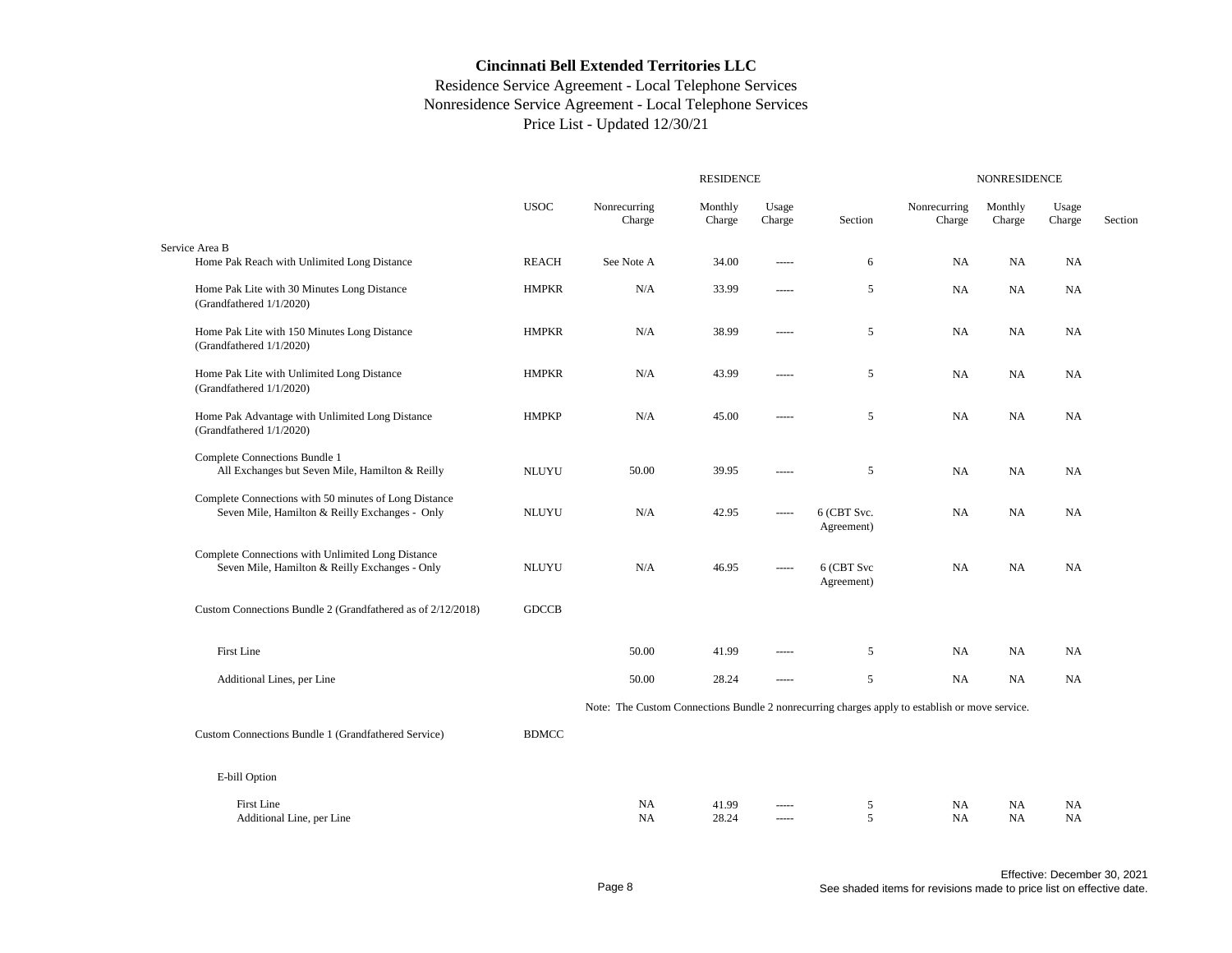|                                         |             | <b>NONRESIDENCE</b>    |                   |                         |         |                        |                        |                        |         |
|-----------------------------------------|-------------|------------------------|-------------------|-------------------------|---------|------------------------|------------------------|------------------------|---------|
|                                         | <b>USOC</b> | Nonrecurring<br>Charge | Monthly<br>Charge | Usage<br>Charge         | Section | Nonrecurring<br>Charge | Monthly<br>Charge      | Usage<br>Charge        | Section |
| Paper Bill Option                       |             |                        |                   |                         |         |                        |                        |                        |         |
| First Line<br>Additional Line, per Line |             | NA<br><b>NA</b>        | 46.99<br>33.24    | $\cdots$<br>$- - - - -$ | ∼<br>J  | NA<br><b>NA</b>        | <b>NA</b><br><b>NA</b> | <b>NA</b><br><b>NA</b> |         |
| Service Order Charge, per Order         |             | 16.50                  | -----             | $- - - - -$             | ∼       | <b>NA</b>              | <b>NA</b>              | <b>NA</b>              |         |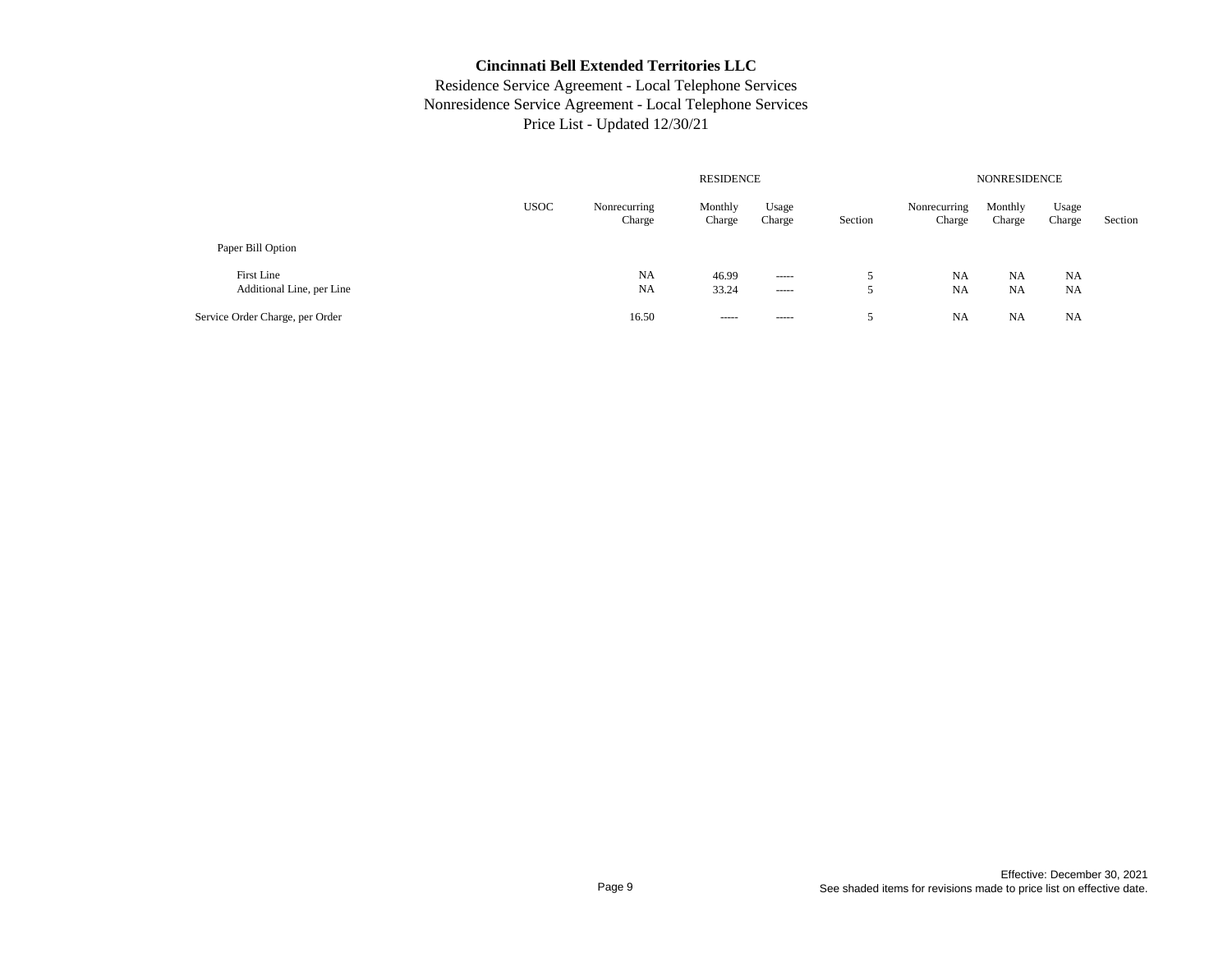|                                                        |             |                        | <b>RESIDENCE</b>  |                        |         |                        |                   | <b>NONRESIDENCE</b> |         |  |  |
|--------------------------------------------------------|-------------|------------------------|-------------------|------------------------|---------|------------------------|-------------------|---------------------|---------|--|--|
|                                                        | <b>USOC</b> | Nonrecurring<br>Charge | Monthly<br>Charge | Usage<br>Charge        | Section | Nonrecurring<br>Charge | Monthly<br>Charge | Usage<br>Charge     | Section |  |  |
| Price for Life (Grandfathered)                         |             |                        |                   |                        |         |                        |                   |                     |         |  |  |
| Service Area A                                         |             |                        |                   |                        |         |                        |                   |                     |         |  |  |
| All Exchanges except Lebanon                           |             |                        |                   |                        |         |                        |                   |                     |         |  |  |
| Home Pak Lite with Unlimited LD and ZoomTown 768 KB    |             | <b>NA</b>              | 55.00             | -----                  | 5       | NA                     | <b>NA</b>         | NA                  |         |  |  |
| Home Pak Lite with Unlimited LD and ZoomTown 5 MB      |             | <b>NA</b>              | 65.00             | -----                  | 5       | NA                     | NA                | NA                  |         |  |  |
| Home Pak Lite with Unlimited LD and ZoomTown 10 MB     |             | <b>NA</b>              | 74.99             | -----                  | 5       | NA                     | NA                | NA                  |         |  |  |
| Home Pak Lite with Unlimited LD and ZoomTown 20 MB     |             | <b>NA</b>              | 84.99             | $\cdots \cdots \cdots$ | 5       | NA                     | NA                | NA                  |         |  |  |
| Home Pak Lite with Unlimited LD and ZoomTown 30 MB     |             | <b>NA</b>              | 94.99             | -----                  | 5       | <b>NA</b>              | <b>NA</b>         | NA                  |         |  |  |
| Home Phone Pak 2 with Unlimited LD and ZoomTown 768 KB |             | <b>NA</b>              | 60.00             | -----                  | 5       | <b>NA</b>              | <b>NA</b>         | NA                  |         |  |  |
| Home Phone Pak 2 with Unlimited LD and ZoomTown 5 MB   |             | <b>NA</b>              | 70.00             | -----                  | 5       | NA                     | <b>NA</b>         | NA                  |         |  |  |
| Home Phone Pak 2 with Unlimited LD and ZoomTown 10 MB  |             | <b>NA</b>              | 79.99             | -----                  | 5       | NA                     | <b>NA</b>         | NA                  |         |  |  |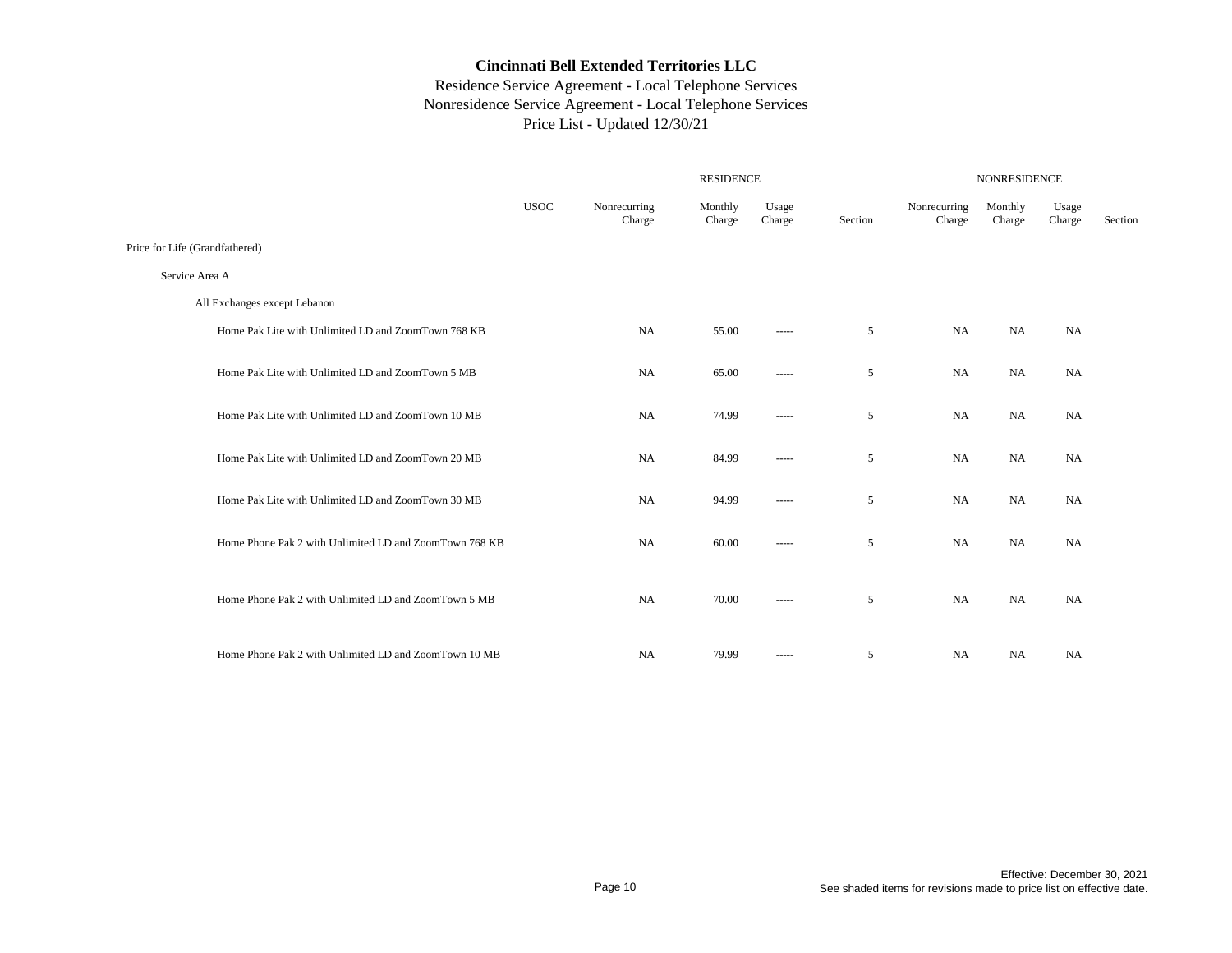# Residence Service Agreement - Local Telephone Services Nonresidence Service Agreement - Local Telephone Services Price List - Updated 12/30/21

|                |                                                                    |             |                                                                                                                                                     | <b>RESIDENCE</b>  |                                                                                                                                                                                                                                                                                                                                                                                                                                                                                        |            |                        | <b>NONRESIDENCE</b> |                 |         |  |
|----------------|--------------------------------------------------------------------|-------------|-----------------------------------------------------------------------------------------------------------------------------------------------------|-------------------|----------------------------------------------------------------------------------------------------------------------------------------------------------------------------------------------------------------------------------------------------------------------------------------------------------------------------------------------------------------------------------------------------------------------------------------------------------------------------------------|------------|------------------------|---------------------|-----------------|---------|--|
|                |                                                                    | <b>USOC</b> | Nonrecurring<br>Charge                                                                                                                              | Monthly<br>Charge | Usage<br>Charge                                                                                                                                                                                                                                                                                                                                                                                                                                                                        | Section    | Nonrecurring<br>Charge | Monthly<br>Charge   | Usage<br>Charge | Section |  |
|                | Home Phone Pak 2 with Unlimited LD and ZoomTown 20 MB              |             | <b>NA</b>                                                                                                                                           | 89.99             | $\cdots$                                                                                                                                                                                                                                                                                                                                                                                                                                                                               | $\sqrt{5}$ | NA                     | <b>NA</b>           | NA              |         |  |
|                | Home Phone Pak 2 with Unlimited LD and ZoomTown 30 MB              |             | <b>NA</b>                                                                                                                                           | 99.99             | $- - - - -$                                                                                                                                                                                                                                                                                                                                                                                                                                                                            | 5          | <b>NA</b>              | <b>NA</b>           | <b>NA</b>       |         |  |
|                | Lebanon Exchange                                                   |             |                                                                                                                                                     |                   |                                                                                                                                                                                                                                                                                                                                                                                                                                                                                        |            |                        |                     |                 |         |  |
|                | Home Pak Lite with Unlimited LD and ZoomTown 8 MB                  |             | <b>NA</b>                                                                                                                                           | 76.99             | 1.1111                                                                                                                                                                                                                                                                                                                                                                                                                                                                                 | 5          | <b>NA</b>              | <b>NA</b>           | <b>NA</b>       |         |  |
|                | Home Phone Pak 2 with Unlimited LD and ZoomTown 8 MB               |             | NA                                                                                                                                                  | 81.99             | 1.1111                                                                                                                                                                                                                                                                                                                                                                                                                                                                                 | 5          | <b>NA</b>              | NA                  | NA              |         |  |
|                |                                                                    |             | Note: The Price For Life monthly charge in Lebanon is<br>discounted \$5.00 if the customer also purchases wireless<br>service from Cincinnati Bell. |                   |                                                                                                                                                                                                                                                                                                                                                                                                                                                                                        |            |                        |                     |                 |         |  |
| Service Area B |                                                                    |             |                                                                                                                                                     |                   |                                                                                                                                                                                                                                                                                                                                                                                                                                                                                        |            |                        |                     |                 |         |  |
|                | Custom Connections Bundle 2 with Zoomtown 5 MB                     |             | NA                                                                                                                                                  | 60.00             | -----                                                                                                                                                                                                                                                                                                                                                                                                                                                                                  | 5          | NA                     | NA                  | NA              |         |  |
|                | Custom Connections Bundle 2 with Unlimited LD and Zoomtown<br>5 MB |             | NA                                                                                                                                                  | 70.00             | $\begin{array}{cccccccccc} \multicolumn{2}{c}{} & \multicolumn{2}{c}{} & \multicolumn{2}{c}{} & \multicolumn{2}{c}{} & \multicolumn{2}{c}{} & \multicolumn{2}{c}{} & \multicolumn{2}{c}{} & \multicolumn{2}{c}{} & \multicolumn{2}{c}{} & \multicolumn{2}{c}{} & \multicolumn{2}{c}{} & \multicolumn{2}{c}{} & \multicolumn{2}{c}{} & \multicolumn{2}{c}{} & \multicolumn{2}{c}{} & \multicolumn{2}{c}{} & \multicolumn{2}{c}{} & \multicolumn{2}{c}{} & \multicolumn{2}{c}{} & \mult$ | 5          | NA                     | <b>NA</b>           | <b>NA</b>       |         |  |

Note: The Price For Life monthly charge in Service Area B is discounted \$5.00 if the customer also purchases wireless service from Cincinnati Bell.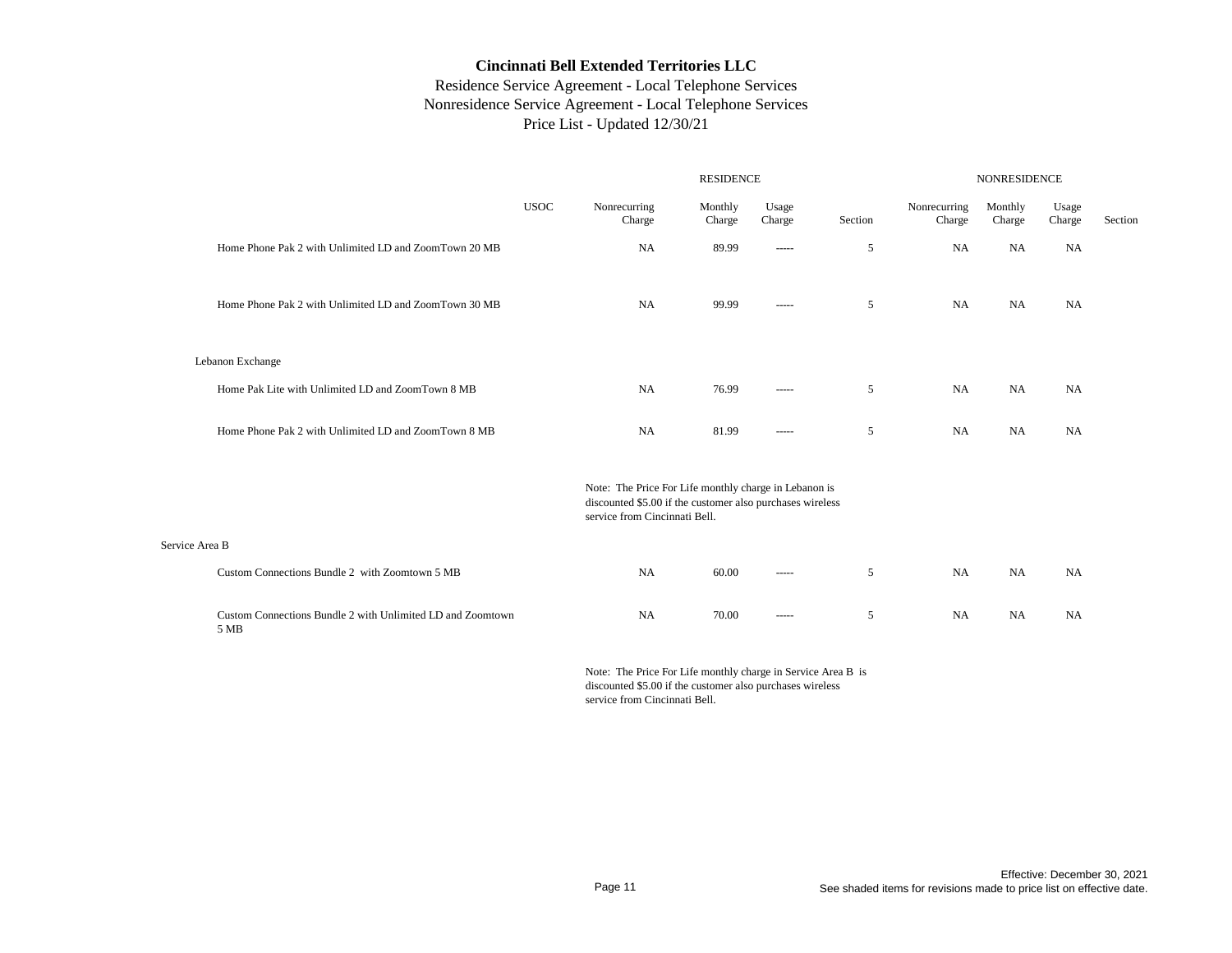|                                                                  |                              |                        | <b>NONRESIDENCE</b> |                                                                                                                                                                                                                                                                                                                                                                                                                                                                                        |         |                        |                   |                         |          |
|------------------------------------------------------------------|------------------------------|------------------------|---------------------|----------------------------------------------------------------------------------------------------------------------------------------------------------------------------------------------------------------------------------------------------------------------------------------------------------------------------------------------------------------------------------------------------------------------------------------------------------------------------------------|---------|------------------------|-------------------|-------------------------|----------|
|                                                                  | <b>USOC</b>                  | Nonrecurring<br>Charge | Monthly<br>Charge   | Usage<br>Charge                                                                                                                                                                                                                                                                                                                                                                                                                                                                        | Section | Nonrecurring<br>Charge | Monthly<br>Charge | Usage<br>Charge         | Section  |
| <b>Administrative Recovery Fee, per Line</b>                     |                              | $- - - - -$            | 0.80                | $\begin{array}{cccccccccc} \multicolumn{2}{c}{} & \multicolumn{2}{c}{} & \multicolumn{2}{c}{} & \multicolumn{2}{c}{} & \multicolumn{2}{c}{} & \multicolumn{2}{c}{} & \multicolumn{2}{c}{} & \multicolumn{2}{c}{} & \multicolumn{2}{c}{} & \multicolumn{2}{c}{} & \multicolumn{2}{c}{} & \multicolumn{2}{c}{} & \multicolumn{2}{c}{} & \multicolumn{2}{c}{} & \multicolumn{2}{c}{} & \multicolumn{2}{c}{} & \multicolumn{2}{c}{} & \multicolumn{2}{c}{} & \multicolumn{2}{c}{} & \mult$ | 13      | -----                  | 0.80              | -----                   | 13       |
| <b>Additional Call Forward Paths</b>                             |                              |                        |                     |                                                                                                                                                                                                                                                                                                                                                                                                                                                                                        |         |                        |                   |                         |          |
| Call Forwarding Busy Line                                        |                              |                        |                     |                                                                                                                                                                                                                                                                                                                                                                                                                                                                                        |         |                        |                   |                         |          |
| Access Line, per Additional Path<br>Centrex, per Additional Path | ZZCHL<br><b>ZZCHY</b>        | 28.89<br><b>NA</b>     | 4.36<br><b>NA</b>   | $- - - - -$<br>NA                                                                                                                                                                                                                                                                                                                                                                                                                                                                      | 20      | 28.89<br>28.89         | 4.36<br>4.36      | $\cdots$<br>-----       | 20<br>20 |
| Call Forwarding Variable                                         |                              |                        |                     |                                                                                                                                                                                                                                                                                                                                                                                                                                                                                        |         |                        |                   |                         |          |
| Access Line, per Additional Path<br>Centrex, per Additional Path | <b>ZZCHI</b><br><b>ZZCHH</b> | 28.89<br><b>NA</b>     | 4.36<br><b>NA</b>   | $\cdots$<br><b>NA</b>                                                                                                                                                                                                                                                                                                                                                                                                                                                                  | 20      | 28.89<br>28.89         | 4.36<br>4.36      | $- - - - -$<br>$\cdots$ | 20<br>20 |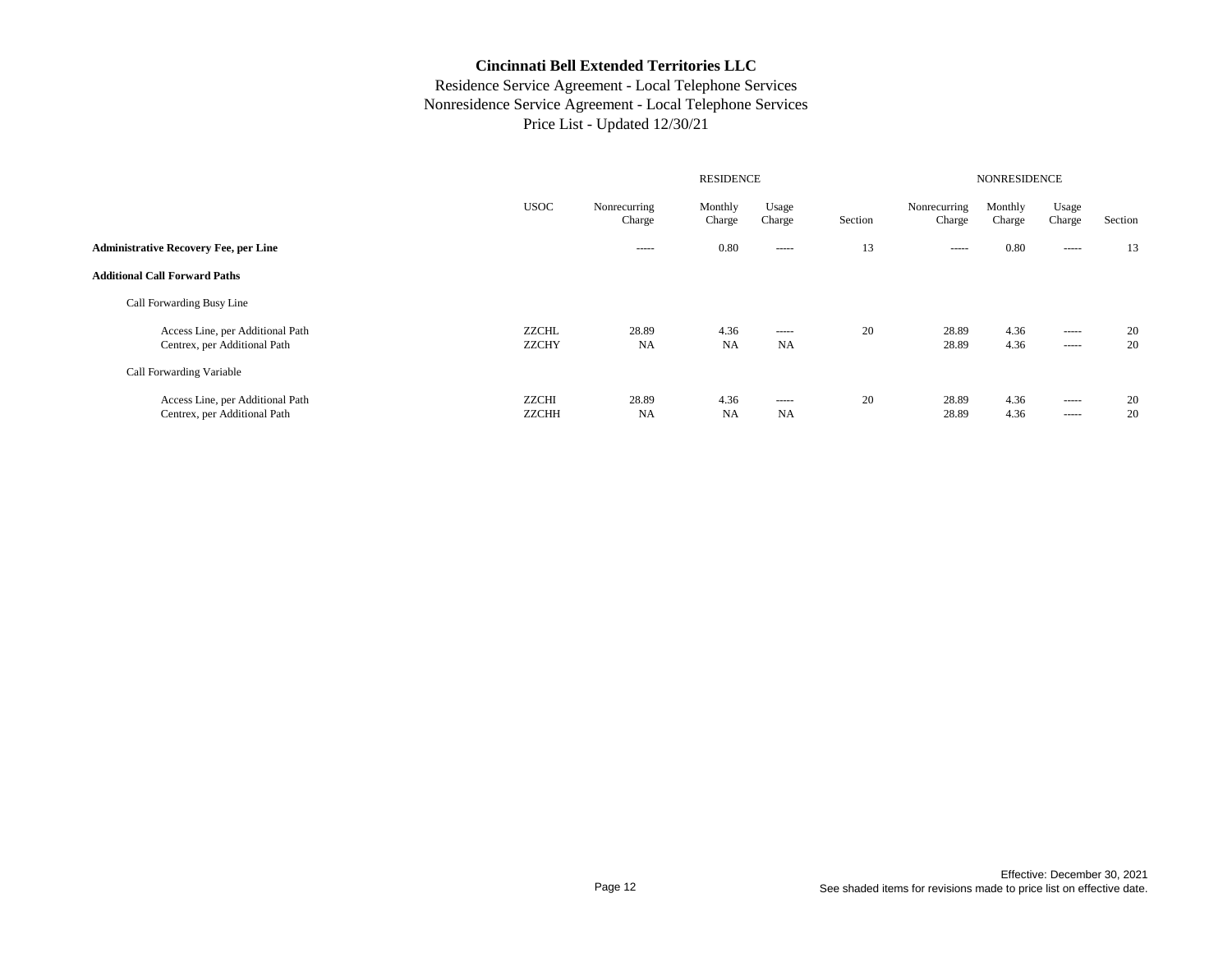# Residence Service Agreement - Local Telephone Services Nonresidence Service Agreement - Local Telephone Services Price List - Updated 12/30/21

|                                                                                                                                     |                |                        | <b>RESIDENCE</b>       |                        | <b>NONRESIDENCE</b> |                        |                   |                            |          |
|-------------------------------------------------------------------------------------------------------------------------------------|----------------|------------------------|------------------------|------------------------|---------------------|------------------------|-------------------|----------------------------|----------|
|                                                                                                                                     | <b>USOC</b>    | Nonrecurring<br>Charge | Monthly<br>Charge      | Usage<br>Charge        | Section             | Nonrecurring<br>Charge | Monthly<br>Charge | Usage<br>Charge            | Section  |
| <b>Call Blocking</b>                                                                                                                |                |                        |                        |                        |                     |                        |                   |                            |          |
| Customer-Requested Call Blocking, per Line, Trunk, or Centrex Line                                                                  | <b>CREXB</b>   | 0.00                   | -----                  | -----                  | 19                  | 11.80                  | -----             | $- - - - -$                | 19       |
| Note: In Service Area B, a \$16.50 Service Order Charge, per order applies except on initial orders to establish telephone service. |                |                        |                        |                        |                     |                        |                   |                            |          |
| Sponsor-Requested Call Blocking, per Residence Line, Nonresidence Line, Trunk, or<br>Centrex Line                                   | CREXN          |                        |                        |                        |                     |                        |                   |                            |          |
| Service Area A                                                                                                                      |                | <b>NA</b>              | <b>NA</b>              | <b>NA</b>              |                     | 55.00                  | $- - - - -$       | $- - - - -$                | 19       |
| Service Area B                                                                                                                      |                | <b>NA</b>              | <b>NA</b>              | <b>NA</b>              |                     | <b>NA</b>              | <b>NA</b>         | <b>NA</b>                  |          |
| <b>Call Forwarding Deluxe</b>                                                                                                       |                |                        |                        |                        |                     |                        |                   |                            |          |
| Per Individual Number<br>Per Number Block                                                                                           | WZEA2<br>WZEA8 | <b>NA</b><br><b>NA</b> | <b>NA</b><br><b>NA</b> | <b>NA</b><br><b>NA</b> |                     | 30.00<br>60.00         | 13.25<br>20.00    | $- - - - -$<br>$- - - - -$ | 20<br>20 |

Note: The Per Number Block charge applies to complete DID blocks (twenty numbers) or Centrex numbers (ten numbers). All other combinations of numbers are billed the Per Individual Number charge.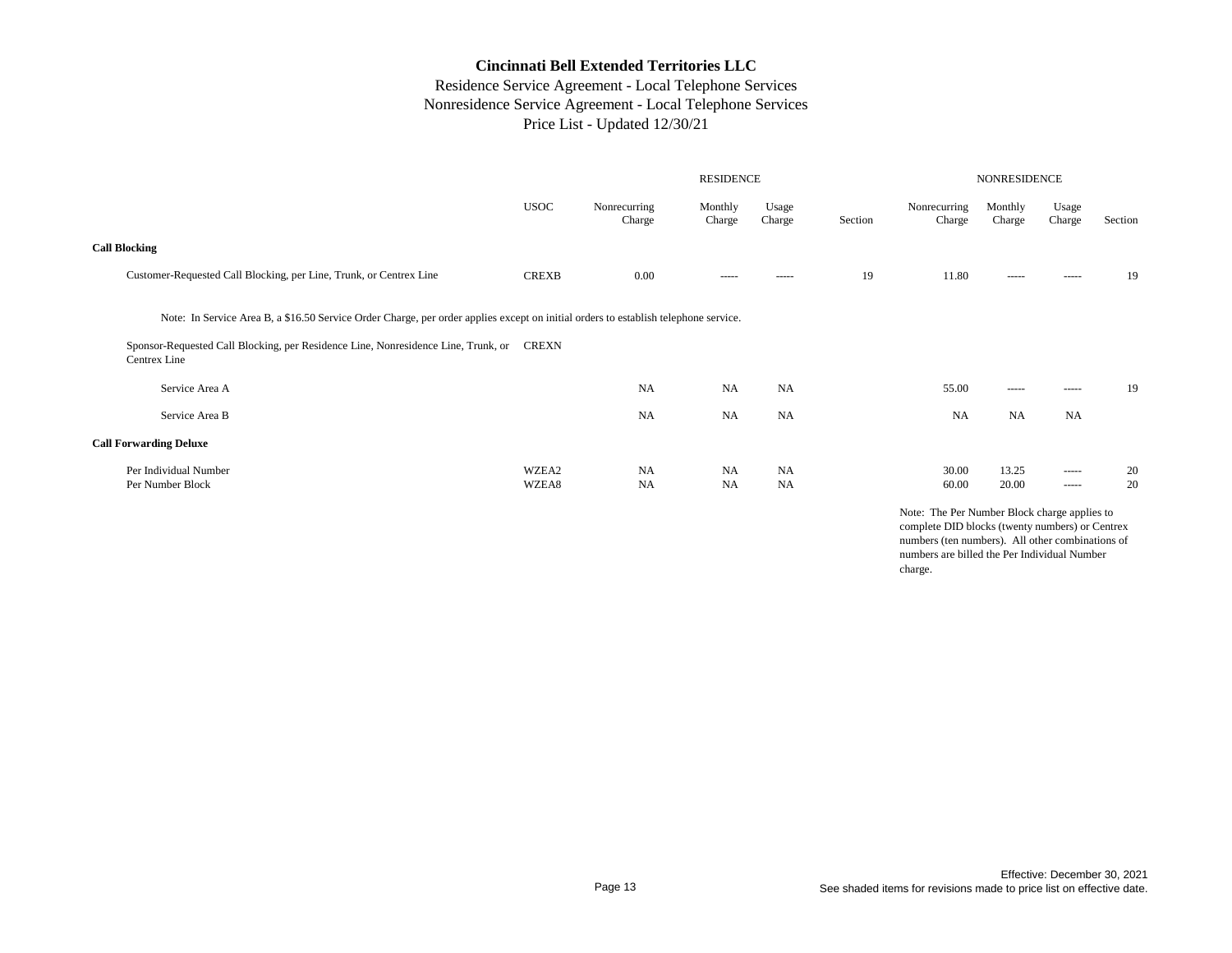|                |                                                 | <b>RESIDENCE</b> |                        |                   |                 |         |                        | NONRESIDENCE      |                                                                                                                                                                                                                                                                                                                                                                                                                                                                                        |         |  |  |
|----------------|-------------------------------------------------|------------------|------------------------|-------------------|-----------------|---------|------------------------|-------------------|----------------------------------------------------------------------------------------------------------------------------------------------------------------------------------------------------------------------------------------------------------------------------------------------------------------------------------------------------------------------------------------------------------------------------------------------------------------------------------------|---------|--|--|
|                |                                                 | <b>USOC</b>      | Nonrecurring<br>Charge | Monthly<br>Charge | Usage<br>Charge | Section | Nonrecurring<br>Charge | Monthly<br>Charge | Usage<br>Charge                                                                                                                                                                                                                                                                                                                                                                                                                                                                        | Section |  |  |
| <b>Centrex</b> | <b>CENTREX IS GRANDFATHERED AS OF 3/22/2020</b> |                  |                        |                   |                 |         |                        |                   |                                                                                                                                                                                                                                                                                                                                                                                                                                                                                        |         |  |  |
|                | Service Area A                                  |                  |                        |                   |                 |         |                        |                   |                                                                                                                                                                                                                                                                                                                                                                                                                                                                                        |         |  |  |
|                | Deluxe Service Lines                            | 1NFTX            |                        |                   |                 |         |                        |                   |                                                                                                                                                                                                                                                                                                                                                                                                                                                                                        |         |  |  |
|                | First 10 Lines                                  |                  | NA                     | <b>NA</b>         | <b>NA</b>       |         | 49.75                  | 80.49             | -----                                                                                                                                                                                                                                                                                                                                                                                                                                                                                  | 8       |  |  |
|                | Next 10 Lines                                   |                  | NA                     | <b>NA</b>         | NA              |         | 49.75                  | 77.99             | $- - - - -$                                                                                                                                                                                                                                                                                                                                                                                                                                                                            | 8       |  |  |
|                | Next 80 Lines                                   |                  | NA                     | <b>NA</b>         | NA              |         | 49.75                  | 67.99             | $\cdots$                                                                                                                                                                                                                                                                                                                                                                                                                                                                               | 8       |  |  |
|                | Next 200 Lines                                  |                  | NA                     | <b>NA</b>         | <b>NA</b>       |         | 49.75                  | 67.49             | $- - - - -$                                                                                                                                                                                                                                                                                                                                                                                                                                                                            | 8       |  |  |
|                | Over 300 lines                                  |                  | <b>NA</b>              | <b>NA</b>         | <b>NA</b>       |         | 49.75                  | 66.99             | -----                                                                                                                                                                                                                                                                                                                                                                                                                                                                                  | 8       |  |  |
|                | <b>Electronic Service Lines</b>                 |                  |                        |                   |                 |         |                        |                   |                                                                                                                                                                                                                                                                                                                                                                                                                                                                                        |         |  |  |
|                | Single B Channel Configured for:                |                  |                        |                   |                 |         |                        |                   |                                                                                                                                                                                                                                                                                                                                                                                                                                                                                        |         |  |  |
|                | Circuit Switched Voice                          | 1CNGX            |                        |                   |                 |         |                        |                   |                                                                                                                                                                                                                                                                                                                                                                                                                                                                                        |         |  |  |
|                | Circuit Switched Data                           | 1CNHX            |                        |                   |                 |         |                        |                   |                                                                                                                                                                                                                                                                                                                                                                                                                                                                                        |         |  |  |
|                | First 10 Lines                                  |                  | NA                     | <b>NA</b>         | <b>NA</b>       |         | 75.00                  | 72.50             | $\begin{array}{cccccccccc} \multicolumn{2}{c}{} & \multicolumn{2}{c}{} & \multicolumn{2}{c}{} & \multicolumn{2}{c}{} & \multicolumn{2}{c}{} & \multicolumn{2}{c}{} & \multicolumn{2}{c}{} & \multicolumn{2}{c}{} & \multicolumn{2}{c}{} & \multicolumn{2}{c}{} & \multicolumn{2}{c}{} & \multicolumn{2}{c}{} & \multicolumn{2}{c}{} & \multicolumn{2}{c}{} & \multicolumn{2}{c}{} & \multicolumn{2}{c}{} & \multicolumn{2}{c}{} & \multicolumn{2}{c}{} & \multicolumn{2}{c}{} & \mult$ | 8       |  |  |
|                | Next 10 Lines                                   |                  | NA                     | <b>NA</b>         | NA              |         | 75.00                  | 72.00             | $\begin{array}{cccccccccc} \multicolumn{2}{c}{} & \multicolumn{2}{c}{} & \multicolumn{2}{c}{} & \multicolumn{2}{c}{} & \multicolumn{2}{c}{} & \multicolumn{2}{c}{} & \multicolumn{2}{c}{} & \multicolumn{2}{c}{} & \multicolumn{2}{c}{} & \multicolumn{2}{c}{} & \multicolumn{2}{c}{} & \multicolumn{2}{c}{} & \multicolumn{2}{c}{} & \multicolumn{2}{c}{} & \multicolumn{2}{c}{} & \multicolumn{2}{c}{} & \multicolumn{2}{c}{} & \multicolumn{2}{c}{} & \multicolumn{2}{c}{} & \mult$ | 8       |  |  |
|                | Next 80 Lines                                   |                  | <b>NA</b>              | <b>NA</b>         | NA              |         | 75.00                  | 71.50             | -----                                                                                                                                                                                                                                                                                                                                                                                                                                                                                  | 8       |  |  |
|                | Next 200 Lines                                  |                  | NA                     | <b>NA</b>         | <b>NA</b>       |         | 75.00                  | 71.00             | $- - - - -$                                                                                                                                                                                                                                                                                                                                                                                                                                                                            | 8       |  |  |
|                | Over 300 lines                                  |                  | <b>NA</b>              | <b>NA</b>         | <b>NA</b>       |         | 75.00                  | 70.50             | $\begin{array}{cccccccccc} \multicolumn{2}{c}{} & \multicolumn{2}{c}{} & \multicolumn{2}{c}{} & \multicolumn{2}{c}{} & \multicolumn{2}{c}{} & \multicolumn{2}{c}{} & \multicolumn{2}{c}{} & \multicolumn{2}{c}{} & \multicolumn{2}{c}{} & \multicolumn{2}{c}{} & \multicolumn{2}{c}{} & \multicolumn{2}{c}{} & \multicolumn{2}{c}{} & \multicolumn{2}{c}{} & \multicolumn{2}{c}{} & \multicolumn{2}{c}{} & \multicolumn{2}{c}{} & \multicolumn{2}{c}{} & \multicolumn{2}{c}{} & \mult$ | 8       |  |  |
|                | 64 Kbps Packet Switched Data                    | 1CNJX            | NA                     | <b>NA</b>         | <b>NA</b>       |         | 75.00                  | 200.00            | $\begin{array}{cccccccccc} \multicolumn{2}{c}{} & \multicolumn{2}{c}{} & \multicolumn{2}{c}{} & \multicolumn{2}{c}{} & \multicolumn{2}{c}{} & \multicolumn{2}{c}{} & \multicolumn{2}{c}{} & \multicolumn{2}{c}{} & \multicolumn{2}{c}{} & \multicolumn{2}{c}{} & \multicolumn{2}{c}{} & \multicolumn{2}{c}{} & \multicolumn{2}{c}{} & \multicolumn{2}{c}{} & \multicolumn{2}{c}{} & \multicolumn{2}{c}{} & \multicolumn{2}{c}{} & \multicolumn{2}{c}{} & \multicolumn{2}{c}{} & \mult$ | 8       |  |  |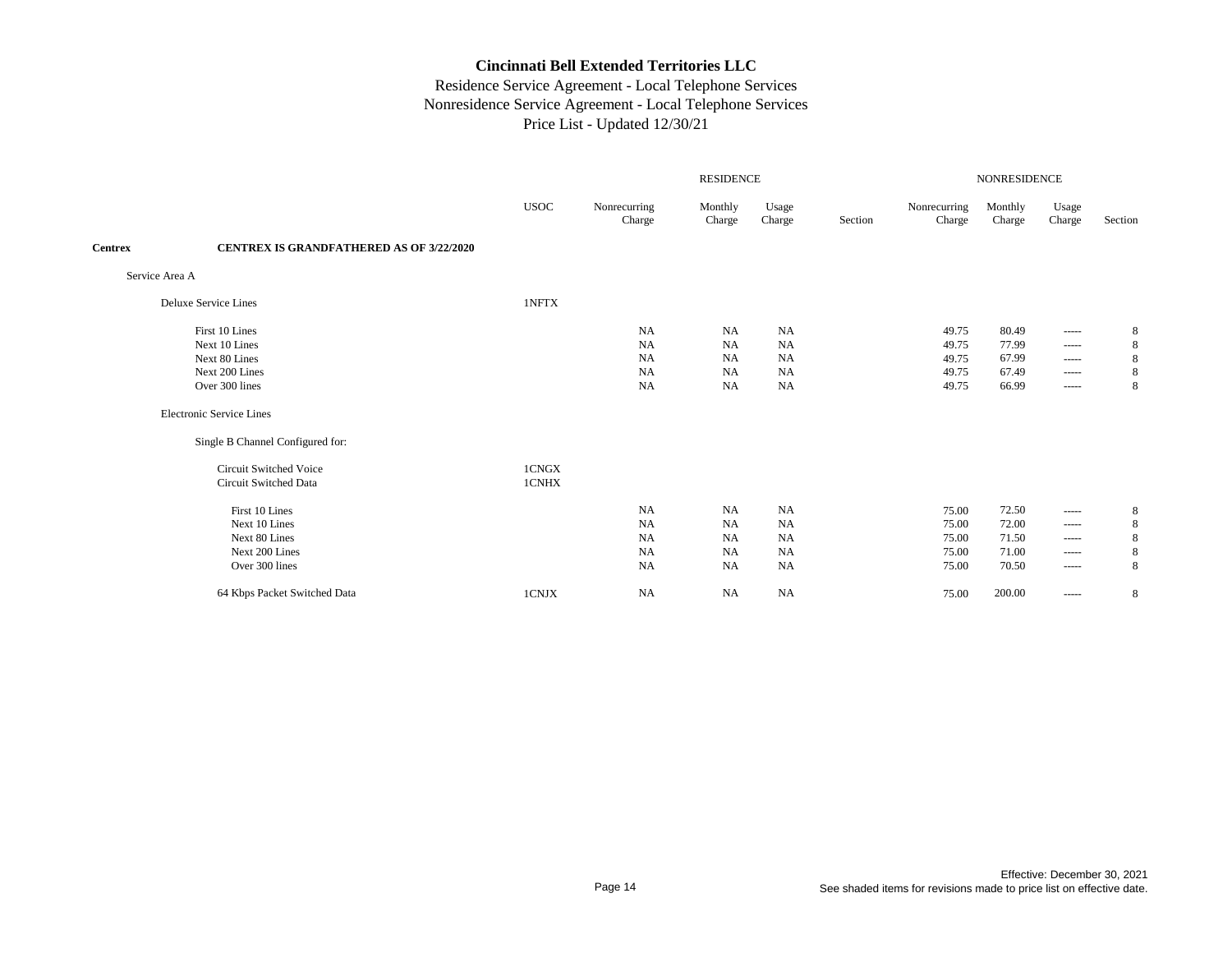# Residence Service Agreement - Local Telephone Services Nonresidence Service Agreement - Local Telephone Services Price List - Updated 12/30/21

|                                                              |              | <b>RESIDENCE</b>       |                   |                 |         |                        | <b>NONRESIDENCE</b> |                                                                                                                                                                                                                                                                                                                                                                                                                                                                                        |         |  |  |
|--------------------------------------------------------------|--------------|------------------------|-------------------|-----------------|---------|------------------------|---------------------|----------------------------------------------------------------------------------------------------------------------------------------------------------------------------------------------------------------------------------------------------------------------------------------------------------------------------------------------------------------------------------------------------------------------------------------------------------------------------------------|---------|--|--|
|                                                              | <b>USOC</b>  | Nonrecurring<br>Charge | Monthly<br>Charge | Usage<br>Charge | Section | Nonrecurring<br>Charge | Monthly<br>Charge   | Usage<br>Charge                                                                                                                                                                                                                                                                                                                                                                                                                                                                        | Section |  |  |
| Two B Channels Configured for:                               |              |                        |                   |                 |         |                        |                     |                                                                                                                                                                                                                                                                                                                                                                                                                                                                                        |         |  |  |
| Any Combination of                                           |              |                        |                   |                 |         |                        |                     |                                                                                                                                                                                                                                                                                                                                                                                                                                                                                        |         |  |  |
| Circuit Switched Voice and/or                                | 1CNKX        |                        |                   |                 |         |                        |                     |                                                                                                                                                                                                                                                                                                                                                                                                                                                                                        |         |  |  |
| Circuit Switched Data                                        | 1CNLX        |                        |                   |                 |         |                        |                     |                                                                                                                                                                                                                                                                                                                                                                                                                                                                                        |         |  |  |
| First 10 Lines                                               |              | <b>NA</b>              | <b>NA</b>         | <b>NA</b>       |         | 75.00                  | 95.00               | -----                                                                                                                                                                                                                                                                                                                                                                                                                                                                                  | 8       |  |  |
| Next 10 Lines                                                |              | <b>NA</b>              | <b>NA</b>         | NA              |         | 75.00                  | 94.50               | $\begin{array}{cccccccccc} \multicolumn{2}{c}{} & \multicolumn{2}{c}{} & \multicolumn{2}{c}{} & \multicolumn{2}{c}{} & \multicolumn{2}{c}{} & \multicolumn{2}{c}{} & \multicolumn{2}{c}{} & \multicolumn{2}{c}{} & \multicolumn{2}{c}{} & \multicolumn{2}{c}{} & \multicolumn{2}{c}{} & \multicolumn{2}{c}{} & \multicolumn{2}{c}{} & \multicolumn{2}{c}{} & \multicolumn{2}{c}{} & \multicolumn{2}{c}{} & \multicolumn{2}{c}{} & \multicolumn{2}{c}{} & \multicolumn{2}{c}{} & \mult$ | 8       |  |  |
| Next 80 Lines                                                |              | <b>NA</b>              | <b>NA</b>         | NA              |         | 75.00                  | 94.00               |                                                                                                                                                                                                                                                                                                                                                                                                                                                                                        | 8       |  |  |
| Next 200 Lines                                               |              | <b>NA</b>              | <b>NA</b>         | NA              |         | 75.00                  | 93.50               | -----                                                                                                                                                                                                                                                                                                                                                                                                                                                                                  | 8       |  |  |
| Over 300 lines                                               |              | <b>NA</b>              | <b>NA</b>         | <b>NA</b>       |         | 75.00                  | 93.00               |                                                                                                                                                                                                                                                                                                                                                                                                                                                                                        | 8       |  |  |
| Stand Alone D Channel 9.6 kbps Packet Switched Data Line     | 1CNMX        | <b>NA</b>              | <b>NA</b>         | <b>NA</b>       |         | 75.00                  | 40.00               | -----                                                                                                                                                                                                                                                                                                                                                                                                                                                                                  | 8       |  |  |
| D Channel 9.6 kbps Packet Switched Data Channel Added to Any | LTQ4X        | <b>NA</b>              | <b>NA</b>         | <b>NA</b>       |         | 6.74                   | 9.00                | -----                                                                                                                                                                                                                                                                                                                                                                                                                                                                                  | 8       |  |  |
| Service Line Restrictions                                    |              |                        |                   |                 |         |                        |                     |                                                                                                                                                                                                                                                                                                                                                                                                                                                                                        |         |  |  |
| <b>Incoming Restricted</b>                                   | <b>ERSFN</b> | <b>NA</b>              | NA                | <b>NA</b>       |         | 6.74                   | 0.00                | -----                                                                                                                                                                                                                                                                                                                                                                                                                                                                                  | 8       |  |  |
| <b>Outgoing Restricted</b>                                   | <b>ERSFO</b> | NA                     | <b>NA</b>         | <b>NA</b>       |         | 6.74                   | 0.00                |                                                                                                                                                                                                                                                                                                                                                                                                                                                                                        | 8       |  |  |
| <b>Fully Restricted</b>                                      | <b>ERSFC</b> | <b>NA</b>              | <b>NA</b>         | NA              |         | 6.74                   | 0.00                | -----                                                                                                                                                                                                                                                                                                                                                                                                                                                                                  | 8       |  |  |
| Fully Restricted - Denied Dial Tone                          | <b>ERSDC</b> | NA                     | <b>NA</b>         | NA              |         | 6.74                   | 0.00                | -----                                                                                                                                                                                                                                                                                                                                                                                                                                                                                  | 8       |  |  |
|                                                              |              |                        |                   |                 |         |                        |                     |                                                                                                                                                                                                                                                                                                                                                                                                                                                                                        |         |  |  |

Note: The nonrecurring charge applies only when the restriction level on an existing service line is changed.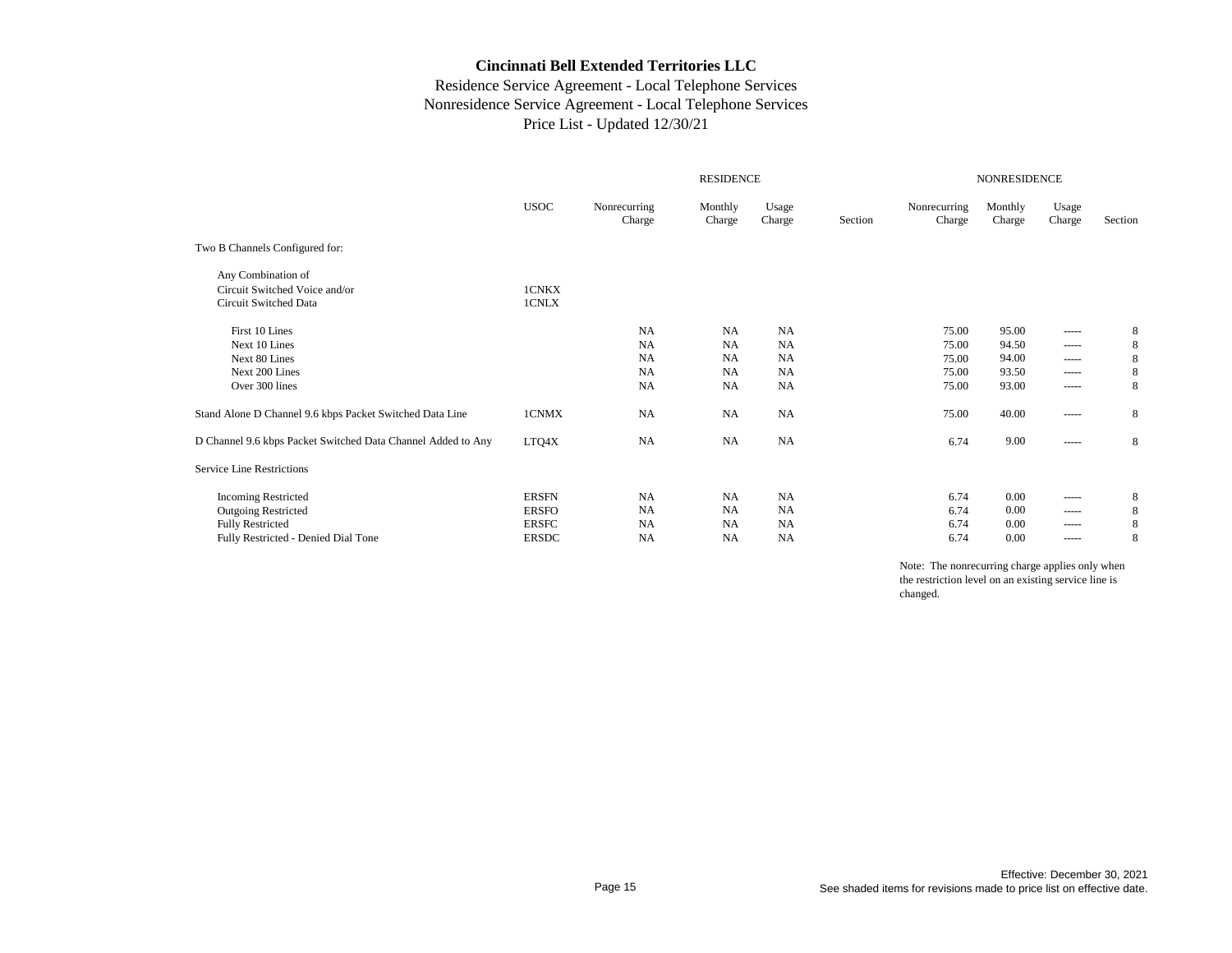| <b>USOC</b> | Nonrecurring<br>Charge | Monthly<br>Charge | Usage<br>Charge | Section                | Nonrecurring<br>Charge | Monthly<br>Charge | Usage<br>Charge                                                                                                                                                                                                                                                                                                                                                                                                                                                                        | Section                         |  |
|-------------|------------------------|-------------------|-----------------|------------------------|------------------------|-------------------|----------------------------------------------------------------------------------------------------------------------------------------------------------------------------------------------------------------------------------------------------------------------------------------------------------------------------------------------------------------------------------------------------------------------------------------------------------------------------------------|---------------------------------|--|
|             | <b>NA</b>              | <b>NA</b>         | <b>NA</b>       |                        | 49.75                  | 72.00             | $\begin{array}{cccccccccc} \multicolumn{2}{c}{} & \multicolumn{2}{c}{} & \multicolumn{2}{c}{} & \multicolumn{2}{c}{} & \multicolumn{2}{c}{} & \multicolumn{2}{c}{} & \multicolumn{2}{c}{} & \multicolumn{2}{c}{} & \multicolumn{2}{c}{} & \multicolumn{2}{c}{} & \multicolumn{2}{c}{} & \multicolumn{2}{c}{} & \multicolumn{2}{c}{} & \multicolumn{2}{c}{} & \multicolumn{2}{c}{} & \multicolumn{2}{c}{} & \multicolumn{2}{c}{} & \multicolumn{2}{c}{} & \multicolumn{2}{c}{} & \mult$ | 8                               |  |
|             | <b>NA</b>              | NA                | NA              |                        | 75.00                  | 72.50             |                                                                                                                                                                                                                                                                                                                                                                                                                                                                                        | 8                               |  |
| 1NFSX       |                        |                   |                 |                        |                        |                   |                                                                                                                                                                                                                                                                                                                                                                                                                                                                                        |                                 |  |
|             | NA                     | NA                | NA              |                        | 49.75                  | 73.49             | $\begin{array}{cccccccccc} \multicolumn{2}{c}{} & \multicolumn{2}{c}{} & \multicolumn{2}{c}{} & \multicolumn{2}{c}{} & \multicolumn{2}{c}{} & \multicolumn{2}{c}{} & \multicolumn{2}{c}{} & \multicolumn{2}{c}{} & \multicolumn{2}{c}{} & \multicolumn{2}{c}{} & \multicolumn{2}{c}{} & \multicolumn{2}{c}{} & \multicolumn{2}{c}{} & \multicolumn{2}{c}{} & \multicolumn{2}{c}{} & \multicolumn{2}{c}{} & \multicolumn{2}{c}{} & \multicolumn{2}{c}{} & \multicolumn{2}{c}{} & \mult$ | 8<br>8                          |  |
|             | <b>NA</b>              | <b>NA</b>         | <b>NA</b>       |                        | 49.75                  | 60.99             | $\begin{array}{cccccccccc} \multicolumn{2}{c}{} & \multicolumn{2}{c}{} & \multicolumn{2}{c}{} & \multicolumn{2}{c}{} & \multicolumn{2}{c}{} & \multicolumn{2}{c}{} & \multicolumn{2}{c}{} & \multicolumn{2}{c}{} & \multicolumn{2}{c}{} & \multicolumn{2}{c}{} & \multicolumn{2}{c}{} & \multicolumn{2}{c}{} & \multicolumn{2}{c}{} & \multicolumn{2}{c}{} & \multicolumn{2}{c}{} & \multicolumn{2}{c}{} & \multicolumn{2}{c}{} & \multicolumn{2}{c}{} & \multicolumn{2}{c}{} & \mult$ | 8                               |  |
|             | <b>NA</b>              | <b>NA</b>         | NA              |                        | 49.75                  | 60.49             | $- - - - -$                                                                                                                                                                                                                                                                                                                                                                                                                                                                            | 8                               |  |
|             | <b>NA</b>              | NA                | NA              |                        | 49.75                  | 59.99             | $- - - - -$                                                                                                                                                                                                                                                                                                                                                                                                                                                                            | 8                               |  |
|             |                        | <b>NA</b>         | NA              | <b>RESIDENCE</b><br>NA |                        | 49.75             | 70.99                                                                                                                                                                                                                                                                                                                                                                                                                                                                                  | <b>NONRESIDENCE</b><br>$\cdots$ |  |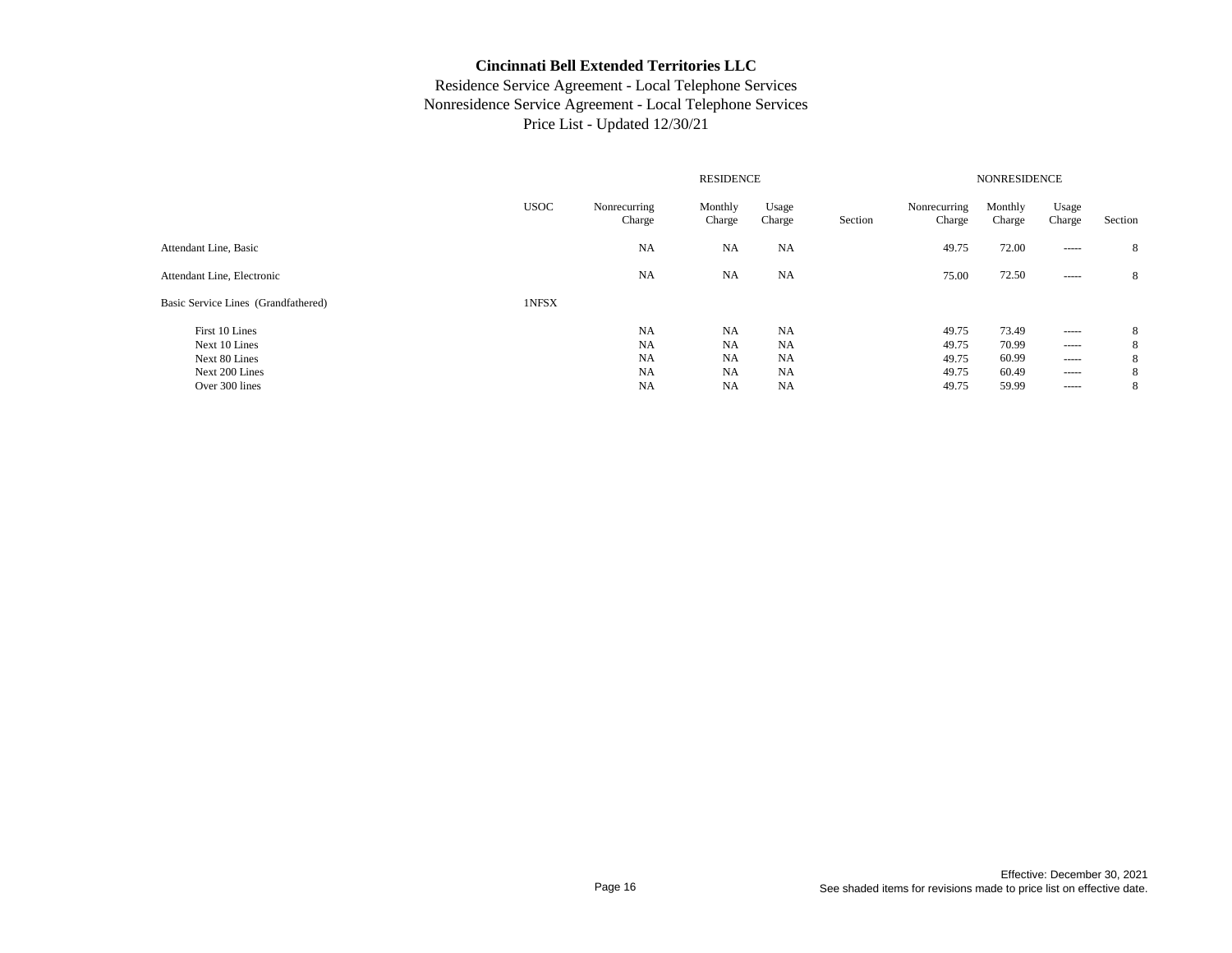|                                                      |                 |                        | <b>RESIDENCE</b>  |                 |         |                                                 | <b>NONRESIDENCE</b> |                                                                                                                                                                                                                                                                                                                                                                                                                                                                                        |         |
|------------------------------------------------------|-----------------|------------------------|-------------------|-----------------|---------|-------------------------------------------------|---------------------|----------------------------------------------------------------------------------------------------------------------------------------------------------------------------------------------------------------------------------------------------------------------------------------------------------------------------------------------------------------------------------------------------------------------------------------------------------------------------------------|---------|
|                                                      | <b>USOC</b>     | Nonrecurring<br>Charge | Monthly<br>Charge | Usage<br>Charge | Section | Nonrecurring<br>Charge                          | Monthly<br>Charge   | Usage<br>Charge                                                                                                                                                                                                                                                                                                                                                                                                                                                                        | Section |
| Optional Features for Basic and Deluxe Service Lines |                 |                        |                   |                 |         |                                                 |                     |                                                                                                                                                                                                                                                                                                                                                                                                                                                                                        |         |
| Anywhere Call Forwarding (Deluxe Only), per Line     | HRM3X           | <b>NA</b>              | <b>NA</b>         | NA              |         | 6.50                                            | 4.25                |                                                                                                                                                                                                                                                                                                                                                                                                                                                                                        | 8       |
| AreaWide Centrex                                     |                 |                        |                   |                 |         |                                                 |                     |                                                                                                                                                                                                                                                                                                                                                                                                                                                                                        |         |
| Per Centrex System/Location                          | <b>AWYPS</b>    | <b>NA</b>              | <b>NA</b>         | NA              |         | 75.00                                           | -----               | -----                                                                                                                                                                                                                                                                                                                                                                                                                                                                                  | 8       |
| Per Line                                             | <b>AWY</b>      | <b>NA</b>              | <b>NA</b>         | NA              |         | -----                                           | 4.00                | -----                                                                                                                                                                                                                                                                                                                                                                                                                                                                                  | 8       |
| Call Forwarding                                      |                 |                        |                   |                 |         |                                                 |                     |                                                                                                                                                                                                                                                                                                                                                                                                                                                                                        |         |
| Variable, Outside, per Line                          | E40             | <b>NA</b>              | <b>NA</b>         | <b>NA</b>       |         | 6.00                                            | 1.10                |                                                                                                                                                                                                                                                                                                                                                                                                                                                                                        | 8       |
| Busy Line and Don't Answer, per Line                 | <b>E5ENC</b>    | <b>NA</b>              | <b>NA</b>         | NA              |         | 6.00                                            | 1.10                |                                                                                                                                                                                                                                                                                                                                                                                                                                                                                        | 8       |
| Busy Line and Don't Answer, Intragroup               | <b>E5EUR</b>    | <b>NA</b>              | <b>NA</b>         | <b>NA</b>       |         | 6.00                                            | 1.10                | $- - - - -$                                                                                                                                                                                                                                                                                                                                                                                                                                                                            | 8       |
| Don't' Answer, Intragroup, per Line                  | E9GUR           | NA                     | <b>NA</b>         | <b>NA</b>       |         | 6.00                                            | 0.95                | -----                                                                                                                                                                                                                                                                                                                                                                                                                                                                                  | 8       |
| Call Park                                            | CP <sub>9</sub> | <b>NA</b>              | <b>NA</b>         | NA              |         | 6.50                                            | 5.25                |                                                                                                                                                                                                                                                                                                                                                                                                                                                                                        | 8       |
| Call Waiting - Terminating, per Line                 | <b>ESXNC</b>    | <b>NA</b>              | <b>NA</b>         | <b>NA</b>       |         | 6.00                                            | 1.25                | $\frac{1}{2}$                                                                                                                                                                                                                                                                                                                                                                                                                                                                          | 8       |
| Calling Name and Number, per Line                    | <b>NXM</b>      | <b>NA</b>              | <b>NA</b>         | <b>NA</b>       |         | 6.50                                            | 10.25               | $- - - - -$                                                                                                                                                                                                                                                                                                                                                                                                                                                                            | 8       |
| Directed Call Park                                   | CP8             | NA                     | <b>NA</b>         | <b>NA</b>       |         | 6.50                                            | 5.25                | $\frac{1}{2}$                                                                                                                                                                                                                                                                                                                                                                                                                                                                          |         |
| Hunting, per Line                                    | RHY, RHZ        | NA                     | <b>NA</b>         | NA              |         | 6.74                                            | 10.00               | -----                                                                                                                                                                                                                                                                                                                                                                                                                                                                                  |         |
| Speed Calling 30, per System                         | ESHC3           | <b>NA</b>              | <b>NA</b>         | NA              |         | 6.00                                            | 5.25                | -----                                                                                                                                                                                                                                                                                                                                                                                                                                                                                  |         |
| First Line, per Line                                 | <b>ESFIL</b>    | <b>NA</b>              | <b>NA</b>         | <b>NA</b>       |         | 1.60                                            | 0.55                | $\frac{1}{2}$                                                                                                                                                                                                                                                                                                                                                                                                                                                                          |         |
| Additional Lines, per Line                           | <b>ESFAL</b>    | <b>NA</b>              | <b>NA</b>         | <b>NA</b>       |         | 1.60                                            | 0.30                | $\begin{array}{cccccccccc} \multicolumn{2}{c}{} & \multicolumn{2}{c}{} & \multicolumn{2}{c}{} & \multicolumn{2}{c}{} & \multicolumn{2}{c}{} & \multicolumn{2}{c}{} & \multicolumn{2}{c}{} & \multicolumn{2}{c}{} & \multicolumn{2}{c}{} & \multicolumn{2}{c}{} & \multicolumn{2}{c}{} & \multicolumn{2}{c}{} & \multicolumn{2}{c}{} & \multicolumn{2}{c}{} & \multicolumn{2}{c}{} & \multicolumn{2}{c}{} & \multicolumn{2}{c}{} & \multicolumn{2}{c}{} & \multicolumn{2}{c}{} & \mult$ | 8       |
| Take Two, per Order                                  | WZCR6           | <b>NA</b>              | <b>NA</b>         | NA              |         | 20.00                                           | 0.00                |                                                                                                                                                                                                                                                                                                                                                                                                                                                                                        | 8       |
|                                                      |                 |                        |                   |                 |         | Note: The nonrecurring charge applies only once |                     |                                                                                                                                                                                                                                                                                                                                                                                                                                                                                        |         |
|                                                      |                 |                        |                   |                 |         | regardless of the amount of numbers retained.   |                     |                                                                                                                                                                                                                                                                                                                                                                                                                                                                                        |         |
| Toll Restriction, per Line                           | <b>ETB</b>      | <b>NA</b>              | <b>NA</b>         | <b>NA</b>       |         | 6.74                                            | 0.26                | -----                                                                                                                                                                                                                                                                                                                                                                                                                                                                                  | 8       |
| Uniform Call Distribution, per Line                  | AHB             | <b>NA</b>              | <b>NA</b>         | <b>NA</b>       |         | 6.74                                            | 0.52                | $\frac{1}{2}$                                                                                                                                                                                                                                                                                                                                                                                                                                                                          | 8       |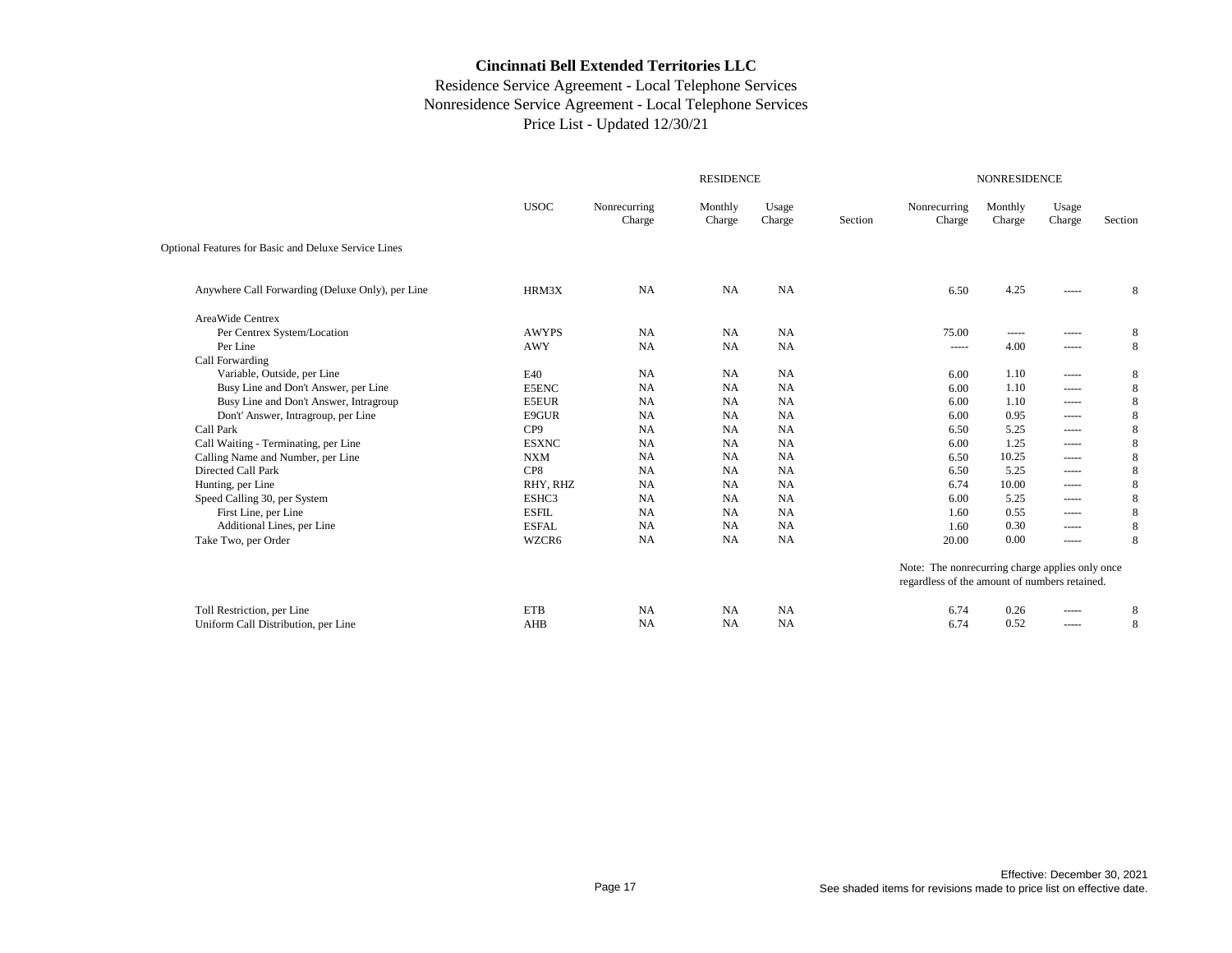|                                                       |                 |                        | <b>RESIDENCE</b>  |                 |         |                                                 | <b>NONRESIDENCE</b> |                                                                                                                                                                                                                                                                                                                                                                                                                                                                                              |         |
|-------------------------------------------------------|-----------------|------------------------|-------------------|-----------------|---------|-------------------------------------------------|---------------------|----------------------------------------------------------------------------------------------------------------------------------------------------------------------------------------------------------------------------------------------------------------------------------------------------------------------------------------------------------------------------------------------------------------------------------------------------------------------------------------------|---------|
|                                                       | <b>USOC</b>     | Nonrecurring<br>Charge | Monthly<br>Charge | Usage<br>Charge | Section | Nonrecurring<br>Charge                          | Monthly<br>Charge   | Usage<br>Charge                                                                                                                                                                                                                                                                                                                                                                                                                                                                              | Section |
| <b>Optional Features for Electronic Service Lines</b> |                 |                        |                   |                 |         |                                                 |                     |                                                                                                                                                                                                                                                                                                                                                                                                                                                                                              |         |
| Anywhere Call Forwarding, per Line                    | HRM3X           | <b>NA</b>              | <b>NA</b>         | <b>NA</b>       |         | 6.50                                            | 4.25                | -----                                                                                                                                                                                                                                                                                                                                                                                                                                                                                        | 8       |
| AreaWide Centrex                                      |                 |                        |                   |                 |         |                                                 |                     |                                                                                                                                                                                                                                                                                                                                                                                                                                                                                              |         |
| Per Centrex System                                    | <b>AWYPS</b>    | <b>NA</b>              | <b>NA</b>         | <b>NA</b>       |         | 75.00                                           | -----               | -----                                                                                                                                                                                                                                                                                                                                                                                                                                                                                        | 8       |
| Per Line                                              | <b>AWY</b>      | NA                     | <b>NA</b>         | NA              |         | -----                                           | 4.00                | -----                                                                                                                                                                                                                                                                                                                                                                                                                                                                                        | 8       |
| AreaWide Networking                                   | AWOM4           |                        |                   |                 |         |                                                 |                     |                                                                                                                                                                                                                                                                                                                                                                                                                                                                                              |         |
| Per Centrex System                                    |                 | NA                     | <b>NA</b>         | <b>NA</b>       |         | 75.00                                           | $\frac{1}{2}$       | -----                                                                                                                                                                                                                                                                                                                                                                                                                                                                                        | 8       |
| Per Line                                              |                 | NA                     | <b>NA</b>         | NA              |         | -----                                           | 4.00                | -----                                                                                                                                                                                                                                                                                                                                                                                                                                                                                        | 8       |
| Call Park                                             | CP <sub>9</sub> | NA                     | <b>NA</b>         | <b>NA</b>       |         | 6.50                                            | 4.75                | -----                                                                                                                                                                                                                                                                                                                                                                                                                                                                                        | 8       |
| Call Restriction Levels, per Line                     | <b>ALA</b>      | NA                     | <b>NA</b>         | <b>NA</b>       |         | 6.74                                            | 2.59                | $\begin{tabular}{cc} \multicolumn{2}{c} {\textbf{1}} & \multicolumn{2}{c} {\textbf{2}} & \multicolumn{2}{c} {\textbf{3}} & \multicolumn{2}{c} {\textbf{4}} & \multicolumn{2}{c} {\textbf{5}} & \multicolumn{2}{c} {\textbf{6}} & \multicolumn{2}{c} {\textbf{7}} & \multicolumn{2}{c} {\textbf{8}} & \multicolumn{2}{c} {\textbf{9}} & \multicolumn{2}{c} {\textbf{1}} & \multicolumn{2}{c} {\textbf{1}} & \multicolumn{2}{c} {\textbf{1}} & \multicolumn{2}{c} {\textbf{1}} & \multicolumn$ | 8       |
| Call Waiting - Terminating, per Line                  | <b>ESXNC</b>    | NA                     | <b>NA</b>         | <b>NA</b>       |         | 6.00                                            | 1.25                | $\begin{tabular}{cc} \multicolumn{2}{c} {\textbf{1}} & \multicolumn{2}{c} {\textbf{2}} & \multicolumn{2}{c} {\textbf{3}} & \multicolumn{2}{c} {\textbf{4}} & \multicolumn{2}{c} {\textbf{5}} & \multicolumn{2}{c} {\textbf{6}} & \multicolumn{2}{c} {\textbf{7}} & \multicolumn{2}{c} {\textbf{8}} & \multicolumn{2}{c} {\textbf{9}} & \multicolumn{2}{c} {\textbf{1}} & \multicolumn{2}{c} {\textbf{1}} & \multicolumn{2}{c} {\textbf{1}} & \multicolumn{2}{c} {\textbf{1}} & \multicolumn$ | 8       |
| Calling Name and Number, per Line                     | <b>NXM</b>      | NA                     | <b>NA</b>         | <b>NA</b>       |         | 6.50                                            | 10.25               | -----                                                                                                                                                                                                                                                                                                                                                                                                                                                                                        | 8       |
| Circuit Switched Data Hunting, per Line               | ABP             | NA                     | <b>NA</b>         | <b>NA</b>       |         | 6.74                                            | 8.00                | $\begin{tabular}{cc} \multicolumn{2}{c} {\textbf{1}} & \multicolumn{2}{c} {\textbf{2}} & \multicolumn{2}{c} {\textbf{3}} & \multicolumn{2}{c} {\textbf{4}} & \multicolumn{2}{c} {\textbf{5}} & \multicolumn{2}{c} {\textbf{6}} & \multicolumn{2}{c} {\textbf{7}} & \multicolumn{2}{c} {\textbf{8}} & \multicolumn{2}{c} {\textbf{9}} & \multicolumn{2}{c} {\textbf{1}} & \multicolumn{2}{c} {\textbf{1}} & \multicolumn{2}{c} {\textbf{1}} & \multicolumn{2}{c} {\textbf{1}} & \multicolumn$ | 8       |
| Custom Set Configuration, per Line                    | <b>NYE</b>      | NA                     | <b>NA</b>         | <b>NA</b>       |         | 25.93                                           | 0.00                | $\begin{tabular}{cc} \multicolumn{2}{c} {\textbf{1}} & \multicolumn{2}{c} {\textbf{2}} & \multicolumn{2}{c} {\textbf{3}} & \multicolumn{2}{c} {\textbf{4}} & \multicolumn{2}{c} {\textbf{5}} & \multicolumn{2}{c} {\textbf{6}} & \multicolumn{2}{c} {\textbf{7}} & \multicolumn{2}{c} {\textbf{8}} & \multicolumn{2}{c} {\textbf{9}} & \multicolumn{2}{c} {\textbf{1}} & \multicolumn{2}{c} {\textbf{1}} & \multicolumn{2}{c} {\textbf{1}} & \multicolumn{2}{c} {\textbf{1}} & \multicolumn$ | 8       |
| Directed Call Park                                    | CP8             | NA                     | <b>NA</b>         | NA              |         | 6.50                                            | 5.25                | $\begin{array}{cccccccccc} \multicolumn{2}{c}{} & \multicolumn{2}{c}{} & \multicolumn{2}{c}{} & \multicolumn{2}{c}{} & \multicolumn{2}{c}{} & \multicolumn{2}{c}{} & \multicolumn{2}{c}{} & \multicolumn{2}{c}{} & \multicolumn{2}{c}{} & \multicolumn{2}{c}{} & \multicolumn{2}{c}{} & \multicolumn{2}{c}{} & \multicolumn{2}{c}{} & \multicolumn{2}{c}{} & \multicolumn{2}{c}{} & \multicolumn{2}{c}{} & \multicolumn{2}{c}{} & \multicolumn{2}{c}{} & \multicolumn{2}{c}{} & \mult$       | 8       |
| Hunting, per Line                                     | RHY, RHZ        | NA                     | <b>NA</b>         | <b>NA</b>       |         | 6.74                                            | 10.00               | -----                                                                                                                                                                                                                                                                                                                                                                                                                                                                                        | 8       |
| Secondary Telephone Number, per Line                  | DO <sub>6</sub> | NA                     | <b>NA</b>         | <b>NA</b>       |         | 5.19                                            | 0.21                | $\begin{tabular}{cc} \multicolumn{2}{c} {\textbf{1}} & \multicolumn{2}{c} {\textbf{2}} & \multicolumn{2}{c} {\textbf{3}} & \multicolumn{2}{c} {\textbf{4}} & \multicolumn{2}{c} {\textbf{5}} & \multicolumn{2}{c} {\textbf{6}} & \multicolumn{2}{c} {\textbf{7}} & \multicolumn{2}{c} {\textbf{8}} & \multicolumn{2}{c} {\textbf{9}} & \multicolumn{2}{c} {\textbf{1}} & \multicolumn{2}{c} {\textbf{1}} & \multicolumn{2}{c} {\textbf{1}} & \multicolumn{2}{c} {\textbf{1}} & \multicolumn$ | 8       |
| Speed Calling 30, per System                          | ESHC3           | <b>NA</b>              | <b>NA</b>         | <b>NA</b>       |         | 6.00                                            | 5.25                | -----                                                                                                                                                                                                                                                                                                                                                                                                                                                                                        | 8       |
| First Line, per Line                                  | <b>ESFIL</b>    | NA                     | <b>NA</b>         | <b>NA</b>       |         | 1.60                                            | 0.55                | $\begin{tabular}{cc} \multicolumn{2}{c} {\textbf{1}} & \multicolumn{2}{c} {\textbf{2}} & \multicolumn{2}{c} {\textbf{3}} & \multicolumn{2}{c} {\textbf{4}} & \multicolumn{2}{c} {\textbf{5}} & \multicolumn{2}{c} {\textbf{6}} & \multicolumn{2}{c} {\textbf{7}} & \multicolumn{2}{c} {\textbf{8}} & \multicolumn{2}{c} {\textbf{9}} & \multicolumn{2}{c} {\textbf{1}} & \multicolumn{2}{c} {\textbf{1}} & \multicolumn{2}{c} {\textbf{1}} & \multicolumn{2}{c} {\textbf{1}} & \multicolumn$ | 8       |
| Additional Lines, per Line                            | <b>ESFAL</b>    | NA                     | <b>NA</b>         | <b>NA</b>       |         | 1.60                                            | 0.30                | -----                                                                                                                                                                                                                                                                                                                                                                                                                                                                                        | 8       |
| Take Two, per Order                                   | WZCR6           | NA                     | <b>NA</b>         | NA              |         | 20.00                                           | 0.00                | $\begin{tabular}{cc} \multicolumn{2}{c} {\textbf{1}} & \multicolumn{2}{c} {\textbf{2}} & \multicolumn{2}{c} {\textbf{3}} & \multicolumn{2}{c} {\textbf{4}} & \multicolumn{2}{c} {\textbf{5}} & \multicolumn{2}{c} {\textbf{6}} & \multicolumn{2}{c} {\textbf{7}} & \multicolumn{2}{c} {\textbf{8}} & \multicolumn{2}{c} {\textbf{9}} & \multicolumn{2}{c} {\textbf{1}} & \multicolumn{2}{c} {\textbf{1}} & \multicolumn{2}{c} {\textbf{1}} & \multicolumn{2}{c} {\textbf{1}} & \multicolumn$ | 8       |
|                                                       |                 |                        |                   |                 |         | Note: The nonrecurring charge applies only once |                     |                                                                                                                                                                                                                                                                                                                                                                                                                                                                                              |         |
|                                                       |                 |                        |                   |                 |         | regardless of the amount of numbers retained.   |                     |                                                                                                                                                                                                                                                                                                                                                                                                                                                                                              |         |
| Toll Restriction, per Line                            | <b>ETB</b>      | <b>NA</b>              | <b>NA</b>         | <b>NA</b>       |         | 6.74                                            | 0.26                | -----                                                                                                                                                                                                                                                                                                                                                                                                                                                                                        | 8       |
| Uniform Call Distribution, per Line                   | AHB             | NA                     | <b>NA</b>         | <b>NA</b>       |         | 6.74                                            | 0.52                | -----                                                                                                                                                                                                                                                                                                                                                                                                                                                                                        | 8       |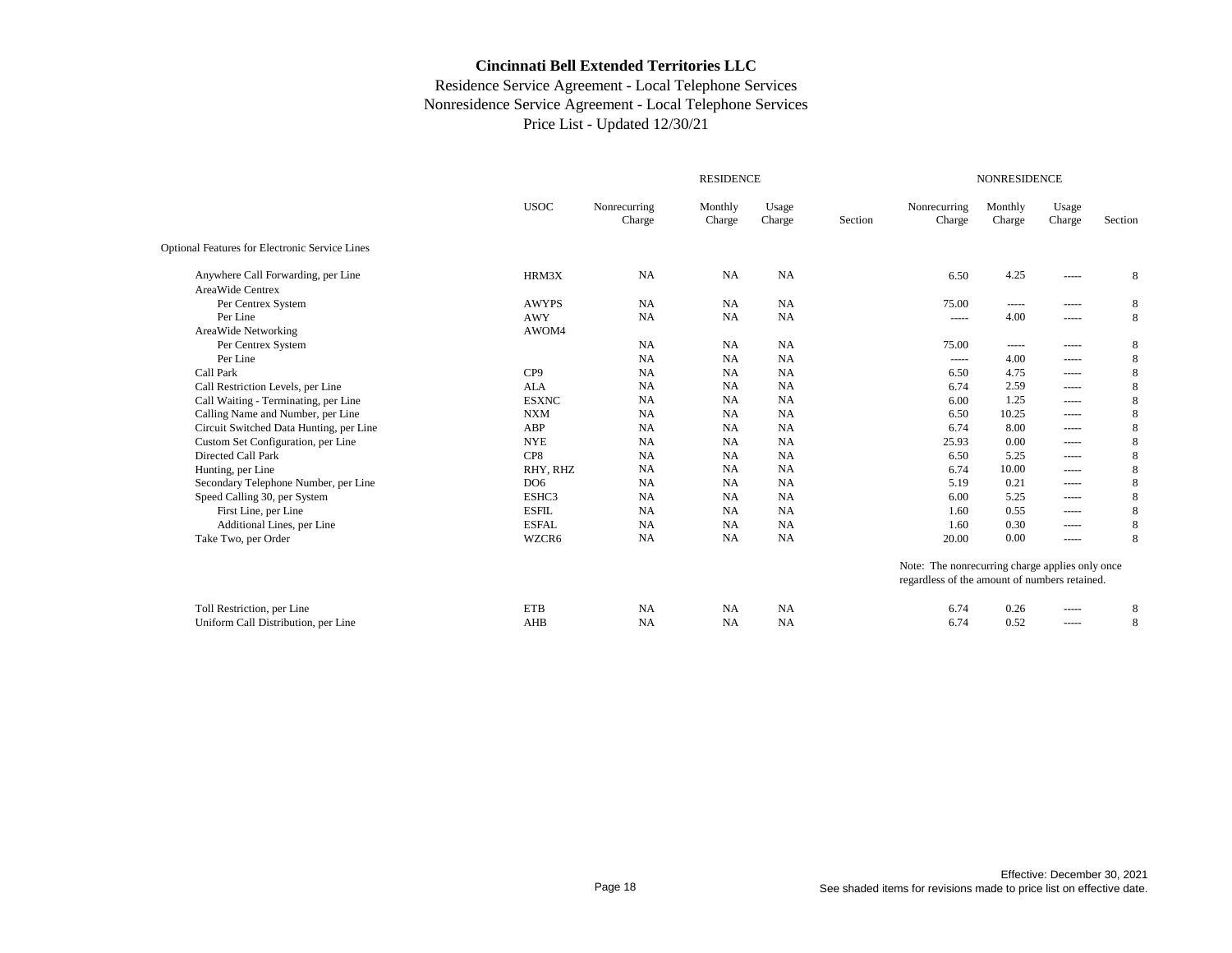|                                                        |                  | <b>RESIDENCE</b>       |                   |                 |         |                        |                   | <b>NONRESIDENCE</b>                                                                                                                                                                                                                                                                                                                                                                                                                                                                    |         |  |  |  |
|--------------------------------------------------------|------------------|------------------------|-------------------|-----------------|---------|------------------------|-------------------|----------------------------------------------------------------------------------------------------------------------------------------------------------------------------------------------------------------------------------------------------------------------------------------------------------------------------------------------------------------------------------------------------------------------------------------------------------------------------------------|---------|--|--|--|
|                                                        | <b>USOC</b>      | Nonrecurring<br>Charge | Monthly<br>Charge | Usage<br>Charge | Section | Nonrecurring<br>Charge | Monthly<br>Charge | Usage<br>Charge                                                                                                                                                                                                                                                                                                                                                                                                                                                                        | Section |  |  |  |
| Optional Features for Attendant Lines, Basic           |                  |                        |                   |                 |         |                        |                   |                                                                                                                                                                                                                                                                                                                                                                                                                                                                                        |         |  |  |  |
| Anywhere Call Forwarding, per Line<br>AreaWide Centrex | HRM3X            | <b>NA</b>              | NA                | <b>NA</b>       |         | 6.50                   | 4.25              | $\begin{array}{cccccccccc} \multicolumn{2}{c}{} & \multicolumn{2}{c}{} & \multicolumn{2}{c}{} & \multicolumn{2}{c}{} & \multicolumn{2}{c}{} & \multicolumn{2}{c}{} & \multicolumn{2}{c}{} & \multicolumn{2}{c}{} & \multicolumn{2}{c}{} & \multicolumn{2}{c}{} & \multicolumn{2}{c}{} & \multicolumn{2}{c}{} & \multicolumn{2}{c}{} & \multicolumn{2}{c}{} & \multicolumn{2}{c}{} & \multicolumn{2}{c}{} & \multicolumn{2}{c}{} & \multicolumn{2}{c}{} & \multicolumn{2}{c}{} & \mult$ | 8       |  |  |  |
| Per Centrex System                                     | <b>AWYPS</b>     | <b>NA</b>              | <b>NA</b>         | <b>NA</b>       |         | 75.00                  | -----             | -----                                                                                                                                                                                                                                                                                                                                                                                                                                                                                  | 8       |  |  |  |
| Per Line                                               | AWY              | <b>NA</b>              | <b>NA</b>         | <b>NA</b>       |         | -----                  | 4.00              | -----                                                                                                                                                                                                                                                                                                                                                                                                                                                                                  | 8       |  |  |  |
| Attendant Call-Through Tests, per Line                 | <b>SXT</b>       | <b>NA</b>              | NA                | <b>NA</b>       |         | 6.74                   | 5.19              | -----                                                                                                                                                                                                                                                                                                                                                                                                                                                                                  | 8       |  |  |  |
| Attendant Control of Facilities, per Line              | E <sub>2</sub> S | <b>NA</b>              | NA                | NA              |         | 6.74                   | 20.74             | -----                                                                                                                                                                                                                                                                                                                                                                                                                                                                                  | 8       |  |  |  |
| Attendant Power Failure Transfer, per Line             | AP <sub>5</sub>  | <b>NA</b>              | NA                | NA              |         | 6.74                   | 15.56             | -----                                                                                                                                                                                                                                                                                                                                                                                                                                                                                  | 8       |  |  |  |
| Hunting, per Line                                      | RHY, RHZ         | <b>NA</b>              | <b>NA</b>         | <b>NA</b>       |         | 6.74                   | 10.00             | -----                                                                                                                                                                                                                                                                                                                                                                                                                                                                                  | 8       |  |  |  |
| Uniform Call Distribution, per Line                    | AHB              | <b>NA</b>              | <b>NA</b>         | <b>NA</b>       |         | 6.74                   | 0.52              | -----                                                                                                                                                                                                                                                                                                                                                                                                                                                                                  | 8       |  |  |  |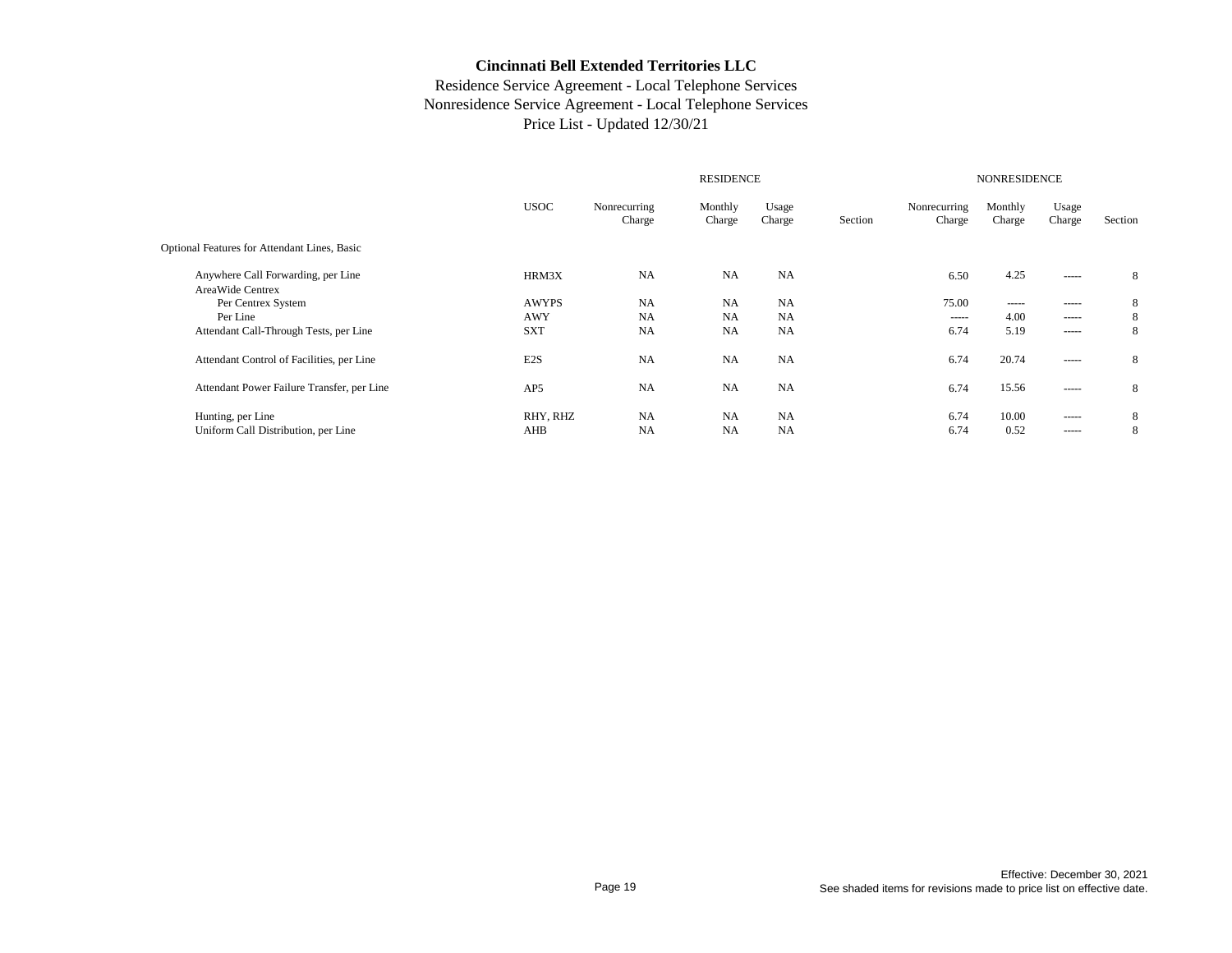|                                                        |              |                        | <b>RESIDENCE</b>  |                 |         | <b>NONRESIDENCE</b>    |                   |                 |             |  |
|--------------------------------------------------------|--------------|------------------------|-------------------|-----------------|---------|------------------------|-------------------|-----------------|-------------|--|
|                                                        | <b>USOC</b>  | Nonrecurring<br>Charge | Monthly<br>Charge | Usage<br>Charge | Section | Nonrecurring<br>Charge | Monthly<br>Charge | Usage<br>Charge | Section     |  |
| Optional Features for Attendant Lines, Electronic      |              |                        |                   |                 |         |                        |                   |                 |             |  |
| Anywhere Call Forwarding, per Line<br>AreaWide Centrex | HRM3X        | <b>NA</b>              | <b>NA</b>         | NA              |         | 6.50                   | 4.25              | -----           | $\,$ 8 $\,$ |  |
| Per Centrex System/Location                            | <b>AWYPS</b> | <b>NA</b>              | <b>NA</b>         | <b>NA</b>       |         | 75.00                  | -----             | -----           | 8           |  |
| Per Line                                               | <b>AWY</b>   | <b>NA</b>              | NA                | <b>NA</b>       |         | -----                  | 4.00              | -----           | 8           |  |
| AreaWide Networking                                    |              |                        |                   |                 |         |                        |                   |                 |             |  |
| Per Centrex Location                                   | <b>AWOPS</b> | <b>NA</b>              | <b>NA</b>         | <b>NA</b>       |         | 75.00                  | -----             | -----           | 8           |  |
| Per Line                                               | <b>AWO</b>   | <b>NA</b>              | NA                | NA              |         | -----                  | 4.00              | $\cdots$        | $\,8\,$     |  |
| Attendant Busy Verification of Lines/Trunks, per Line  | <b>BUV</b>   | <b>NA</b>              | NA                | NA              |         | 6.74                   | 1.04              | -----           | 8           |  |
| Attendant Call-Through Tests, per Line                 | A7H          | <b>NA</b>              | <b>NA</b>         | <b>NA</b>       |         | 6.74                   | 1.04              | $\cdots$        | $\,$ 8 $\,$ |  |
| Attendant Direct Trunk Group Selection, per Line       | A7D          | <b>NA</b>              | <b>NA</b>         | <b>NA</b>       |         | 6.74                   | 1.04              | -----           | 8           |  |
| Attendant Emergency Override, per Line                 | A7Z          | <b>NA</b>              | NA                | <b>NA</b>       |         | 6.74                   | 1.04              | -----           | $\,$ 8 $\,$ |  |
| Attendant Information about Calls on Queue, per Line   | <b>AQH</b>   | <b>NA</b>              | <b>NA</b>         | <b>NA</b>       |         | 6.74                   | 1.04              | -----           | 8           |  |
| Attendant Power Failure Transfer, per Line             | A7Y          | <b>NA</b>              | NA                | <b>NA</b>       |         | 6.74                   | 15.56             | -----           | 8           |  |
| Attendant Traffic, per Line                            | <b>TDF</b>   | <b>NA</b>              | NA                | NA              |         | 6.74                   | 1.04              | -----           | 8           |  |
| Attendant Trunk Group Indicator, per Line              | A7N          | <b>NA</b>              | <b>NA</b>         | NA              |         | 6.74                   | 1.04              | $\cdots$        | 8           |  |
| Custom Set Configuration, per Set                      | <b>NYE</b>   | <b>NA</b>              | <b>NA</b>         | NA              |         | 25.93                  | 0.00              | -----           | 8           |  |
| Hunting, per Line                                      | RHY, RHZ     | <b>NA</b>              | <b>NA</b>         | NA              |         | 6.74                   | 10.00             | $\cdots$        | 8           |  |
| Uniform Call Distribution, per Line                    | AHB          | <b>NA</b>              | NA                | NA              |         | 6.74                   | 0.52              | $\cdots$        | $\,$ 8 $\,$ |  |
| <b>Optional System Features</b>                        |              |                        |                   |                 |         |                        |                   |                 |             |  |
| Conference Calling - 6 Way                             | EQ6          | <b>NA</b>              | NA                | NA              |         | 0.00                   | 64.29             | -----           | 8           |  |
| Service Area B                                         |              | <b>NA</b>              | <b>NA</b>         | <b>NA</b>       |         | <b>NA</b>              | NA                | NA              |             |  |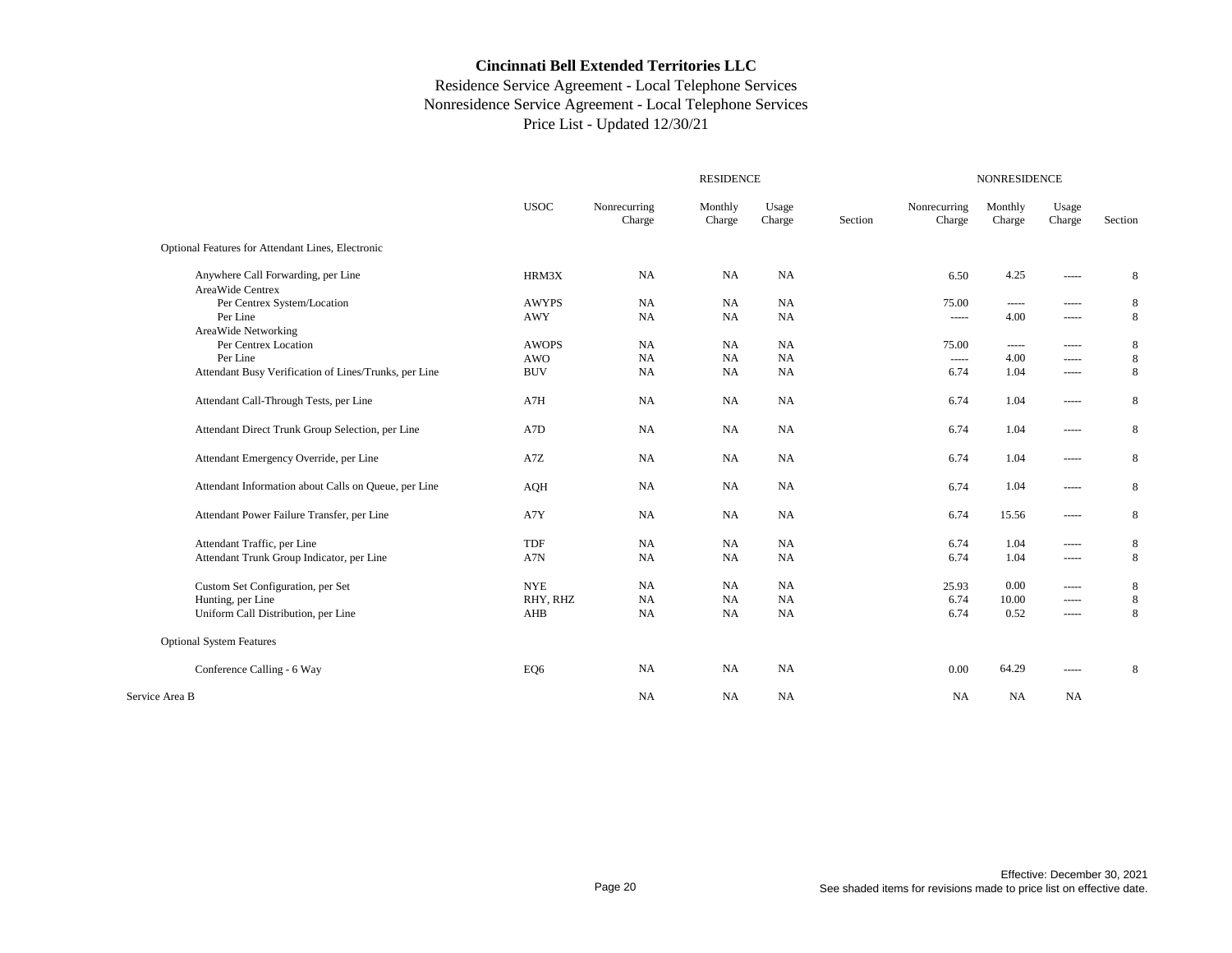|                                              |      |                                                                                                                                  | <b>NONRESIDENCE</b> |                 |         |                                                                                                                                  |                   |                 |         |
|----------------------------------------------|------|----------------------------------------------------------------------------------------------------------------------------------|---------------------|-----------------|---------|----------------------------------------------------------------------------------------------------------------------------------|-------------------|-----------------|---------|
|                                              | USOC | Nonrecurring<br>Charge                                                                                                           | Monthly<br>Charge   | Usage<br>Charge | Section | Nonrecurring<br>Charge                                                                                                           | Monthly<br>Charge | Usage<br>Charge | Section |
| <b>Change Billing Arrangements, per Line</b> | ALC  | 12.25                                                                                                                            | $- - - - -$         | $- - - - -$     |         | 24.99                                                                                                                            | -----             | $- - - - -$     | 8       |
| Construction                                 |      | Construction charges are determined on an individual case<br>basis depending on the time and materials required. (Section<br>21) |                     |                 |         | Construction charges are determined on an<br>individual case basis depending on the time and<br>materials required. (Section 21) |                   |                 |         |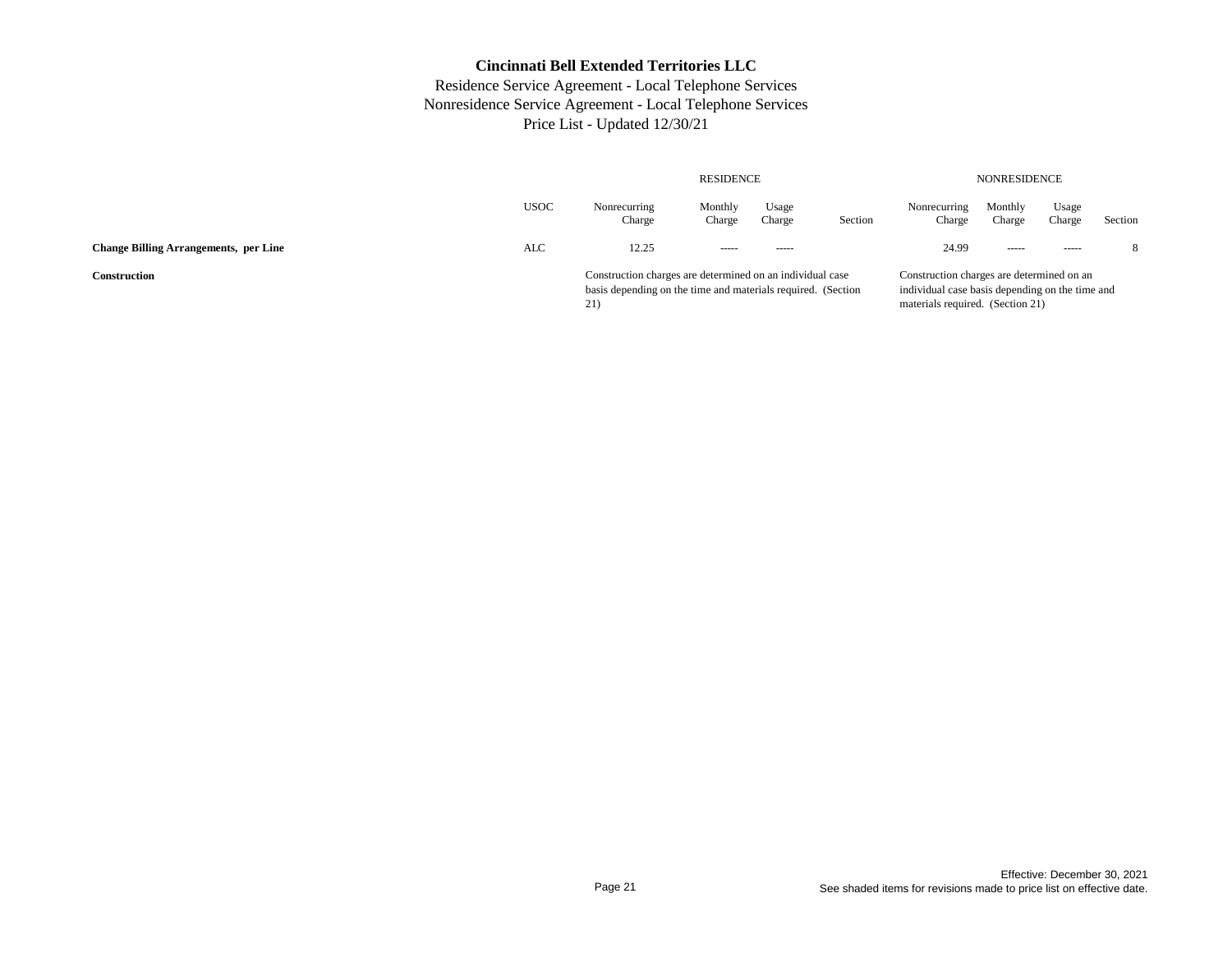|                                          |             |                        |                   | NONRESIDENCE                                                                                                                                                                                                                                                                                                                                                                                                                                                                           |                |                        |                   |                                                                                                                                                                                                                                                                                                                                                                                                                                                                                                |                |
|------------------------------------------|-------------|------------------------|-------------------|----------------------------------------------------------------------------------------------------------------------------------------------------------------------------------------------------------------------------------------------------------------------------------------------------------------------------------------------------------------------------------------------------------------------------------------------------------------------------------------|----------------|------------------------|-------------------|------------------------------------------------------------------------------------------------------------------------------------------------------------------------------------------------------------------------------------------------------------------------------------------------------------------------------------------------------------------------------------------------------------------------------------------------------------------------------------------------|----------------|
|                                          | <b>USOC</b> | Nonrecurring<br>Charge | Monthly<br>Charge | Usage<br>Charge                                                                                                                                                                                                                                                                                                                                                                                                                                                                        | Section        | Nonrecurring<br>Charge | Monthly<br>Charge | Usage<br>Charge                                                                                                                                                                                                                                                                                                                                                                                                                                                                                | Section        |
| <b>Custom Calling Services</b>           |             |                        |                   |                                                                                                                                                                                                                                                                                                                                                                                                                                                                                        |                |                        |                   |                                                                                                                                                                                                                                                                                                                                                                                                                                                                                                |                |
| Service Area A (Note B)                  |             |                        |                   |                                                                                                                                                                                                                                                                                                                                                                                                                                                                                        |                |                        |                   |                                                                                                                                                                                                                                                                                                                                                                                                                                                                                                |                |
| Anonymous Call Rejection (ACR), per Line | <b>NKB</b>  |                        |                   |                                                                                                                                                                                                                                                                                                                                                                                                                                                                                        |                |                        |                   |                                                                                                                                                                                                                                                                                                                                                                                                                                                                                                |                |
| All Exchanges Except Lebanon             |             | 8.50                   | 4.00              | ------                                                                                                                                                                                                                                                                                                                                                                                                                                                                                 | $\overline{7}$ | 15.00                  | 4.00              | $\begin{array}{cccccccccc} \multicolumn{2}{c}{} & \multicolumn{2}{c}{} & \multicolumn{2}{c}{} & \multicolumn{2}{c}{} & \multicolumn{2}{c}{} & \multicolumn{2}{c}{} & \multicolumn{2}{c}{} & \multicolumn{2}{c}{} & \multicolumn{2}{c}{} & \multicolumn{2}{c}{} & \multicolumn{2}{c}{} & \multicolumn{2}{c}{} & \multicolumn{2}{c}{} & \multicolumn{2}{c}{} & \multicolumn{2}{c}{} & \multicolumn{2}{c}{} & \multicolumn{2}{c}{} & \multicolumn{2}{c}{} & \multicolumn{2}{c}{} & \mult$         | $\overline{7}$ |
| Lebanon Exchange                         |             | 8.50                   | 4.00              | $\begin{array}{cccccccccc} \multicolumn{2}{c}{} & \multicolumn{2}{c}{} & \multicolumn{2}{c}{} & \multicolumn{2}{c}{} & \multicolumn{2}{c}{} & \multicolumn{2}{c}{} & \multicolumn{2}{c}{} & \multicolumn{2}{c}{} & \multicolumn{2}{c}{} & \multicolumn{2}{c}{} & \multicolumn{2}{c}{} & \multicolumn{2}{c}{} & \multicolumn{2}{c}{} & \multicolumn{2}{c}{} & \multicolumn{2}{c}{} & \multicolumn{2}{c}{} & \multicolumn{2}{c}{} & \multicolumn{2}{c}{} & \multicolumn{2}{c}{} & \mult$ | $\overline{7}$ | 8.50                   | 4.00              | $- - - - -$                                                                                                                                                                                                                                                                                                                                                                                                                                                                                    | $\overline{7}$ |
| Anywhere Call Forwarding, per Line       | <b>HRM</b>  |                        |                   |                                                                                                                                                                                                                                                                                                                                                                                                                                                                                        |                |                        |                   |                                                                                                                                                                                                                                                                                                                                                                                                                                                                                                |                |
| All Exchanges Except Lebanon             |             | 8.50                   | 5.00              | $- - - - -$                                                                                                                                                                                                                                                                                                                                                                                                                                                                            | $\tau$         | 15.00                  | 11.75             | $\begin{array}{cccccccccc} \multicolumn{2}{c}{} & \multicolumn{2}{c}{} & \multicolumn{2}{c}{} & \multicolumn{2}{c}{} & \multicolumn{2}{c}{} & \multicolumn{2}{c}{} & \multicolumn{2}{c}{} & \multicolumn{2}{c}{} & \multicolumn{2}{c}{} & \multicolumn{2}{c}{} & \multicolumn{2}{c}{} & \multicolumn{2}{c}{} & \multicolumn{2}{c}{} & \multicolumn{2}{c}{} & \multicolumn{2}{c}{} & \multicolumn{2}{c}{} & \multicolumn{2}{c}{} & \multicolumn{2}{c}{} & \multicolumn{2}{c}{} & \mult$         | 7              |
| Lebanon Exchange                         |             | 8.50                   | 5.00              | $\cdots$                                                                                                                                                                                                                                                                                                                                                                                                                                                                               | $\overline{7}$ | 8.50                   | 8.25              | -----                                                                                                                                                                                                                                                                                                                                                                                                                                                                                          | $\overline{7}$ |
| Call Block (*60), per Line               | <b>NSY</b>  |                        |                   |                                                                                                                                                                                                                                                                                                                                                                                                                                                                                        |                |                        |                   | $- - - - -$                                                                                                                                                                                                                                                                                                                                                                                                                                                                                    |                |
| All Exchanges Except Lebanon             |             | 8.50                   | 4.00              | $\begin{tabular}{ccccc} \multicolumn{2}{c}{} & \multicolumn{2}{c}{} & \multicolumn{2}{c}{} & \multicolumn{2}{c}{} & \multicolumn{2}{c}{} & \multicolumn{2}{c}{} & \multicolumn{2}{c}{} & \multicolumn{2}{c}{} & \multicolumn{2}{c}{} & \multicolumn{2}{c}{} & \multicolumn{2}{c}{} & \multicolumn{2}{c}{} & \multicolumn{2}{c}{} & \multicolumn{2}{c}{} & \multicolumn{2}{c}{} & \multicolumn{2}{c}{} & \multicolumn{2}{c}{} & \multicolumn{2}{c}{} & \multicolumn{2}{c}{} & \mult$    | $\overline{7}$ | 15.00                  | 7.50              | $\begin{tabular}{cc} \multicolumn{2}{c} {\textbf{1}} & \multicolumn{2}{c} {\textbf{2}} & \multicolumn{2}{c} {\textbf{3}} & \multicolumn{2}{c} {\textbf{4}} \\ \multicolumn{2}{c} {\textbf{5}} & \multicolumn{2}{c} {\textbf{6}} & \multicolumn{2}{c} {\textbf{7}} & \multicolumn{2}{c} {\textbf{8}} & \multicolumn{2}{c} {\textbf{9}} \\ \multicolumn{2}{c} {\textbf{1}} & \multicolumn{2}{c} {\textbf{1}} & \multicolumn{2}{c} {\textbf{1}} & \multicolumn{2}{c} {\textbf{1}} & \multicolumn$ | 7              |
| Lebanon Exchange                         |             | 8.50                   | 4.00              | $\begin{tabular}{ccccc} \multicolumn{2}{c}{} & \multicolumn{2}{c}{} & \multicolumn{2}{c}{} & \multicolumn{2}{c}{} & \multicolumn{2}{c}{} & \multicolumn{2}{c}{} & \multicolumn{2}{c}{} & \multicolumn{2}{c}{} & \multicolumn{2}{c}{} & \multicolumn{2}{c}{} & \multicolumn{2}{c}{} & \multicolumn{2}{c}{} & \multicolumn{2}{c}{} & \multicolumn{2}{c}{} & \multicolumn{2}{c}{} & \multicolumn{2}{c}{} & \multicolumn{2}{c}{} & \multicolumn{2}{c}{} & \multicolumn{2}{c}{} & \mult$    | $\overline{7}$ | 8.50                   | 4.00              | $\begin{tabular}{cc} \multicolumn{2}{c} {\textbf{1}} & \multicolumn{2}{c} {\textbf{2}} & \multicolumn{2}{c} {\textbf{3}} & \multicolumn{2}{c} {\textbf{4}} \\ \multicolumn{2}{c} {\textbf{5}} & \multicolumn{2}{c} {\textbf{6}} & \multicolumn{2}{c} {\textbf{7}} & \multicolumn{2}{c} {\textbf{8}} & \multicolumn{2}{c} {\textbf{9}} \\ \multicolumn{2}{c} {\textbf{1}} & \multicolumn{2}{c} {\textbf{1}} & \multicolumn{2}{c} {\textbf{1}} & \multicolumn{2}{c} {\textbf{1}} & \multicolumn$ | 7              |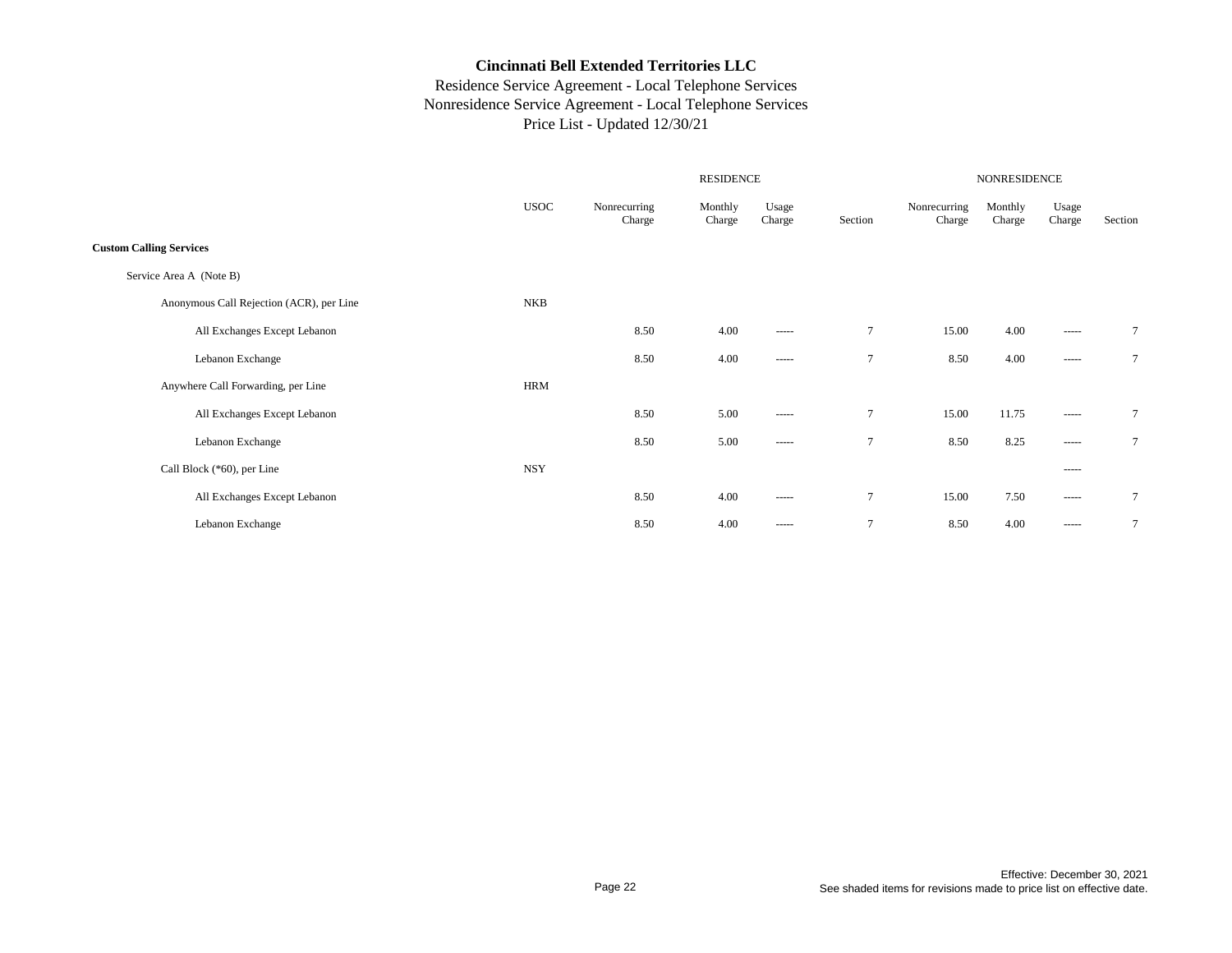|                 |                           | <b>NONRESIDENCE</b> |                                                                                                                                                                                                                                                                                                                                                                                                                                                                                        |                |  |  |
|-----------------|---------------------------|---------------------|----------------------------------------------------------------------------------------------------------------------------------------------------------------------------------------------------------------------------------------------------------------------------------------------------------------------------------------------------------------------------------------------------------------------------------------------------------------------------------------|----------------|--|--|
| Section         | Nonrecurring<br>Charge    | Monthly<br>Charge   | Usage<br>Charge                                                                                                                                                                                                                                                                                                                                                                                                                                                                        | Section        |  |  |
|                 |                           |                     |                                                                                                                                                                                                                                                                                                                                                                                                                                                                                        |                |  |  |
|                 |                           |                     |                                                                                                                                                                                                                                                                                                                                                                                                                                                                                        |                |  |  |
| $\tau$          | 15.00                     | 8.50                |                                                                                                                                                                                                                                                                                                                                                                                                                                                                                        | 7              |  |  |
|                 |                           |                     | $- - - - -$                                                                                                                                                                                                                                                                                                                                                                                                                                                                            | $\tau$         |  |  |
|                 |                           |                     | $\begin{array}{cccccccccc} \multicolumn{2}{c}{} & \multicolumn{2}{c}{} & \multicolumn{2}{c}{} & \multicolumn{2}{c}{} & \multicolumn{2}{c}{} & \multicolumn{2}{c}{} & \multicolumn{2}{c}{} & \multicolumn{2}{c}{} & \multicolumn{2}{c}{} & \multicolumn{2}{c}{} & \multicolumn{2}{c}{} & \multicolumn{2}{c}{} & \multicolumn{2}{c}{} & \multicolumn{2}{c}{} & \multicolumn{2}{c}{} & \multicolumn{2}{c}{} & \multicolumn{2}{c}{} & \multicolumn{2}{c}{} & \multicolumn{2}{c}{} & \mult$ | $\overline{7}$ |  |  |
|                 |                           |                     |                                                                                                                                                                                                                                                                                                                                                                                                                                                                                        |                |  |  |
| $\tau$          | 8.50                      | 5.00                |                                                                                                                                                                                                                                                                                                                                                                                                                                                                                        | $\tau$         |  |  |
| $\overline{7}$  | 8.50                      | 5.00                | -----                                                                                                                                                                                                                                                                                                                                                                                                                                                                                  | $\tau$         |  |  |
| $7\phantom{.0}$ | 8.50                      | 8.25                | $- - - - -$                                                                                                                                                                                                                                                                                                                                                                                                                                                                            | $\overline{7}$ |  |  |
|                 |                           |                     |                                                                                                                                                                                                                                                                                                                                                                                                                                                                                        |                |  |  |
|                 |                           |                     |                                                                                                                                                                                                                                                                                                                                                                                                                                                                                        |                |  |  |
| $\overline{7}$  | 15.00                     | 7.50                | -----                                                                                                                                                                                                                                                                                                                                                                                                                                                                                  | $\tau$         |  |  |
| $\overline{7}$  | 0.00                      | $\cdots$            | 1.25                                                                                                                                                                                                                                                                                                                                                                                                                                                                                   | $\overline{7}$ |  |  |
|                 |                           |                     |                                                                                                                                                                                                                                                                                                                                                                                                                                                                                        |                |  |  |
| $\overline{7}$  | 8.50                      | 4.00                | $\cdots$                                                                                                                                                                                                                                                                                                                                                                                                                                                                               | $\tau$         |  |  |
| $\tau$          | 0.00                      | $\cdots$            | 1.25                                                                                                                                                                                                                                                                                                                                                                                                                                                                                   | $\tau$         |  |  |
| $\overline{7}$  | 0.00                      | -----               | 1.50                                                                                                                                                                                                                                                                                                                                                                                                                                                                                   | $\overline{7}$ |  |  |
|                 | $\tau$<br>$7\phantom{.0}$ | 15.00<br>15.00      | 8.50<br>11.75                                                                                                                                                                                                                                                                                                                                                                                                                                                                          |                |  |  |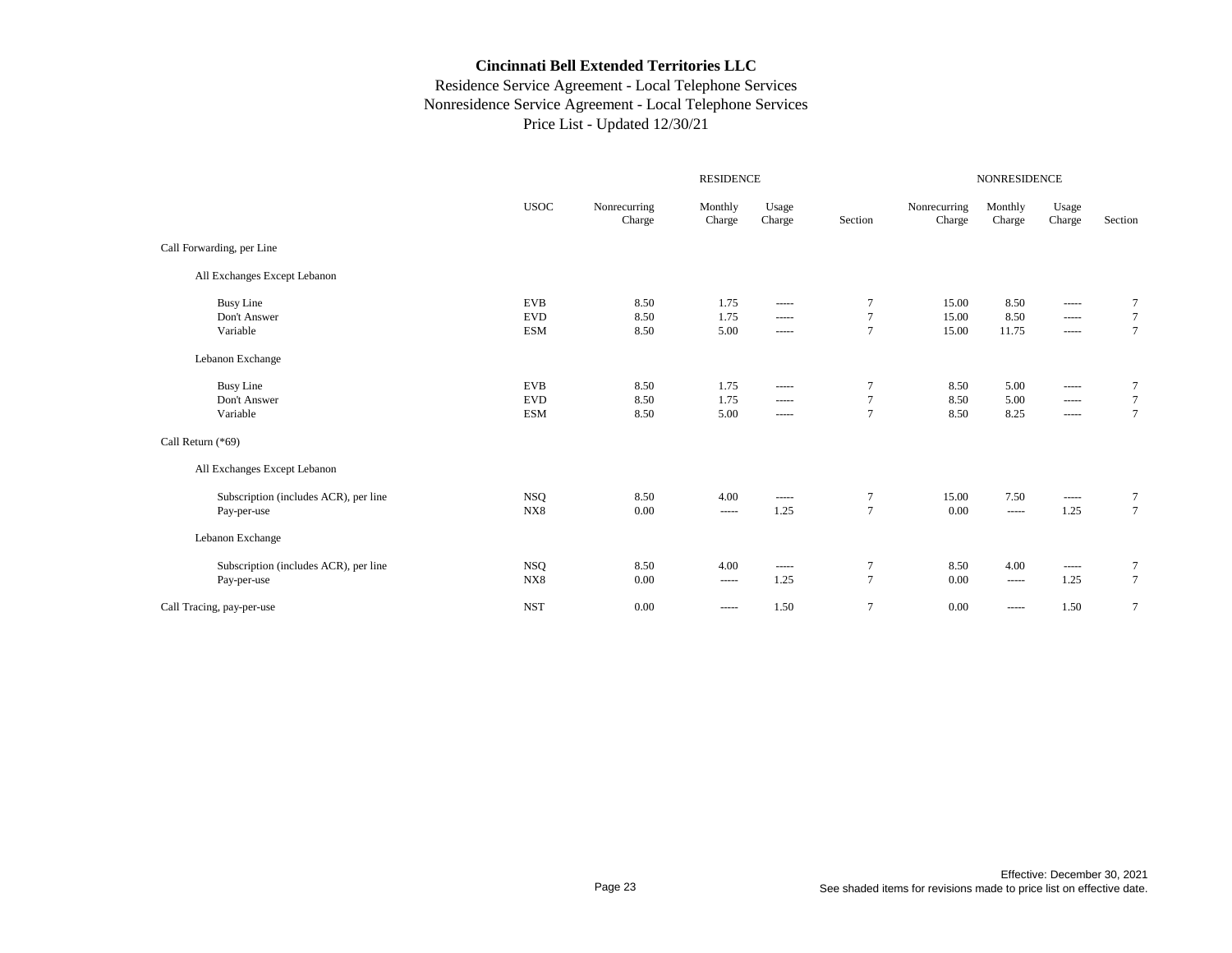|                                                              |             | <b>RESIDENCE</b>       |                   |                                                                                                                                                                                                                                                                                                                                                                                                                                                                                        |                 | NONRESIDENCE           |                   |                                                                                                                                                                                                                                                                                                                                                                                                                                                                                              |         |  |
|--------------------------------------------------------------|-------------|------------------------|-------------------|----------------------------------------------------------------------------------------------------------------------------------------------------------------------------------------------------------------------------------------------------------------------------------------------------------------------------------------------------------------------------------------------------------------------------------------------------------------------------------------|-----------------|------------------------|-------------------|----------------------------------------------------------------------------------------------------------------------------------------------------------------------------------------------------------------------------------------------------------------------------------------------------------------------------------------------------------------------------------------------------------------------------------------------------------------------------------------------|---------|--|
|                                                              | <b>USOC</b> | Nonrecurring<br>Charge | Monthly<br>Charge | Usage<br>Charge                                                                                                                                                                                                                                                                                                                                                                                                                                                                        | Section         | Nonrecurring<br>Charge | Monthly<br>Charge | Usage<br>Charge                                                                                                                                                                                                                                                                                                                                                                                                                                                                              | Section |  |
| Call Transfer, per Line                                      | TFI         |                        |                   |                                                                                                                                                                                                                                                                                                                                                                                                                                                                                        |                 |                        |                   |                                                                                                                                                                                                                                                                                                                                                                                                                                                                                              |         |  |
| All Exchanges Except Lebanon                                 |             | 8.50                   | 4.00              | -----                                                                                                                                                                                                                                                                                                                                                                                                                                                                                  | $\overline{7}$  | 15.00                  | 7.50              | $\begin{array}{cccccccccc} \multicolumn{2}{c}{} & \multicolumn{2}{c}{} & \multicolumn{2}{c}{} & \multicolumn{2}{c}{} & \multicolumn{2}{c}{} & \multicolumn{2}{c}{} & \multicolumn{2}{c}{} & \multicolumn{2}{c}{} & \multicolumn{2}{c}{} & \multicolumn{2}{c}{} & \multicolumn{2}{c}{} & \multicolumn{2}{c}{} & \multicolumn{2}{c}{} & \multicolumn{2}{c}{} & \multicolumn{2}{c}{} & \multicolumn{2}{c}{} & \multicolumn{2}{c}{} & \multicolumn{2}{c}{} & \multicolumn{2}{c}{} & \mult$       | $\tau$  |  |
| Lebanon Exchange                                             |             | 8.50                   | 4.00              | $- - - - -$                                                                                                                                                                                                                                                                                                                                                                                                                                                                            | $\overline{7}$  | 8.50                   | 4.00              | $\begin{array}{cccccccccc} \multicolumn{2}{c}{} & \multicolumn{2}{c}{} & \multicolumn{2}{c}{} & \multicolumn{2}{c}{} & \multicolumn{2}{c}{} & \multicolumn{2}{c}{} & \multicolumn{2}{c}{} & \multicolumn{2}{c}{} & \multicolumn{2}{c}{} & \multicolumn{2}{c}{} & \multicolumn{2}{c}{} & \multicolumn{2}{c}{} & \multicolumn{2}{c}{} & \multicolumn{2}{c}{} & \multicolumn{2}{c}{} & \multicolumn{2}{c}{} & \multicolumn{2}{c}{} & \multicolumn{2}{c}{} & \multicolumn{2}{c}{} & \mult$       | $\tau$  |  |
| Call Waiting, per Line                                       | ESX         |                        |                   |                                                                                                                                                                                                                                                                                                                                                                                                                                                                                        |                 |                        |                   |                                                                                                                                                                                                                                                                                                                                                                                                                                                                                              |         |  |
| All Exchanges Except Lebanon                                 |             | 8.50                   | 6.00              | -----                                                                                                                                                                                                                                                                                                                                                                                                                                                                                  | $\tau$          | 15.00                  | 7.50              | $\cdots$                                                                                                                                                                                                                                                                                                                                                                                                                                                                                     | $\tau$  |  |
| Lebanon Exchange                                             |             | 8.50                   | 6.00              | -----                                                                                                                                                                                                                                                                                                                                                                                                                                                                                  | $\tau$          | 8.50                   | 7.25              |                                                                                                                                                                                                                                                                                                                                                                                                                                                                                              | $\tau$  |  |
| Call Waiting Deluxe, per Line (Grandfathered as of 5/1/2018) | <b>PKR</b>  |                        |                   |                                                                                                                                                                                                                                                                                                                                                                                                                                                                                        |                 |                        |                   |                                                                                                                                                                                                                                                                                                                                                                                                                                                                                              |         |  |
| All Exchanges Except Lebanon                                 |             | 8.50                   | 6.00              | -----                                                                                                                                                                                                                                                                                                                                                                                                                                                                                  | $7\phantom{.0}$ | 15.00                  | 10.75             | $\begin{tabular}{cc} \multicolumn{2}{c} {\textbf{1}} & \multicolumn{2}{c} {\textbf{2}} & \multicolumn{2}{c} {\textbf{3}} & \multicolumn{2}{c} {\textbf{4}} & \multicolumn{2}{c} {\textbf{5}} & \multicolumn{2}{c} {\textbf{6}} & \multicolumn{2}{c} {\textbf{7}} & \multicolumn{2}{c} {\textbf{8}} & \multicolumn{2}{c} {\textbf{9}} & \multicolumn{2}{c} {\textbf{1}} & \multicolumn{2}{c} {\textbf{1}} & \multicolumn{2}{c} {\textbf{1}} & \multicolumn{2}{c} {\textbf{1}} & \multicolumn$ | $\tau$  |  |
| Lebanon Exchange                                             |             | 8.50                   | 6.00              | $\begin{array}{cccccccccc} \multicolumn{2}{c}{} & \multicolumn{2}{c}{} & \multicolumn{2}{c}{} & \multicolumn{2}{c}{} & \multicolumn{2}{c}{} & \multicolumn{2}{c}{} & \multicolumn{2}{c}{} & \multicolumn{2}{c}{} & \multicolumn{2}{c}{} & \multicolumn{2}{c}{} & \multicolumn{2}{c}{} & \multicolumn{2}{c}{} & \multicolumn{2}{c}{} & \multicolumn{2}{c}{} & \multicolumn{2}{c}{} & \multicolumn{2}{c}{} & \multicolumn{2}{c}{} & \multicolumn{2}{c}{} & \multicolumn{2}{c}{} & \mult$ | $\tau$          | 8.50                   | 7.25              | $\begin{array}{cccccccccc} \multicolumn{2}{c}{} & \multicolumn{2}{c}{} & \multicolumn{2}{c}{} & \multicolumn{2}{c}{} & \multicolumn{2}{c}{} & \multicolumn{2}{c}{} & \multicolumn{2}{c}{} & \multicolumn{2}{c}{} & \multicolumn{2}{c}{} & \multicolumn{2}{c}{} & \multicolumn{2}{c}{} & \multicolumn{2}{c}{} & \multicolumn{2}{c}{} & \multicolumn{2}{c}{} & \multicolumn{2}{c}{} & \multicolumn{2}{c}{} & \multicolumn{2}{c}{} & \multicolumn{2}{c}{} & \multicolumn{2}{c}{} & \mult$       | $\tau$  |  |
| Caller ID Name and Number (includes ACR), per Line           | <b>NNK</b>  |                        |                   |                                                                                                                                                                                                                                                                                                                                                                                                                                                                                        |                 |                        |                   |                                                                                                                                                                                                                                                                                                                                                                                                                                                                                              |         |  |
|                                                              |             |                        |                   |                                                                                                                                                                                                                                                                                                                                                                                                                                                                                        |                 |                        |                   |                                                                                                                                                                                                                                                                                                                                                                                                                                                                                              |         |  |
| All Exchanges Except Lebanon                                 |             | 8.50                   | 7.00              | -----                                                                                                                                                                                                                                                                                                                                                                                                                                                                                  | $\overline{7}$  | 15.00                  | 12.75             |                                                                                                                                                                                                                                                                                                                                                                                                                                                                                              | $\tau$  |  |
| Lebanon Exchange                                             |             | 8.50                   | 7.00              | -----                                                                                                                                                                                                                                                                                                                                                                                                                                                                                  | $\overline{7}$  | 8.50                   | 9.25              | $\begin{array}{cccccccccc} \multicolumn{2}{c}{} & \multicolumn{2}{c}{} & \multicolumn{2}{c}{} & \multicolumn{2}{c}{} & \multicolumn{2}{c}{} & \multicolumn{2}{c}{} & \multicolumn{2}{c}{} & \multicolumn{2}{c}{} & \multicolumn{2}{c}{} & \multicolumn{2}{c}{} & \multicolumn{2}{c}{} & \multicolumn{2}{c}{} & \multicolumn{2}{c}{} & \multicolumn{2}{c}{} & \multicolumn{2}{c}{} & \multicolumn{2}{c}{} & \multicolumn{2}{c}{} & \multicolumn{2}{c}{} & \multicolumn{2}{c}{} & \mult$       | $\tau$  |  |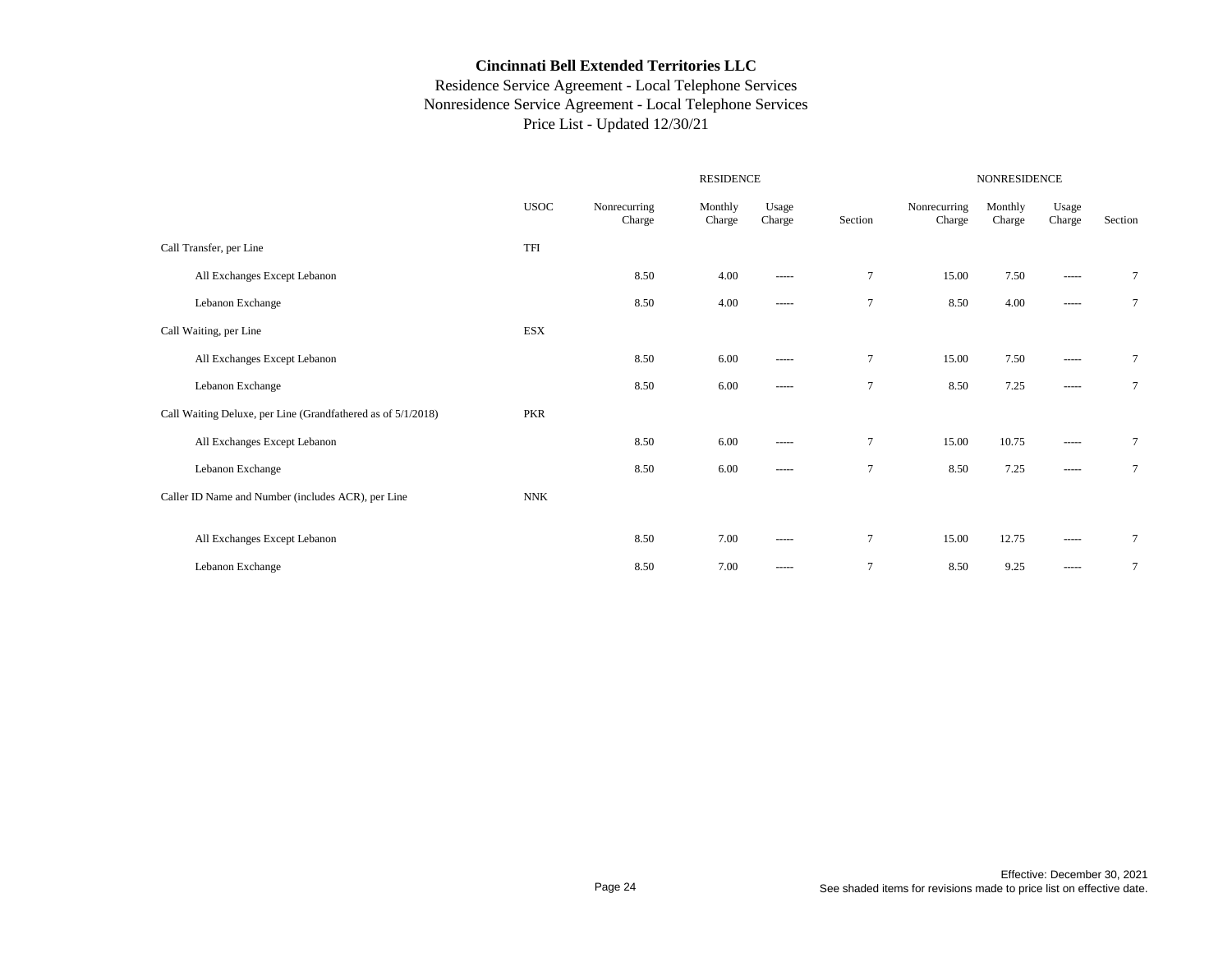|                                                                          |                            |                        |                   | <b>NONRESIDENCE</b>                                                                                                                                                                                                                                                                                                                                                                                                                                                                             |                          |                        |                   |                         |                           |
|--------------------------------------------------------------------------|----------------------------|------------------------|-------------------|-------------------------------------------------------------------------------------------------------------------------------------------------------------------------------------------------------------------------------------------------------------------------------------------------------------------------------------------------------------------------------------------------------------------------------------------------------------------------------------------------|--------------------------|------------------------|-------------------|-------------------------|---------------------------|
|                                                                          | <b>USOC</b>                | Nonrecurring<br>Charge | Monthly<br>Charge | Usage<br>Charge                                                                                                                                                                                                                                                                                                                                                                                                                                                                                 | Section                  | Nonrecurring<br>Charge | Monthly<br>Charge | Usage<br>Charge         | Section                   |
| Distinctive Ringing, per Dependent Directory Number (DN) Subscribed To   |                            |                        |                   |                                                                                                                                                                                                                                                                                                                                                                                                                                                                                                 |                          |                        |                   |                         |                           |
| All Exchanges Except Lebanon                                             |                            |                        |                   |                                                                                                                                                                                                                                                                                                                                                                                                                                                                                                 |                          |                        |                   |                         |                           |
| 1st Dependent DN<br>Per Additional Dependent DN                          | RGG1B<br>RGG2D or<br>RGG2E | 8.50<br>8.50           | 5.00<br>5.00      | -----<br>$- - - - -$                                                                                                                                                                                                                                                                                                                                                                                                                                                                            | $\tau$<br>$\overline{7}$ | 15.00<br>15.00         | 4.00<br>4.00      | -----<br>-----          | $\tau$<br>$7\phantom{.0}$ |
| Lebanon Exchange                                                         |                            |                        |                   |                                                                                                                                                                                                                                                                                                                                                                                                                                                                                                 |                          |                        |                   |                         |                           |
| 1st Dependent DN<br>Per Additional Dependent DN                          | RGG1B<br>RGG2D or<br>RGG2E | 8.50<br>8.50           | 5.00<br>5.00      | -----<br>$\begin{array}{cccccccccc} \multicolumn{2}{c}{} & \multicolumn{2}{c}{} & \multicolumn{2}{c}{} & \multicolumn{2}{c}{} & \multicolumn{2}{c}{} & \multicolumn{2}{c}{} & \multicolumn{2}{c}{} & \multicolumn{2}{c}{} & \multicolumn{2}{c}{} & \multicolumn{2}{c}{} & \multicolumn{2}{c}{} & \multicolumn{2}{c}{} & \multicolumn{2}{c}{} & \multicolumn{2}{c}{} & \multicolumn{2}{c}{} & \multicolumn{2}{c}{} & \multicolumn{2}{c}{} & \multicolumn{2}{c}{} & \multicolumn{2}{c}{} & \mult$ | $\tau$<br>$\overline{7}$ | 8.50<br>8.50           | 4.00<br>4.00      | $\cdots$<br>$- - - - -$ | 7                         |
| Message Waiting Indicator, per Line                                      | <b>MWN</b>                 |                        |                   |                                                                                                                                                                                                                                                                                                                                                                                                                                                                                                 |                          |                        |                   |                         |                           |
| All Exchanges Except Lebanon                                             |                            | 8.50                   | 0.25              | $\begin{array}{cccccccccc} \multicolumn{2}{c}{} & \multicolumn{2}{c}{} & \multicolumn{2}{c}{} & \multicolumn{2}{c}{} & \multicolumn{2}{c}{} & \multicolumn{2}{c}{} & \multicolumn{2}{c}{} & \multicolumn{2}{c}{} & \multicolumn{2}{c}{} & \multicolumn{2}{c}{} & \multicolumn{2}{c}{} & \multicolumn{2}{c}{} & \multicolumn{2}{c}{} & \multicolumn{2}{c}{} & \multicolumn{2}{c}{} & \multicolumn{2}{c}{} & \multicolumn{2}{c}{} & \multicolumn{2}{c}{} & \multicolumn{2}{c}{} & \mult$          | $\tau$                   | 15.00                  | 0.25              | $\cdots$                | $\tau$                    |
| Lebanon Exchange                                                         |                            | 8.50                   | 0.25              | -----                                                                                                                                                                                                                                                                                                                                                                                                                                                                                           | $\overline{7}$           | 8.50                   | 0.25              |                         | $\tau$                    |
| Per Call Number Privacy, per Call<br>Note: Provided with telephone line. |                            | 0.00                   | -----             | 0.00                                                                                                                                                                                                                                                                                                                                                                                                                                                                                            | $\tau$                   | 0.00                   | -----             | 0.00                    | $\tau$                    |
| Per Line Number Privacy                                                  |                            |                        |                   |                                                                                                                                                                                                                                                                                                                                                                                                                                                                                                 |                          |                        |                   |                         |                           |
| Per Non-published Line<br>All Lines Except Non-published, per Line       | <b>NBA</b><br><b>NBJ</b>   | 6.50<br>6.50           | 0.00<br>1.00      | -----<br>-----                                                                                                                                                                                                                                                                                                                                                                                                                                                                                  | 7<br>$\overline{7}$      | 6.50<br>6.50           | 0.00<br>1.00      | -----<br>$- - - - -$    |                           |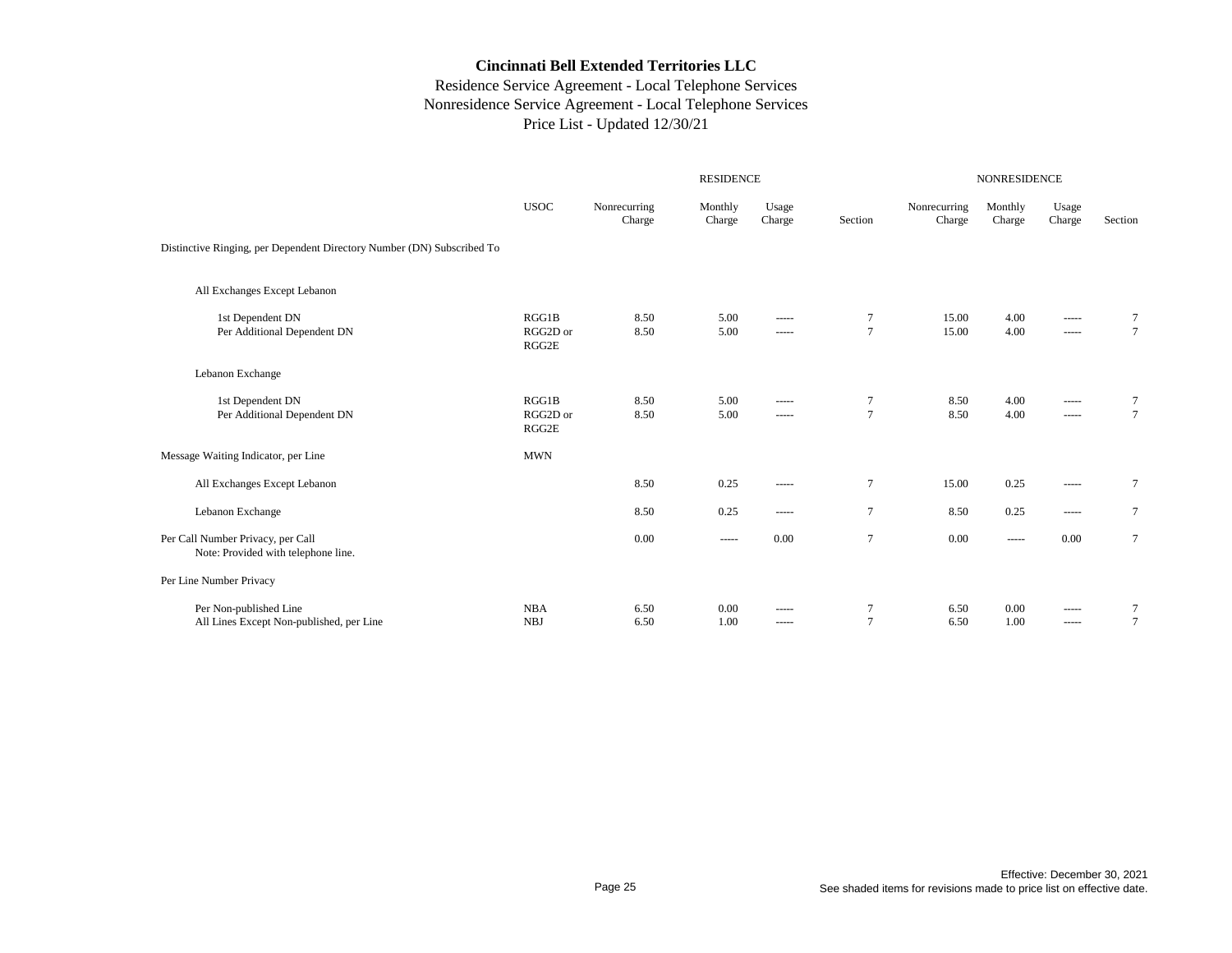|                                       |                   |                        | <b>RESIDENCE</b>  |                 |                          | <b>NONRESIDENCE</b>    |                   |                                                                                                                                                                                                                                                                                                                                                                                                                                                                                        |                  |  |
|---------------------------------------|-------------------|------------------------|-------------------|-----------------|--------------------------|------------------------|-------------------|----------------------------------------------------------------------------------------------------------------------------------------------------------------------------------------------------------------------------------------------------------------------------------------------------------------------------------------------------------------------------------------------------------------------------------------------------------------------------------------|------------------|--|
|                                       | <b>USOC</b>       | Nonrecurring<br>Charge | Monthly<br>Charge | Usage<br>Charge | Section                  | Nonrecurring<br>Charge | Monthly<br>Charge | Usage<br>Charge                                                                                                                                                                                                                                                                                                                                                                                                                                                                        | Section          |  |
| Priority Call, per Line               | <b>NSK</b>        |                        |                   |                 |                          |                        |                   |                                                                                                                                                                                                                                                                                                                                                                                                                                                                                        |                  |  |
| All Exchanges Except Lebanon          |                   | 8.50                   | 4.00              | -----           | $\tau$                   | 15.00                  | 4.00              | $\cdots$                                                                                                                                                                                                                                                                                                                                                                                                                                                                               | $\tau$           |  |
| Lebanon Exchange                      |                   | 8.50                   | 4.00              | -----           | $\tau$                   | 8.50                   | 4.00              | $\cdots$                                                                                                                                                                                                                                                                                                                                                                                                                                                                               | $\tau$           |  |
| Priority Forward, per Line            | <b>NCE</b>        |                        |                   |                 |                          |                        |                   |                                                                                                                                                                                                                                                                                                                                                                                                                                                                                        |                  |  |
| All Exchanges Except Lebanon          |                   | 8.50                   | 4.00              | -----           | $\tau$                   | 15.00                  | 4.00              | $\begin{array}{cccccccccc} \multicolumn{2}{c}{} & \multicolumn{2}{c}{} & \multicolumn{2}{c}{} & \multicolumn{2}{c}{} & \multicolumn{2}{c}{} & \multicolumn{2}{c}{} & \multicolumn{2}{c}{} & \multicolumn{2}{c}{} & \multicolumn{2}{c}{} & \multicolumn{2}{c}{} & \multicolumn{2}{c}{} & \multicolumn{2}{c}{} & \multicolumn{2}{c}{} & \multicolumn{2}{c}{} & \multicolumn{2}{c}{} & \multicolumn{2}{c}{} & \multicolumn{2}{c}{} & \multicolumn{2}{c}{} & \multicolumn{2}{c}{} & \mult$ | $\tau$           |  |
| Lebanon Exchange                      |                   | 8.50                   | 4.00              | -----           | $\tau$                   | 8.50                   | 4.00              | $\cdots$                                                                                                                                                                                                                                                                                                                                                                                                                                                                               | $\tau$           |  |
| Quiet Time, per Line                  | D7T               | 8.50                   | 4.00              | -----           | $\overline{7}$           | <b>NA</b>              | <b>NA</b>         | NA                                                                                                                                                                                                                                                                                                                                                                                                                                                                                     | $\tau$           |  |
| <b>Repeat Dialing</b>                 |                   |                        |                   |                 |                          |                        |                   |                                                                                                                                                                                                                                                                                                                                                                                                                                                                                        |                  |  |
| All Exchanges Except Lebanon          |                   |                        |                   |                 |                          |                        |                   |                                                                                                                                                                                                                                                                                                                                                                                                                                                                                        |                  |  |
| Subscription, per Line<br>Pay-per-use | <b>NSS</b><br>NX9 | 8.50<br>0.00           | 4.00<br>-----     | -----<br>1.25   | $\tau$<br>$\overline{7}$ | 15.00<br>0.00          | 7.50<br>$\cdots$  | $\cdots$<br>1.25                                                                                                                                                                                                                                                                                                                                                                                                                                                                       | $\tau$<br>$\tau$ |  |
| Lebanon Exchange                      |                   |                        |                   |                 |                          |                        |                   |                                                                                                                                                                                                                                                                                                                                                                                                                                                                                        |                  |  |
| Subscription, per Line<br>Pay-per-use | <b>NSS</b><br>NX9 | 8.50<br>0.00           | 4.00<br>-----     | -----<br>1.25   | $\tau$<br>$\tau$         | 8.50<br>$0.00\,$       | 4.00<br>-----     | $\cdots$<br>1.25                                                                                                                                                                                                                                                                                                                                                                                                                                                                       | $\tau$<br>$\tau$ |  |
| Reveal Privacy Management, per Line   | <b>RVL</b>        |                        |                   |                 |                          |                        |                   |                                                                                                                                                                                                                                                                                                                                                                                                                                                                                        |                  |  |
| All Exchanges Except Lebanon          |                   | 8.50                   | 4.00              | -----           | $\overline{7}$           | 15.00                  | 7.50              | $\cdots$                                                                                                                                                                                                                                                                                                                                                                                                                                                                               | $\tau$           |  |
| Lebanon Exchange                      |                   | 8.50                   | 4.00              | -----           | $\overline{7}$           | 8.50                   | 4.00              |                                                                                                                                                                                                                                                                                                                                                                                                                                                                                        | $\tau$           |  |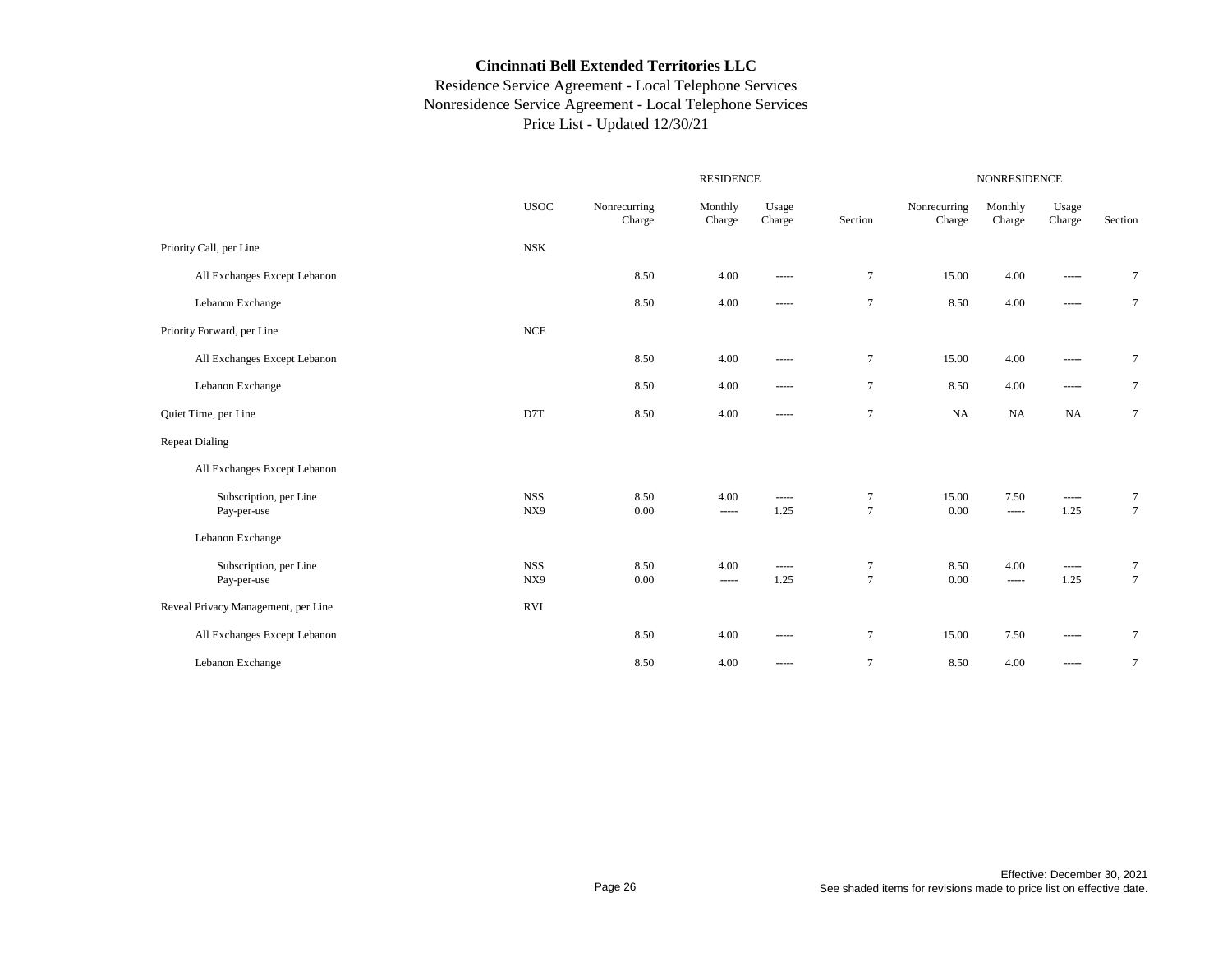|                          |                                                               |                     |                                                                                                                                                                                                                                                                                                                                                                                                                                                                                                                                                                                                                                                                                                                                                                                                                                                                                                                                                                                  | NONRESIDENCE             |                        |                   |                                                                                                                                                                                                                                                                                                                                                                                                                                                                                                       |                                    |
|--------------------------|---------------------------------------------------------------|---------------------|----------------------------------------------------------------------------------------------------------------------------------------------------------------------------------------------------------------------------------------------------------------------------------------------------------------------------------------------------------------------------------------------------------------------------------------------------------------------------------------------------------------------------------------------------------------------------------------------------------------------------------------------------------------------------------------------------------------------------------------------------------------------------------------------------------------------------------------------------------------------------------------------------------------------------------------------------------------------------------|--------------------------|------------------------|-------------------|-------------------------------------------------------------------------------------------------------------------------------------------------------------------------------------------------------------------------------------------------------------------------------------------------------------------------------------------------------------------------------------------------------------------------------------------------------------------------------------------------------|------------------------------------|
| <b>USOC</b>              | Nonrecurring<br>Charge                                        | Monthly<br>Charge   | Usage<br>Charge                                                                                                                                                                                                                                                                                                                                                                                                                                                                                                                                                                                                                                                                                                                                                                                                                                                                                                                                                                  | Section                  | Nonrecurring<br>Charge | Monthly<br>Charge | Usage<br>Charge                                                                                                                                                                                                                                                                                                                                                                                                                                                                                       | Section                            |
|                          |                                                               |                     |                                                                                                                                                                                                                                                                                                                                                                                                                                                                                                                                                                                                                                                                                                                                                                                                                                                                                                                                                                                  |                          |                        |                   |                                                                                                                                                                                                                                                                                                                                                                                                                                                                                                       |                                    |
| <b>ESL</b>               |                                                               |                     |                                                                                                                                                                                                                                                                                                                                                                                                                                                                                                                                                                                                                                                                                                                                                                                                                                                                                                                                                                                  |                          |                        |                   |                                                                                                                                                                                                                                                                                                                                                                                                                                                                                                       |                                    |
|                          | 8.50<br>8.50                                                  | 4.00<br>4.00        | -----<br>$\begin{array}{cccccccccc} \multicolumn{2}{c}{} & \multicolumn{2}{c}{} & \multicolumn{2}{c}{} & \multicolumn{2}{c}{} & \multicolumn{2}{c}{} & \multicolumn{2}{c}{} & \multicolumn{2}{c}{} & \multicolumn{2}{c}{} & \multicolumn{2}{c}{} & \multicolumn{2}{c}{} & \multicolumn{2}{c}{} & \multicolumn{2}{c}{} & \multicolumn{2}{c}{} & \multicolumn{2}{c}{} & \multicolumn{2}{c}{} & \multicolumn{2}{c}{} & \multicolumn{2}{c}{} & \multicolumn{2}{c}{} & \multicolumn{2}{c}{} & \mult$                                                                                                                                                                                                                                                                                                                                                                                                                                                                                  | $\tau$<br>$\overline{7}$ | 15.00<br>8.50          | 7.50<br>4.00      | -----<br>$\begin{array}{cccccccccc} \multicolumn{2}{c}{} & \multicolumn{2}{c}{} & \multicolumn{2}{c}{} & \multicolumn{2}{c}{} & \multicolumn{2}{c}{} & \multicolumn{2}{c}{} & \multicolumn{2}{c}{} & \multicolumn{2}{c}{} & \multicolumn{2}{c}{} & \multicolumn{2}{c}{} & \multicolumn{2}{c}{} & \multicolumn{2}{c}{} & \multicolumn{2}{c}{} & \multicolumn{2}{c}{} & \multicolumn{2}{c}{} & \multicolumn{2}{c}{} & \multicolumn{2}{c}{} & \multicolumn{2}{c}{} & \multicolumn{2}{c}{} & \mult$       | 7<br>$\overline{7}$                |
| <b>ESF</b>               |                                                               |                     |                                                                                                                                                                                                                                                                                                                                                                                                                                                                                                                                                                                                                                                                                                                                                                                                                                                                                                                                                                                  |                          |                        |                   |                                                                                                                                                                                                                                                                                                                                                                                                                                                                                                       |                                    |
|                          | 8.50<br>8.50                                                  | 4.00<br>4.00        | $\begin{array}{cccccccccc} \multicolumn{2}{c}{} & \multicolumn{2}{c}{} & \multicolumn{2}{c}{} & \multicolumn{2}{c}{} & \multicolumn{2}{c}{} & \multicolumn{2}{c}{} & \multicolumn{2}{c}{} & \multicolumn{2}{c}{} & \multicolumn{2}{c}{} & \multicolumn{2}{c}{} & \multicolumn{2}{c}{} & \multicolumn{2}{c}{} & \multicolumn{2}{c}{} & \multicolumn{2}{c}{} & \multicolumn{2}{c}{} & \multicolumn{2}{c}{} & \multicolumn{2}{c}{} & \multicolumn{2}{c}{} & \multicolumn{2}{c}{} & \mult$<br>$\begin{array}{cccccccccc} \multicolumn{2}{c}{} & \multicolumn{2}{c}{} & \multicolumn{2}{c}{} & \multicolumn{2}{c}{} & \multicolumn{2}{c}{} & \multicolumn{2}{c}{} & \multicolumn{2}{c}{} & \multicolumn{2}{c}{} & \multicolumn{2}{c}{} & \multicolumn{2}{c}{} & \multicolumn{2}{c}{} & \multicolumn{2}{c}{} & \multicolumn{2}{c}{} & \multicolumn{2}{c}{} & \multicolumn{2}{c}{} & \multicolumn{2}{c}{} & \multicolumn{2}{c}{} & \multicolumn{2}{c}{} & \multicolumn{2}{c}{} & \mult$ | $\tau$<br>$\overline{7}$ | 15.00<br>8.50          | 7.50<br>4.00      | -----<br>$\begin{tabular}{cc} \multicolumn{2}{c} {\textbf{1}} & \multicolumn{2}{c} {\textbf{2}} & \multicolumn{2}{c} {\textbf{3}} & \multicolumn{2}{c} {\textbf{4}} & \multicolumn{2}{c} {\textbf{5}} & \multicolumn{2}{c} {\textbf{6}} & \multicolumn{2}{c} {\textbf{7}} & \multicolumn{2}{c} {\textbf{8}} & \multicolumn{2}{c} {\textbf{9}} & \multicolumn{2}{c} {\textbf{1}} & \multicolumn{2}{c} {\textbf{1}} & \multicolumn{2}{c} {\textbf{1}} & \multicolumn{2}{c} {\textbf{1}} & \multicolumn$ | 7<br>$\overline{7}$                |
| TW1                      | 8.50                                                          | 3.00                | $\begin{array}{cccccccccc} \multicolumn{2}{c}{} & \multicolumn{2}{c}{} & \multicolumn{2}{c}{} & \multicolumn{2}{c}{} & \multicolumn{2}{c}{} & \multicolumn{2}{c}{} & \multicolumn{2}{c}{} & \multicolumn{2}{c}{} & \multicolumn{2}{c}{} & \multicolumn{2}{c}{} & \multicolumn{2}{c}{} & \multicolumn{2}{c}{} & \multicolumn{2}{c}{} & \multicolumn{2}{c}{} & \multicolumn{2}{c}{} & \multicolumn{2}{c}{} & \multicolumn{2}{c}{} & \multicolumn{2}{c}{} & \multicolumn{2}{c}{} & \mult$                                                                                                                                                                                                                                                                                                                                                                                                                                                                                           | $\overline{7}$           | NA                     | <b>NA</b>         | <b>NA</b>                                                                                                                                                                                                                                                                                                                                                                                                                                                                                             |                                    |
|                          |                                                               |                     |                                                                                                                                                                                                                                                                                                                                                                                                                                                                                                                                                                                                                                                                                                                                                                                                                                                                                                                                                                                  |                          |                        |                   |                                                                                                                                                                                                                                                                                                                                                                                                                                                                                                       |                                    |
|                          |                                                               |                     |                                                                                                                                                                                                                                                                                                                                                                                                                                                                                                                                                                                                                                                                                                                                                                                                                                                                                                                                                                                  |                          |                        |                   |                                                                                                                                                                                                                                                                                                                                                                                                                                                                                                       |                                    |
| <b>ESC</b><br><b>HWE</b> | 8.50<br>0.00                                                  | 4.00<br>-----       | $\begin{array}{cccccccccc} \multicolumn{2}{c}{} & \multicolumn{2}{c}{} & \multicolumn{2}{c}{} & \multicolumn{2}{c}{} & \multicolumn{2}{c}{} & \multicolumn{2}{c}{} & \multicolumn{2}{c}{} & \multicolumn{2}{c}{} & \multicolumn{2}{c}{} & \multicolumn{2}{c}{} & \multicolumn{2}{c}{} & \multicolumn{2}{c}{} & \multicolumn{2}{c}{} & \multicolumn{2}{c}{} & \multicolumn{2}{c}{} & \multicolumn{2}{c}{} & \multicolumn{2}{c}{} & \multicolumn{2}{c}{} & \multicolumn{2}{c}{} & \mult$<br>1.25                                                                                                                                                                                                                                                                                                                                                                                                                                                                                   | $\tau$<br>$\overline{7}$ | 15.00<br>0.00          | 7.50<br>$\cdots$  | -----<br>1.25                                                                                                                                                                                                                                                                                                                                                                                                                                                                                         | $\boldsymbol{7}$<br>$\overline{7}$ |
|                          |                                                               |                     |                                                                                                                                                                                                                                                                                                                                                                                                                                                                                                                                                                                                                                                                                                                                                                                                                                                                                                                                                                                  |                          |                        |                   |                                                                                                                                                                                                                                                                                                                                                                                                                                                                                                       |                                    |
| <b>ESC</b><br><b>HWE</b> | 8.50<br>0.00                                                  | 4.00<br>$- - - - -$ | -----<br>1.25                                                                                                                                                                                                                                                                                                                                                                                                                                                                                                                                                                                                                                                                                                                                                                                                                                                                                                                                                                    | $\tau$<br>$\overline{7}$ | 8.50<br>0.00           | 4.00<br>-----     | $\begin{array}{cccccccccc} \multicolumn{2}{c}{} & \multicolumn{2}{c}{} & \multicolumn{2}{c}{} & \multicolumn{2}{c}{} & \multicolumn{2}{c}{} & \multicolumn{2}{c}{} & \multicolumn{2}{c}{} & \multicolumn{2}{c}{} & \multicolumn{2}{c}{} & \multicolumn{2}{c}{} & \multicolumn{2}{c}{} & \multicolumn{2}{c}{} & \multicolumn{2}{c}{} & \multicolumn{2}{c}{} & \multicolumn{2}{c}{} & \multicolumn{2}{c}{} & \multicolumn{2}{c}{} & \multicolumn{2}{c}{} & \multicolumn{2}{c}{} & \mult$<br>1.25        | $\overline{7}$<br>$\overline{7}$   |
|                          | Talking Call Waiting, per Line (Grandfathered as of 5/1/2018) |                     |                                                                                                                                                                                                                                                                                                                                                                                                                                                                                                                                                                                                                                                                                                                                                                                                                                                                                                                                                                                  | <b>RESIDENCE</b>         |                        |                   |                                                                                                                                                                                                                                                                                                                                                                                                                                                                                                       |                                    |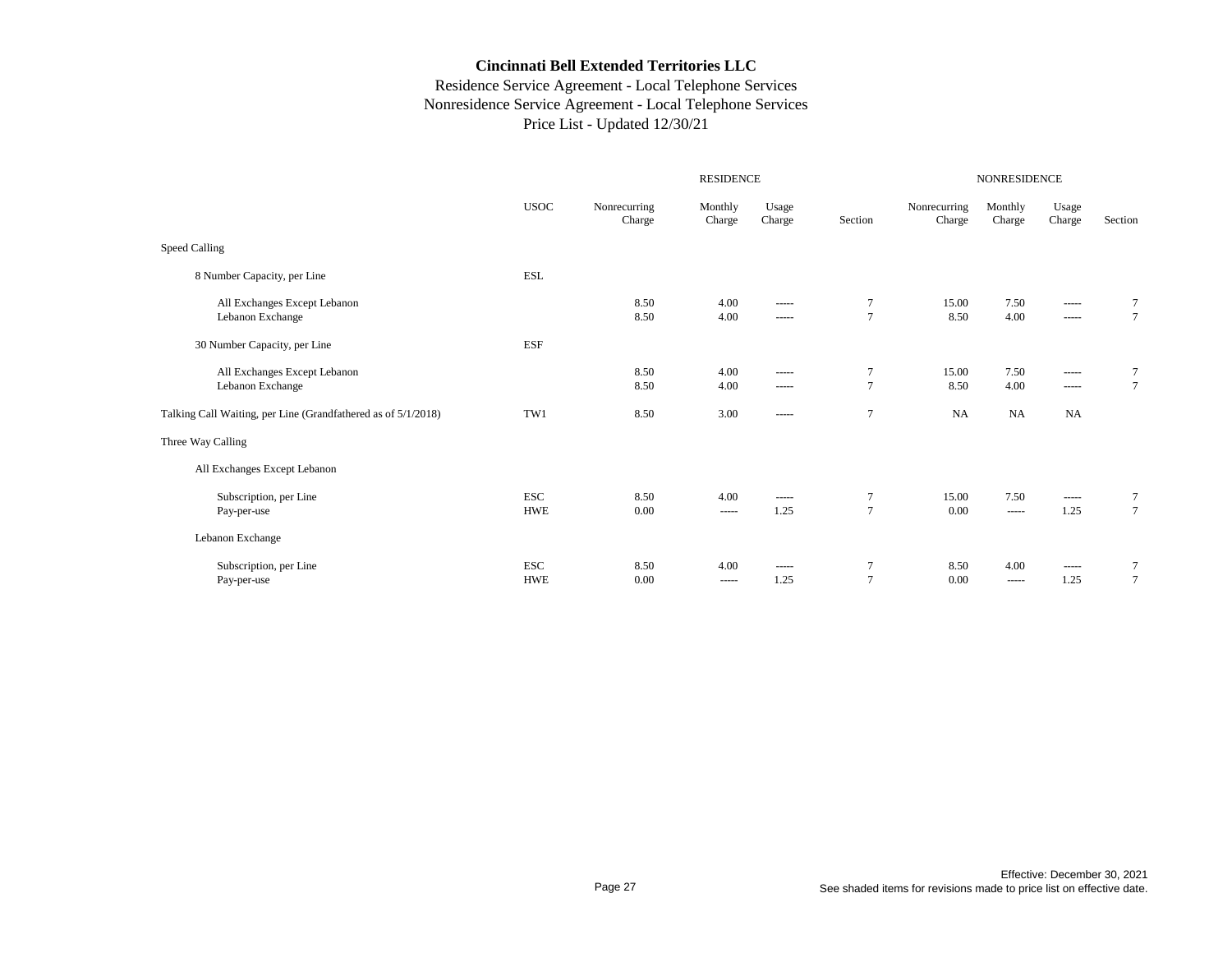# Residence Service Agreement - Local Telephone Services Nonresidence Service Agreement - Local Telephone Services Price List - Updated 12/30/21

|                                      |             |                        | <b>NONRESIDENCE</b> |                 |         |                        |                   |                 |                |
|--------------------------------------|-------------|------------------------|---------------------|-----------------|---------|------------------------|-------------------|-----------------|----------------|
|                                      | <b>USOC</b> | Nonrecurring<br>Charge | Monthly<br>Charge   | Usage<br>Charge | Section | Nonrecurring<br>Charge | Monthly<br>Charge | Usage<br>Charge | Section        |
| Voice Mail Support Package, per Line | NLR3M       |                        |                     |                 |         |                        |                   |                 |                |
| All Exchanges Except Lebanon         |             | 8.50                   | 1.75                | $- - - - -$     |         | 15.00                  | 6.50              | ------          | $\overline{a}$ |
| Lebanon Exchange                     |             | 8.50                   | 1.75                | $- - - - -$     |         | 8.50                   | 3.50              | ------          | $\overline{ }$ |

Note B: Customers ordering multiple Custom Calling Services on the same line at the same time are billed only one nonrecurring charge. The billed nonrecurring charge will be the highest of the applicable nonrecurring charges.

#### Service Area B

Custom Calling Services are only provided as part of a bundle and cannot be purchased individually in Service Area B.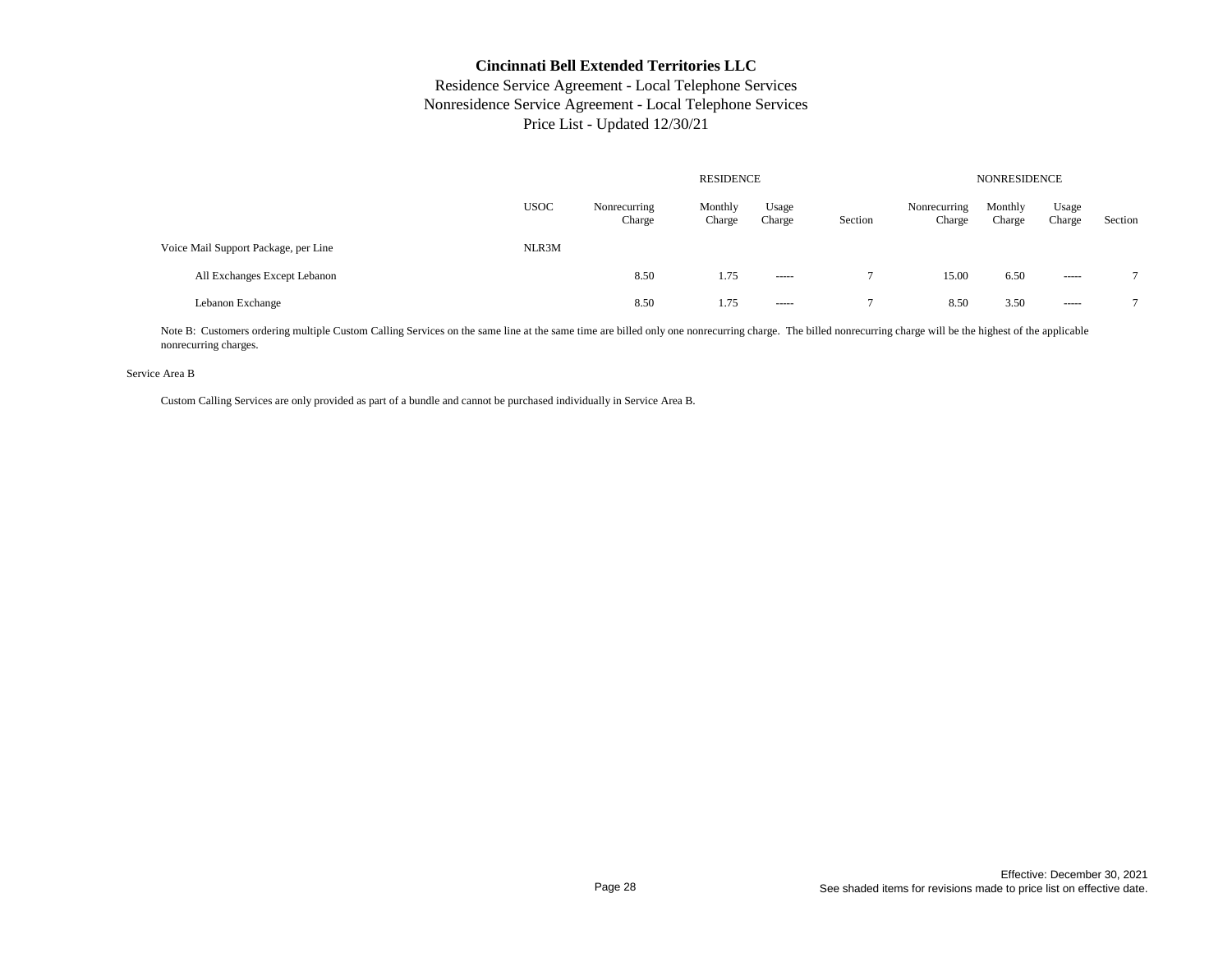|                                                 |                 | <b>RESIDENCE</b>       |                   |                 |         |                                                                                  | <b>NONRESIDENCE</b> |                 |         |  |  |
|-------------------------------------------------|-----------------|------------------------|-------------------|-----------------|---------|----------------------------------------------------------------------------------|---------------------|-----------------|---------|--|--|
|                                                 | <b>USOC</b>     | Nonrecurring<br>Charge | Monthly<br>Charge | Usage<br>Charge | Section | Nonrecurring<br>Charge                                                           | Monthly<br>Charge   | Usage<br>Charge | Section |  |  |
| <b>Direct Inward Dialing (DID)</b>              |                 |                        |                   |                 |         |                                                                                  |                     |                 |         |  |  |
| Each Block of 20 DID numbers                    | ND <sub>4</sub> | <b>NA</b>              | <b>NA</b>         | NA              |         | 207.40                                                                           | 8.00                | $- - - - -$     | 20      |  |  |
|                                                 |                 |                        |                   |                 |         | Note: The nonrecurring charge applies only to the<br>first block of DID numbers. |                     |                 |         |  |  |
| DID Trunk Central Office Termination, per Trunk | <b>NDT</b>      | <b>NA</b>              | <b>NA</b>         | <b>NA</b>       |         | 140.00                                                                           | 60.00               | $- - - - -$     | 20      |  |  |
| Direct Inward Dialing (DID) CNAM Database       | WZDV9           |                        |                   |                 |         |                                                                                  |                     |                 |         |  |  |
| Per DID Number                                  |                 | -----                  | -----             | -----           | -----   | 4.99                                                                             | -----               | -----           | 20      |  |  |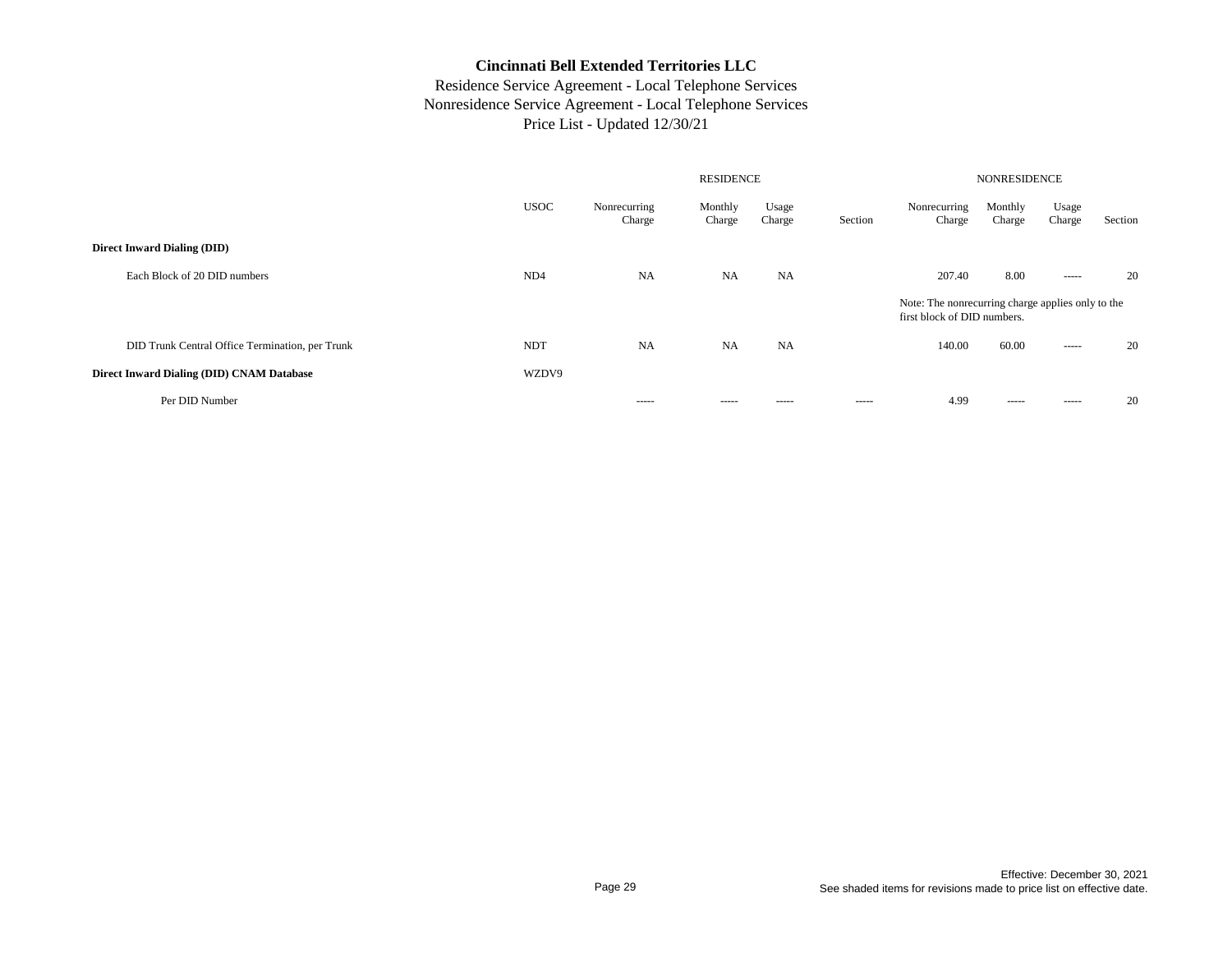|                                                        | RESIDENCE<br><b>NONRESIDENCE</b> |                                                                                                                                                                                                                                                                                                                                                                                                                                                                                                       |                                                                                                                                                                                                                                                                                                                                                                                                                                                                                                                                                                                                                                                                                                                                                                                                                                                                                                                                                                                  |                 |          |                                                                                                                                                                                                                                                                                                                                                                                                                                                                                                       |                                                                                                                                                                                                                                                                                                                                                                                                                                                                                                                                                                                                                                                                                                                                                                                                                                                                                                                                                                                  |                         |          |
|--------------------------------------------------------|----------------------------------|-------------------------------------------------------------------------------------------------------------------------------------------------------------------------------------------------------------------------------------------------------------------------------------------------------------------------------------------------------------------------------------------------------------------------------------------------------------------------------------------------------|----------------------------------------------------------------------------------------------------------------------------------------------------------------------------------------------------------------------------------------------------------------------------------------------------------------------------------------------------------------------------------------------------------------------------------------------------------------------------------------------------------------------------------------------------------------------------------------------------------------------------------------------------------------------------------------------------------------------------------------------------------------------------------------------------------------------------------------------------------------------------------------------------------------------------------------------------------------------------------|-----------------|----------|-------------------------------------------------------------------------------------------------------------------------------------------------------------------------------------------------------------------------------------------------------------------------------------------------------------------------------------------------------------------------------------------------------------------------------------------------------------------------------------------------------|----------------------------------------------------------------------------------------------------------------------------------------------------------------------------------------------------------------------------------------------------------------------------------------------------------------------------------------------------------------------------------------------------------------------------------------------------------------------------------------------------------------------------------------------------------------------------------------------------------------------------------------------------------------------------------------------------------------------------------------------------------------------------------------------------------------------------------------------------------------------------------------------------------------------------------------------------------------------------------|-------------------------|----------|
|                                                        | <b>USOC</b>                      | Nonrecurring<br>Charge                                                                                                                                                                                                                                                                                                                                                                                                                                                                                | Monthly<br>Charge                                                                                                                                                                                                                                                                                                                                                                                                                                                                                                                                                                                                                                                                                                                                                                                                                                                                                                                                                                | Usage<br>Charge | Section  | Nonrecurring<br>Charge                                                                                                                                                                                                                                                                                                                                                                                                                                                                                | Monthly<br>Charge                                                                                                                                                                                                                                                                                                                                                                                                                                                                                                                                                                                                                                                                                                                                                                                                                                                                                                                                                                | Usage<br>${\it Charge}$ | Section  |
| <b>Directory Assistance Services</b>                   |                                  |                                                                                                                                                                                                                                                                                                                                                                                                                                                                                                       |                                                                                                                                                                                                                                                                                                                                                                                                                                                                                                                                                                                                                                                                                                                                                                                                                                                                                                                                                                                  |                 |          |                                                                                                                                                                                                                                                                                                                                                                                                                                                                                                       |                                                                                                                                                                                                                                                                                                                                                                                                                                                                                                                                                                                                                                                                                                                                                                                                                                                                                                                                                                                  |                         |          |
| <b>Business Category Search</b>                        |                                  |                                                                                                                                                                                                                                                                                                                                                                                                                                                                                                       |                                                                                                                                                                                                                                                                                                                                                                                                                                                                                                                                                                                                                                                                                                                                                                                                                                                                                                                                                                                  |                 |          |                                                                                                                                                                                                                                                                                                                                                                                                                                                                                                       |                                                                                                                                                                                                                                                                                                                                                                                                                                                                                                                                                                                                                                                                                                                                                                                                                                                                                                                                                                                  |                         |          |
| Service Area A                                         |                                  |                                                                                                                                                                                                                                                                                                                                                                                                                                                                                                       |                                                                                                                                                                                                                                                                                                                                                                                                                                                                                                                                                                                                                                                                                                                                                                                                                                                                                                                                                                                  |                 |          |                                                                                                                                                                                                                                                                                                                                                                                                                                                                                                       |                                                                                                                                                                                                                                                                                                                                                                                                                                                                                                                                                                                                                                                                                                                                                                                                                                                                                                                                                                                  |                         |          |
| Direct Dialed, per Call<br>Operator Assisted, per Call |                                  | -----<br>-----                                                                                                                                                                                                                                                                                                                                                                                                                                                                                        | $\begin{array}{cccccccccc} \multicolumn{2}{c}{} & \multicolumn{2}{c}{} & \multicolumn{2}{c}{} & \multicolumn{2}{c}{} & \multicolumn{2}{c}{} & \multicolumn{2}{c}{} & \multicolumn{2}{c}{} & \multicolumn{2}{c}{} & \multicolumn{2}{c}{} & \multicolumn{2}{c}{} & \multicolumn{2}{c}{} & \multicolumn{2}{c}{} & \multicolumn{2}{c}{} & \multicolumn{2}{c}{} & \multicolumn{2}{c}{} & \multicolumn{2}{c}{} & \multicolumn{2}{c}{} & \multicolumn{2}{c}{} & \multicolumn{2}{c}{} & \mult$<br>$\begin{array}{cccccccccc} \multicolumn{2}{c}{} & \multicolumn{2}{c}{} & \multicolumn{2}{c}{} & \multicolumn{2}{c}{} & \multicolumn{2}{c}{} & \multicolumn{2}{c}{} & \multicolumn{2}{c}{} & \multicolumn{2}{c}{} & \multicolumn{2}{c}{} & \multicolumn{2}{c}{} & \multicolumn{2}{c}{} & \multicolumn{2}{c}{} & \multicolumn{2}{c}{} & \multicolumn{2}{c}{} & \multicolumn{2}{c}{} & \multicolumn{2}{c}{} & \multicolumn{2}{c}{} & \multicolumn{2}{c}{} & \multicolumn{2}{c}{} & \mult$ | 4.99<br>4.99    | 15<br>15 | $- - - - -$<br>$\begin{array}{cccccccccc} \multicolumn{2}{c}{} & \multicolumn{2}{c}{} & \multicolumn{2}{c}{} & \multicolumn{2}{c}{} & \multicolumn{2}{c}{} & \multicolumn{2}{c}{} & \multicolumn{2}{c}{} & \multicolumn{2}{c}{} & \multicolumn{2}{c}{} & \multicolumn{2}{c}{} & \multicolumn{2}{c}{} & \multicolumn{2}{c}{} & \multicolumn{2}{c}{} & \multicolumn{2}{c}{} & \multicolumn{2}{c}{} & \multicolumn{2}{c}{} & \multicolumn{2}{c}{} & \multicolumn{2}{c}{} & \multicolumn{2}{c}{} & \mult$ | -----<br>-----                                                                                                                                                                                                                                                                                                                                                                                                                                                                                                                                                                                                                                                                                                                                                                                                                                                                                                                                                                   | 4.99<br>4.99            | 15<br>15 |
| Service Area B                                         |                                  | <b>NA</b>                                                                                                                                                                                                                                                                                                                                                                                                                                                                                             | <b>NA</b>                                                                                                                                                                                                                                                                                                                                                                                                                                                                                                                                                                                                                                                                                                                                                                                                                                                                                                                                                                        | NA              |          | <b>NA</b>                                                                                                                                                                                                                                                                                                                                                                                                                                                                                             | NA                                                                                                                                                                                                                                                                                                                                                                                                                                                                                                                                                                                                                                                                                                                                                                                                                                                                                                                                                                               | <b>NA</b>               |          |
| Local Directory Assistance                             |                                  |                                                                                                                                                                                                                                                                                                                                                                                                                                                                                                       |                                                                                                                                                                                                                                                                                                                                                                                                                                                                                                                                                                                                                                                                                                                                                                                                                                                                                                                                                                                  |                 |          |                                                                                                                                                                                                                                                                                                                                                                                                                                                                                                       |                                                                                                                                                                                                                                                                                                                                                                                                                                                                                                                                                                                                                                                                                                                                                                                                                                                                                                                                                                                  |                         |          |
| Direct Dialed, per Call<br>Operator Assisted, per Call |                                  | $- - - - -$<br>$\cdots$                                                                                                                                                                                                                                                                                                                                                                                                                                                                               | $\cdots \cdots \cdots$<br>$\begin{array}{cccccccccc} \multicolumn{2}{c}{} & \multicolumn{2}{c}{} & \multicolumn{2}{c}{} & \multicolumn{2}{c}{} & \multicolumn{2}{c}{} & \multicolumn{2}{c}{} & \multicolumn{2}{c}{} & \multicolumn{2}{c}{} & \multicolumn{2}{c}{} & \multicolumn{2}{c}{} & \multicolumn{2}{c}{} & \multicolumn{2}{c}{} & \multicolumn{2}{c}{} & \multicolumn{2}{c}{} & \multicolumn{2}{c}{} & \multicolumn{2}{c}{} & \multicolumn{2}{c}{} & \multicolumn{2}{c}{} & \multicolumn{2}{c}{} & \mult$                                                                                                                                                                                                                                                                                                                                                                                                                                                                 | 4.99<br>4.99    | 15<br>15 | $- - - - -$<br>$\begin{array}{cccccccccc} \multicolumn{2}{c}{} & \multicolumn{2}{c}{} & \multicolumn{2}{c}{} & \multicolumn{2}{c}{} & \multicolumn{2}{c}{} & \multicolumn{2}{c}{} & \multicolumn{2}{c}{} & \multicolumn{2}{c}{} & \multicolumn{2}{c}{} & \multicolumn{2}{c}{} & \multicolumn{2}{c}{} & \multicolumn{2}{c}{} & \multicolumn{2}{c}{} & \multicolumn{2}{c}{} & \multicolumn{2}{c}{} & \multicolumn{2}{c}{} & \multicolumn{2}{c}{} & \multicolumn{2}{c}{} & \multicolumn{2}{c}{} & \mult$ | $- - - - -$<br>$\begin{array}{cccccccccc} \multicolumn{2}{c}{} & \multicolumn{2}{c}{} & \multicolumn{2}{c}{} & \multicolumn{2}{c}{} & \multicolumn{2}{c}{} & \multicolumn{2}{c}{} & \multicolumn{2}{c}{} & \multicolumn{2}{c}{} & \multicolumn{2}{c}{} & \multicolumn{2}{c}{} & \multicolumn{2}{c}{} & \multicolumn{2}{c}{} & \multicolumn{2}{c}{} & \multicolumn{2}{c}{} & \multicolumn{2}{c}{} & \multicolumn{2}{c}{} & \multicolumn{2}{c}{} & \multicolumn{2}{c}{} & \multicolumn{2}{c}{} & \mult$                                                                                                                                                                                                                                                                                                                                                                                                                                                                            | 4.99<br>4.99            | 15<br>15 |
| National Directory Assistance                          |                                  |                                                                                                                                                                                                                                                                                                                                                                                                                                                                                                       |                                                                                                                                                                                                                                                                                                                                                                                                                                                                                                                                                                                                                                                                                                                                                                                                                                                                                                                                                                                  |                 |          |                                                                                                                                                                                                                                                                                                                                                                                                                                                                                                       |                                                                                                                                                                                                                                                                                                                                                                                                                                                                                                                                                                                                                                                                                                                                                                                                                                                                                                                                                                                  |                         |          |
| Direct Dialed, per Call<br>Operator Assisted, per Call |                                  | $\cdots$<br>$\cdots$                                                                                                                                                                                                                                                                                                                                                                                                                                                                                  | -----<br>$\begin{array}{cccccccccc} \multicolumn{2}{c}{} & \multicolumn{2}{c}{} & \multicolumn{2}{c}{} & \multicolumn{2}{c}{} & \multicolumn{2}{c}{} & \multicolumn{2}{c}{} & \multicolumn{2}{c}{} & \multicolumn{2}{c}{} & \multicolumn{2}{c}{} & \multicolumn{2}{c}{} & \multicolumn{2}{c}{} & \multicolumn{2}{c}{} & \multicolumn{2}{c}{} & \multicolumn{2}{c}{} & \multicolumn{2}{c}{} & \multicolumn{2}{c}{} & \multicolumn{2}{c}{} & \multicolumn{2}{c}{} & \multicolumn{2}{c}{} & \mult$                                                                                                                                                                                                                                                                                                                                                                                                                                                                                  | 4.99<br>4.99    | 15<br>15 | $- - - - -$<br>$\begin{array}{cccccccccc} \multicolumn{2}{c}{} & \multicolumn{2}{c}{} & \multicolumn{2}{c}{} & \multicolumn{2}{c}{} & \multicolumn{2}{c}{} & \multicolumn{2}{c}{} & \multicolumn{2}{c}{} & \multicolumn{2}{c}{} & \multicolumn{2}{c}{} & \multicolumn{2}{c}{} & \multicolumn{2}{c}{} & \multicolumn{2}{c}{} & \multicolumn{2}{c}{} & \multicolumn{2}{c}{} & \multicolumn{2}{c}{} & \multicolumn{2}{c}{} & \multicolumn{2}{c}{} & \multicolumn{2}{c}{} & \multicolumn{2}{c}{} & \mult$ | $\begin{array}{cccccccccc} \multicolumn{2}{c}{} & \multicolumn{2}{c}{} & \multicolumn{2}{c}{} & \multicolumn{2}{c}{} & \multicolumn{2}{c}{} & \multicolumn{2}{c}{} & \multicolumn{2}{c}{} & \multicolumn{2}{c}{} & \multicolumn{2}{c}{} & \multicolumn{2}{c}{} & \multicolumn{2}{c}{} & \multicolumn{2}{c}{} & \multicolumn{2}{c}{} & \multicolumn{2}{c}{} & \multicolumn{2}{c}{} & \multicolumn{2}{c}{} & \multicolumn{2}{c}{} & \multicolumn{2}{c}{} & \multicolumn{2}{c}{} & \mult$<br>$\begin{array}{cccccccccc} \multicolumn{2}{c}{} & \multicolumn{2}{c}{} & \multicolumn{2}{c}{} & \multicolumn{2}{c}{} & \multicolumn{2}{c}{} & \multicolumn{2}{c}{} & \multicolumn{2}{c}{} & \multicolumn{2}{c}{} & \multicolumn{2}{c}{} & \multicolumn{2}{c}{} & \multicolumn{2}{c}{} & \multicolumn{2}{c}{} & \multicolumn{2}{c}{} & \multicolumn{2}{c}{} & \multicolumn{2}{c}{} & \multicolumn{2}{c}{} & \multicolumn{2}{c}{} & \multicolumn{2}{c}{} & \multicolumn{2}{c}{} & \mult$ | 4.99<br>4.99            | 15<br>15 |
| Reverse Search                                         |                                  |                                                                                                                                                                                                                                                                                                                                                                                                                                                                                                       |                                                                                                                                                                                                                                                                                                                                                                                                                                                                                                                                                                                                                                                                                                                                                                                                                                                                                                                                                                                  |                 |          |                                                                                                                                                                                                                                                                                                                                                                                                                                                                                                       |                                                                                                                                                                                                                                                                                                                                                                                                                                                                                                                                                                                                                                                                                                                                                                                                                                                                                                                                                                                  |                         |          |
| Service Area A                                         |                                  |                                                                                                                                                                                                                                                                                                                                                                                                                                                                                                       |                                                                                                                                                                                                                                                                                                                                                                                                                                                                                                                                                                                                                                                                                                                                                                                                                                                                                                                                                                                  |                 |          |                                                                                                                                                                                                                                                                                                                                                                                                                                                                                                       |                                                                                                                                                                                                                                                                                                                                                                                                                                                                                                                                                                                                                                                                                                                                                                                                                                                                                                                                                                                  |                         |          |
| Direct Dialed, per Call<br>Operator Assisted, per Call |                                  | $- - - - -$<br>$\begin{array}{cccccccccc} \multicolumn{2}{c}{} & \multicolumn{2}{c}{} & \multicolumn{2}{c}{} & \multicolumn{2}{c}{} & \multicolumn{2}{c}{} & \multicolumn{2}{c}{} & \multicolumn{2}{c}{} & \multicolumn{2}{c}{} & \multicolumn{2}{c}{} & \multicolumn{2}{c}{} & \multicolumn{2}{c}{} & \multicolumn{2}{c}{} & \multicolumn{2}{c}{} & \multicolumn{2}{c}{} & \multicolumn{2}{c}{} & \multicolumn{2}{c}{} & \multicolumn{2}{c}{} & \multicolumn{2}{c}{} & \multicolumn{2}{c}{} & \mult$ | -----<br>$\begin{array}{cccccccccc} \multicolumn{2}{c}{} & \multicolumn{2}{c}{} & \multicolumn{2}{c}{} & \multicolumn{2}{c}{} & \multicolumn{2}{c}{} & \multicolumn{2}{c}{} & \multicolumn{2}{c}{} & \multicolumn{2}{c}{} & \multicolumn{2}{c}{} & \multicolumn{2}{c}{} & \multicolumn{2}{c}{} & \multicolumn{2}{c}{} & \multicolumn{2}{c}{} & \multicolumn{2}{c}{} & \multicolumn{2}{c}{} & \multicolumn{2}{c}{} & \multicolumn{2}{c}{} & \multicolumn{2}{c}{} & \multicolumn{2}{c}{} & \mult$                                                                                                                                                                                                                                                                                                                                                                                                                                                                                  | 4.99<br>4.99    | 15<br>15 | $- - - - -$<br>$\begin{array}{cccccccccc} \multicolumn{2}{c}{} & \multicolumn{2}{c}{} & \multicolumn{2}{c}{} & \multicolumn{2}{c}{} & \multicolumn{2}{c}{} & \multicolumn{2}{c}{} & \multicolumn{2}{c}{} & \multicolumn{2}{c}{} & \multicolumn{2}{c}{} & \multicolumn{2}{c}{} & \multicolumn{2}{c}{} & \multicolumn{2}{c}{} & \multicolumn{2}{c}{} & \multicolumn{2}{c}{} & \multicolumn{2}{c}{} & \multicolumn{2}{c}{} & \multicolumn{2}{c}{} & \multicolumn{2}{c}{} & \multicolumn{2}{c}{} & \mult$ | -----<br>-----                                                                                                                                                                                                                                                                                                                                                                                                                                                                                                                                                                                                                                                                                                                                                                                                                                                                                                                                                                   | 4.99<br>4.99            | 15<br>15 |
| Service Area B                                         |                                  | <b>NA</b>                                                                                                                                                                                                                                                                                                                                                                                                                                                                                             | <b>NA</b>                                                                                                                                                                                                                                                                                                                                                                                                                                                                                                                                                                                                                                                                                                                                                                                                                                                                                                                                                                        | <b>NA</b>       |          | <b>NA</b>                                                                                                                                                                                                                                                                                                                                                                                                                                                                                             | <b>NA</b>                                                                                                                                                                                                                                                                                                                                                                                                                                                                                                                                                                                                                                                                                                                                                                                                                                                                                                                                                                        | <b>NA</b>               |          |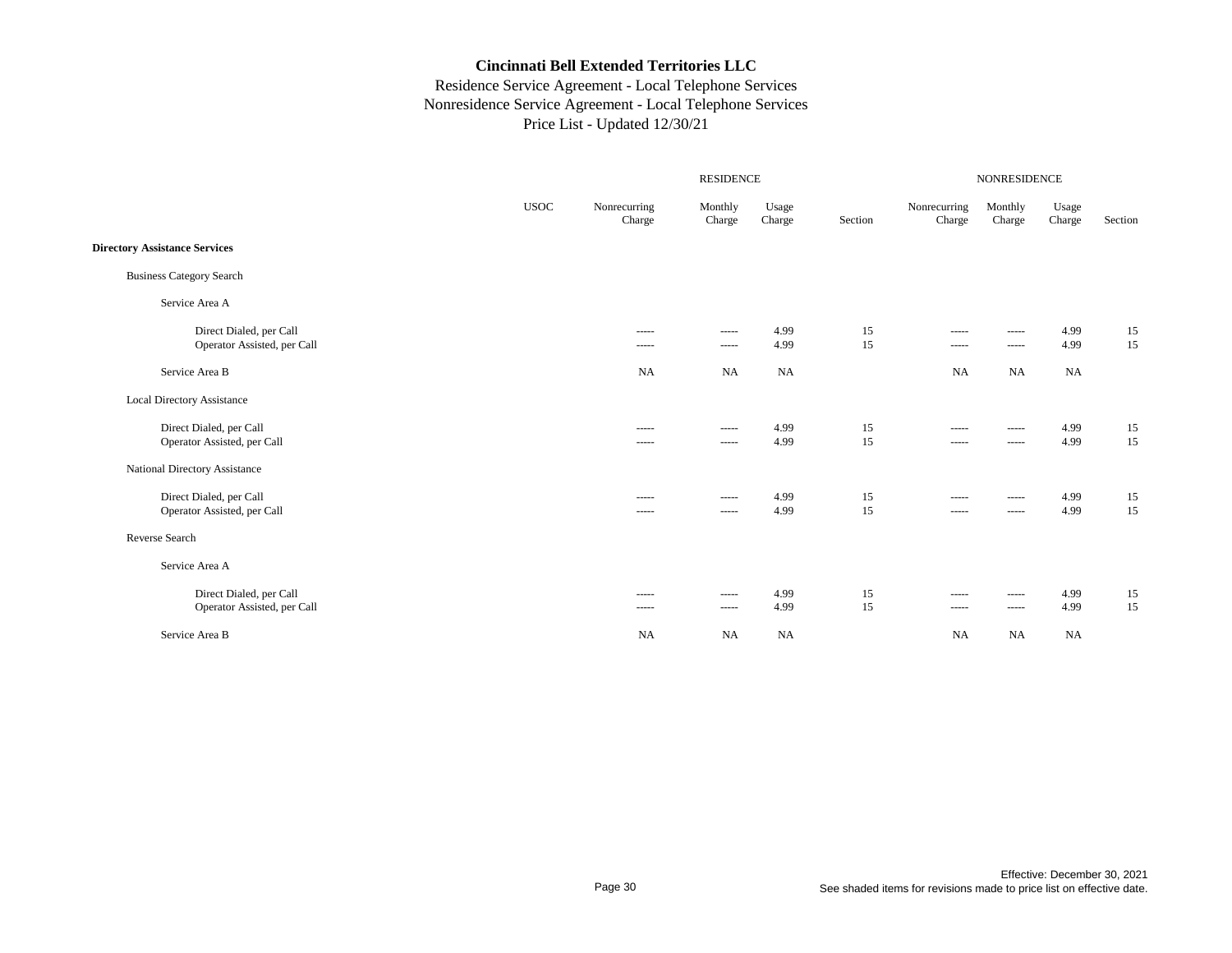|                                                                               |                                      |                                                                                                                                                                                                     | <b>RESIDENCE</b>  |                                                                                                                                                                                                                                                                                                                                                                                                                                                                                        | <b>NONRESIDENCE</b> |                                                                                                                                                                                                                                                                                                                                                                                                                                                                                        |                   |                                                                                                                                                                                                                                                                                                                                                                                                                                                                                        |         |
|-------------------------------------------------------------------------------|--------------------------------------|-----------------------------------------------------------------------------------------------------------------------------------------------------------------------------------------------------|-------------------|----------------------------------------------------------------------------------------------------------------------------------------------------------------------------------------------------------------------------------------------------------------------------------------------------------------------------------------------------------------------------------------------------------------------------------------------------------------------------------------|---------------------|----------------------------------------------------------------------------------------------------------------------------------------------------------------------------------------------------------------------------------------------------------------------------------------------------------------------------------------------------------------------------------------------------------------------------------------------------------------------------------------|-------------------|----------------------------------------------------------------------------------------------------------------------------------------------------------------------------------------------------------------------------------------------------------------------------------------------------------------------------------------------------------------------------------------------------------------------------------------------------------------------------------------|---------|
|                                                                               | <b>USOC</b>                          | Nonrecurring<br>Charge                                                                                                                                                                              | Monthly<br>Charge | Usage<br>Charge                                                                                                                                                                                                                                                                                                                                                                                                                                                                        | Section             | Nonrecurring<br>Charge                                                                                                                                                                                                                                                                                                                                                                                                                                                                 | Monthly<br>Charge | Usage<br>Charge                                                                                                                                                                                                                                                                                                                                                                                                                                                                        | Section |
| <b>Directory/Listing Services</b>                                             |                                      |                                                                                                                                                                                                     |                   |                                                                                                                                                                                                                                                                                                                                                                                                                                                                                        |                     |                                                                                                                                                                                                                                                                                                                                                                                                                                                                                        |                   |                                                                                                                                                                                                                                                                                                                                                                                                                                                                                        |         |
| <b>Additional Listing</b>                                                     | RLT (Res),<br><b>CLT</b><br>(Nonres) | 12.37                                                                                                                                                                                               | 4.50              | -----                                                                                                                                                                                                                                                                                                                                                                                                                                                                                  | 14                  | 12.37                                                                                                                                                                                                                                                                                                                                                                                                                                                                                  | 8.50              | $\begin{array}{cccccccccc} \multicolumn{2}{c}{} & \multicolumn{2}{c}{} & \multicolumn{2}{c}{} & \multicolumn{2}{c}{} & \multicolumn{2}{c}{} & \multicolumn{2}{c}{} & \multicolumn{2}{c}{} & \multicolumn{2}{c}{} & \multicolumn{2}{c}{} & \multicolumn{2}{c}{} & \multicolumn{2}{c}{} & \multicolumn{2}{c}{} & \multicolumn{2}{c}{} & \multicolumn{2}{c}{} & \multicolumn{2}{c}{} & \multicolumn{2}{c}{} & \multicolumn{2}{c}{} & \multicolumn{2}{c}{} & \multicolumn{2}{c}{} & \mult$ | 14      |
|                                                                               |                                      | Note: In Service Area B, a \$16.50 Service Order Charge, per<br>order applies in addition to the Additional Listing nonrecurring<br>charge except on initial orders to establish telephone service. |                   |                                                                                                                                                                                                                                                                                                                                                                                                                                                                                        |                     | Note: In Service Area B, a \$16.50 Service Order<br>Charge, per order applies in addition to the<br>Additional Listing nonrecurring charge except on<br>initial orders to establish telephone service.                                                                                                                                                                                                                                                                                 |                   |                                                                                                                                                                                                                                                                                                                                                                                                                                                                                        |         |
| Extra Line Matter Furnished as Part of a Regular Additional Listing, per Line | Y6V                                  |                                                                                                                                                                                                     |                   |                                                                                                                                                                                                                                                                                                                                                                                                                                                                                        |                     |                                                                                                                                                                                                                                                                                                                                                                                                                                                                                        |                   |                                                                                                                                                                                                                                                                                                                                                                                                                                                                                        |         |
| Service Area A                                                                |                                      |                                                                                                                                                                                                     |                   |                                                                                                                                                                                                                                                                                                                                                                                                                                                                                        |                     |                                                                                                                                                                                                                                                                                                                                                                                                                                                                                        |                   |                                                                                                                                                                                                                                                                                                                                                                                                                                                                                        |         |
| All Exchanges Except Lebanon                                                  |                                      | $- - - - -$                                                                                                                                                                                         | 4.50              | $\begin{array}{cccccccccc} \multicolumn{2}{c}{} & \multicolumn{2}{c}{} & \multicolumn{2}{c}{} & \multicolumn{2}{c}{} & \multicolumn{2}{c}{} & \multicolumn{2}{c}{} & \multicolumn{2}{c}{} & \multicolumn{2}{c}{} & \multicolumn{2}{c}{} & \multicolumn{2}{c}{} & \multicolumn{2}{c}{} & \multicolumn{2}{c}{} & \multicolumn{2}{c}{} & \multicolumn{2}{c}{} & \multicolumn{2}{c}{} & \multicolumn{2}{c}{} & \multicolumn{2}{c}{} & \multicolumn{2}{c}{} & \multicolumn{2}{c}{} & \mult$ | 14                  | $\begin{array}{cccccccccc} \multicolumn{2}{c}{} & \multicolumn{2}{c}{} & \multicolumn{2}{c}{} & \multicolumn{2}{c}{} & \multicolumn{2}{c}{} & \multicolumn{2}{c}{} & \multicolumn{2}{c}{} & \multicolumn{2}{c}{} & \multicolumn{2}{c}{} & \multicolumn{2}{c}{} & \multicolumn{2}{c}{} & \multicolumn{2}{c}{} & \multicolumn{2}{c}{} & \multicolumn{2}{c}{} & \multicolumn{2}{c}{} & \multicolumn{2}{c}{} & \multicolumn{2}{c}{} & \multicolumn{2}{c}{} & \multicolumn{2}{c}{} & \mult$ | 8.50              | $\begin{array}{cccccccccc} \multicolumn{2}{c}{} & \multicolumn{2}{c}{} & \multicolumn{2}{c}{} & \multicolumn{2}{c}{} & \multicolumn{2}{c}{} & \multicolumn{2}{c}{} & \multicolumn{2}{c}{} & \multicolumn{2}{c}{} & \multicolumn{2}{c}{} & \multicolumn{2}{c}{} & \multicolumn{2}{c}{} & \multicolumn{2}{c}{} & \multicolumn{2}{c}{} & \multicolumn{2}{c}{} & \multicolumn{2}{c}{} & \multicolumn{2}{c}{} & \multicolumn{2}{c}{} & \multicolumn{2}{c}{} & \multicolumn{2}{c}{} & \mult$ | 14      |
| Lebanon Exchange                                                              |                                      | $- - - - -$                                                                                                                                                                                         | 1.75              | $\begin{array}{cccccccccc} \multicolumn{2}{c}{} & \multicolumn{2}{c}{} & \multicolumn{2}{c}{} & \multicolumn{2}{c}{} & \multicolumn{2}{c}{} & \multicolumn{2}{c}{} & \multicolumn{2}{c}{} & \multicolumn{2}{c}{} & \multicolumn{2}{c}{} & \multicolumn{2}{c}{} & \multicolumn{2}{c}{} & \multicolumn{2}{c}{} & \multicolumn{2}{c}{} & \multicolumn{2}{c}{} & \multicolumn{2}{c}{} & \multicolumn{2}{c}{} & \multicolumn{2}{c}{} & \multicolumn{2}{c}{} & \multicolumn{2}{c}{} & \mult$ | 14                  | $- - - - -$                                                                                                                                                                                                                                                                                                                                                                                                                                                                            | 8.50              | $\begin{array}{cccccccccc} \multicolumn{2}{c}{} & \multicolumn{2}{c}{} & \multicolumn{2}{c}{} & \multicolumn{2}{c}{} & \multicolumn{2}{c}{} & \multicolumn{2}{c}{} & \multicolumn{2}{c}{} & \multicolumn{2}{c}{} & \multicolumn{2}{c}{} & \multicolumn{2}{c}{} & \multicolumn{2}{c}{} & \multicolumn{2}{c}{} & \multicolumn{2}{c}{} & \multicolumn{2}{c}{} & \multicolumn{2}{c}{} & \multicolumn{2}{c}{} & \multicolumn{2}{c}{} & \multicolumn{2}{c}{} & \multicolumn{2}{c}{} & \mult$ | 14      |
| Service Area B                                                                |                                      | $- - - - -$                                                                                                                                                                                         | 4.50              | $- - - - -$                                                                                                                                                                                                                                                                                                                                                                                                                                                                            | 14                  | $- - - - -$                                                                                                                                                                                                                                                                                                                                                                                                                                                                            | 8.50              | $- - - - -$                                                                                                                                                                                                                                                                                                                                                                                                                                                                            | 14      |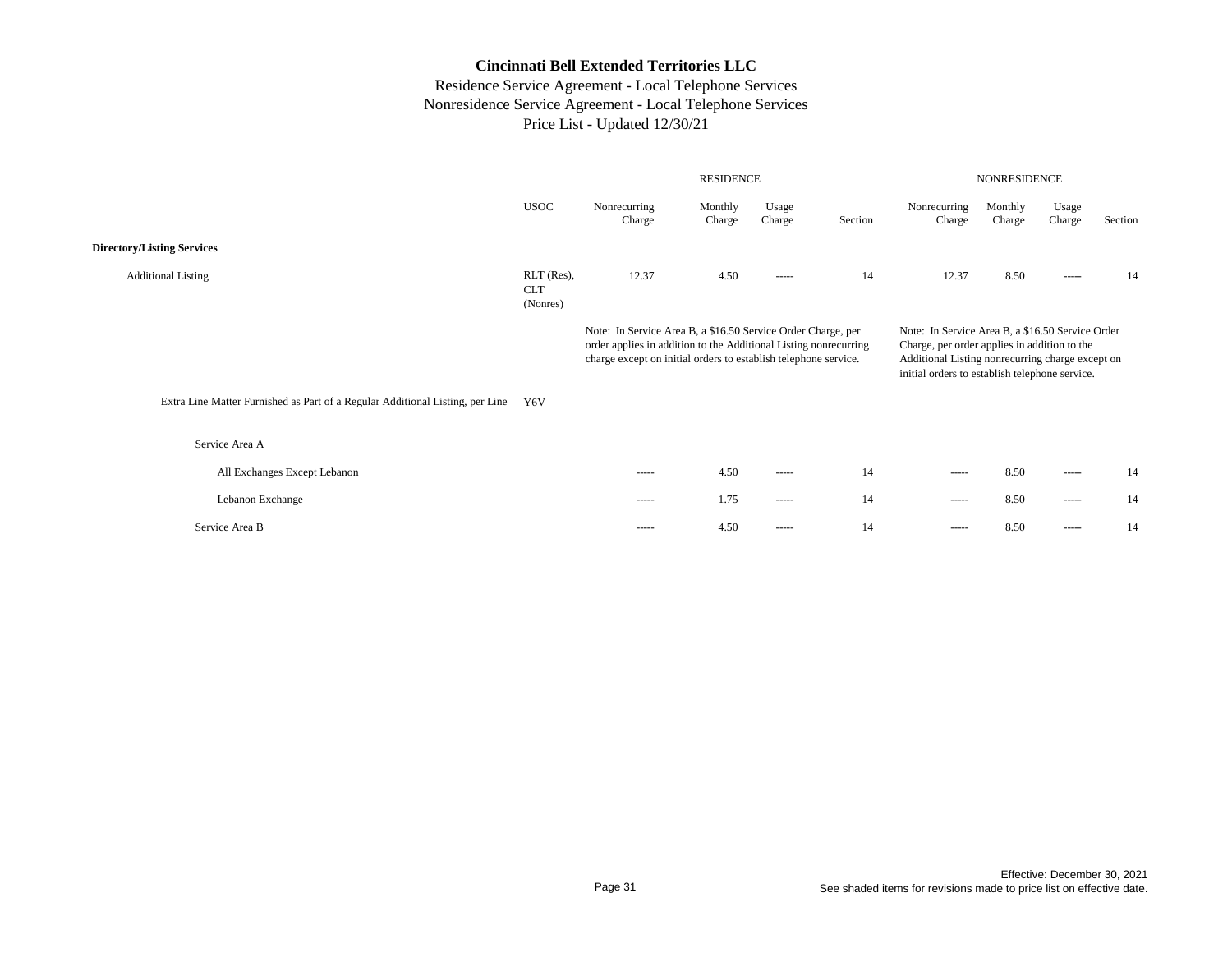# Residence Service Agreement - Local Telephone Services Nonresidence Service Agreement - Local Telephone Services Price List - Updated 12/30/21

|                               |                     |                                                                                                                                                                                                    | <b>RESIDENCE</b>  |                                                                                                                                                                                                                                                                                                                                                                                                                                                                                        | <b>NONRESIDENCE</b> |                                                                                                                                                                                                       |                   |                 |         |
|-------------------------------|---------------------|----------------------------------------------------------------------------------------------------------------------------------------------------------------------------------------------------|-------------------|----------------------------------------------------------------------------------------------------------------------------------------------------------------------------------------------------------------------------------------------------------------------------------------------------------------------------------------------------------------------------------------------------------------------------------------------------------------------------------------|---------------------|-------------------------------------------------------------------------------------------------------------------------------------------------------------------------------------------------------|-------------------|-----------------|---------|
|                               | <b>USOC</b>         | Nonrecurring<br>Charge                                                                                                                                                                             | Monthly<br>Charge | Usage<br>Charge                                                                                                                                                                                                                                                                                                                                                                                                                                                                        | Section             | Nonrecurring<br>Charge                                                                                                                                                                                | Monthly<br>Charge | Usage<br>Charge | Section |
| Alternate Listing             | FNA, LLT,<br>or NSH |                                                                                                                                                                                                    |                   |                                                                                                                                                                                                                                                                                                                                                                                                                                                                                        |                     |                                                                                                                                                                                                       |                   |                 |         |
| Service Area A                |                     |                                                                                                                                                                                                    |                   |                                                                                                                                                                                                                                                                                                                                                                                                                                                                                        |                     |                                                                                                                                                                                                       |                   |                 |         |
| All Exchanges Except Lebanon  |                     | 12.37                                                                                                                                                                                              | 4.50              | $\begin{array}{cccccccccc} \multicolumn{2}{c}{} & \multicolumn{2}{c}{} & \multicolumn{2}{c}{} & \multicolumn{2}{c}{} & \multicolumn{2}{c}{} & \multicolumn{2}{c}{} & \multicolumn{2}{c}{} & \multicolumn{2}{c}{} & \multicolumn{2}{c}{} & \multicolumn{2}{c}{} & \multicolumn{2}{c}{} & \multicolumn{2}{c}{} & \multicolumn{2}{c}{} & \multicolumn{2}{c}{} & \multicolumn{2}{c}{} & \multicolumn{2}{c}{} & \multicolumn{2}{c}{} & \multicolumn{2}{c}{} & \multicolumn{2}{c}{} & \mult$ | 14                  | 12.37                                                                                                                                                                                                 | 8.50              | -----           | 14      |
| Lebanon Exchange              |                     | 12.37                                                                                                                                                                                              | 1.75              | $\begin{array}{cccccccccc} \multicolumn{2}{c}{} & \multicolumn{2}{c}{} & \multicolumn{2}{c}{} & \multicolumn{2}{c}{} & \multicolumn{2}{c}{} & \multicolumn{2}{c}{} & \multicolumn{2}{c}{} & \multicolumn{2}{c}{} & \multicolumn{2}{c}{} & \multicolumn{2}{c}{} & \multicolumn{2}{c}{} & \multicolumn{2}{c}{} & \multicolumn{2}{c}{} & \multicolumn{2}{c}{} & \multicolumn{2}{c}{} & \multicolumn{2}{c}{} & \multicolumn{2}{c}{} & \multicolumn{2}{c}{} & \multicolumn{2}{c}{} & \mult$ | 14                  | 12.37                                                                                                                                                                                                 | 8.50              | -----           | 14      |
| Service Area B                |                     | 12.37                                                                                                                                                                                              | 4.50              | $\begin{array}{cccccccccc} \multicolumn{2}{c}{} & \multicolumn{2}{c}{} & \multicolumn{2}{c}{} & \multicolumn{2}{c}{} & \multicolumn{2}{c}{} & \multicolumn{2}{c}{} & \multicolumn{2}{c}{} & \multicolumn{2}{c}{} & \multicolumn{2}{c}{} & \multicolumn{2}{c}{} & \multicolumn{2}{c}{} & \multicolumn{2}{c}{} & \multicolumn{2}{c}{} & \multicolumn{2}{c}{} & \multicolumn{2}{c}{} & \multicolumn{2}{c}{} & \multicolumn{2}{c}{} & \multicolumn{2}{c}{} & \multicolumn{2}{c}{} & \mult$ | 14                  | 12.37                                                                                                                                                                                                 | 8.50              | -----           | 14      |
|                               |                     | Note: In Service Area B, a \$16.50 Service Order Charge, per<br>order applies in addition to the Alternate Listing nonrecurring<br>charge except on initial orders to establish telephone service. |                   |                                                                                                                                                                                                                                                                                                                                                                                                                                                                                        |                     | Note: In Service Area B, a \$16.50 Service Order<br>Charge, per order applies in addition to the Alternate<br>Listing nonrecurring charge except on initial orders<br>to establish telephone service. |                   |                 |         |
| Foreign Listing, per Listing  | <b>FAL</b>          | 12.37                                                                                                                                                                                              | 4.50              | $\cdots$                                                                                                                                                                                                                                                                                                                                                                                                                                                                               | 14                  | 12.37                                                                                                                                                                                                 | 8.50              | -----           | 14      |
| Non-Address Service, per Line | NP <sub>4</sub>     | 12.37                                                                                                                                                                                              | 0.00              | -----                                                                                                                                                                                                                                                                                                                                                                                                                                                                                  | 14                  | 12.37                                                                                                                                                                                                 | $0.00\,$          | -----           | 14      |
|                               |                     | Note: In Service Area B, a \$16.50 Service Order Charge, per                                                                                                                                       |                   |                                                                                                                                                                                                                                                                                                                                                                                                                                                                                        |                     | Note: In Service Area B, a \$16.50 Service Order                                                                                                                                                      |                   |                 |         |

Note: In Service Area B, a \$16.50 Service Order Charge, per order applies except on initial orders to establish telephone service.

Note: In Service Area B, a \$16.50 Service Order Charge, per order applies except on initial orders to establish telephone service.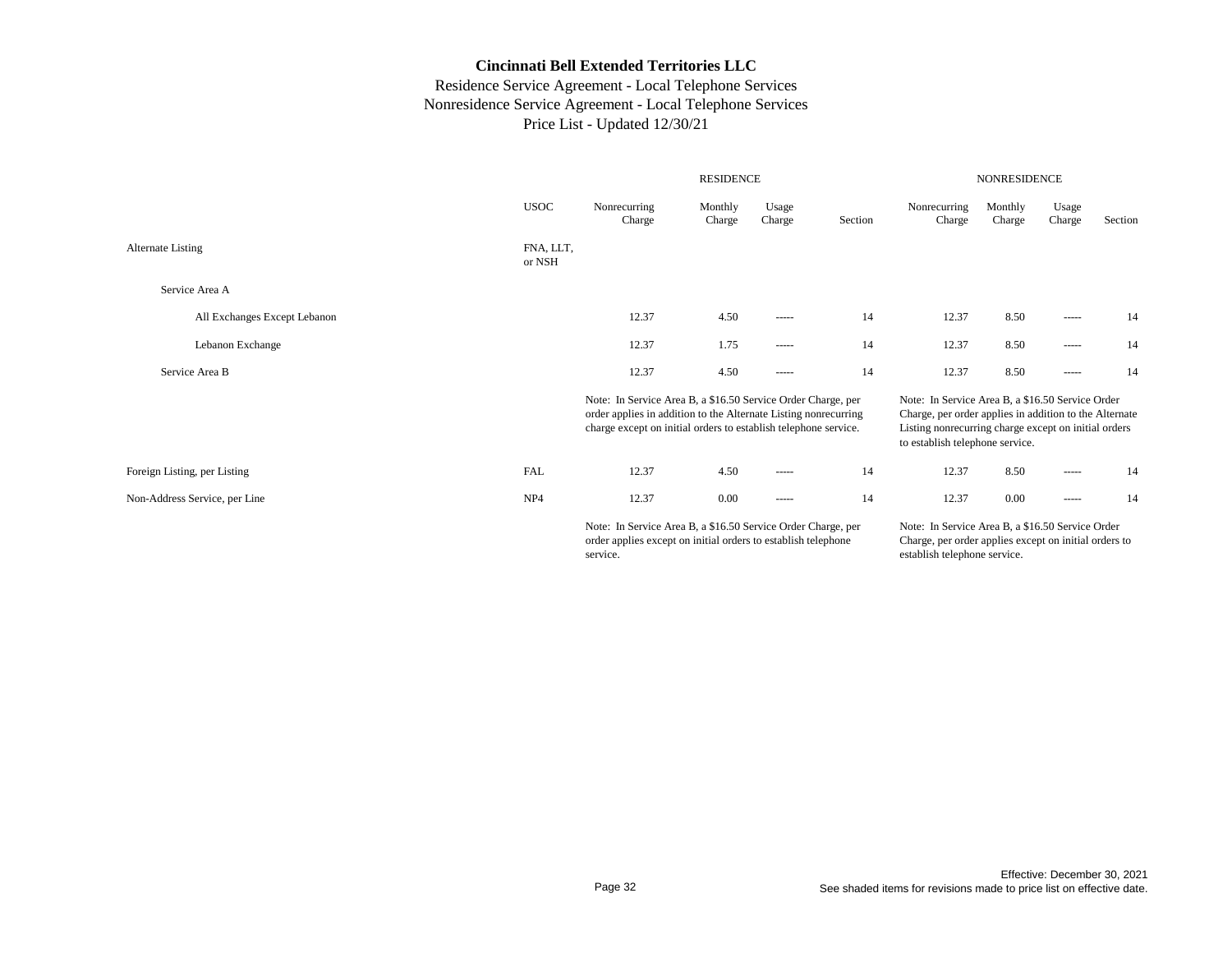|                                 | <b>RESIDENCE</b> |                                                                                                                                                                                                           |                                                                                                                                                                                                            |                 |         | <b>NONRESIDENCE</b>                                                                                                                                                                                  |                   |                 |         |  |  |
|---------------------------------|------------------|-----------------------------------------------------------------------------------------------------------------------------------------------------------------------------------------------------------|------------------------------------------------------------------------------------------------------------------------------------------------------------------------------------------------------------|-----------------|---------|------------------------------------------------------------------------------------------------------------------------------------------------------------------------------------------------------|-------------------|-----------------|---------|--|--|
|                                 | <b>USOC</b>      | Nonrecurring<br>Charge                                                                                                                                                                                    | Monthly<br>Charge                                                                                                                                                                                          | Usage<br>Charge | Section | Nonrecurring<br>Charge                                                                                                                                                                               | Monthly<br>Charge | Usage<br>Charge | Section |  |  |
| Non-List Service, per Account   | <b>NLT</b>       | 12.37                                                                                                                                                                                                     | 1.96                                                                                                                                                                                                       | $- - - - -$     | 14      | 12.37                                                                                                                                                                                                | 1.96              | -----           | 14      |  |  |
|                                 |                  | Note: In Service Area B, a \$16.50 Service Order Charge, per<br>order applies in addition to the Non-List Service nonrecurring<br>charge except on initial orders to establish telephone service.         |                                                                                                                                                                                                            |                 |         | Note: In Service Area B, a \$16.50 Service Order<br>Charge, per order applies in addition to the Non-List<br>Service nonrecurring charge except on initial orders<br>to establish telephone service. |                   |                 |         |  |  |
| Non-Published Service, per Line | <b>NPU</b>       | 12.37                                                                                                                                                                                                     | 7.99                                                                                                                                                                                                       | $- - - - -$     | 14      | 12.37                                                                                                                                                                                                | 8.50              | -----           | 14      |  |  |
|                                 |                  | Note: In Service Area B, a \$16.50 Service Order Charge, per<br>order applies in addition to the Non-Published Service<br>nonrecurring charge except on initial orders to establish<br>telephone service. | Note: In Service Area B, a \$16.50 Service Order<br>Charge, per order applies in addition to the Non-<br>Published Service nonrecurring charge except on<br>initial orders to establish telephone service. |                 |         |                                                                                                                                                                                                      |                   |                 |         |  |  |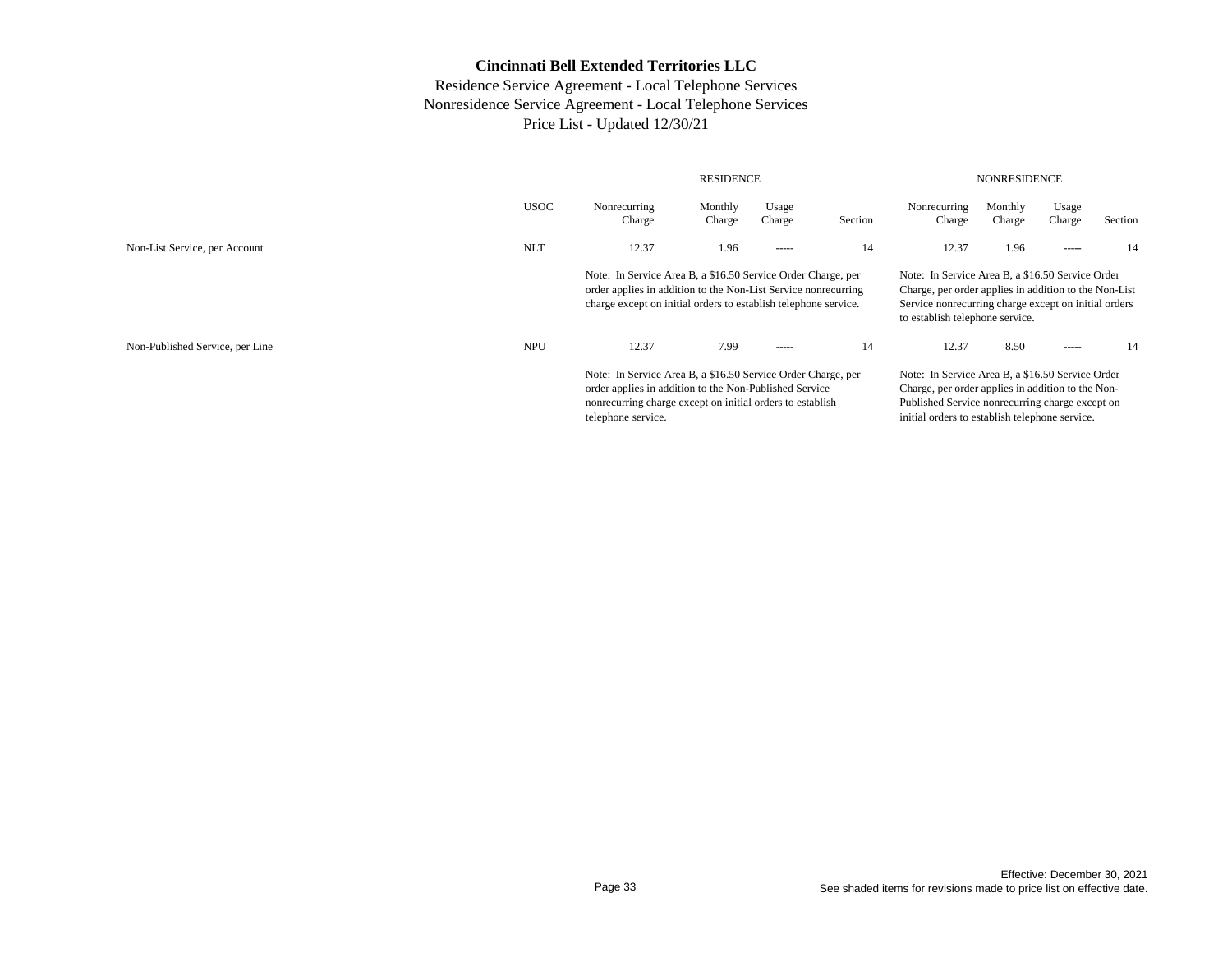### Residence Service Agreement - Local Telephone Services Nonresidence Service Agreement - Local Telephone Services Price List - Updated 12/30/21

|                                     |                                                                    | <b>RESIDENCE</b> |                        |                   |                 |         | <b>NONRESIDENCE</b>    |                   |                 |         |  |  |
|-------------------------------------|--------------------------------------------------------------------|------------------|------------------------|-------------------|-----------------|---------|------------------------|-------------------|-----------------|---------|--|--|
|                                     |                                                                    | <b>USOC</b>      | Nonrecurring<br>Charge | Monthly<br>Charge | Usage<br>Charge | Section | Nonrecurring<br>Charge | Monthly<br>Charge | Usage<br>Charge | Section |  |  |
| Primary Listing                     |                                                                    |                  |                        |                   |                 |         |                        |                   |                 |         |  |  |
| Listing Change, per Listing Changed |                                                                    |                  | 12.37                  | $- - - - -$       | ------          | 14      | 12.37                  | $- - - - -$       |                 | 14      |  |  |
|                                     | Extra Line Matter Furnished as Part of a Primary Listing, per Line | <b>XLL</b>       | <b>NA</b>              | <b>NA</b>         | <b>NA</b>       |         | 12.37                  | 8.50              | $- - - - -$     | 14      |  |  |

Note: In Service Area B, a \$16.50 Service Order Charge, per order applies on subsequent orders to change the Primary Listing.

Note: In Service Area B, a \$16.50 Service Order Charge, per order applies on subsequent orders to change the Primary Listing.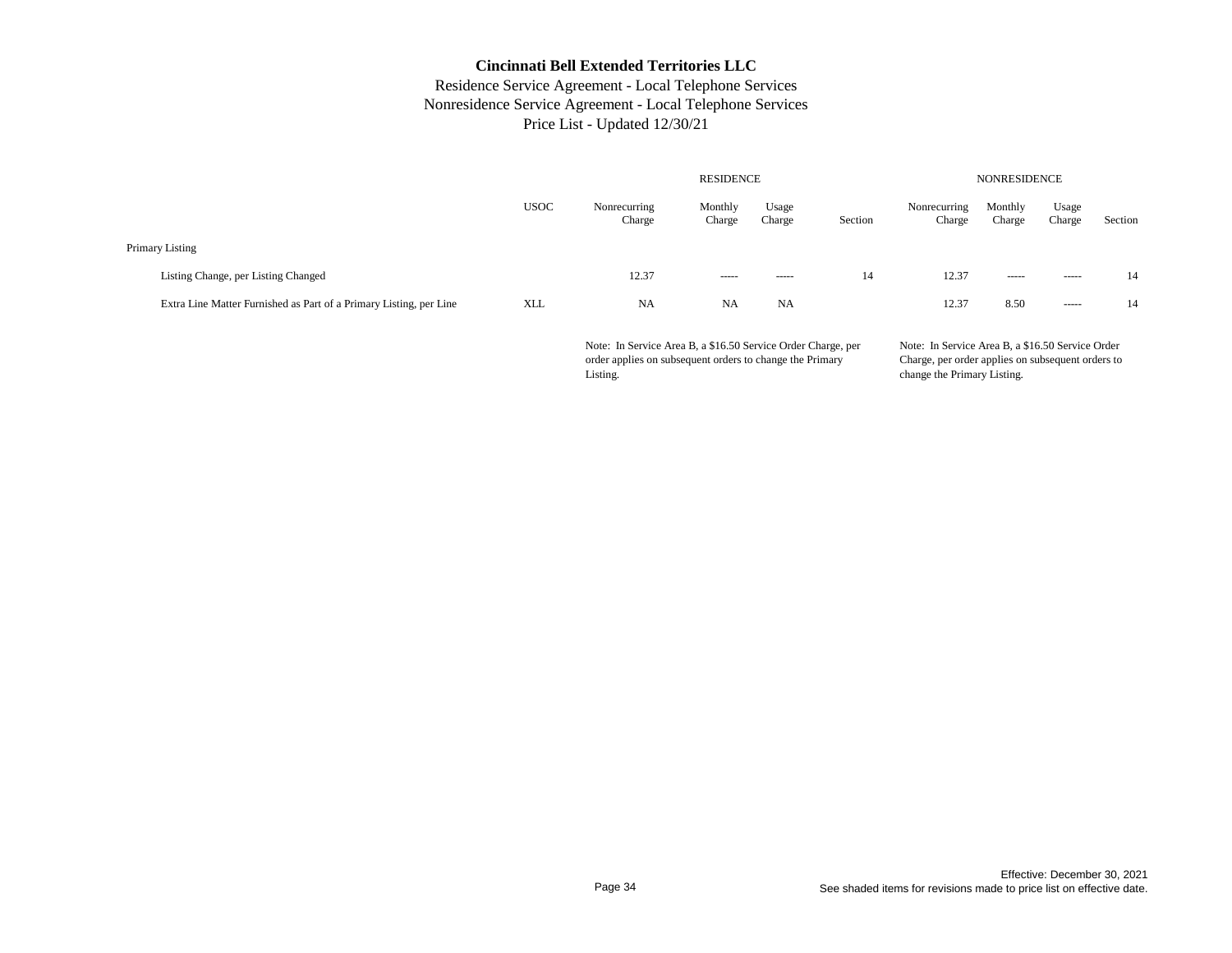# Residence Service Agreement - Local Telephone Services Nonresidence Service Agreement - Local Telephone Services Price List - Updated 12/30/21

|                                                                            | <b>RESIDENCE</b> |                        |                   |                 |         | NONRESIDENCE                                                                                           |                                                                                                                                                                                                                                                                                                                                                                                                                                                                                        |                                                                                                                                                                                                                                                                                                                                                                                                                                                                                                |         |  |
|----------------------------------------------------------------------------|------------------|------------------------|-------------------|-----------------|---------|--------------------------------------------------------------------------------------------------------|----------------------------------------------------------------------------------------------------------------------------------------------------------------------------------------------------------------------------------------------------------------------------------------------------------------------------------------------------------------------------------------------------------------------------------------------------------------------------------------|------------------------------------------------------------------------------------------------------------------------------------------------------------------------------------------------------------------------------------------------------------------------------------------------------------------------------------------------------------------------------------------------------------------------------------------------------------------------------------------------|---------|--|
|                                                                            | <b>USOC</b>      | Nonrecurring<br>Charge | Monthly<br>Charge | Usage<br>Charge | Section | Nonrecurring<br>Charge                                                                                 | Monthly<br>Charge                                                                                                                                                                                                                                                                                                                                                                                                                                                                      | Usage<br>Charge                                                                                                                                                                                                                                                                                                                                                                                                                                                                                | Section |  |
| <b>Disaster Redirect</b>                                                   |                  |                        |                   |                 |         |                                                                                                        |                                                                                                                                                                                                                                                                                                                                                                                                                                                                                        |                                                                                                                                                                                                                                                                                                                                                                                                                                                                                                |         |  |
| Per Disaster Pattern                                                       | <b>DPX</b>       | <b>NA</b>              | NA                | <b>NA</b>       |         | See Below                                                                                              | 55.00                                                                                                                                                                                                                                                                                                                                                                                                                                                                                  | $\begin{array}{cccccccccc} \multicolumn{2}{c}{} & \multicolumn{2}{c}{} & \multicolumn{2}{c}{} & \multicolumn{2}{c}{} & \multicolumn{2}{c}{} & \multicolumn{2}{c}{} & \multicolumn{2}{c}{} & \multicolumn{2}{c}{} & \multicolumn{2}{c}{} & \multicolumn{2}{c}{} & \multicolumn{2}{c}{} & \multicolumn{2}{c}{} & \multicolumn{2}{c}{} & \multicolumn{2}{c}{} & \multicolumn{2}{c}{} & \multicolumn{2}{c}{} & \multicolumn{2}{c}{} & \multicolumn{2}{c}{} & \multicolumn{2}{c}{} & \mult$         | 20      |  |
| Service Establishment                                                      |                  |                        |                   |                 |         |                                                                                                        |                                                                                                                                                                                                                                                                                                                                                                                                                                                                                        |                                                                                                                                                                                                                                                                                                                                                                                                                                                                                                |         |  |
| First Disaster Pattern Telephone Number in a Disaster Pattern              | D <sub>4</sub> R | <b>NA</b>              | <b>NA</b>         | NA              |         | 150.00                                                                                                 | $\begin{array}{cccccccccc} \multicolumn{2}{c}{} & \multicolumn{2}{c}{} & \multicolumn{2}{c}{} & \multicolumn{2}{c}{} & \multicolumn{2}{c}{} & \multicolumn{2}{c}{} & \multicolumn{2}{c}{} & \multicolumn{2}{c}{} & \multicolumn{2}{c}{} & \multicolumn{2}{c}{} & \multicolumn{2}{c}{} & \multicolumn{2}{c}{} & \multicolumn{2}{c}{} & \multicolumn{2}{c}{} & \multicolumn{2}{c}{} & \multicolumn{2}{c}{} & \multicolumn{2}{c}{} & \multicolumn{2}{c}{} & \multicolumn{2}{c}{} & \mult$ | -----                                                                                                                                                                                                                                                                                                                                                                                                                                                                                          | 20      |  |
| Each Additional Disaster Pattern Telephone Number in a Disaster<br>Pattern | D <sub>4</sub> R | <b>NA</b>              | <b>NA</b>         | NA              |         | 30.00                                                                                                  | -----                                                                                                                                                                                                                                                                                                                                                                                                                                                                                  | -----                                                                                                                                                                                                                                                                                                                                                                                                                                                                                          | 20      |  |
| Subsequent Changes                                                         | <b>DPX</b>       | NA                     | <b>NA</b>         | NA              |         | 75.00                                                                                                  | $\cdots \cdots \cdots$                                                                                                                                                                                                                                                                                                                                                                                                                                                                 | -----                                                                                                                                                                                                                                                                                                                                                                                                                                                                                          | 20      |  |
| Per Disaster Pattern Telephone Number                                      | D4G              | <b>NA</b>              | <b>NA</b>         | NA              |         | -----                                                                                                  | 1.50                                                                                                                                                                                                                                                                                                                                                                                                                                                                                   | $\cdots$                                                                                                                                                                                                                                                                                                                                                                                                                                                                                       | 20      |  |
| 1 to 20 Numbers Changed                                                    |                  | NA                     | NA                | NA              |         | 75.00                                                                                                  | -----                                                                                                                                                                                                                                                                                                                                                                                                                                                                                  | -----                                                                                                                                                                                                                                                                                                                                                                                                                                                                                          | 20      |  |
| Each Additional Number Changed Exceeding 20 Numbers                        |                  | <b>NA</b>              | <b>NA</b>         | NA              |         | 2.00                                                                                                   | -----                                                                                                                                                                                                                                                                                                                                                                                                                                                                                  | $\begin{tabular}{cc} \multicolumn{2}{c} {\textbf{1}} & \multicolumn{2}{c} {\textbf{1}} & \multicolumn{2}{c} {\textbf{1}} & \multicolumn{2}{c} {\textbf{1}} \\ \multicolumn{2}{c} {\textbf{2}} & \multicolumn{2}{c} {\textbf{3}} & \multicolumn{2}{c} {\textbf{4}} & \multicolumn{2}{c} {\textbf{5}} & \multicolumn{2}{c} {\textbf{6}} \\ \multicolumn{2}{c} {\textbf{4}} & \multicolumn{2}{c} {\textbf{5}} & \multicolumn{2}{c} {\textbf{6}} & \multicolumn{2}{c} {\textbf{6}} & \multicolumn$ | 20      |  |
|                                                                            |                  |                        |                   |                 |         | Note: Nonrecurring charges apply only to<br>subsequent changes.                                        |                                                                                                                                                                                                                                                                                                                                                                                                                                                                                        |                                                                                                                                                                                                                                                                                                                                                                                                                                                                                                |         |  |
| Time of Day/Day of Week, per Routed Location/per Pattern                   | F5TPZ            | NA                     | <b>NA</b>         | NA              |         | 75.00                                                                                                  | -----                                                                                                                                                                                                                                                                                                                                                                                                                                                                                  | $\begin{tabular}{cc} \multicolumn{2}{c} {\textbf{1}} & \multicolumn{2}{c} {\textbf{1}} & \multicolumn{2}{c} {\textbf{1}} & \multicolumn{2}{c} {\textbf{1}} \\ \multicolumn{2}{c} {\textbf{2}} & \multicolumn{2}{c} {\textbf{3}} & \multicolumn{2}{c} {\textbf{4}} & \multicolumn{2}{c} {\textbf{5}} & \multicolumn{2}{c} {\textbf{6}} \\ \multicolumn{2}{c} {\textbf{4}} & \multicolumn{2}{c} {\textbf{5}} & \multicolumn{2}{c} {\textbf{6}} & \multicolumn{2}{c} {\textbf{6}} & \multicolumn$ | 20      |  |
|                                                                            |                  |                        |                   |                 |         | $\mathbf{M}$ and $\mathbf{M}$ are the set of $\mathbf{M}$ and $\mathbf{M}$ are the set of $\mathbf{M}$ |                                                                                                                                                                                                                                                                                                                                                                                                                                                                                        |                                                                                                                                                                                                                                                                                                                                                                                                                                                                                                |         |  |

Note: Nonrecurring charge applies to service establishment and subsequent changes.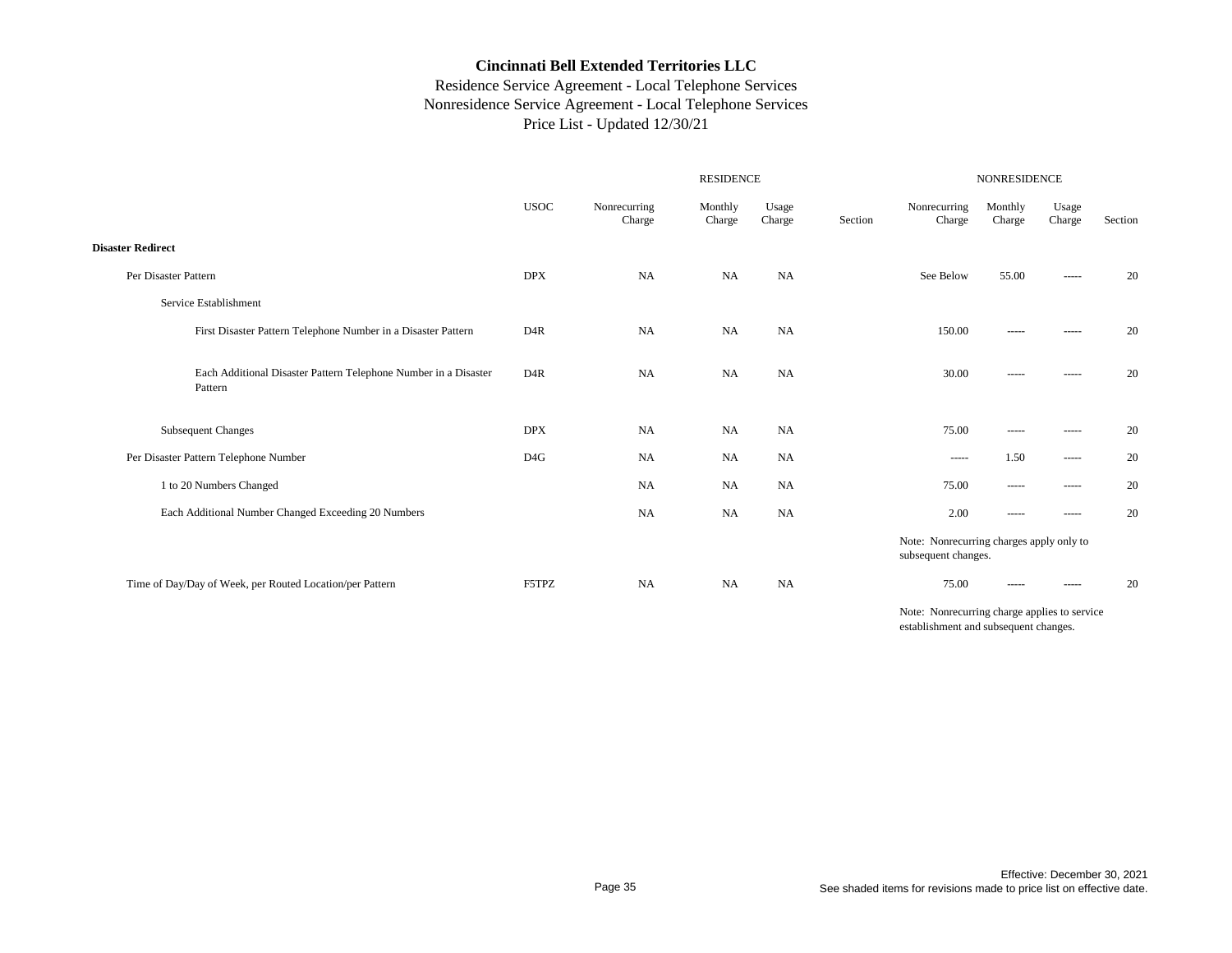|                                                        |             |                                                                                     | NONRESIDENCE      |                 |         |                                                                                       |                   |                 |         |
|--------------------------------------------------------|-------------|-------------------------------------------------------------------------------------|-------------------|-----------------|---------|---------------------------------------------------------------------------------------|-------------------|-----------------|---------|
|                                                        | <b>USOC</b> | Nonrecurring<br>Charge                                                              | Monthly<br>Charge | Usage<br>Charge | Section | Nonrecurring<br>Charge                                                                | Monthly<br>Charge | Usage<br>Charge | Section |
| Percentage Allocation, pre Routed Location/per Pattern | F5PPZ       | <b>NA</b>                                                                           | <b>NA</b>         | <b>NA</b>       |         | 75.00                                                                                 | -----             | -----           | 20      |
|                                                        |             |                                                                                     |                   |                 |         | Note: Nonrecurring charge applies to service<br>establishment and subsequent changes. |                   |                 |         |
| Per Pattern Activation                                 | NR9DA       | <b>NA</b>                                                                           | <b>NA</b>         | <b>NA</b>       |         | 75.00                                                                                 | -----             | -----           | 20      |
| Per Password Change                                    | NR9DP       | <b>NA</b>                                                                           | <b>NA</b>         | <b>NA</b>       |         | 75.00                                                                                 | -----             | -----           | 20      |
| Dual Service, per Line or Main Station Line            |             |                                                                                     |                   |                 |         |                                                                                       |                   |                 |         |
| Service Area A                                         |             |                                                                                     |                   |                 |         |                                                                                       |                   |                 |         |
| All Exchanges Except Lebanon                           |             | 25.00                                                                               | -----             | -----           |         | 30.00                                                                                 | -----             | -----           | 20      |
|                                                        |             | Note: Nonrecurring charge applies in addition to the monthly<br>rate on both lines. |                   |                 |         | Note: Nonrecurring charge applies in addition to the<br>monthly rate on both lines.   |                   |                 |         |
| Lebanon Exchange                                       |             | NA                                                                                  | <b>NA</b>         | NA              |         | NA                                                                                    | <b>NA</b>         | <b>NA</b>       |         |
| Service Area B                                         |             | <b>NA</b>                                                                           | <b>NA</b>         | <b>NA</b>       |         | <b>NA</b>                                                                             | <b>NA</b>         | <b>NA</b>       |         |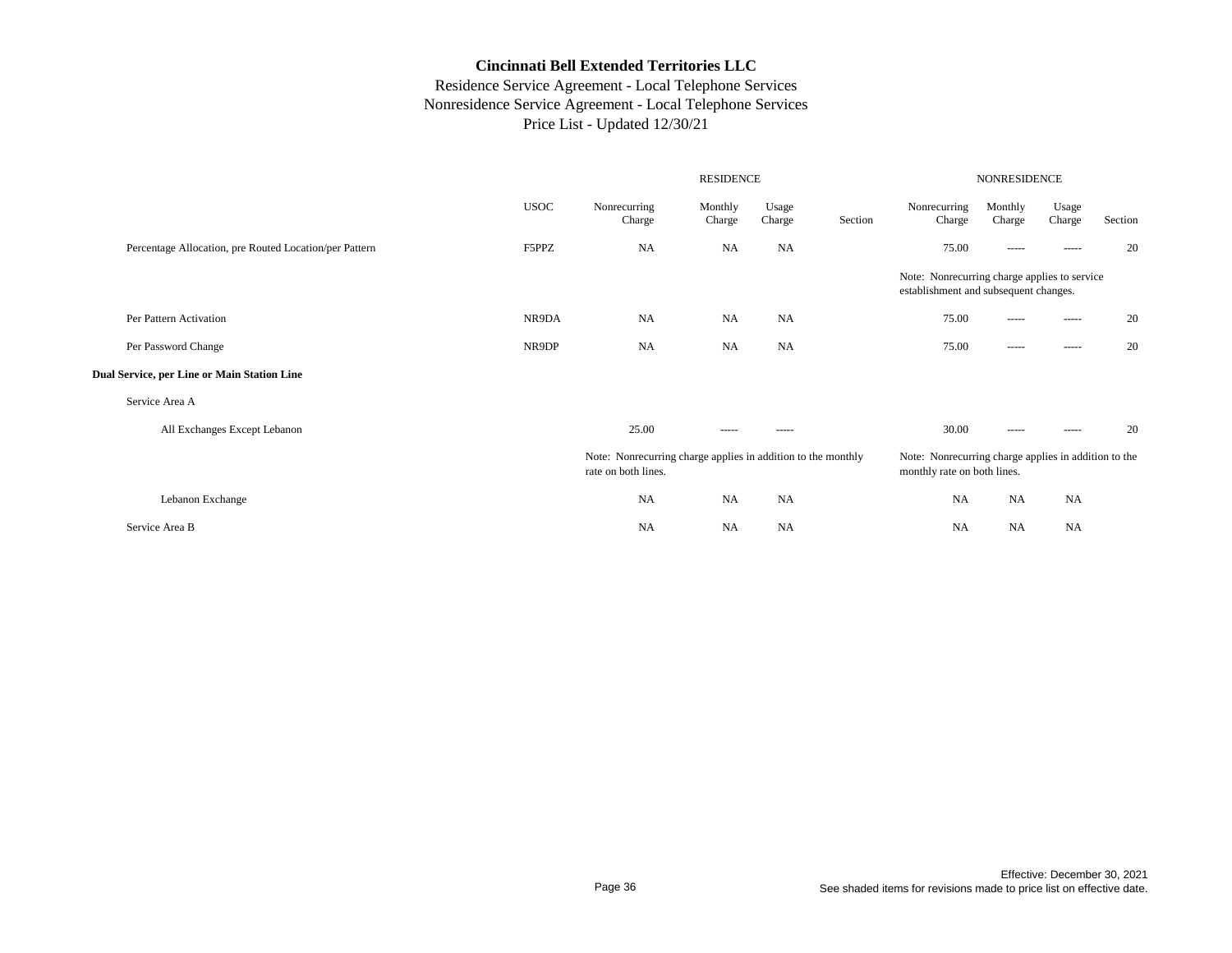|                                                                          |              |                        | NONRESIDENCE      |                 |         |                        |                   |                        |         |
|--------------------------------------------------------------------------|--------------|------------------------|-------------------|-----------------|---------|------------------------|-------------------|------------------------|---------|
|                                                                          | <b>USOC</b>  | Nonrecurring<br>Charge | Monthly<br>Charge | Usage<br>Charge | Section | Nonrecurring<br>Charge | Monthly<br>Charge | Usage<br>Charge        | Section |
| Ethernet Service (LAN Interconnection and/or High Speed Internet Access) |              |                        |                   |                 |         |                        |                   |                        |         |
| Electrical Port Type - Unprotected Ports                                 |              |                        |                   |                 |         |                        |                   |                        |         |
| 384 Kbps Ethernet LAN                                                    |              |                        |                   |                 |         |                        |                   |                        |         |
| Per Initial Port                                                         | <b>LVZAG</b> | NA                     | <b>NA</b>         | <b>NA</b>       |         | 250.00                 | 350.00            | $- - - - -$            | 12      |
| Per Additional Port                                                      | <b>LVZBG</b> | NA                     | <b>NA</b>         | <b>NA</b>       |         | 250.00                 | 350.00            | $\cdots \cdots \cdots$ | 12      |
| 768 Kbps Ethernet LAN                                                    |              |                        |                   |                 |         |                        |                   |                        |         |
| Per Initial Port                                                         | <b>LVZAA</b> | NA                     | <b>NA</b>         | <b>NA</b>       |         | 250.00                 | 400.00            | $\cdots \cdots \cdots$ | 12      |
| Per Additional Port                                                      | <b>LVZBA</b> | <b>NA</b>              | <b>NA</b>         | <b>NA</b>       |         | 250.00                 | 400.00            | $- - - - -$            | 12      |
| 1.5 Mbps Ethernet LAN                                                    |              |                        |                   |                 |         |                        |                   |                        |         |
| Per Initial Port                                                         | <b>LVZAH</b> | NA                     | <b>NA</b>         | NA              |         | 250.00                 | 500.00            | $\cdots \cdots \cdots$ | 12      |
| Per Additional Port                                                      | <b>LVZBH</b> | NA                     | NA                | NA              |         | 250.00                 | 500.00            | $\cdots \cdots \cdots$ | 12      |
| 3 Mbps Ethernet LAN                                                      |              |                        |                   |                 |         |                        |                   |                        |         |
| Per Initial Port                                                         | <b>LVZAS</b> | NA                     | <b>NA</b>         | NA              |         | 1,000.00               | 700.00            | $\cdots \cdots \cdots$ | 12      |
| Per Additional Port                                                      | <b>LVZBS</b> | NA                     | <b>NA</b>         | <b>NA</b>       |         | 1,000.00               | 700.00            | $\cdots \cdots \cdots$ | 12      |
| 4.5 Mbps Ethernet LAN                                                    |              |                        |                   |                 |         |                        |                   |                        |         |
| Per Initial Port                                                         | <b>LVZAV</b> | NA                     | <b>NA</b>         | NA              |         | 1,000.00               | 850.00            | -----                  | 12      |
| Per Additional Port                                                      | <b>LVZBV</b> | NA                     | NA                | NA              |         | 1,000.00               | 850.00            | $\cdots \cdots \cdots$ | 12      |
| 6 Mbps Ethernet LAN                                                      |              |                        |                   |                 |         |                        |                   |                        |         |
| Per Initial Port                                                         | <b>LVZAW</b> | NA                     | NA                | NA              |         | 1,000.00               | 1,200.00          | $\cdots \cdots \cdots$ | 12      |
| Per Additional Port                                                      | <b>LVZBW</b> | <b>NA</b>              | <b>NA</b>         | NA              |         | 1,000.00               | 1,200.00          | -----                  | 12      |
| 10 Mbps Ethernet LAN                                                     |              |                        |                   |                 |         |                        |                   |                        |         |
| Per Initial Port                                                         | <b>LVZAU</b> | NA                     | <b>NA</b>         | <b>NA</b>       |         | 1,000.00               | 900.00            | $- - - - -$            | 12      |
| Per Additional Port                                                      | <b>LVZBU</b> | NA                     | <b>NA</b>         | <b>NA</b>       |         | 500.00                 | 250.00            | $\cdots \cdots \cdots$ | 12      |
|                                                                          |              |                        |                   |                 |         |                        |                   |                        |         |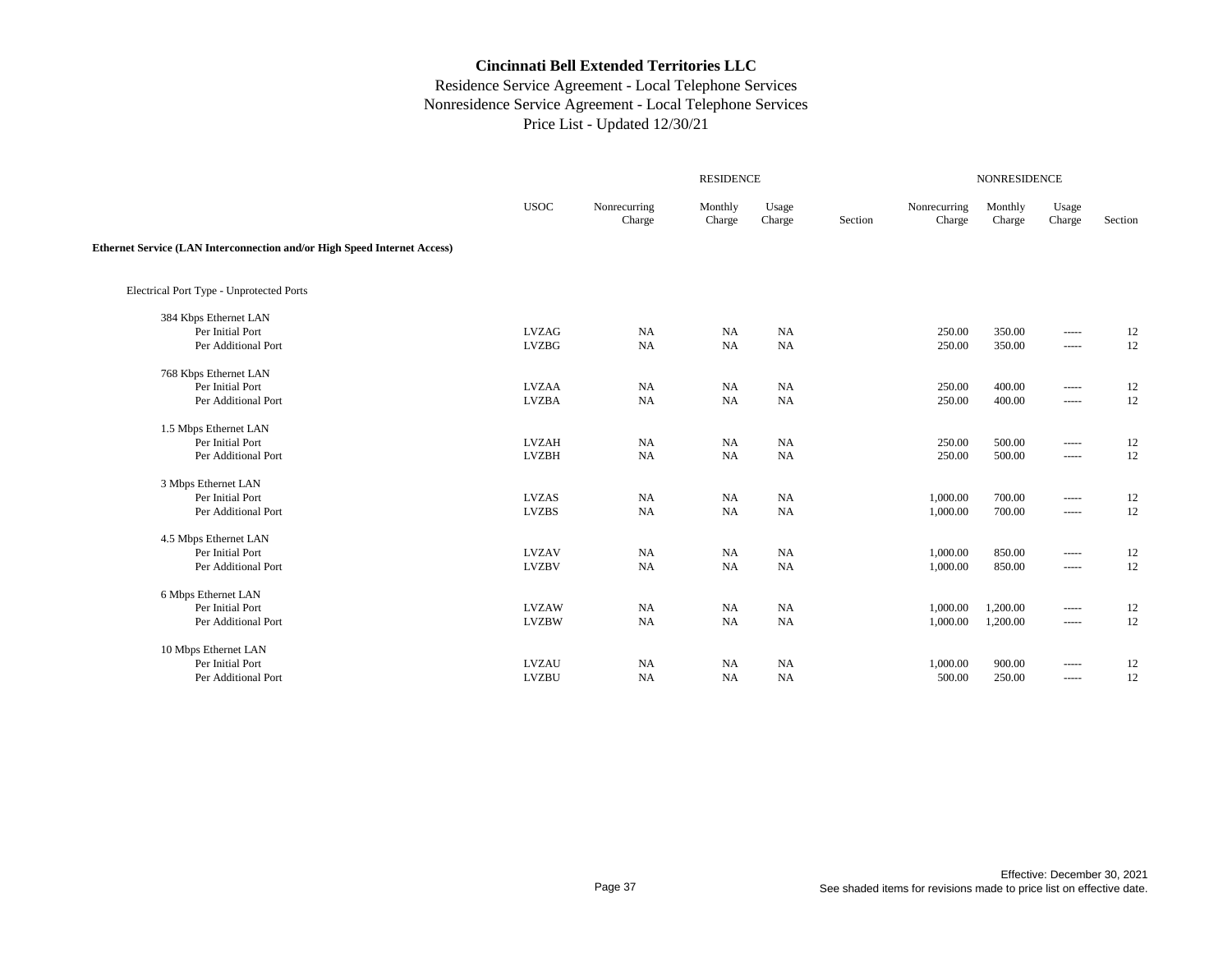## Residence Service Agreement - Local Telephone Services Nonresidence Service Agreement - Local Telephone Services Price List - Updated 12/30/21

|                                       |                   | <b>RESIDENCE</b>       |                   |                 |         |                        | <b>NONRESIDENCE</b> |                                                                                                                                                                                                                                                                                                                                                                                                                                                                                        |         |  |  |
|---------------------------------------|-------------------|------------------------|-------------------|-----------------|---------|------------------------|---------------------|----------------------------------------------------------------------------------------------------------------------------------------------------------------------------------------------------------------------------------------------------------------------------------------------------------------------------------------------------------------------------------------------------------------------------------------------------------------------------------------|---------|--|--|
|                                       | <b>USOC</b>       | Nonrecurring<br>Charge | Monthly<br>Charge | Usage<br>Charge | Section | Nonrecurring<br>Charge | Monthly<br>Charge   | Usage<br>Charge                                                                                                                                                                                                                                                                                                                                                                                                                                                                        | Section |  |  |
| 100 Mbps Ethernet LAN                 |                   |                        |                   |                 |         |                        |                     |                                                                                                                                                                                                                                                                                                                                                                                                                                                                                        |         |  |  |
| Per Initial Port                      | LVZA1             | NA                     | <b>NA</b>         | <b>NA</b>       |         | 1,000.00               | 1,800.00            | $\cdots$                                                                                                                                                                                                                                                                                                                                                                                                                                                                               | 12      |  |  |
| Per Additional Port                   | LVZB1             | NA                     | NA                | <b>NA</b>       |         | 500.00                 | 750.00              | $\cdots$                                                                                                                                                                                                                                                                                                                                                                                                                                                                               | 12      |  |  |
| 200 Mbps Ethernet LAN                 |                   |                        |                   |                 |         |                        |                     |                                                                                                                                                                                                                                                                                                                                                                                                                                                                                        |         |  |  |
| Per Port                              | LVZA2             | <b>NA</b>              | <b>NA</b>         | <b>NA</b>       |         | 1,500.00               | 2,400.00            | $\cdots$                                                                                                                                                                                                                                                                                                                                                                                                                                                                               | 12      |  |  |
| 500 Mbps Ethernet LAN                 |                   |                        |                   |                 |         |                        |                     |                                                                                                                                                                                                                                                                                                                                                                                                                                                                                        |         |  |  |
| Per Port                              | LVZA5             | <b>NA</b>              | <b>NA</b>         | <b>NA</b>       |         | 1,500.00               | 3,200.00            | $\cdots$                                                                                                                                                                                                                                                                                                                                                                                                                                                                               | 12      |  |  |
| 1 Gbps Ethernet LAN                   |                   |                        |                   |                 |         |                        |                     |                                                                                                                                                                                                                                                                                                                                                                                                                                                                                        |         |  |  |
| Per Initial Port                      | LVZA0             | NA                     | <b>NA</b>         | <b>NA</b>       |         | 1,500.00               | 3,500.00            | $\cdots$                                                                                                                                                                                                                                                                                                                                                                                                                                                                               | 12      |  |  |
| Per Additional Port                   | LVZB0             | NA                     | NA                | <b>NA</b>       |         | 1,500.00               | 3,500.00            | $\cdots$                                                                                                                                                                                                                                                                                                                                                                                                                                                                               | 12      |  |  |
| <b>Protected Ports</b>                |                   |                        |                   |                 |         |                        |                     |                                                                                                                                                                                                                                                                                                                                                                                                                                                                                        |         |  |  |
| 10 Mbps Ethernet LAN                  |                   |                        |                   |                 |         |                        |                     |                                                                                                                                                                                                                                                                                                                                                                                                                                                                                        |         |  |  |
| Per Initial Port                      | WZEJ4             | NA                     | <b>NA</b>         | <b>NA</b>       |         | 1,000.00               | 1,500.00            |                                                                                                                                                                                                                                                                                                                                                                                                                                                                                        | 12      |  |  |
| Per Additional Port                   | WZEJ5             | <b>NA</b>              | NA                | <b>NA</b>       |         | 500.00                 | 250.00              | $\cdots$                                                                                                                                                                                                                                                                                                                                                                                                                                                                               | 12      |  |  |
| 100 Mbps Ethernet LAN                 |                   |                        |                   |                 |         |                        |                     |                                                                                                                                                                                                                                                                                                                                                                                                                                                                                        |         |  |  |
| Per Initial Port                      | WZEJ6             | NA                     | <b>NA</b>         | <b>NA</b>       |         | 1,000.00               | 2,500.00            | $\cdots$                                                                                                                                                                                                                                                                                                                                                                                                                                                                               | 12      |  |  |
| Per Additional Port                   | WZEJ7             | NA                     | <b>NA</b>         | NA              |         | 500.00                 | 750.00              | $\cdots$                                                                                                                                                                                                                                                                                                                                                                                                                                                                               | 12      |  |  |
| 1 Gbps Ethernet LAN                   |                   |                        |                   |                 |         |                        |                     |                                                                                                                                                                                                                                                                                                                                                                                                                                                                                        |         |  |  |
| Per Initial Port                      | LVZG <sub>2</sub> | NA                     | <b>NA</b>         | <b>NA</b>       |         | 1,500.00               | 4,500.00            | $\begin{array}{cccccccccc} \multicolumn{2}{c}{} & \multicolumn{2}{c}{} & \multicolumn{2}{c}{} & \multicolumn{2}{c}{} & \multicolumn{2}{c}{} & \multicolumn{2}{c}{} & \multicolumn{2}{c}{} & \multicolumn{2}{c}{} & \multicolumn{2}{c}{} & \multicolumn{2}{c}{} & \multicolumn{2}{c}{} & \multicolumn{2}{c}{} & \multicolumn{2}{c}{} & \multicolumn{2}{c}{} & \multicolumn{2}{c}{} & \multicolumn{2}{c}{} & \multicolumn{2}{c}{} & \multicolumn{2}{c}{} & \multicolumn{2}{c}{} & \mult$ | 12      |  |  |
| Per Additional Port                   | LVZH <sub>2</sub> | <b>NA</b>              | NA                | <b>NA</b>       |         | 1,500.00               | 4,500.00            | $\cdots$                                                                                                                                                                                                                                                                                                                                                                                                                                                                               | 12      |  |  |
| <b>Optional Features</b>              |                   |                        |                   |                 |         |                        |                     |                                                                                                                                                                                                                                                                                                                                                                                                                                                                                        |         |  |  |
| Permanent Virtual Circuit/Virtual LAN | <b>LVZLX</b>      | NA                     | <b>NA</b>         | <b>NA</b>       |         | 100.00                 | 20.00               | $\cdots$                                                                                                                                                                                                                                                                                                                                                                                                                                                                               | 12      |  |  |
| LAN Connection, per Port              | <b>LVZMX</b>      | <b>NA</b>              | <b>NA</b>         | <b>NA</b>       |         | 100.00                 | 40.00               | $\cdots$                                                                                                                                                                                                                                                                                                                                                                                                                                                                               | 12      |  |  |
| ISP Connection, per Port              | <b>LVP</b>        | <b>NA</b>              | <b>NA</b>         | <b>NA</b>       |         | 100.00                 | 100.00              | $\cdots$                                                                                                                                                                                                                                                                                                                                                                                                                                                                               | 12      |  |  |

Note: Nonrecurring charges apply when PVC/VLAN is installed subsequent to a port installation.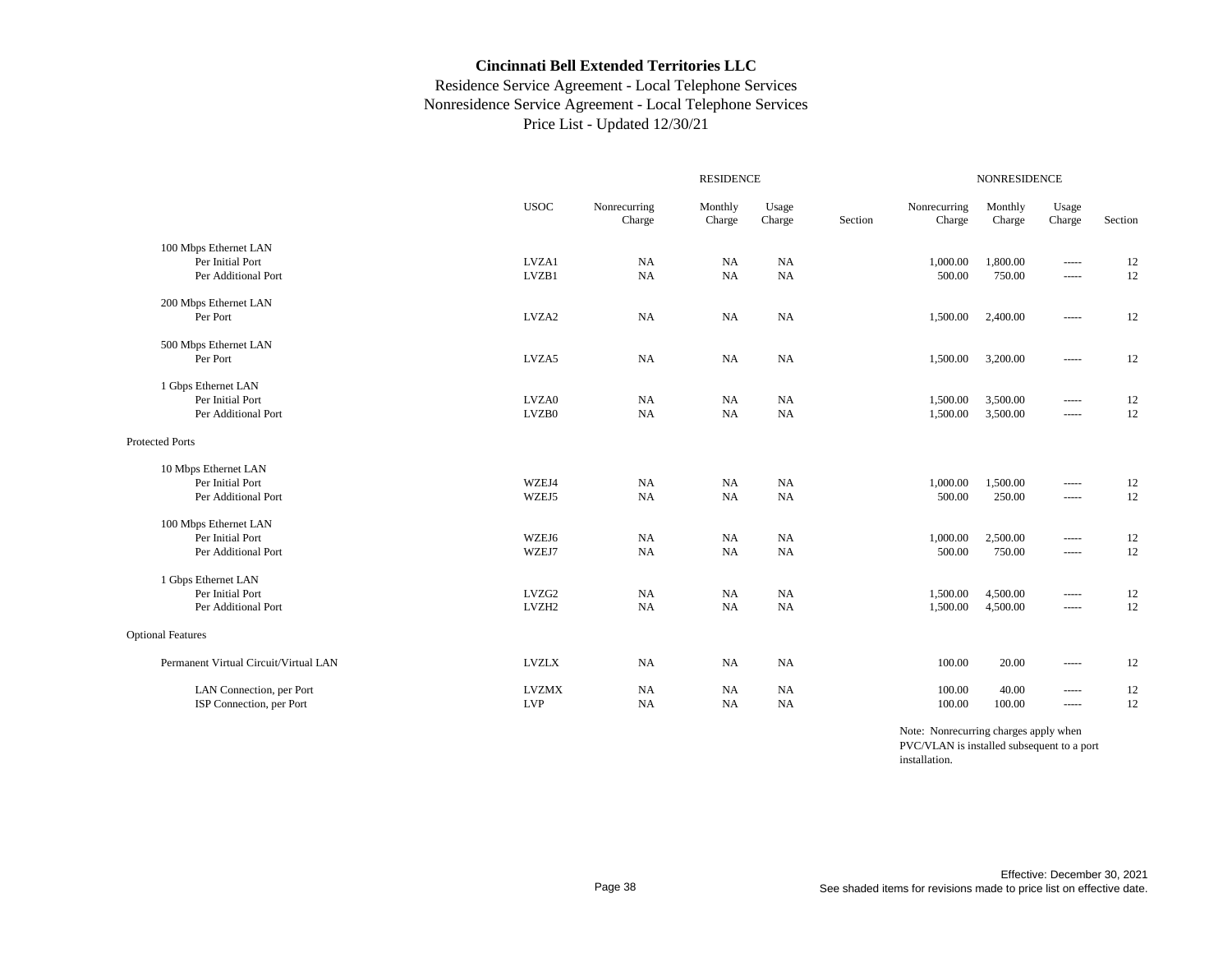|                                                                                                          |              | <b>NONRESIDENCE</b>    |                        |                        |         |                                                                                                                                                                   |                            |                 |          |
|----------------------------------------------------------------------------------------------------------|--------------|------------------------|------------------------|------------------------|---------|-------------------------------------------------------------------------------------------------------------------------------------------------------------------|----------------------------|-----------------|----------|
|                                                                                                          | <b>USOC</b>  | Nonrecurring<br>Charge | Monthly<br>Charge      | Usage<br>Charge        | Section | Nonrecurring<br>Charge                                                                                                                                            | Monthly<br>Charge          | Usage<br>Charge | Section  |
| Network Address Reconfiguration                                                                          | N5WSM        | <b>NA</b>              | <b>NA</b>              | <b>NA</b>              |         | 110.00                                                                                                                                                            | $- - - - -$                | -----           | 12       |
|                                                                                                          |              |                        |                        |                        |         | Note: Charge applies whenever a customer requests<br>a software modification to a specific Ethernet<br>Service port subsequent to the establishment of a<br>port. |                            |                 |          |
| Ethernet Service to Frame Relay Connection                                                               | <b>NHCLA</b> | NA                     | <b>NA</b>              | NA                     |         | 110.00                                                                                                                                                            | $- - - - -$                | -----           | 12       |
| Expedite Fee (per circuit)                                                                               | WZER9        | <b>NA</b>              | <b>NA</b>              | <b>NA</b>              |         | ICB                                                                                                                                                               | $- - - - -$                | -----           | 12       |
| Service Order Due Date Change Charge<br>Prior to 5 days of due date<br>Within 5 days or less of due date | WZES2        | NA<br><b>NA</b>        | <b>NA</b><br><b>NA</b> | <b>NA</b><br><b>NA</b> |         | 100.00<br>300.00                                                                                                                                                  | $- - - - -$<br>$- - - - -$ | -----<br>-----  | 12<br>12 |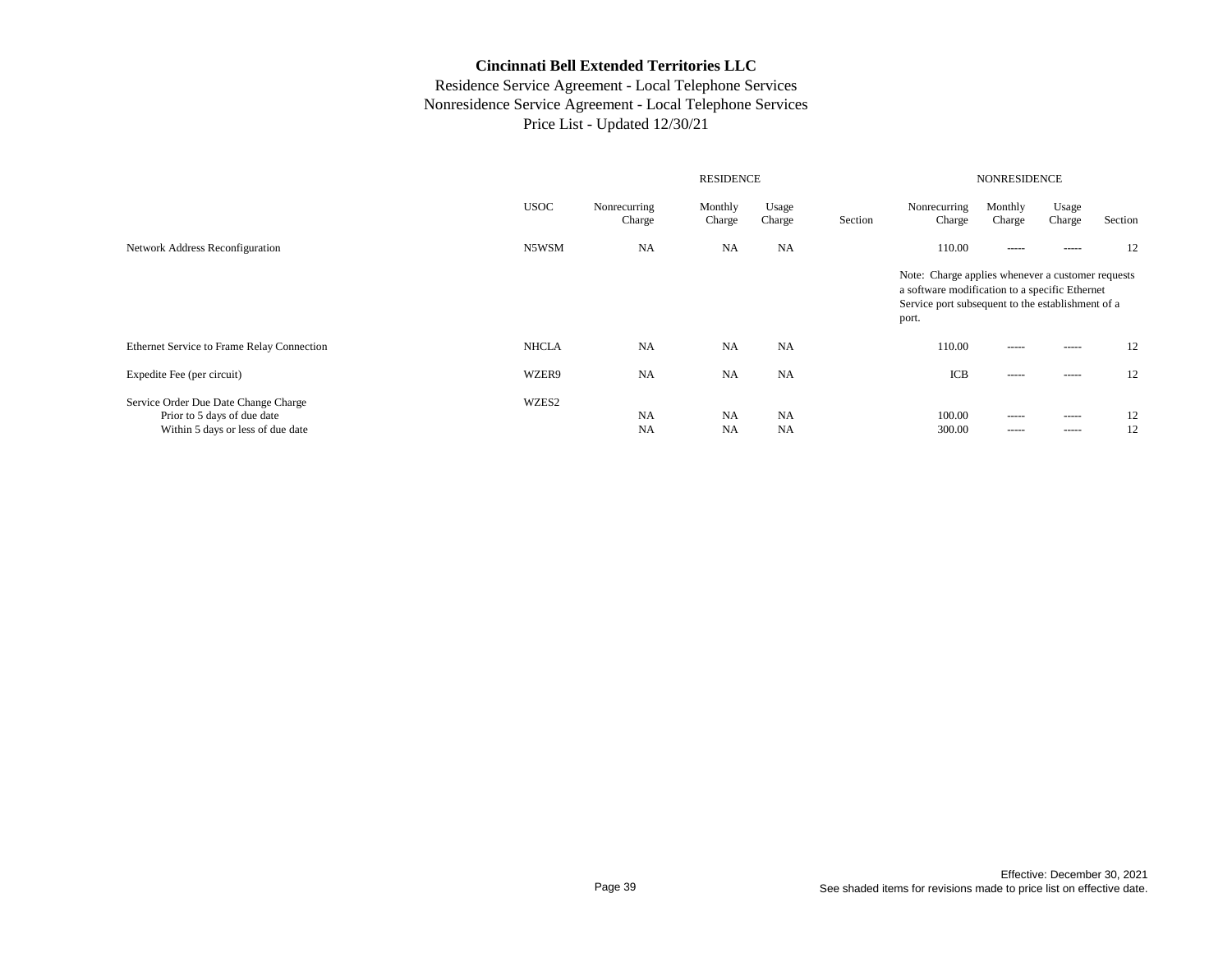|                                                                                                      |             |                        |                   | NONRESIDENCE           |         |                        |                   |                                                                                                                                                                                                                                                                                                                                                                                                                                                                                        |         |
|------------------------------------------------------------------------------------------------------|-------------|------------------------|-------------------|------------------------|---------|------------------------|-------------------|----------------------------------------------------------------------------------------------------------------------------------------------------------------------------------------------------------------------------------------------------------------------------------------------------------------------------------------------------------------------------------------------------------------------------------------------------------------------------------------|---------|
|                                                                                                      | <b>USOC</b> | Nonrecurring<br>Charge | Monthly<br>Charge | Usage<br>Charge        | Section | Nonrecurring<br>Charge | Monthly<br>Charge | Usage<br>Charge                                                                                                                                                                                                                                                                                                                                                                                                                                                                        | Section |
| Hunting, each line                                                                                   |             |                        |                   |                        |         |                        |                   |                                                                                                                                                                                                                                                                                                                                                                                                                                                                                        |         |
| Service Area A                                                                                       |             |                        |                   |                        |         |                        |                   |                                                                                                                                                                                                                                                                                                                                                                                                                                                                                        |         |
| All Exchanges Except Lebanon                                                                         | HRK         | NA                     | <b>NA</b>         | <b>NA</b>              |         | 8.50                   | 13.00             | $\begin{array}{cccccccccc} \multicolumn{2}{c}{} & \multicolumn{2}{c}{} & \multicolumn{2}{c}{} & \multicolumn{2}{c}{} & \multicolumn{2}{c}{} & \multicolumn{2}{c}{} & \multicolumn{2}{c}{} & \multicolumn{2}{c}{} & \multicolumn{2}{c}{} & \multicolumn{2}{c}{} & \multicolumn{2}{c}{} & \multicolumn{2}{c}{} & \multicolumn{2}{c}{} & \multicolumn{2}{c}{} & \multicolumn{2}{c}{} & \multicolumn{2}{c}{} & \multicolumn{2}{c}{} & \multicolumn{2}{c}{} & \multicolumn{2}{c}{} & \mult$ | 20      |
| Lebanon Exchange                                                                                     | <b>HRK</b>  | 8.50                   | 5.00              | $\cdots \cdots \cdots$ | 20      | 8.50                   | 13.00             | $\cdots$                                                                                                                                                                                                                                                                                                                                                                                                                                                                               | 20      |
| Service Area B                                                                                       |             |                        |                   |                        |         |                        |                   |                                                                                                                                                                                                                                                                                                                                                                                                                                                                                        |         |
| Hunting is only provided as part of a bundle and cannot be purchased individually in Service Area B. |             |                        |                   |                        |         |                        |                   |                                                                                                                                                                                                                                                                                                                                                                                                                                                                                        |         |
| <b>Intercept Services - Temporary Interception of Calls, per Number</b>                              | <b>TYS</b>  |                        |                   |                        |         |                        |                   |                                                                                                                                                                                                                                                                                                                                                                                                                                                                                        |         |
| Service Area A                                                                                       |             |                        |                   |                        |         |                        |                   |                                                                                                                                                                                                                                                                                                                                                                                                                                                                                        |         |
| All Exchanges Except Lebanon                                                                         |             | 18.30                  | 19.10             | -----                  | 17      | 18.30                  | 28.40             | $\cdots$                                                                                                                                                                                                                                                                                                                                                                                                                                                                               | 17      |
| Lebanon Exchange                                                                                     |             | 18.30                  | 9.55              | $- - - - -$            | 17      | 18.30                  | 14.20             | $\begin{array}{cccccccccc} \multicolumn{2}{c}{} & \multicolumn{2}{c}{} & \multicolumn{2}{c}{} & \multicolumn{2}{c}{} & \multicolumn{2}{c}{} & \multicolumn{2}{c}{} & \multicolumn{2}{c}{} & \multicolumn{2}{c}{} & \multicolumn{2}{c}{} & \multicolumn{2}{c}{} & \multicolumn{2}{c}{} & \multicolumn{2}{c}{} & \multicolumn{2}{c}{} & \multicolumn{2}{c}{} & \multicolumn{2}{c}{} & \multicolumn{2}{c}{} & \multicolumn{2}{c}{} & \multicolumn{2}{c}{} & \multicolumn{2}{c}{} & \mult$ | 17      |
| Service Area B                                                                                       |             | NA                     | NA                | <b>NA</b>              |         | <b>NA</b>              | NA                | <b>NA</b>                                                                                                                                                                                                                                                                                                                                                                                                                                                                              |         |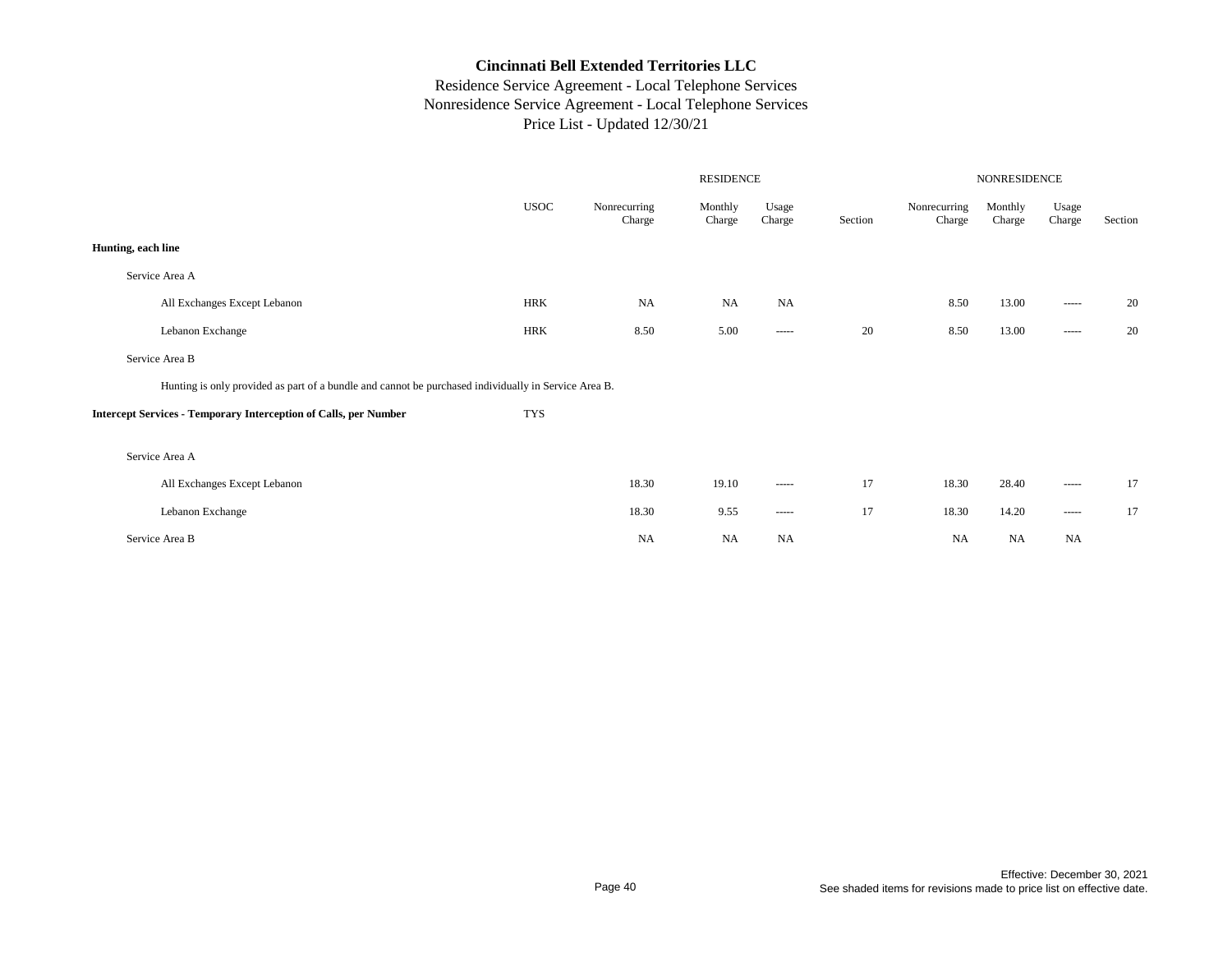|                                                                                             |             |                        | NONRESIDENCE      |                 |         |                        |                   |                                                                                                                                                                                                                                                                                                                                                                                                                                                                                        |         |
|---------------------------------------------------------------------------------------------|-------------|------------------------|-------------------|-----------------|---------|------------------------|-------------------|----------------------------------------------------------------------------------------------------------------------------------------------------------------------------------------------------------------------------------------------------------------------------------------------------------------------------------------------------------------------------------------------------------------------------------------------------------------------------------------|---------|
|                                                                                             | <b>USOC</b> | Nonrecurring<br>Charge | Monthly<br>Charge | Usage<br>Charge | Section | Nonrecurring<br>Charge | Monthly<br>Charge | Usage<br>Charge                                                                                                                                                                                                                                                                                                                                                                                                                                                                        | Section |
| <b>ISDN Basic Rate Interface Service</b>                                                    |             |                        |                   |                 |         |                        |                   |                                                                                                                                                                                                                                                                                                                                                                                                                                                                                        |         |
| Service Area A, except Lebanon, and the Oxford Exchange of Service Area B                   |             |                        |                   |                 |         |                        |                   |                                                                                                                                                                                                                                                                                                                                                                                                                                                                                        |         |
| <b>Basic Rate Access Line</b>                                                               | LOY         | <b>NA</b>              | <b>NA</b>         | NA              |         | 99.00                  | 174.99            | $\begin{array}{cccccccccc} \multicolumn{2}{c}{} & \multicolumn{2}{c}{} & \multicolumn{2}{c}{} & \multicolumn{2}{c}{} & \multicolumn{2}{c}{} & \multicolumn{2}{c}{} & \multicolumn{2}{c}{} & \multicolumn{2}{c}{} & \multicolumn{2}{c}{} & \multicolumn{2}{c}{} & \multicolumn{2}{c}{} & \multicolumn{2}{c}{} & \multicolumn{2}{c}{} & \multicolumn{2}{c}{} & \multicolumn{2}{c}{} & \multicolumn{2}{c}{} & \multicolumn{2}{c}{} & \multicolumn{2}{c}{} & \multicolumn{2}{c}{} & \mult$ | 9       |
| <b>ISDN</b> Bearer Services                                                                 |             |                        |                   |                 |         |                        |                   |                                                                                                                                                                                                                                                                                                                                                                                                                                                                                        |         |
| B-Channel Circuit Switched Voice or Data with Flat Rate Service                             | LTQ1X       | <b>NA</b>              | <b>NA</b>         | NA              |         | 25.93                  | 50.00             | $\begin{array}{cccccccccc} \multicolumn{2}{c}{} & \multicolumn{2}{c}{} & \multicolumn{2}{c}{} & \multicolumn{2}{c}{} & \multicolumn{2}{c}{} & \multicolumn{2}{c}{} & \multicolumn{2}{c}{} & \multicolumn{2}{c}{} & \multicolumn{2}{c}{} & \multicolumn{2}{c}{} & \multicolumn{2}{c}{} & \multicolumn{2}{c}{} & \multicolumn{2}{c}{} & \multicolumn{2}{c}{} & \multicolumn{2}{c}{} & \multicolumn{2}{c}{} & \multicolumn{2}{c}{} & \multicolumn{2}{c}{} & \multicolumn{2}{c}{} & \mult$ | 9       |
|                                                                                             |             |                        |                   |                 |         |                        |                   |                                                                                                                                                                                                                                                                                                                                                                                                                                                                                        |         |
| <b>B-Channel Packet Switched Data</b>                                                       | LTQ3X       | <b>NA</b>              | NA                | NA              |         | 25.93                  | 129.63            | $\begin{array}{cccccccccc} \multicolumn{2}{c}{} & \multicolumn{2}{c}{} & \multicolumn{2}{c}{} & \multicolumn{2}{c}{} & \multicolumn{2}{c}{} & \multicolumn{2}{c}{} & \multicolumn{2}{c}{} & \multicolumn{2}{c}{} & \multicolumn{2}{c}{} & \multicolumn{2}{c}{} & \multicolumn{2}{c}{} & \multicolumn{2}{c}{} & \multicolumn{2}{c}{} & \multicolumn{2}{c}{} & \multicolumn{2}{c}{} & \multicolumn{2}{c}{} & \multicolumn{2}{c}{} & \multicolumn{2}{c}{} & \multicolumn{2}{c}{} & \mult$ | 9       |
| D-Channel Packet Switched Data                                                              | LTQ4X       | NA                     | NA                | NA              |         | 25.93                  | 10.00             | $\begin{array}{cccccccccc} \multicolumn{2}{c}{} & \multicolumn{2}{c}{} & \multicolumn{2}{c}{} & \multicolumn{2}{c}{} & \multicolumn{2}{c}{} & \multicolumn{2}{c}{} & \multicolumn{2}{c}{} & \multicolumn{2}{c}{} & \multicolumn{2}{c}{} & \multicolumn{2}{c}{} & \multicolumn{2}{c}{} & \multicolumn{2}{c}{} & \multicolumn{2}{c}{} & \multicolumn{2}{c}{} & \multicolumn{2}{c}{} & \multicolumn{2}{c}{} & \multicolumn{2}{c}{} & \multicolumn{2}{c}{} & \multicolumn{2}{c}{} & \mult$ | 9       |
| <b>Change Charges</b>                                                                       |             |                        |                   |                 |         |                        |                   |                                                                                                                                                                                                                                                                                                                                                                                                                                                                                        |         |
| Adding a terminal to a line or changing the configuration of a feature or REA1Q<br>terminal |             | <b>NA</b>              | <b>NA</b>         | <b>NA</b>       |         | 25.93                  | -----             | -----                                                                                                                                                                                                                                                                                                                                                                                                                                                                                  | 9       |
| Customized Terminal Button Configuration                                                    | <b>NYE</b>  | <b>NA</b>              | <b>NA</b>         | <b>NA</b>       |         | 25.93                  | -----             | -----                                                                                                                                                                                                                                                                                                                                                                                                                                                                                  | 9       |
| <b>Expedite Fee</b>                                                                         | WZES1       | <b>NA</b>              | NA                | NA              |         | 700.00                 | -----             | $\begin{array}{cccccccccc} \multicolumn{2}{c}{} & \multicolumn{2}{c}{} & \multicolumn{2}{c}{} & \multicolumn{2}{c}{} & \multicolumn{2}{c}{} & \multicolumn{2}{c}{} & \multicolumn{2}{c}{} & \multicolumn{2}{c}{} & \multicolumn{2}{c}{} & \multicolumn{2}{c}{} & \multicolumn{2}{c}{} & \multicolumn{2}{c}{} & \multicolumn{2}{c}{} & \multicolumn{2}{c}{} & \multicolumn{2}{c}{} & \multicolumn{2}{c}{} & \multicolumn{2}{c}{} & \multicolumn{2}{c}{} & \multicolumn{2}{c}{} & \mult$ | 9       |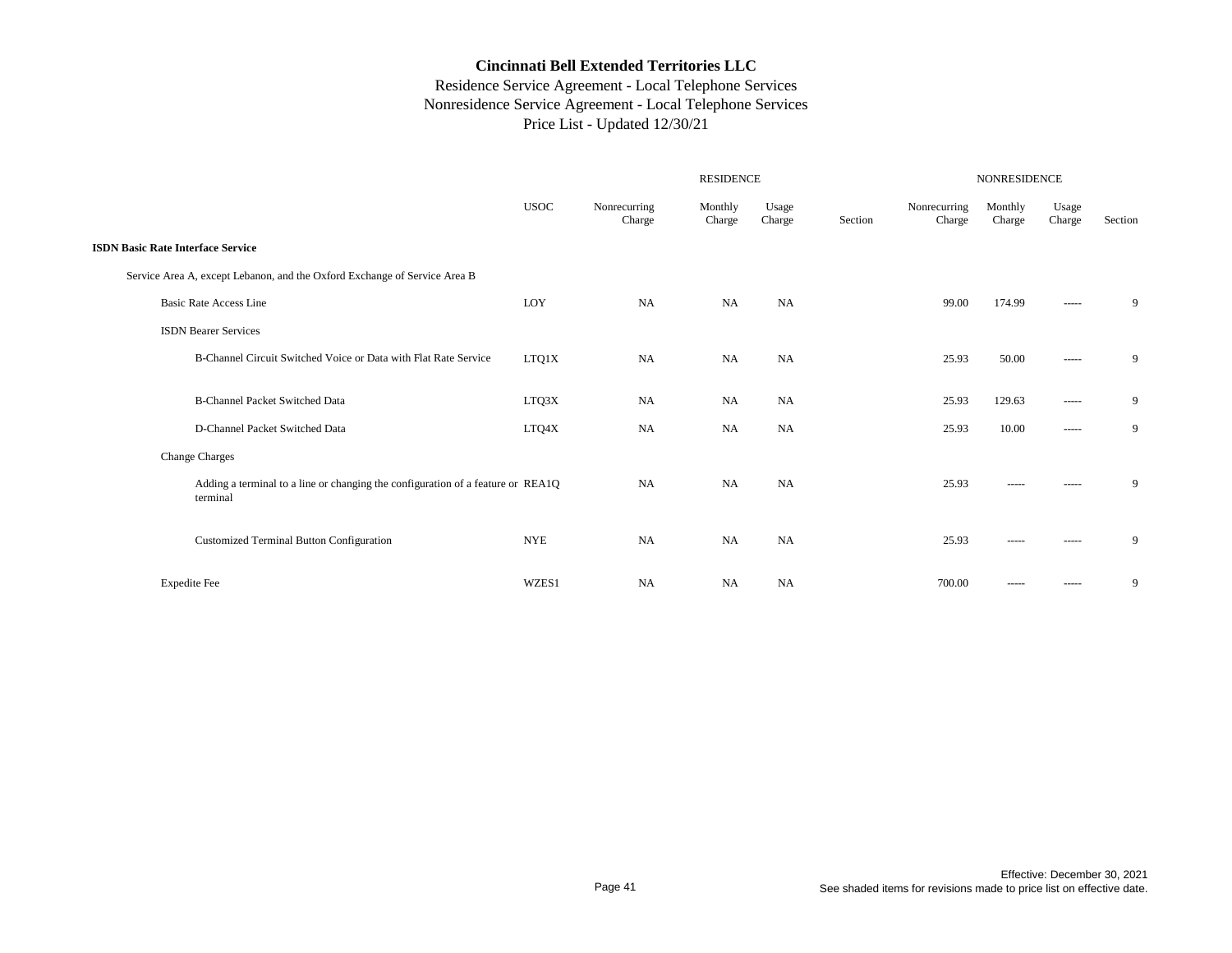## Residence Service Agreement - Local Telephone Services Nonresidence Service Agreement - Local Telephone Services Price List - Updated 12/30/21

|                                           |                 |                        | <b>RESIDENCE</b>  |                 | <b>NONRESIDENCE</b> |                                                                                                                                                                                                                       |                   |                 |         |  |
|-------------------------------------------|-----------------|------------------------|-------------------|-----------------|---------------------|-----------------------------------------------------------------------------------------------------------------------------------------------------------------------------------------------------------------------|-------------------|-----------------|---------|--|
|                                           | <b>USOC</b>     | Nonrecurring<br>Charge | Monthly<br>Charge | Usage<br>Charge | Section             | Nonrecurring<br>Charge                                                                                                                                                                                                | Monthly<br>Charge | Usage<br>Charge | Section |  |
| <b>Circuit Switched Optional Features</b> |                 |                        |                   |                 |                     |                                                                                                                                                                                                                       |                   |                 |         |  |
| <b>Additional Call References</b>         | <b>NJA</b>      | <b>NA</b>              | <b>NA</b>         | <b>NA</b>       |                     | 5.19                                                                                                                                                                                                                  | 5.19              | -----           | 9       |  |
|                                           |                 |                        |                   |                 |                     | Note: The \$5.19 Nonrecurring Charge is for the<br>initial installation. For installations subsequent to<br>installation of the Basic Rate Access Line, the<br>nonrecurring charge is \$15.56.                        |                   |                 |         |  |
| <b>Additional Directory Number</b>        | D <sub>06</sub> | <b>NA</b>              | <b>NA</b>         | <b>NA</b>       |                     | 0.00                                                                                                                                                                                                                  | 5.19              | -----           | 9       |  |
|                                           |                 |                        |                   |                 |                     | For installations subsequent to installation of the<br>Basic Rate Access Line, the nonrecurring charge is<br>\$15.56 except the subsequent nonrecurring charge<br>does not apply if ordered at the same time as EKTS. |                   |                 |         |  |
| Call Pickup                               | <b>NZH</b>      | <b>NA</b>              | NA                | <b>NA</b>       |                     | 5.19                                                                                                                                                                                                                  | 2.07              | -----           | 9       |  |
|                                           |                 |                        |                   |                 |                     | Note: The \$5.19 Nonrecurring Charge is for the<br>initial installation. For installations subsequent to<br>installation of the Basic Rate Access Line, the<br>nonrecurring charge is \$15.56.                        |                   |                 |         |  |
| Electronic Key Telephone Service (EKTS)   |                 | <b>NA</b>              | <b>NA</b>         | <b>NA</b>       |                     | 5.00                                                                                                                                                                                                                  | 10.00             | -----           | 9       |  |
|                                           |                 |                        |                   |                 |                     | Note: The \$5.00 Nonrecurring Charge is for the<br>Statebol Sanda Haddan - Theodorae Haddana and an annual de                                                                                                         |                   |                 |         |  |

initial installation. For installations subsequent to installation of the Basic Rate Access Line, the nonrecurring charge is \$15.00.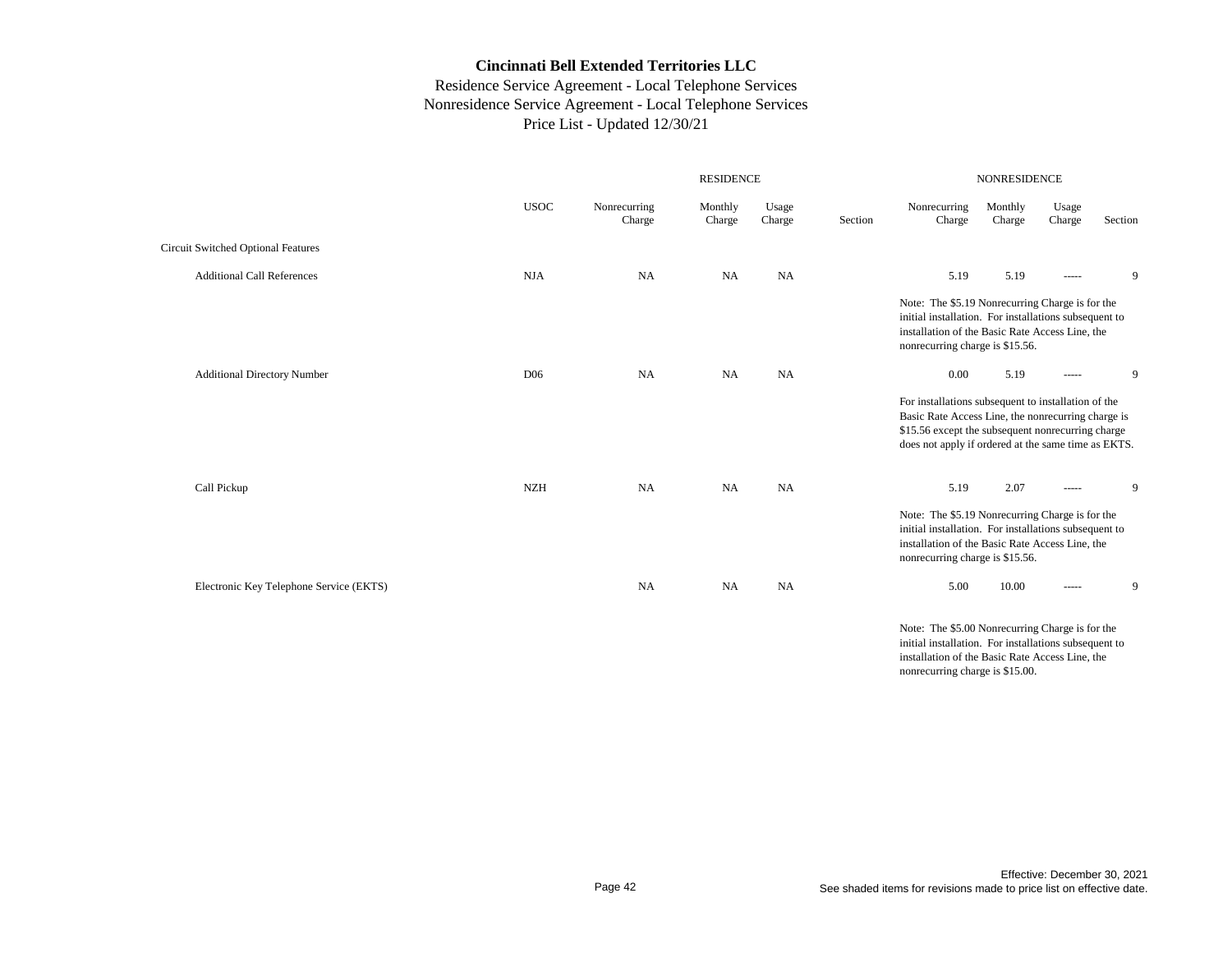|                                    |             |                        |                   | NONRESIDENCE    |         |                                                                                                                                                                                                |                   |                 |         |
|------------------------------------|-------------|------------------------|-------------------|-----------------|---------|------------------------------------------------------------------------------------------------------------------------------------------------------------------------------------------------|-------------------|-----------------|---------|
|                                    | <b>USOC</b> | Nonrecurring<br>Charge | Monthly<br>Charge | Usage<br>Charge | Section | Nonrecurring<br>Charge                                                                                                                                                                         | Monthly<br>Charge | Usage<br>Charge | Section |
| Hunting                            | <b>NZQ</b>  | <b>NA</b>              | <b>NA</b>         | <b>NA</b>       |         | 5.19                                                                                                                                                                                           | 3.11              | -----           | 9       |
|                                    |             |                        |                   |                 |         | Note: The \$5.19 Nonrecurring Charge is for the<br>initial installation. For installations subsequent to<br>installation of the Basic Rate Access Line, the<br>nonrecurring charge is \$15.56. |                   |                 |         |
| Six Party Conference Service       | EQ6         | <b>NA</b>              | <b>NA</b>         | <b>NA</b>       |         | 5.00                                                                                                                                                                                           | 12.00             | -----           | 9       |
|                                    |             |                        |                   |                 |         | Note: The \$5.00 Nonrecurring Charge is for the<br>initial installation. For installations subsequent to<br>installation of the Basic Rate Access Line, the<br>nonrecurring charge is \$15.00. |                   |                 |         |
| Packet Switched Optional Features  |             |                        |                   |                 |         |                                                                                                                                                                                                |                   |                 |         |
| <b>Additional Directory Number</b> | FGD         | NA                     | <b>NA</b>         | <b>NA</b>       |         | 5.19                                                                                                                                                                                           | 5.19              | -----           | 9       |
|                                    |             |                        |                   |                 |         | Note: The \$5.19 Nonrecurring Charge is for the<br>initial installation. For installations subsequent to<br>installation of the Basic Rate Access Line, the<br>nonrecurring charge is \$15.56. |                   |                 |         |
| <b>Additional Logical Channels</b> | NW9AL       | NA                     | <b>NA</b>         | <b>NA</b>       |         | 5.19                                                                                                                                                                                           | 3.11              | $\cdots$        | 9       |
|                                    |             |                        |                   |                 |         | Note: The \$5.19 Nonrecurring Charge is for the<br>initial installation. For installations subsequent to<br>installation of the Basic Rate Access Line, the<br>nonrecurring charge is \$15.56. |                   |                 |         |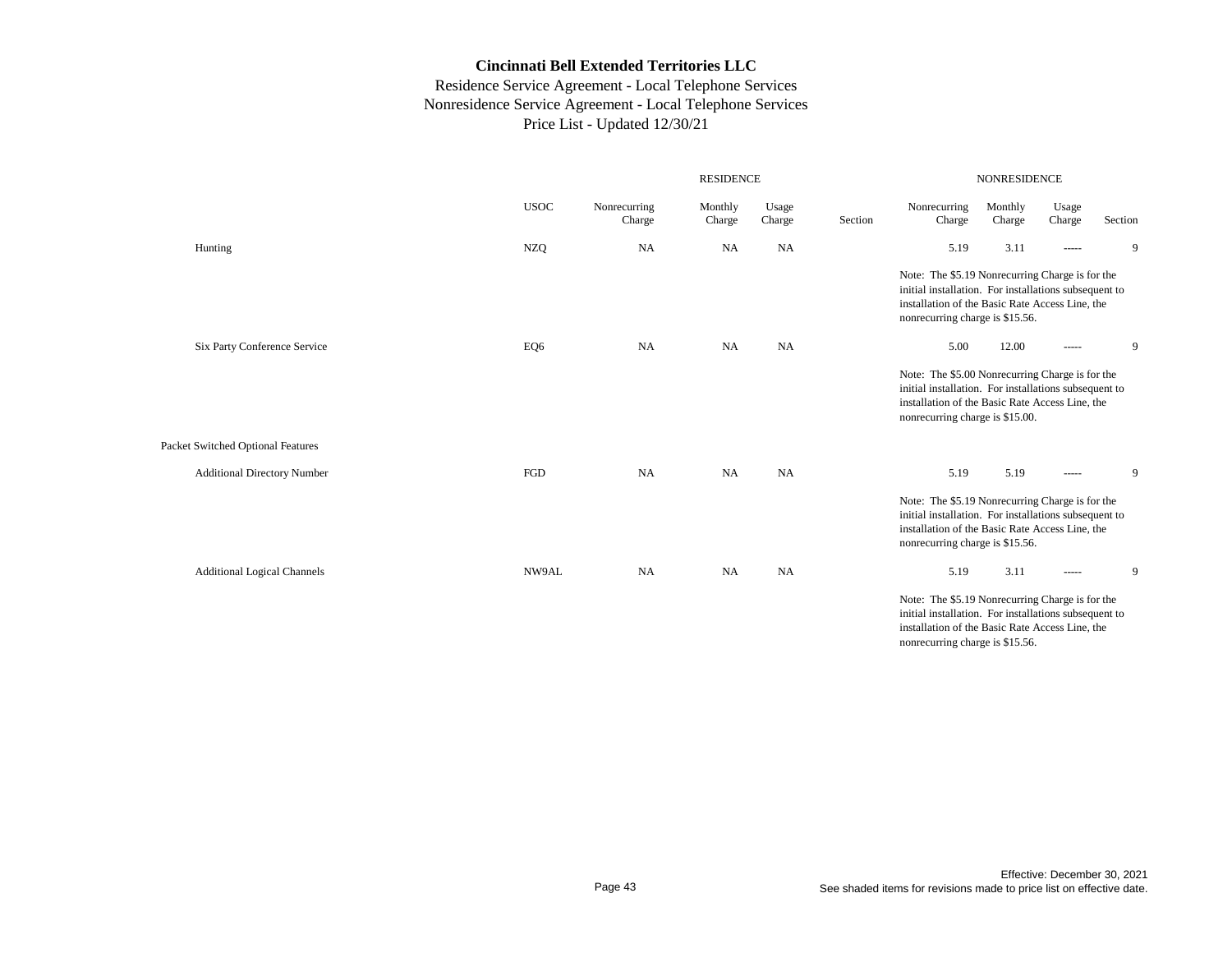|                                           |             |                        | <b>NONRESIDENCE</b> |                 |         |                                                                                                                                                                                                |                   |                                                                                                                                                                                                                                                                                                                                                                                                                                                                                        |         |
|-------------------------------------------|-------------|------------------------|---------------------|-----------------|---------|------------------------------------------------------------------------------------------------------------------------------------------------------------------------------------------------|-------------------|----------------------------------------------------------------------------------------------------------------------------------------------------------------------------------------------------------------------------------------------------------------------------------------------------------------------------------------------------------------------------------------------------------------------------------------------------------------------------------------|---------|
|                                           | <b>USOC</b> | Nonrecurring<br>Charge | Monthly<br>Charge   | Usage<br>Charge | Section | Nonrecurring<br>Charge                                                                                                                                                                         | Monthly<br>Charge | Usage<br>Charge                                                                                                                                                                                                                                                                                                                                                                                                                                                                        | Section |
| Closed User Group Member                  | <b>GXM</b>  | <b>NA</b>              | NA                  | <b>NA</b>       |         | 5.19                                                                                                                                                                                           | 1.04              | -----                                                                                                                                                                                                                                                                                                                                                                                                                                                                                  | 9       |
|                                           |             |                        |                     |                 |         | Note: The \$5.19 Nonrecurring Charge is for the<br>initial installation. For installations subsequent to<br>installation of the Basic Rate Access Line, the<br>nonrecurring charge is \$15.56. |                   |                                                                                                                                                                                                                                                                                                                                                                                                                                                                                        |         |
| Permanent Virtual Circuit                 | <b>GXP</b>  | <b>NA</b>              | NA                  | <b>NA</b>       |         | 5.19                                                                                                                                                                                           | 4.15              | $\begin{array}{cccccccccc} \multicolumn{2}{c}{} & \multicolumn{2}{c}{} & \multicolumn{2}{c}{} & \multicolumn{2}{c}{} & \multicolumn{2}{c}{} & \multicolumn{2}{c}{} & \multicolumn{2}{c}{} & \multicolumn{2}{c}{} & \multicolumn{2}{c}{} & \multicolumn{2}{c}{} & \multicolumn{2}{c}{} & \multicolumn{2}{c}{} & \multicolumn{2}{c}{} & \multicolumn{2}{c}{} & \multicolumn{2}{c}{} & \multicolumn{2}{c}{} & \multicolumn{2}{c}{} & \multicolumn{2}{c}{} & \multicolumn{2}{c}{} & \mult$ | 9       |
|                                           |             |                        |                     |                 |         | Note: The \$5.19 Nonrecurring Charge is for the<br>initial installation. For installations subsequent to<br>installation of the Basic Rate Access Line, the<br>nonrecurring charge is \$15.56. |                   |                                                                                                                                                                                                                                                                                                                                                                                                                                                                                        |         |
| X.25 Hunting                              | HT5PG       | <b>NA</b>              | NA                  | <b>NA</b>       |         | 5.19                                                                                                                                                                                           | 5.19              | $\begin{array}{cccccccccc} \multicolumn{2}{c}{} & \multicolumn{2}{c}{} & \multicolumn{2}{c}{} & \multicolumn{2}{c}{} & \multicolumn{2}{c}{} & \multicolumn{2}{c}{} & \multicolumn{2}{c}{} & \multicolumn{2}{c}{} & \multicolumn{2}{c}{} & \multicolumn{2}{c}{} & \multicolumn{2}{c}{} & \multicolumn{2}{c}{} & \multicolumn{2}{c}{} & \multicolumn{2}{c}{} & \multicolumn{2}{c}{} & \multicolumn{2}{c}{} & \multicolumn{2}{c}{} & \multicolumn{2}{c}{} & \multicolumn{2}{c}{} & \mult$ | 9       |
|                                           |             |                        |                     |                 |         | Note: The \$5.19 Nonrecurring Charge is for the<br>initial installation. For installations subsequent to<br>installation of the Basic Rate Access Line, the<br>nonrecurring charge is \$15.56. |                   |                                                                                                                                                                                                                                                                                                                                                                                                                                                                                        |         |
| Lebanon Exchange of Service Area A        |             | <b>NA</b>              | <b>NA</b>           | <b>NA</b>       |         | <b>NA</b>                                                                                                                                                                                      | <b>NA</b>         | <b>NA</b>                                                                                                                                                                                                                                                                                                                                                                                                                                                                              |         |
| Service Area B except the Oxford Exchange |             | <b>NA</b>              | <b>NA</b>           | <b>NA</b>       |         | NA                                                                                                                                                                                             | <b>NA</b>         | <b>NA</b>                                                                                                                                                                                                                                                                                                                                                                                                                                                                              |         |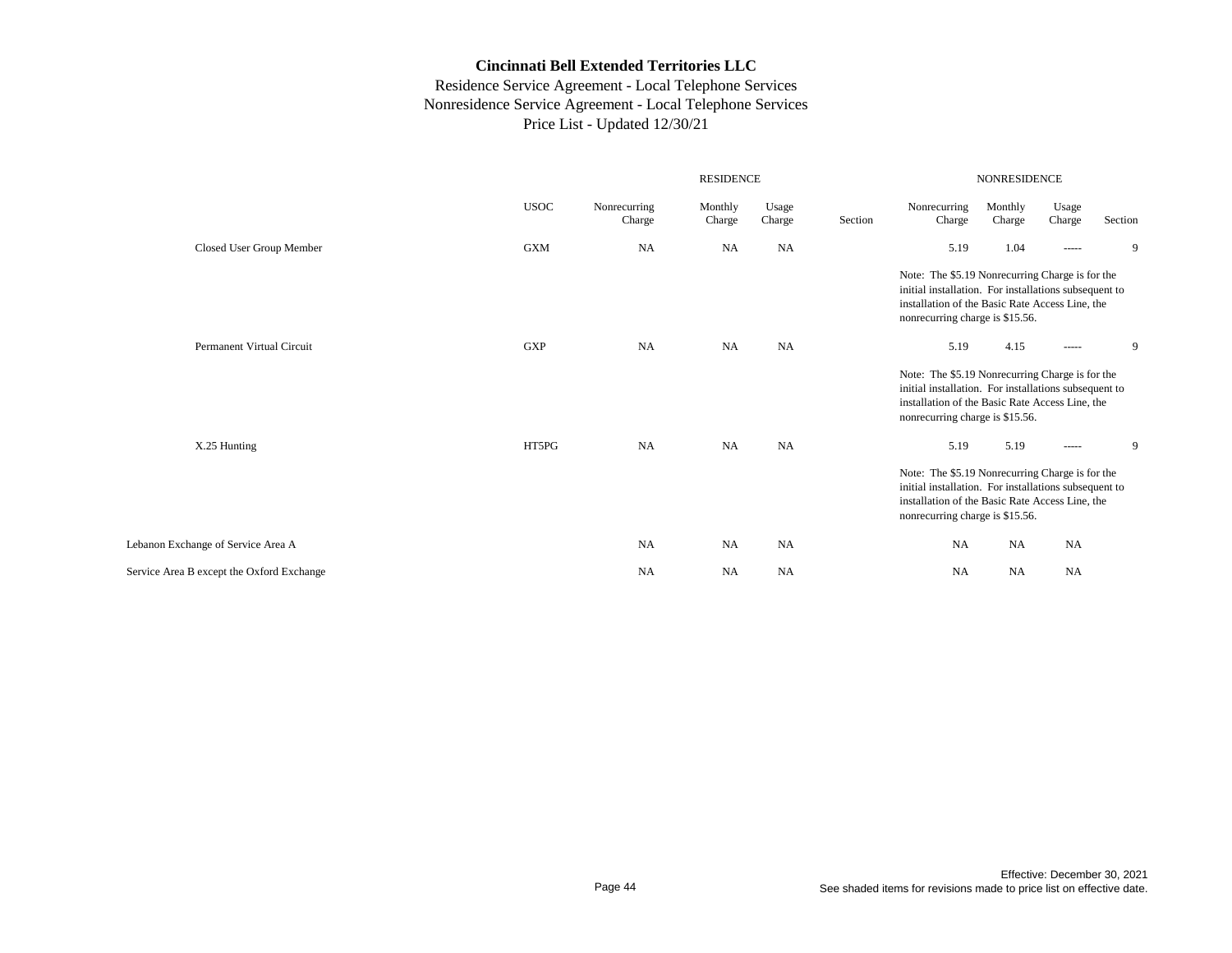|                                                |             |                                                                                                     | <b>RESIDENCE</b>  | <b>NONRESIDENCE</b> |                                                                                                           |                        |                   |                 |         |
|------------------------------------------------|-------------|-----------------------------------------------------------------------------------------------------|-------------------|---------------------|-----------------------------------------------------------------------------------------------------------|------------------------|-------------------|-----------------|---------|
|                                                | <b>USOC</b> | Nonrecurring<br>Charge                                                                              | Monthly<br>Charge | Usage<br>Charge     | Section                                                                                                   | Nonrecurring<br>Charge | Monthly<br>Charge | Usage<br>Charge | Section |
| <b>Late Payment Fee</b>                        |             | 2.0% of the unpaid balance or \$13.95,<br>whichever is greater, for unpaid balances over<br>\$10.00 |                   |                     | 13<br>2.0% of the unpaid balance or \$13.95,<br>whichever is greater, for unpaid<br>balances over \$10.00 |                        |                   |                 |         |
| <b>Local Service Freeze</b>                    |             | 0.00                                                                                                | 0.00              | $- - - - -$         | 20                                                                                                        | 0.00                   | 0.00              | $\frac{1}{2}$   | 20      |
| <b>Maintenance of Service Charge</b>           | <b>MSC</b>  |                                                                                                     |                   |                     |                                                                                                           |                        |                   |                 |         |
| All Service Areas                              |             |                                                                                                     |                   |                     |                                                                                                           |                        |                   |                 |         |
| First 15 minutes or fraction thereof           |             | 48.00                                                                                               | $- - - - -$       | $- - - - -$         | 13                                                                                                        | 49.50                  | $- - - - -$       | $- - - - -$     | 13      |
| Each additional 15 minutes or fraction thereof |             | $- - - - -$                                                                                         | $- - - - -$       | NA                  | 13                                                                                                        | $- - - - -$            | -----             | 12.50           | 13      |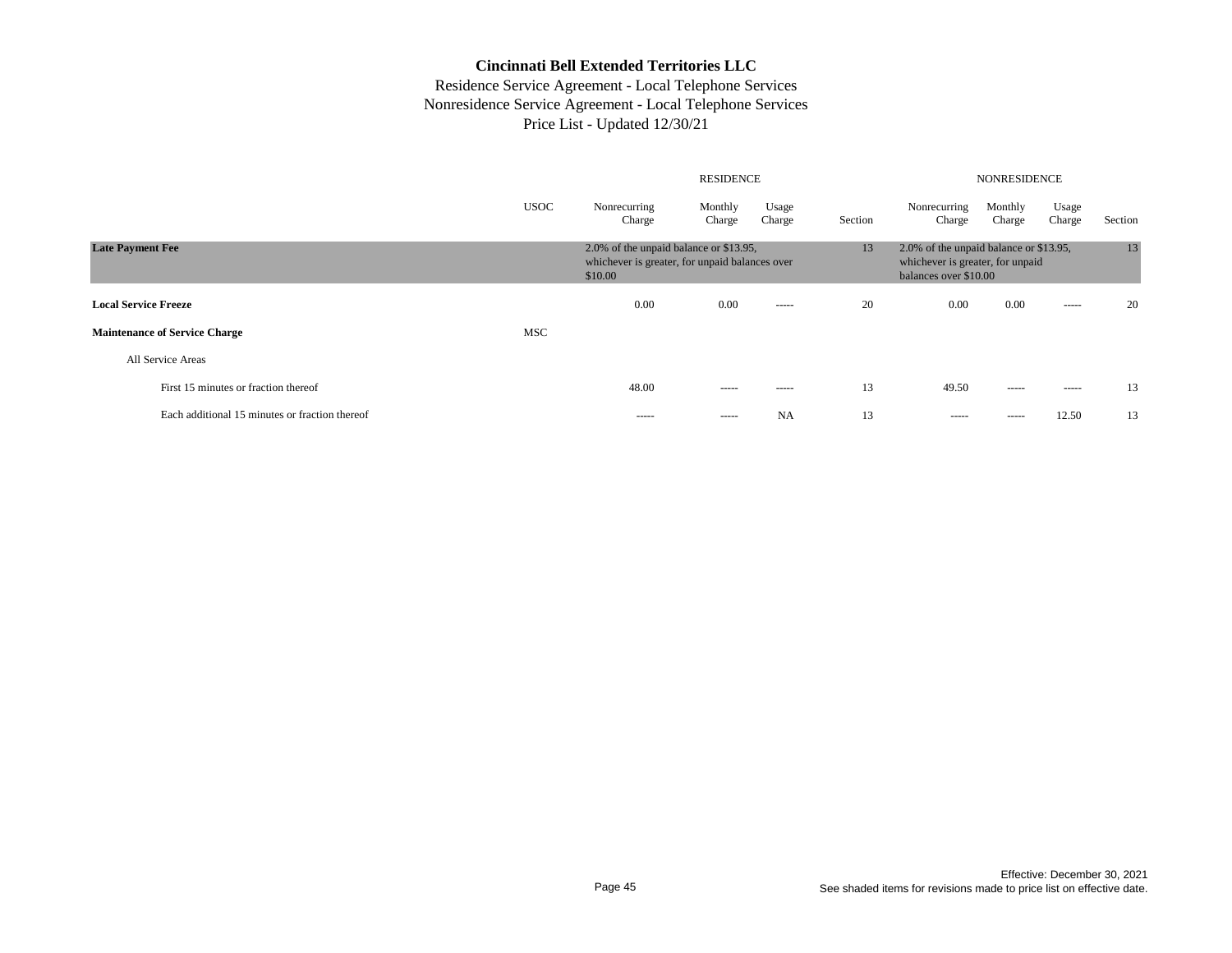|                                                                                                                | RESIDENCE   |                        |                   |                 |         |                        | NONRESIDENCE      |                 |         |  |  |  |
|----------------------------------------------------------------------------------------------------------------|-------------|------------------------|-------------------|-----------------|---------|------------------------|-------------------|-----------------|---------|--|--|--|
|                                                                                                                | <b>USOC</b> | Nonrecurring<br>Charge | Monthly<br>Charge | Usage<br>Charge | Section | Nonrecurring<br>Charge | Monthly<br>Charge | Usage<br>Charge | Section |  |  |  |
| <b>Network Provided Diagnostic Service</b>                                                                     |             |                        |                   |                 |         |                        |                   |                 |         |  |  |  |
| Service Area A                                                                                                 |             |                        |                   |                 |         |                        |                   |                 |         |  |  |  |
| All Exchanges Except Lebanon                                                                                   |             |                        |                   |                 |         |                        |                   |                 |         |  |  |  |
| Base Rate (Applies Monday through Friday during hours 8:00 a.m. to<br>$5:00$ p.m.)                             |             |                        |                   |                 |         |                        |                   |                 |         |  |  |  |
| First Billable Hour or Fraction thereof                                                                        |             | <b>NA</b>              | <b>NA</b>         | NA              |         | -----                  | -----             | 100.00          | 13      |  |  |  |
| Each Additional Quarter Hour or Fraction thereof                                                               |             | <b>NA</b>              | <b>NA</b>         | NA              |         | -----                  | -----             | 25.00           | 13      |  |  |  |
| Overtime Rate (Applies all day Saturday, and Monday through Friday<br>all hours except 8:00 a.m. to 5:00 p.m.) |             |                        |                   |                 |         |                        |                   |                 |         |  |  |  |
| First Billable Hour or Fraction thereof                                                                        |             | NA                     | NA                | NA              |         | -----                  |                   | 120.00          | 13      |  |  |  |
| Each Additional Quarter Hour or Fraction thereof                                                               |             | <b>NA</b>              | <b>NA</b>         | NA              |         | -----                  | -----             | 30.00           | 13      |  |  |  |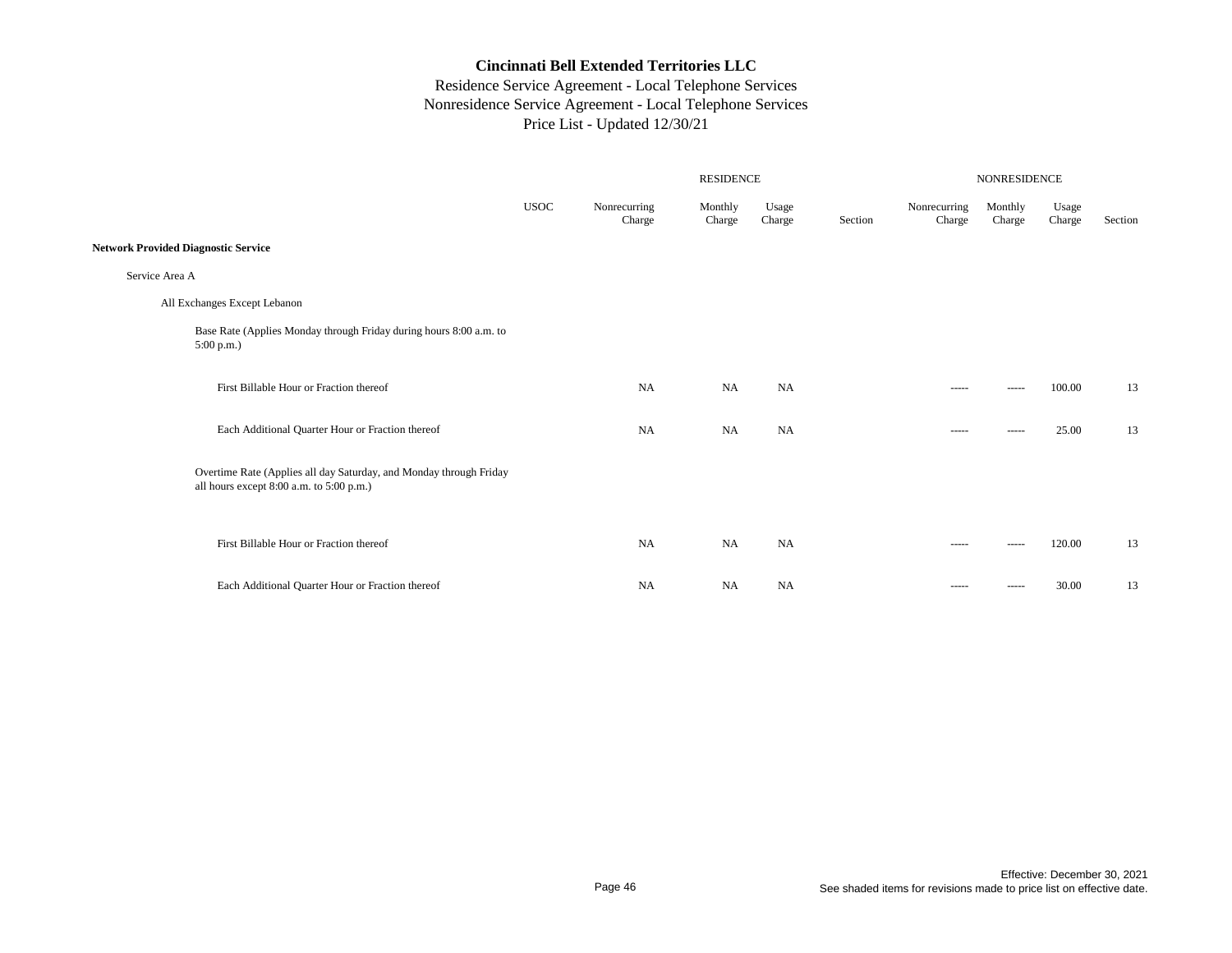|                                                                                |             |                        | <b>NONRESIDENCE</b> |                 |         |                        |                   |                 |         |
|--------------------------------------------------------------------------------|-------------|------------------------|---------------------|-----------------|---------|------------------------|-------------------|-----------------|---------|
|                                                                                | <b>USOC</b> | Nonrecurring<br>Charge | Monthly<br>Charge   | Usage<br>Charge | Section | Nonrecurring<br>Charge | Monthly<br>Charge | Usage<br>Charge | Section |
| Premium Overtime (Applies all day Sunday and any company<br>scheduled holiday) |             |                        |                     |                 |         |                        |                   |                 |         |
| First Billable Hour or Fraction thereof                                        |             | <b>NA</b>              | <b>NA</b>           | NA              |         | $- - - - -$            | $- - - - -$       | 148.00          | 13      |
| Each Additional Quarter Hour or Fraction thereof                               |             | <b>NA</b>              | <b>NA</b>           | NA              |         | $- - - - -$            | $- - - - -$       | 37.00           | 13      |
| Lebanon Exchange                                                               |             | <b>NA</b>              | <b>NA</b>           | NA              |         | <b>NA</b>              | <b>NA</b>         | <b>NA</b>       |         |
| Service Area B                                                                 |             | <b>NA</b>              | <b>NA</b>           | <b>NA</b>       |         | <b>NA</b>              | <b>NA</b>         | <b>NA</b>       |         |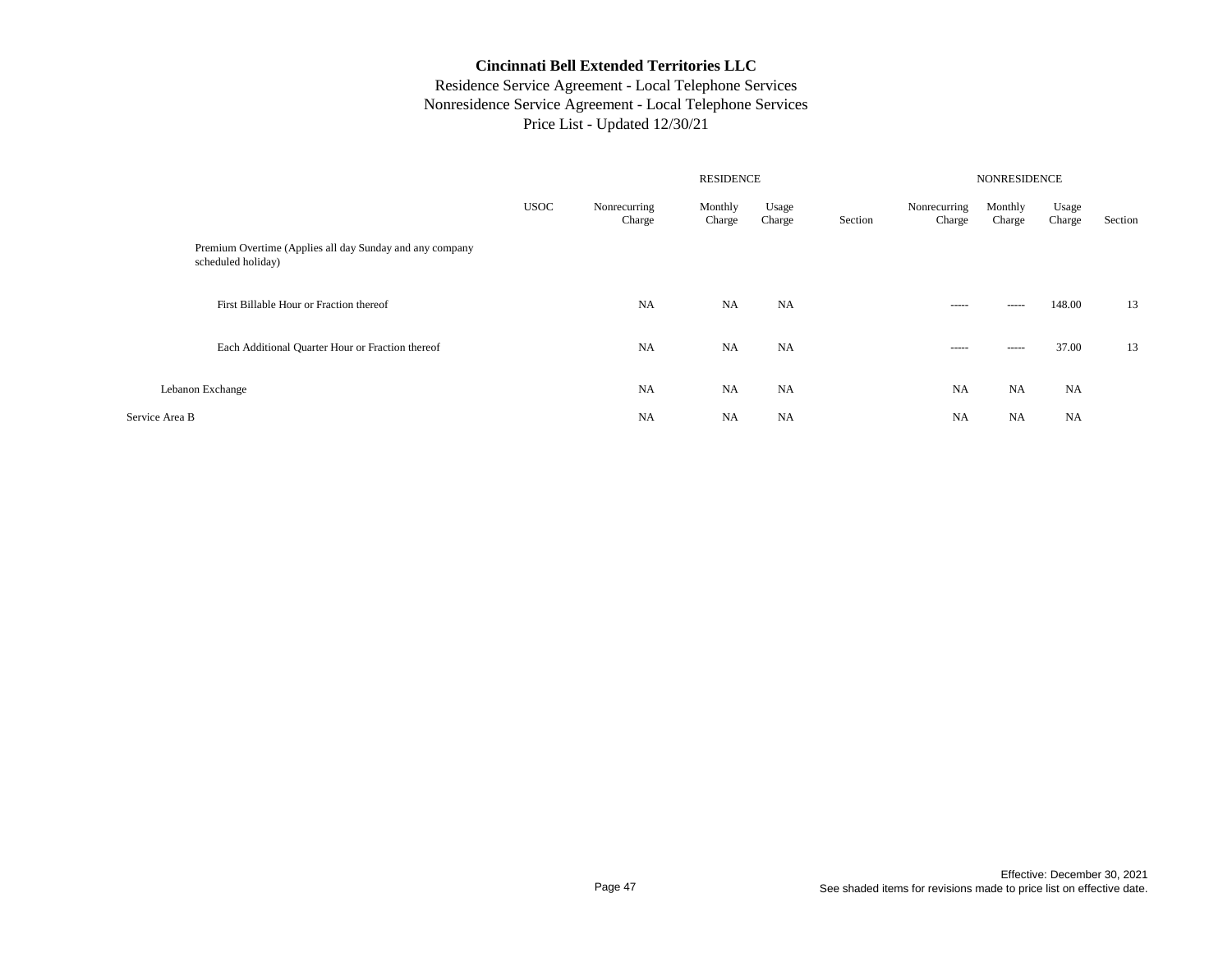|             |                                                                                                                                                                                                                                                                                                                                                                                                                                                                                        | NONRESIDENCE                                                                                                                                                                                                                                                                                                                                                                                                                                                                           |                 |                  |                                                                                                                                                                                                                                                                                                                                                                                                                                                                                        |                   |                 |         |
|-------------|----------------------------------------------------------------------------------------------------------------------------------------------------------------------------------------------------------------------------------------------------------------------------------------------------------------------------------------------------------------------------------------------------------------------------------------------------------------------------------------|----------------------------------------------------------------------------------------------------------------------------------------------------------------------------------------------------------------------------------------------------------------------------------------------------------------------------------------------------------------------------------------------------------------------------------------------------------------------------------------|-----------------|------------------|----------------------------------------------------------------------------------------------------------------------------------------------------------------------------------------------------------------------------------------------------------------------------------------------------------------------------------------------------------------------------------------------------------------------------------------------------------------------------------------|-------------------|-----------------|---------|
| <b>USOC</b> | Nonrecurring<br>Charge                                                                                                                                                                                                                                                                                                                                                                                                                                                                 | Monthly<br>Charge                                                                                                                                                                                                                                                                                                                                                                                                                                                                      | Usage<br>Charge | Section          | Nonrecurring<br>Charge                                                                                                                                                                                                                                                                                                                                                                                                                                                                 | Monthly<br>Charge | Usage<br>Charge | Section |
|             |                                                                                                                                                                                                                                                                                                                                                                                                                                                                                        |                                                                                                                                                                                                                                                                                                                                                                                                                                                                                        |                 |                  |                                                                                                                                                                                                                                                                                                                                                                                                                                                                                        |                   |                 |         |
|             |                                                                                                                                                                                                                                                                                                                                                                                                                                                                                        |                                                                                                                                                                                                                                                                                                                                                                                                                                                                                        |                 |                  |                                                                                                                                                                                                                                                                                                                                                                                                                                                                                        |                   |                 |         |
|             |                                                                                                                                                                                                                                                                                                                                                                                                                                                                                        |                                                                                                                                                                                                                                                                                                                                                                                                                                                                                        |                 |                  |                                                                                                                                                                                                                                                                                                                                                                                                                                                                                        |                   |                 |         |
|             | $\begin{array}{cccccccccc} \multicolumn{2}{c}{} & \multicolumn{2}{c}{} & \multicolumn{2}{c}{} & \multicolumn{2}{c}{} & \multicolumn{2}{c}{} & \multicolumn{2}{c}{} & \multicolumn{2}{c}{} & \multicolumn{2}{c}{} & \multicolumn{2}{c}{} & \multicolumn{2}{c}{} & \multicolumn{2}{c}{} & \multicolumn{2}{c}{} & \multicolumn{2}{c}{} & \multicolumn{2}{c}{} & \multicolumn{2}{c}{} & \multicolumn{2}{c}{} & \multicolumn{2}{c}{} & \multicolumn{2}{c}{} & \multicolumn{2}{c}{} & \mult$ | $\begin{array}{cccccccccc} \multicolumn{2}{c}{} & \multicolumn{2}{c}{} & \multicolumn{2}{c}{} & \multicolumn{2}{c}{} & \multicolumn{2}{c}{} & \multicolumn{2}{c}{} & \multicolumn{2}{c}{} & \multicolumn{2}{c}{} & \multicolumn{2}{c}{} & \multicolumn{2}{c}{} & \multicolumn{2}{c}{} & \multicolumn{2}{c}{} & \multicolumn{2}{c}{} & \multicolumn{2}{c}{} & \multicolumn{2}{c}{} & \multicolumn{2}{c}{} & \multicolumn{2}{c}{} & \multicolumn{2}{c}{} & \multicolumn{2}{c}{} & \mult$ | <b>NA</b>       | 16               | $\begin{array}{cccccccccc} \multicolumn{2}{c}{} & \multicolumn{2}{c}{} & \multicolumn{2}{c}{} & \multicolumn{2}{c}{} & \multicolumn{2}{c}{} & \multicolumn{2}{c}{} & \multicolumn{2}{c}{} & \multicolumn{2}{c}{} & \multicolumn{2}{c}{} & \multicolumn{2}{c}{} & \multicolumn{2}{c}{} & \multicolumn{2}{c}{} & \multicolumn{2}{c}{} & \multicolumn{2}{c}{} & \multicolumn{2}{c}{} & \multicolumn{2}{c}{} & \multicolumn{2}{c}{} & \multicolumn{2}{c}{} & \multicolumn{2}{c}{} & \mult$ | -----             | <b>NA</b>       | 16      |
|             | $\begin{array}{cccccccccc} \multicolumn{2}{c}{} & \multicolumn{2}{c}{} & \multicolumn{2}{c}{} & \multicolumn{2}{c}{} & \multicolumn{2}{c}{} & \multicolumn{2}{c}{} & \multicolumn{2}{c}{} & \multicolumn{2}{c}{} & \multicolumn{2}{c}{} & \multicolumn{2}{c}{} & \multicolumn{2}{c}{} & \multicolumn{2}{c}{} & \multicolumn{2}{c}{} & \multicolumn{2}{c}{} & \multicolumn{2}{c}{} & \multicolumn{2}{c}{} & \multicolumn{2}{c}{} & \multicolumn{2}{c}{} & \multicolumn{2}{c}{} & \mult$ | -----                                                                                                                                                                                                                                                                                                                                                                                                                                                                                  | <b>NA</b>       | 16               | $\begin{array}{cccccccccc} \multicolumn{2}{c}{} & \multicolumn{2}{c}{} & \multicolumn{2}{c}{} & \multicolumn{2}{c}{} & \multicolumn{2}{c}{} & \multicolumn{2}{c}{} & \multicolumn{2}{c}{} & \multicolumn{2}{c}{} & \multicolumn{2}{c}{} & \multicolumn{2}{c}{} & \multicolumn{2}{c}{} & \multicolumn{2}{c}{} & \multicolumn{2}{c}{} & \multicolumn{2}{c}{} & \multicolumn{2}{c}{} & \multicolumn{2}{c}{} & \multicolumn{2}{c}{} & \multicolumn{2}{c}{} & \multicolumn{2}{c}{} & \mult$ | -----             | <b>NA</b>       | 16      |
|             |                                                                                                                                                                                                                                                                                                                                                                                                                                                                                        |                                                                                                                                                                                                                                                                                                                                                                                                                                                                                        |                 |                  |                                                                                                                                                                                                                                                                                                                                                                                                                                                                                        |                   |                 |         |
|             | -----                                                                                                                                                                                                                                                                                                                                                                                                                                                                                  | -----                                                                                                                                                                                                                                                                                                                                                                                                                                                                                  | <b>NA</b>       | 16               | $- - - - -$                                                                                                                                                                                                                                                                                                                                                                                                                                                                            | -----             | <b>NA</b>       | 16      |
|             | -----                                                                                                                                                                                                                                                                                                                                                                                                                                                                                  | -----                                                                                                                                                                                                                                                                                                                                                                                                                                                                                  | <b>NA</b>       | 16               | $\cdots$                                                                                                                                                                                                                                                                                                                                                                                                                                                                               | -----             | NA              | 16      |
|             |                                                                                                                                                                                                                                                                                                                                                                                                                                                                                        |                                                                                                                                                                                                                                                                                                                                                                                                                                                                                        |                 |                  |                                                                                                                                                                                                                                                                                                                                                                                                                                                                                        |                   |                 |         |
|             |                                                                                                                                                                                                                                                                                                                                                                                                                                                                                        |                                                                                                                                                                                                                                                                                                                                                                                                                                                                                        |                 |                  |                                                                                                                                                                                                                                                                                                                                                                                                                                                                                        |                   |                 |         |
|             | $\begin{array}{cccccccccc} \multicolumn{2}{c}{} & \multicolumn{2}{c}{} & \multicolumn{2}{c}{} & \multicolumn{2}{c}{} & \multicolumn{2}{c}{} & \multicolumn{2}{c}{} & \multicolumn{2}{c}{} & \multicolumn{2}{c}{} & \multicolumn{2}{c}{} & \multicolumn{2}{c}{} & \multicolumn{2}{c}{} & \multicolumn{2}{c}{} & \multicolumn{2}{c}{} & \multicolumn{2}{c}{} & \multicolumn{2}{c}{} & \multicolumn{2}{c}{} & \multicolumn{2}{c}{} & \multicolumn{2}{c}{} & \multicolumn{2}{c}{} & \mult$ | $\begin{array}{cccccccccc} \multicolumn{2}{c}{} & \multicolumn{2}{c}{} & \multicolumn{2}{c}{} & \multicolumn{2}{c}{} & \multicolumn{2}{c}{} & \multicolumn{2}{c}{} & \multicolumn{2}{c}{} & \multicolumn{2}{c}{} & \multicolumn{2}{c}{} & \multicolumn{2}{c}{} & \multicolumn{2}{c}{} & \multicolumn{2}{c}{} & \multicolumn{2}{c}{} & \multicolumn{2}{c}{} & \multicolumn{2}{c}{} & \multicolumn{2}{c}{} & \multicolumn{2}{c}{} & \multicolumn{2}{c}{} & \multicolumn{2}{c}{} & \mult$ | <b>NA</b>       | 16               | $\begin{array}{cccccccccc} \multicolumn{2}{c}{} & \multicolumn{2}{c}{} & \multicolumn{2}{c}{} & \multicolumn{2}{c}{} & \multicolumn{2}{c}{} & \multicolumn{2}{c}{} & \multicolumn{2}{c}{} & \multicolumn{2}{c}{} & \multicolumn{2}{c}{} & \multicolumn{2}{c}{} & \multicolumn{2}{c}{} & \multicolumn{2}{c}{} & \multicolumn{2}{c}{} & \multicolumn{2}{c}{} & \multicolumn{2}{c}{} & \multicolumn{2}{c}{} & \multicolumn{2}{c}{} & \multicolumn{2}{c}{} & \multicolumn{2}{c}{} & \mult$ | ------            | <b>NA</b>       | 16      |
|             | $- - - - -$                                                                                                                                                                                                                                                                                                                                                                                                                                                                            | $\begin{array}{cccccccccc} \multicolumn{2}{c}{} & \multicolumn{2}{c}{} & \multicolumn{2}{c}{} & \multicolumn{2}{c}{} & \multicolumn{2}{c}{} & \multicolumn{2}{c}{} & \multicolumn{2}{c}{} & \multicolumn{2}{c}{} & \multicolumn{2}{c}{} & \multicolumn{2}{c}{} & \multicolumn{2}{c}{} & \multicolumn{2}{c}{} & \multicolumn{2}{c}{} & \multicolumn{2}{c}{} & \multicolumn{2}{c}{} & \multicolumn{2}{c}{} & \multicolumn{2}{c}{} & \multicolumn{2}{c}{} & \multicolumn{2}{c}{} & \mult$ | <b>NA</b>       | 16               | $- - - - -$                                                                                                                                                                                                                                                                                                                                                                                                                                                                            | -----             | <b>NA</b>       | 16      |
|             |                                                                                                                                                                                                                                                                                                                                                                                                                                                                                        |                                                                                                                                                                                                                                                                                                                                                                                                                                                                                        |                 | <b>RESIDENCE</b> |                                                                                                                                                                                                                                                                                                                                                                                                                                                                                        |                   |                 |         |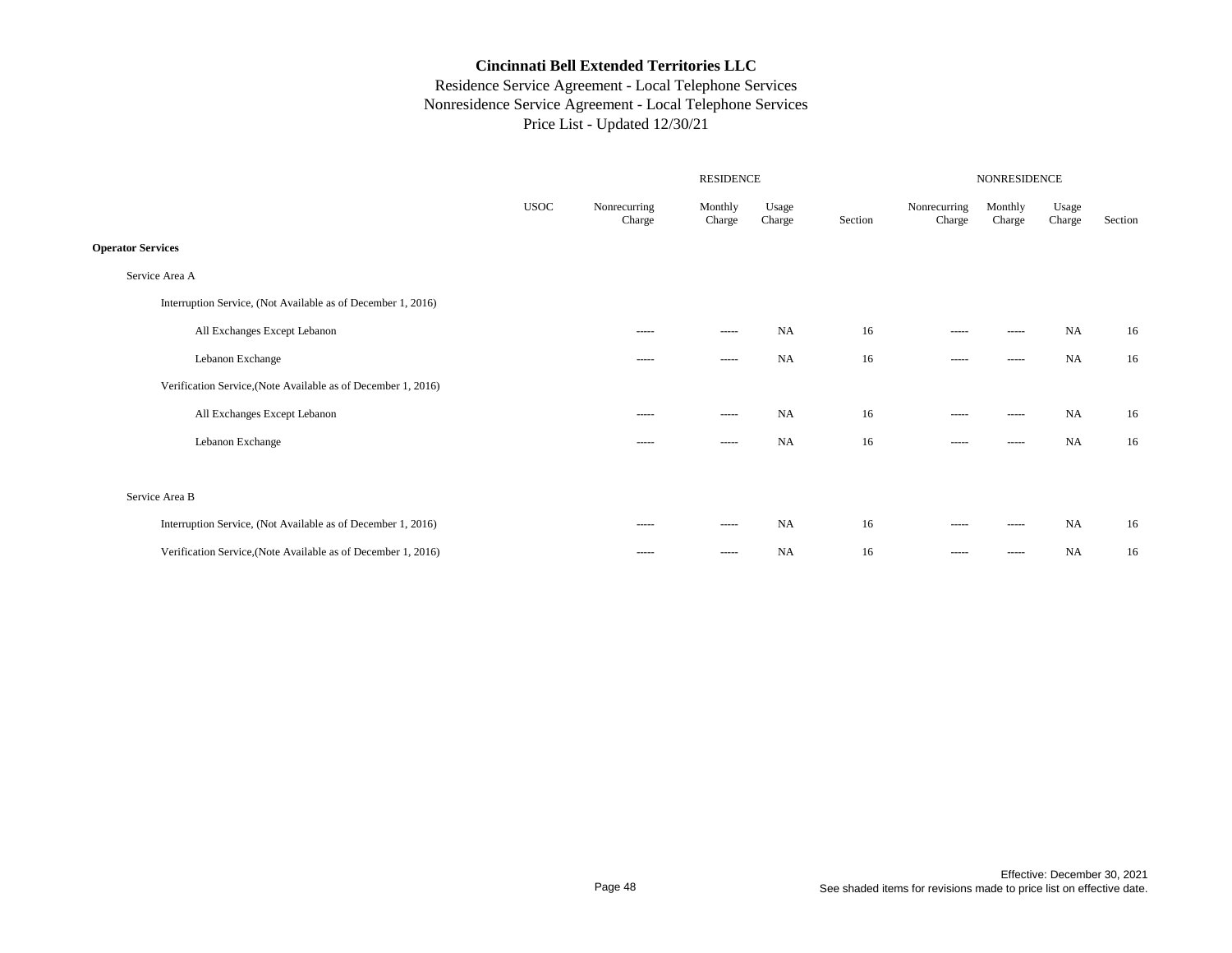|                                          |             |                        |                   | <b>NONRESIDENCE</b> |         |                        |                   |                 |         |
|------------------------------------------|-------------|------------------------|-------------------|---------------------|---------|------------------------|-------------------|-----------------|---------|
|                                          | <b>USOC</b> | Nonrecurring<br>Charge | Monthly<br>Charge | Usage<br>Charge     | Section | Nonrecurring<br>Charge | Monthly<br>Charge | Usage<br>Charge | Section |
| PBX Trunks, Flat Rate, Analog, per Trunk |             |                        |                   |                     |         |                        |                   |                 |         |
| Service Area A                           |             |                        |                   |                     |         |                        |                   |                 |         |
| All Exchanges Except Lebanon             |             | <b>NA</b>              | <b>NA</b>         | <b>NA</b>           |         | 49.75                  | 120.00            | $- - - - -$     | 6       |
| Lebanon Exchange                         |             | <b>NA</b>              | <b>NA</b>         | <b>NA</b>           |         | <b>NA</b>              | NA                | <b>NA</b>       |         |
| Service Area B                           |             | <b>NA</b>              | NA                | NA                  |         | <b>NA</b>              | NA                | <b>NA</b>       |         |
| Personal Assistance Fee, Per Call        |             | 6.00                   | -----             | $- - - - -$         | 13      | 5.00                   | -----             | $- - - - -$     | 13      |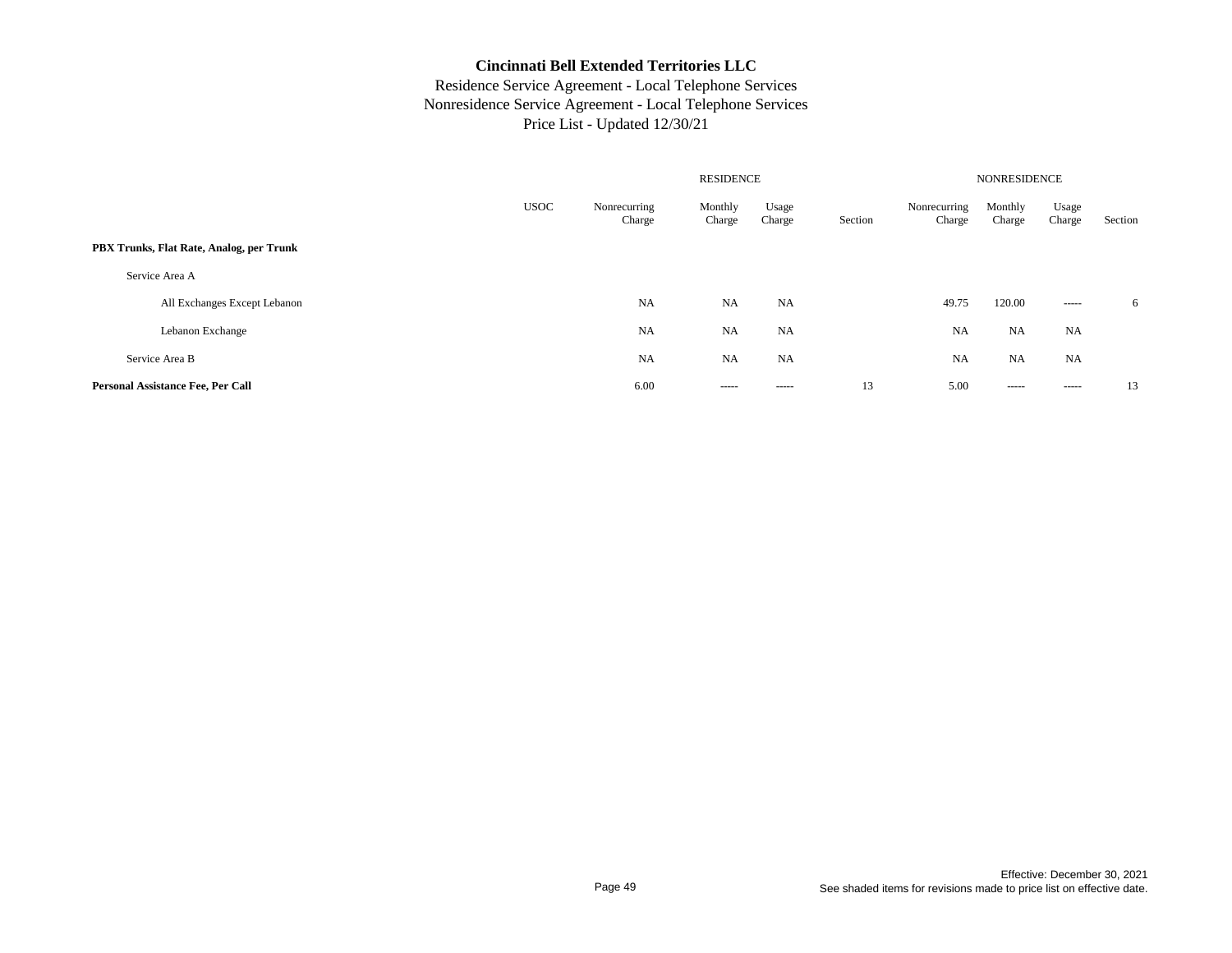|                                                                          |                           | <b>NONRESIDENCE</b>    |                   |                 |         |                                                                                                                                           |                   |                        |         |
|--------------------------------------------------------------------------|---------------------------|------------------------|-------------------|-----------------|---------|-------------------------------------------------------------------------------------------------------------------------------------------|-------------------|------------------------|---------|
|                                                                          | <b>USOC</b>               | Nonrecurring<br>Charge | Monthly<br>Charge | Usage<br>Charge | Section | Nonrecurring<br>Charge                                                                                                                    | Monthly<br>Charge | Usage<br>Charge        | Section |
| PRIME Advantage <sup>sm</sup> - Integrated PRIME Advantage <sup>sm</sup> |                           |                        |                   |                 |         |                                                                                                                                           |                   |                        |         |
| Service Area A                                                           |                           |                        |                   |                 |         |                                                                                                                                           |                   |                        |         |
| Primary Rate Facility                                                    | WZCC7                     | <b>NA</b>              | <b>NA</b>         | <b>NA</b>       |         | 99.00                                                                                                                                     | 1,575.00          | -----                  | 10      |
| B-Channel Bearer Trunks with Flat Rate Service                           |                           |                        |                   |                 |         |                                                                                                                                           |                   |                        |         |
| Each Standard Channel                                                    | WZBX5,<br>WZBX6,<br>WZBX7 | NA                     | NA                | NA              |         | 20.00                                                                                                                                     | 0.00              | $\cdots \cdots \cdots$ | 10      |
| Each Two-way/DID Channel                                                 | WZBX8                     | NA                     | <b>NA</b>         | NA              |         | 20.00                                                                                                                                     | 0.00              | $\cdots \cdots \cdots$ | 10      |
| Each DID Channel                                                         | WZBX9                     | <b>NA</b>              | <b>NA</b>         | NA              |         | 20.00                                                                                                                                     | 0.00              | $\cdots \cdots \cdots$ | $10\,$  |
| DID Number Blocks, Each Group of 20 DID Numbers                          | <b>DZHPG</b>              | NA                     | <b>NA</b>         | NA              |         | 207.40                                                                                                                                    | 4.15              | $\cdots \cdots \cdots$ | 10      |
|                                                                          |                           |                        |                   |                 |         | Note: If multiple DID Number Blocks are purchased<br>at the same time, the Nonrecurring Charge applies<br>only to the first Number Block. |                   |                        |         |
| Additional Channels, per Channel                                         |                           |                        |                   |                 |         |                                                                                                                                           |                   |                        |         |
| Flat Rate Service, Each                                                  | WZBY7                     | NA                     | <b>NA</b>         | NA              |         | 20.00                                                                                                                                     | $0.00\,$          | $\cdots$               | 10      |
| Digital Data Service                                                     | WZBY9                     | <b>NA</b>              | <b>NA</b>         | NA              |         | 20.00                                                                                                                                     | 0.00              | $\cdots \cdots \cdots$ | $10\,$  |
| Voice Grade 2-wire                                                       | WZBZ1                     | <b>NA</b>              | <b>NA</b>         | NA              |         | 20.00                                                                                                                                     | 0.00              | $\cdots \cdots \cdots$ | 10      |
| Voice Grade 4-wire                                                       | WZBZ2                     | NA                     | <b>NA</b>         | NA              |         | 20.00                                                                                                                                     | 0.00              | $\cdots \cdots \cdots$ | 10      |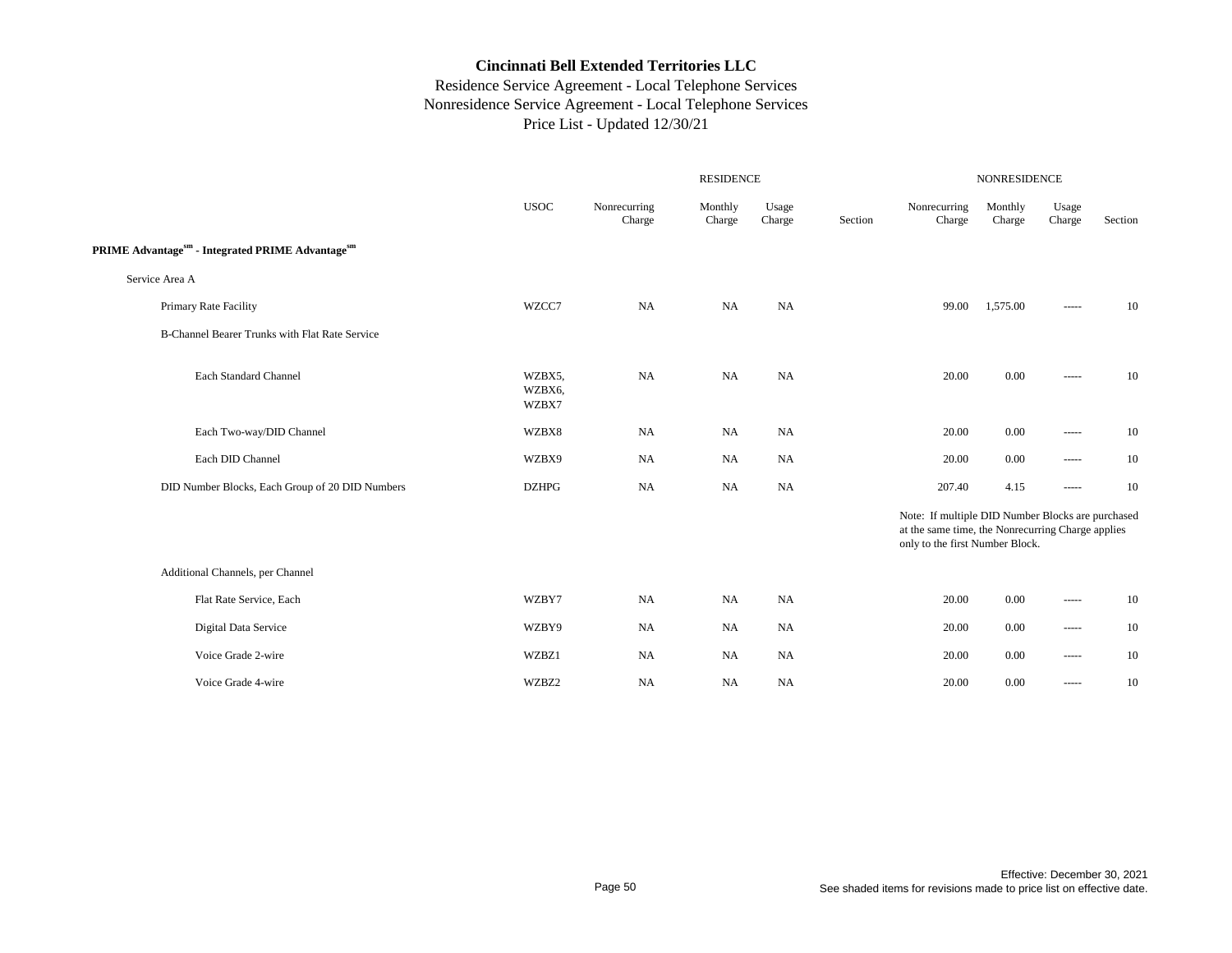|                                                  |             | <b>NONRESIDENCE</b>    |                   |                 |         |                        |                   |                                                                                                                                                                                                                                                                                                                                                                                                                                                                                        |         |
|--------------------------------------------------|-------------|------------------------|-------------------|-----------------|---------|------------------------|-------------------|----------------------------------------------------------------------------------------------------------------------------------------------------------------------------------------------------------------------------------------------------------------------------------------------------------------------------------------------------------------------------------------------------------------------------------------------------------------------------------------|---------|
|                                                  | <b>USOC</b> | Nonrecurring<br>Charge | Monthly<br>Charge | Usage<br>Charge | Section | Nonrecurring<br>Charge | Monthly<br>Charge | Usage<br>Charge                                                                                                                                                                                                                                                                                                                                                                                                                                                                        | Section |
| <b>Optional Features</b>                         |             |                        |                   |                 |         |                        |                   |                                                                                                                                                                                                                                                                                                                                                                                                                                                                                        |         |
| Call-by-Call                                     | WZCC8       | <b>NA</b>              | <b>NA</b>         | <b>NA</b>       |         | 150.00                 | 115.00            |                                                                                                                                                                                                                                                                                                                                                                                                                                                                                        | 10      |
| <b>ICLID</b>                                     | WZCC9       | <b>NA</b>              | <b>NA</b>         | <b>NA</b>       |         | 100.00                 | 115.00            | $\begin{array}{cccccccccc} \multicolumn{2}{c}{} & \multicolumn{2}{c}{} & \multicolumn{2}{c}{} & \multicolumn{2}{c}{} & \multicolumn{2}{c}{} & \multicolumn{2}{c}{} & \multicolumn{2}{c}{} & \multicolumn{2}{c}{} & \multicolumn{2}{c}{} & \multicolumn{2}{c}{} & \multicolumn{2}{c}{} & \multicolumn{2}{c}{} & \multicolumn{2}{c}{} & \multicolumn{2}{c}{} & \multicolumn{2}{c}{} & \multicolumn{2}{c}{} & \multicolumn{2}{c}{} & \multicolumn{2}{c}{} & \multicolumn{2}{c}{} & \mult$ | 10      |
| Call-by-Call and ICLID combination               | WZCD1       | NA                     | <b>NA</b>         | <b>NA</b>       |         | 200.00                 | 200.00            |                                                                                                                                                                                                                                                                                                                                                                                                                                                                                        | 10      |
| Back-up D-Channel                                | WZCD2       | <b>NA</b>              | <b>NA</b>         | <b>NA</b>       |         | 100.00                 | 50.00             |                                                                                                                                                                                                                                                                                                                                                                                                                                                                                        | 10      |
| Channel Transfer Service (Digital Channels Only) | WZEF1       | <b>NA</b>              | <b>NA</b>         | <b>NA</b>       |         | 100.00                 | 115.00            | $- - - - -$                                                                                                                                                                                                                                                                                                                                                                                                                                                                            | 10      |
| <b>Expedite</b> Fee                              | WZER8       | <b>NA</b>              | <b>NA</b>         | NA              |         | 700.00                 | -----             | $- - - - -$                                                                                                                                                                                                                                                                                                                                                                                                                                                                            | 10      |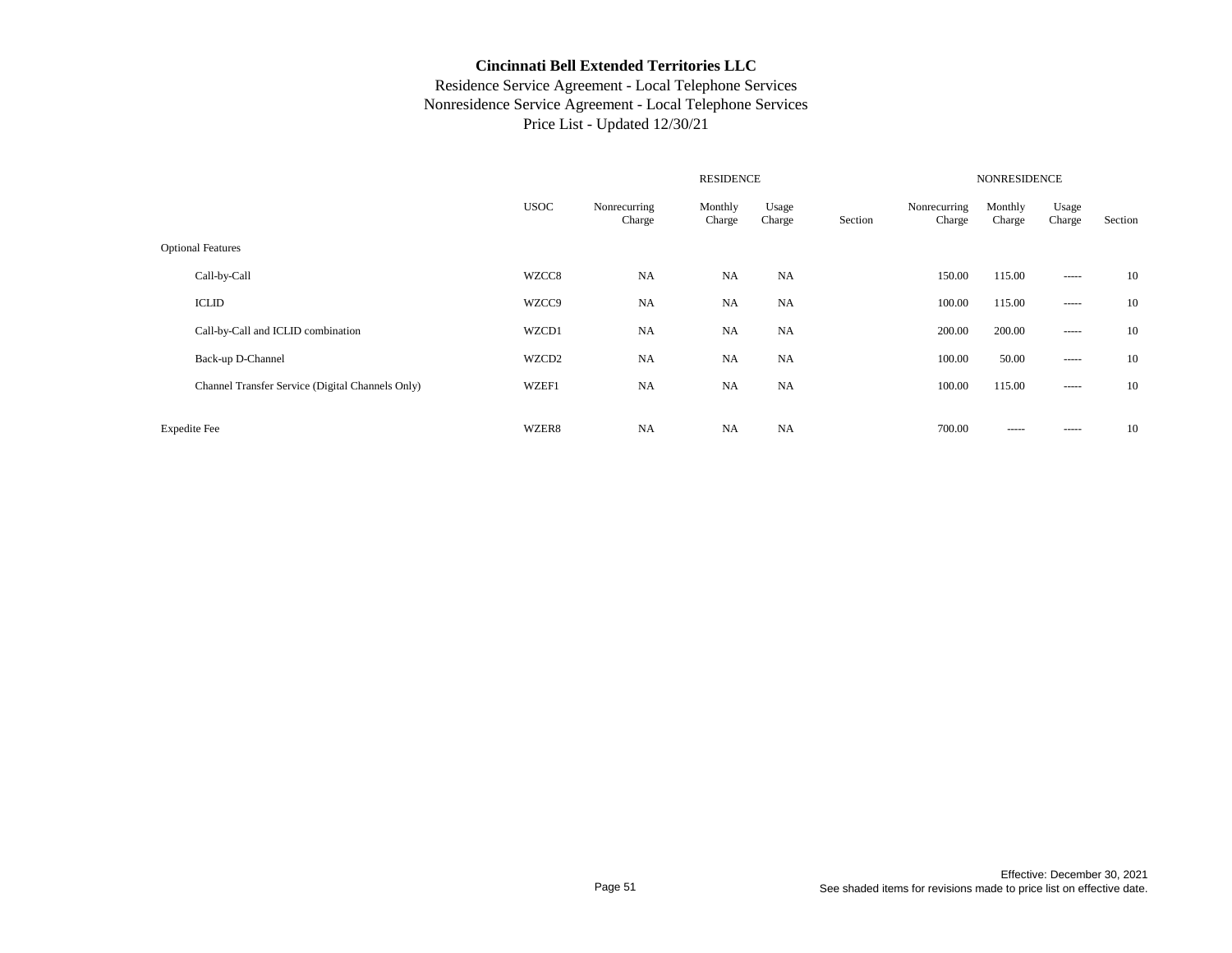|                                                 |                           | <b>RESIDENCE</b>       |                   |                 |         |                                                                                                                                           | <b>NONRESIDENCE</b> |                        |         |  |  |
|-------------------------------------------------|---------------------------|------------------------|-------------------|-----------------|---------|-------------------------------------------------------------------------------------------------------------------------------------------|---------------------|------------------------|---------|--|--|
|                                                 | <b>USOC</b>               | Nonrecurring<br>Charge | Monthly<br>Charge | Usage<br>Charge | Section | Nonrecurring<br>Charge                                                                                                                    | Monthly<br>Charge   | Usage<br>Charge        | Section |  |  |
| Service Area B                                  |                           |                        |                   |                 |         |                                                                                                                                           |                     |                        |         |  |  |
| Primary Rate Facility                           | WZCC7                     | NA                     | <b>NA</b>         | <b>NA</b>       |         | 99.00                                                                                                                                     | 475.00              | $1 - 1 - 1 = 1$        | 10      |  |  |
| B-Channel Bearer Trunks with Flat Rate Service  |                           |                        |                   |                 |         |                                                                                                                                           |                     |                        |         |  |  |
| Each Standard Channel                           | WZBX5,<br>WZBX6,<br>WZBX7 | <b>NA</b>              | NA                | NA              |         | 20.00                                                                                                                                     | 0.00                | -----                  | 10      |  |  |
| Each Two-way/DID Channel                        | WZBX8                     | <b>NA</b>              | NA                | <b>NA</b>       |         | 20.00                                                                                                                                     | 0.00                | $\cdots \cdots \cdots$ | 10      |  |  |
| Each DID Channel                                | WZBX9                     | <b>NA</b>              | <b>NA</b>         | <b>NA</b>       |         | 20.00                                                                                                                                     | 0.00                | -----                  | 10      |  |  |
| DID Number Blocks, Each Group of 20 DID Numbers | <b>DZHPG</b>              | <b>NA</b>              | <b>NA</b>         | <b>NA</b>       |         | 207.40                                                                                                                                    | 4.15                | -----                  | 10      |  |  |
|                                                 |                           |                        |                   |                 |         | Note: If multiple DID Number Blocks are purchased<br>at the same time, the Nonrecurring Charge applies<br>only to the first Number Block. |                     |                        |         |  |  |
| Additional Channels, per Channel                |                           |                        |                   |                 |         |                                                                                                                                           |                     |                        |         |  |  |
| Flat Rate Service, Each                         | WZBY7                     | NA                     | <b>NA</b>         | <b>NA</b>       |         | 20.00                                                                                                                                     | 0.00                | -----                  | 10      |  |  |
| Digital Data Service                            | WZBY9                     | <b>NA</b>              | NA                | <b>NA</b>       |         | 20.00                                                                                                                                     | 0.00                | -----                  | 10      |  |  |
| Voice Grade 2-wire                              | WZBZ1                     | <b>NA</b>              | <b>NA</b>         | <b>NA</b>       |         | 20.00                                                                                                                                     | 0.00                | $\cdots \cdots \cdots$ | 10      |  |  |
| Voice Grade 4-wire                              | WZBZ2                     | <b>NA</b>              | NA                | <b>NA</b>       |         | 20.00                                                                                                                                     | 0.00                | ------                 | 10      |  |  |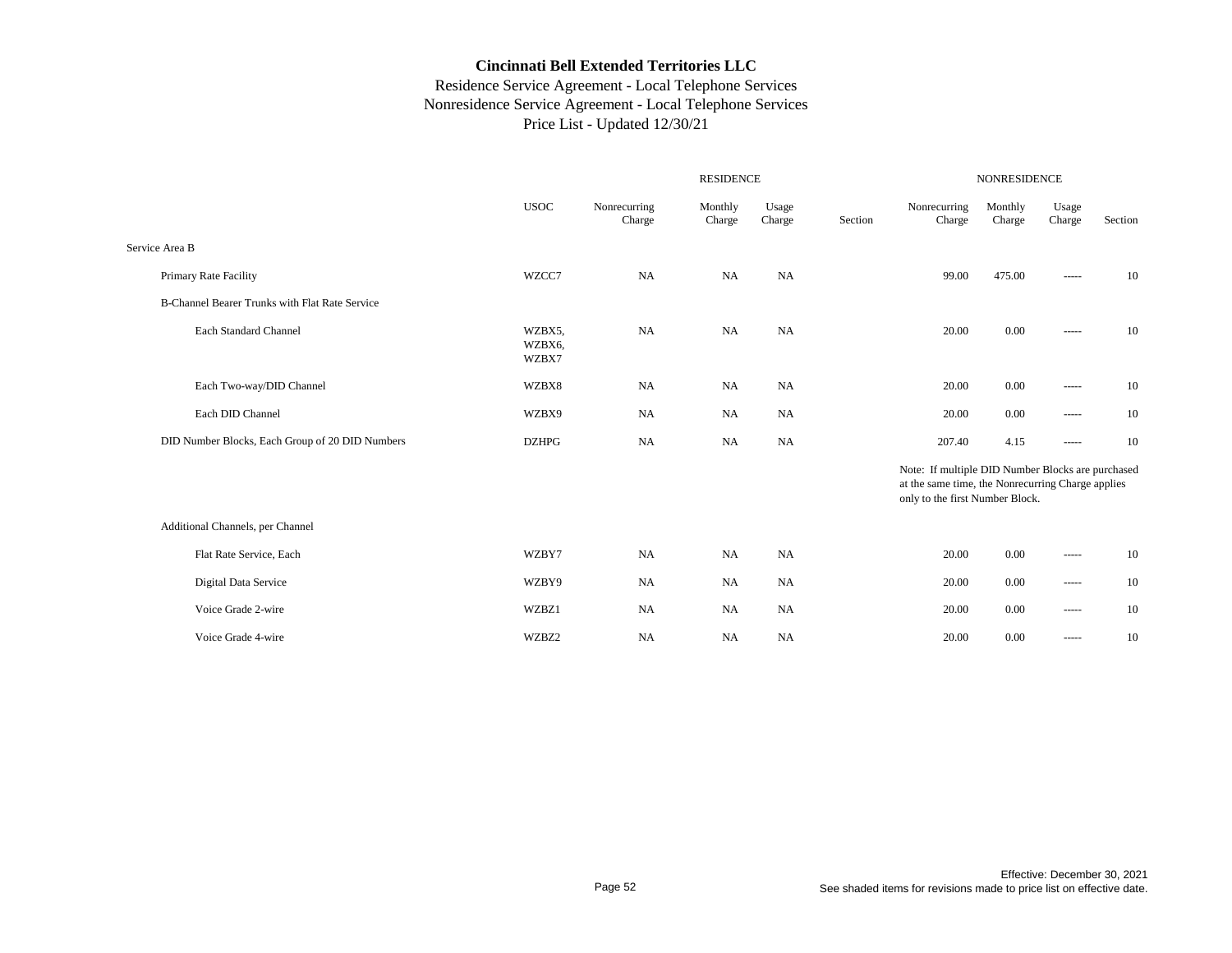|                                                  |             |                        | <b>NONRESIDENCE</b> |                 |         |                        |                   |                 |         |
|--------------------------------------------------|-------------|------------------------|---------------------|-----------------|---------|------------------------|-------------------|-----------------|---------|
|                                                  | <b>USOC</b> | Nonrecurring<br>Charge | Monthly<br>Charge   | Usage<br>Charge | Section | Nonrecurring<br>Charge | Monthly<br>Charge | Usage<br>Charge | Section |
| <b>Optional Features</b>                         |             |                        |                     |                 |         |                        |                   |                 |         |
| Call-by-Call                                     | WZCC8       | NA                     | <b>NA</b>           | <b>NA</b>       |         | 150.00                 | 115.00            |                 | 10      |
| <b>ICLID</b>                                     | WZCC9       | <b>NA</b>              | <b>NA</b>           | <b>NA</b>       |         | 100.00                 | 115.00            | $- - - - -$     | 10      |
| Call-by-Call and ICLID combination               | WZCD1       | NA                     | <b>NA</b>           | <b>NA</b>       |         | 200.00                 | 200.00            | $\frac{1}{2}$   | 10      |
| Back-up D-Channel                                | WZCD2       | NA                     | <b>NA</b>           | <b>NA</b>       |         | 100.00                 | 50.00             |                 | 10      |
| Channel Transfer Service (Digital Channels Only) | WZEF1       | <b>NA</b>              | <b>NA</b>           | <b>NA</b>       |         | 100.00                 | 115.00            | $\cdots$        | 10      |
| <b>Expedite</b> Fee                              | WZER8       | <b>NA</b>              | <b>NA</b>           | <b>NA</b>       |         | 700.00                 | -----             | -----           | 10      |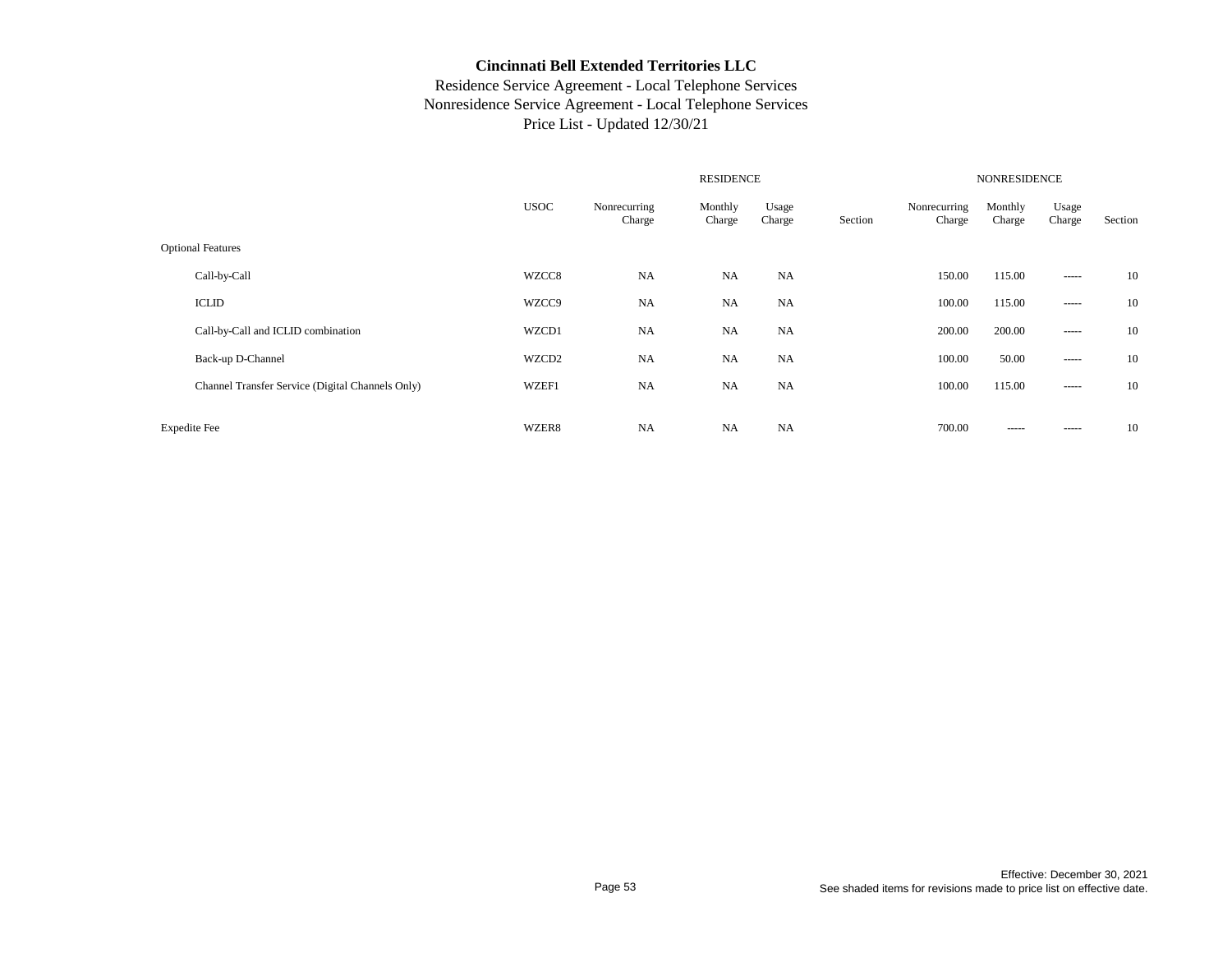## Residence Service Agreement - Local Telephone Services Nonresidence Service Agreement - Local Telephone Services Price List - Updated 12/30/21

|                                                |                           |                        | <b>RESIDENCE</b>  |                 | <b>NONRESIDENCE</b> |                                                                                                                                                                                                                                                                                                                                                                                                                                                                                        |                                                                                                                                                                                                                                                                                                                                                                                                                                                                                        |                                                                                                                                                                                                                                                                                                                                                                                                                                                                                        |         |  |
|------------------------------------------------|---------------------------|------------------------|-------------------|-----------------|---------------------|----------------------------------------------------------------------------------------------------------------------------------------------------------------------------------------------------------------------------------------------------------------------------------------------------------------------------------------------------------------------------------------------------------------------------------------------------------------------------------------|----------------------------------------------------------------------------------------------------------------------------------------------------------------------------------------------------------------------------------------------------------------------------------------------------------------------------------------------------------------------------------------------------------------------------------------------------------------------------------------|----------------------------------------------------------------------------------------------------------------------------------------------------------------------------------------------------------------------------------------------------------------------------------------------------------------------------------------------------------------------------------------------------------------------------------------------------------------------------------------|---------|--|
|                                                | <b>USOC</b>               | Nonrecurring<br>Charge | Monthly<br>Charge | Usage<br>Charge | Section             | Nonrecurring<br>Charge                                                                                                                                                                                                                                                                                                                                                                                                                                                                 | Monthly<br>Charge                                                                                                                                                                                                                                                                                                                                                                                                                                                                      | Usage<br>Charge                                                                                                                                                                                                                                                                                                                                                                                                                                                                        | Section |  |
| <b>PRIME Advantagesm</b> - Standard Service    |                           |                        |                   |                 |                     |                                                                                                                                                                                                                                                                                                                                                                                                                                                                                        |                                                                                                                                                                                                                                                                                                                                                                                                                                                                                        |                                                                                                                                                                                                                                                                                                                                                                                                                                                                                        |         |  |
| Service Area A                                 |                           |                        |                   |                 |                     |                                                                                                                                                                                                                                                                                                                                                                                                                                                                                        |                                                                                                                                                                                                                                                                                                                                                                                                                                                                                        |                                                                                                                                                                                                                                                                                                                                                                                                                                                                                        |         |  |
| Primary Rate Facility                          | ZPT1X                     | <b>NA</b>              | NA                | NA              |                     | 99.00                                                                                                                                                                                                                                                                                                                                                                                                                                                                                  | 561.21                                                                                                                                                                                                                                                                                                                                                                                                                                                                                 | $-----1$                                                                                                                                                                                                                                                                                                                                                                                                                                                                               | 10      |  |
| B-Channel Bearer Trunks with Flat Rate Service |                           |                        |                   |                 |                     |                                                                                                                                                                                                                                                                                                                                                                                                                                                                                        |                                                                                                                                                                                                                                                                                                                                                                                                                                                                                        |                                                                                                                                                                                                                                                                                                                                                                                                                                                                                        |         |  |
| <b>Each Standard Channel</b>                   | T1KGC,<br>T1KGF,<br>T1KGJ | <b>NA</b>              | NA                | NA              |                     | 21.00                                                                                                                                                                                                                                                                                                                                                                                                                                                                                  | 51.00                                                                                                                                                                                                                                                                                                                                                                                                                                                                                  | $\cdots \cdots \cdots$                                                                                                                                                                                                                                                                                                                                                                                                                                                                 | 10      |  |
| Each Two-way/DID Channel                       | <b>DZFCX</b>              | NA                     | <b>NA</b>         | NA              |                     | 21.00                                                                                                                                                                                                                                                                                                                                                                                                                                                                                  | 71.50                                                                                                                                                                                                                                                                                                                                                                                                                                                                                  | $\begin{array}{cccccccccc} \multicolumn{2}{c}{} & \multicolumn{2}{c}{} & \multicolumn{2}{c}{} & \multicolumn{2}{c}{} & \multicolumn{2}{c}{} & \multicolumn{2}{c}{} & \multicolumn{2}{c}{} & \multicolumn{2}{c}{} & \multicolumn{2}{c}{} & \multicolumn{2}{c}{} & \multicolumn{2}{c}{} & \multicolumn{2}{c}{} & \multicolumn{2}{c}{} & \multicolumn{2}{c}{} & \multicolumn{2}{c}{} & \multicolumn{2}{c}{} & \multicolumn{2}{c}{} & \multicolumn{2}{c}{} & \multicolumn{2}{c}{} & \mult$ | 10      |  |
| Each DID Channel                               | <b>DZG</b>                | NA                     | NA                | NA              |                     | 21.00                                                                                                                                                                                                                                                                                                                                                                                                                                                                                  | 77.00                                                                                                                                                                                                                                                                                                                                                                                                                                                                                  | $\cdots \cdots \cdots$                                                                                                                                                                                                                                                                                                                                                                                                                                                                 | 10      |  |
| B-Channel Bearer Trunks with Measured Service  |                           |                        |                   |                 |                     |                                                                                                                                                                                                                                                                                                                                                                                                                                                                                        |                                                                                                                                                                                                                                                                                                                                                                                                                                                                                        |                                                                                                                                                                                                                                                                                                                                                                                                                                                                                        |         |  |
| Each Standard Channel                          | T1KMC                     | NA                     | NA                | NA              |                     | 21.00                                                                                                                                                                                                                                                                                                                                                                                                                                                                                  | 26.75                                                                                                                                                                                                                                                                                                                                                                                                                                                                                  | See Note                                                                                                                                                                                                                                                                                                                                                                                                                                                                               | 10      |  |
| Each Two-way/DID Channel                       | <b>DZWCX</b>              | NA                     | NA                | NA              |                     | 21.00                                                                                                                                                                                                                                                                                                                                                                                                                                                                                  | 49.88                                                                                                                                                                                                                                                                                                                                                                                                                                                                                  | See Note                                                                                                                                                                                                                                                                                                                                                                                                                                                                               | 10      |  |
| Each DID Channel                               | DZG                       | NA                     | NA                | NA              |                     | 21.00                                                                                                                                                                                                                                                                                                                                                                                                                                                                                  | 77.00                                                                                                                                                                                                                                                                                                                                                                                                                                                                                  | See Note                                                                                                                                                                                                                                                                                                                                                                                                                                                                               | 10      |  |
| Minute of Local Use, Each (Note)               |                           | NA                     | NA                | NA              |                     | $\begin{array}{cccccccccc} \multicolumn{2}{c}{} & \multicolumn{2}{c}{} & \multicolumn{2}{c}{} & \multicolumn{2}{c}{} & \multicolumn{2}{c}{} & \multicolumn{2}{c}{} & \multicolumn{2}{c}{} & \multicolumn{2}{c}{} & \multicolumn{2}{c}{} & \multicolumn{2}{c}{} & \multicolumn{2}{c}{} & \multicolumn{2}{c}{} & \multicolumn{2}{c}{} & \multicolumn{2}{c}{} & \multicolumn{2}{c}{} & \multicolumn{2}{c}{} & \multicolumn{2}{c}{} & \multicolumn{2}{c}{} & \multicolumn{2}{c}{} & \mult$ | $\begin{array}{cccccccccc} \multicolumn{2}{c}{} & \multicolumn{2}{c}{} & \multicolumn{2}{c}{} & \multicolumn{2}{c}{} & \multicolumn{2}{c}{} & \multicolumn{2}{c}{} & \multicolumn{2}{c}{} & \multicolumn{2}{c}{} & \multicolumn{2}{c}{} & \multicolumn{2}{c}{} & \multicolumn{2}{c}{} & \multicolumn{2}{c}{} & \multicolumn{2}{c}{} & \multicolumn{2}{c}{} & \multicolumn{2}{c}{} & \multicolumn{2}{c}{} & \multicolumn{2}{c}{} & \multicolumn{2}{c}{} & \multicolumn{2}{c}{} & \mult$ | 0.04                                                                                                                                                                                                                                                                                                                                                                                                                                                                                   | 10      |  |
|                                                |                           |                        |                   |                 |                     |                                                                                                                                                                                                                                                                                                                                                                                                                                                                                        |                                                                                                                                                                                                                                                                                                                                                                                                                                                                                        |                                                                                                                                                                                                                                                                                                                                                                                                                                                                                        |         |  |

Note: This per minute usage rate applies to all local calls.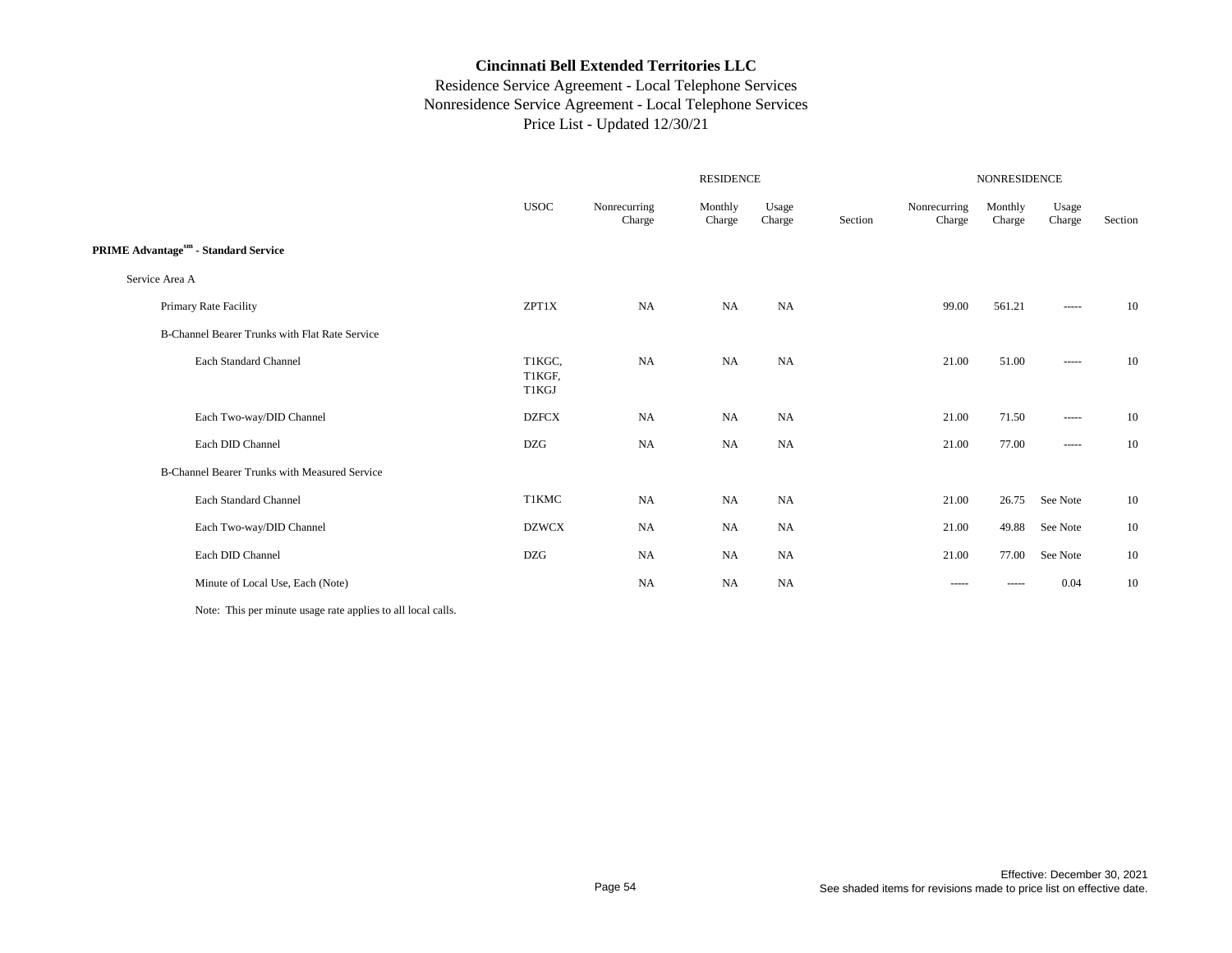|                                                 |              |                        | <b>NONRESIDENCE</b> |                 |         |                                                                                                                                           |                   |                 |         |
|-------------------------------------------------|--------------|------------------------|---------------------|-----------------|---------|-------------------------------------------------------------------------------------------------------------------------------------------|-------------------|-----------------|---------|
|                                                 | <b>USOC</b>  | Nonrecurring<br>Charge | Monthly<br>Charge   | Usage<br>Charge | Section | Nonrecurring<br>Charge                                                                                                                    | Monthly<br>Charge | Usage<br>Charge | Section |
| DID Number Blocks, Each Group of 20 DID Numbers | <b>DZHPG</b> | <b>NA</b>              | <b>NA</b>           | NA              |         | 207.40                                                                                                                                    | 4.15              | -----           | 10      |
|                                                 |              |                        |                     |                 |         | Note: If multiple DID Number Blocks are purchased<br>at the same time, the Nonrecurring Charge applies<br>only to the first Number Block. |                   |                 |         |
| <b>Optional Features</b>                        |              |                        |                     |                 |         |                                                                                                                                           |                   |                 |         |
| Call-by-Call                                    | CCZ          | <b>NA</b>              | <b>NA</b>           | <b>NA</b>       |         | 150.00                                                                                                                                    | 115.00            | -----           | 10      |
| <b>ICLID</b>                                    | <b>ZCN</b>   | NA                     | <b>NA</b>           | <b>NA</b>       |         | 100.00                                                                                                                                    | 115.00            | -----           | 10      |
| Call-by-Call and ICLID combination              | <b>NQK</b>   | <b>NA</b>              | <b>NA</b>           | NA              |         | 200.00                                                                                                                                    | 200.00            | -----           | 10      |
| Back-up D-Channel                               | <b>ZPAXA</b> | <b>NA</b>              | <b>NA</b>           | NA              |         | 100.00                                                                                                                                    | 50.00             | -----           | 10      |
| <b>Channel Transfer Service</b>                 | WZEE9        | NA                     | <b>NA</b>           | NA              |         | 100.00                                                                                                                                    | 115.00            | -----           | 10      |
| <b>Expedite Fee</b>                             | WZER8        | <b>NA</b>              | <b>NA</b>           | <b>NA</b>       |         | 700.00                                                                                                                                    | -----             | -----           | 10      |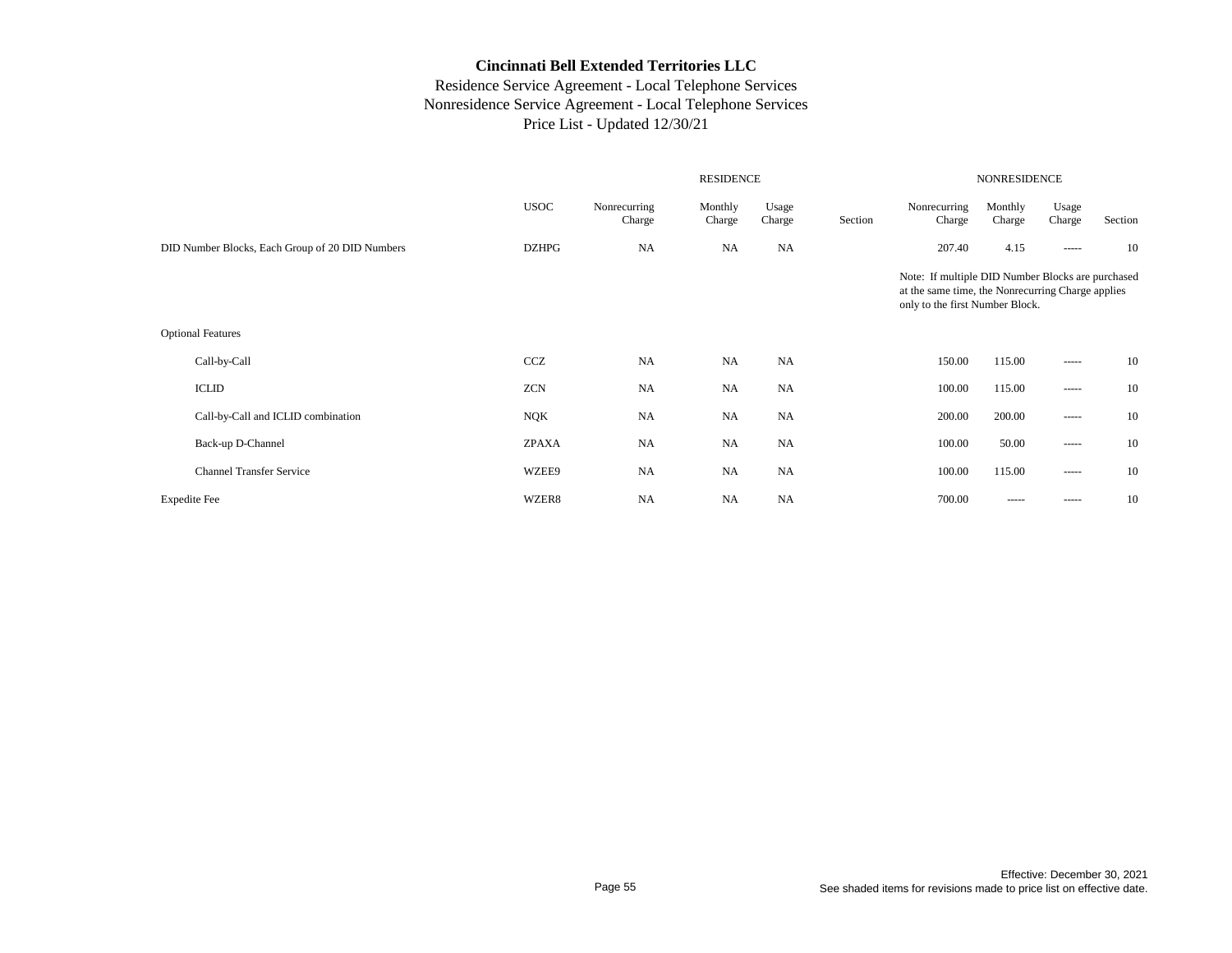|                                                 | <b>RESIDENCE</b>          |                        |                   |                 |         | NONRESIDENCE                                                                                                                              |                   |                 |         |  |  |
|-------------------------------------------------|---------------------------|------------------------|-------------------|-----------------|---------|-------------------------------------------------------------------------------------------------------------------------------------------|-------------------|-----------------|---------|--|--|
|                                                 | <b>USOC</b>               | Nonrecurring<br>Charge | Monthly<br>Charge | Usage<br>Charge | Section | Nonrecurring<br>Charge                                                                                                                    | Monthly<br>Charge | Usage<br>Charge | Section |  |  |
| Service Area B                                  |                           |                        |                   |                 |         |                                                                                                                                           |                   |                 |         |  |  |
| Primary Rate Facility                           | ZPT1X                     | <b>NA</b>              | <b>NA</b>         | NA              |         | 99.00                                                                                                                                     | 480.87            | -----           | 10      |  |  |
| B-Channel Bearer Trunks with Flat Rate Service  |                           |                        |                   |                 |         |                                                                                                                                           |                   |                 |         |  |  |
| Each Standard Channel                           | T1KGC,<br>T1KGF,<br>T1KGJ | <b>NA</b>              | NA                | NA              |         | 21.00                                                                                                                                     | 57.35             | -----           | 10      |  |  |
| Each Two-way/DID Channel                        | <b>DZFCX</b>              | <b>NA</b>              | <b>NA</b>         | NA              |         | 21.00                                                                                                                                     | 73.75             | -----           | 10      |  |  |
| Each DID Channel                                | <b>DZG</b>                | <b>NA</b>              | NA                | NA              |         | 21.00                                                                                                                                     | 83.05             | -----           | 10      |  |  |
| DID Number Blocks, Each Group of 20 DID Numbers | <b>DZHPG</b>              | <b>NA</b>              | <b>NA</b>         | NA              |         | 207.40                                                                                                                                    | 4.15              | -----           | 10      |  |  |
|                                                 |                           |                        |                   |                 |         | Note: If multiple DID Number Blocks are purchased<br>at the same time, the Nonrecurring Charge applies<br>only to the first Number Block. |                   |                 |         |  |  |
| <b>Optional Features</b>                        |                           |                        |                   |                 |         |                                                                                                                                           |                   |                 |         |  |  |
| Call-by-Call                                    | CCZ                       | <b>NA</b>              | <b>NA</b>         | NA              |         | 150.00                                                                                                                                    | 115.00            | -----           | 10      |  |  |
| <b>ICLID</b>                                    | <b>ZCN</b>                | <b>NA</b>              | NA                | NA              |         | 100.00                                                                                                                                    | 115.00            | -----           | 10      |  |  |
| Call-by-Call and ICLID combination              | <b>NQK</b>                | <b>NA</b>              | NA                | NA              |         | 200.00                                                                                                                                    | 200.00            | -----           | 10      |  |  |
| Back-up D-Channel                               | <b>ZPAXA</b>              | <b>NA</b>              | NA                | NA              |         | 100.00                                                                                                                                    | 50.00             | -----           | 10      |  |  |
| <b>Channel Transfer Service</b>                 | WZEE9                     | <b>NA</b>              | NA                | NA              |         | 100.00                                                                                                                                    | 115.00            | -----           | 10      |  |  |
| <b>Expedite Fee</b>                             | WZER8                     | <b>NA</b>              | <b>NA</b>         | <b>NA</b>       |         | 700.00                                                                                                                                    | $\cdots$          | -----           | 10      |  |  |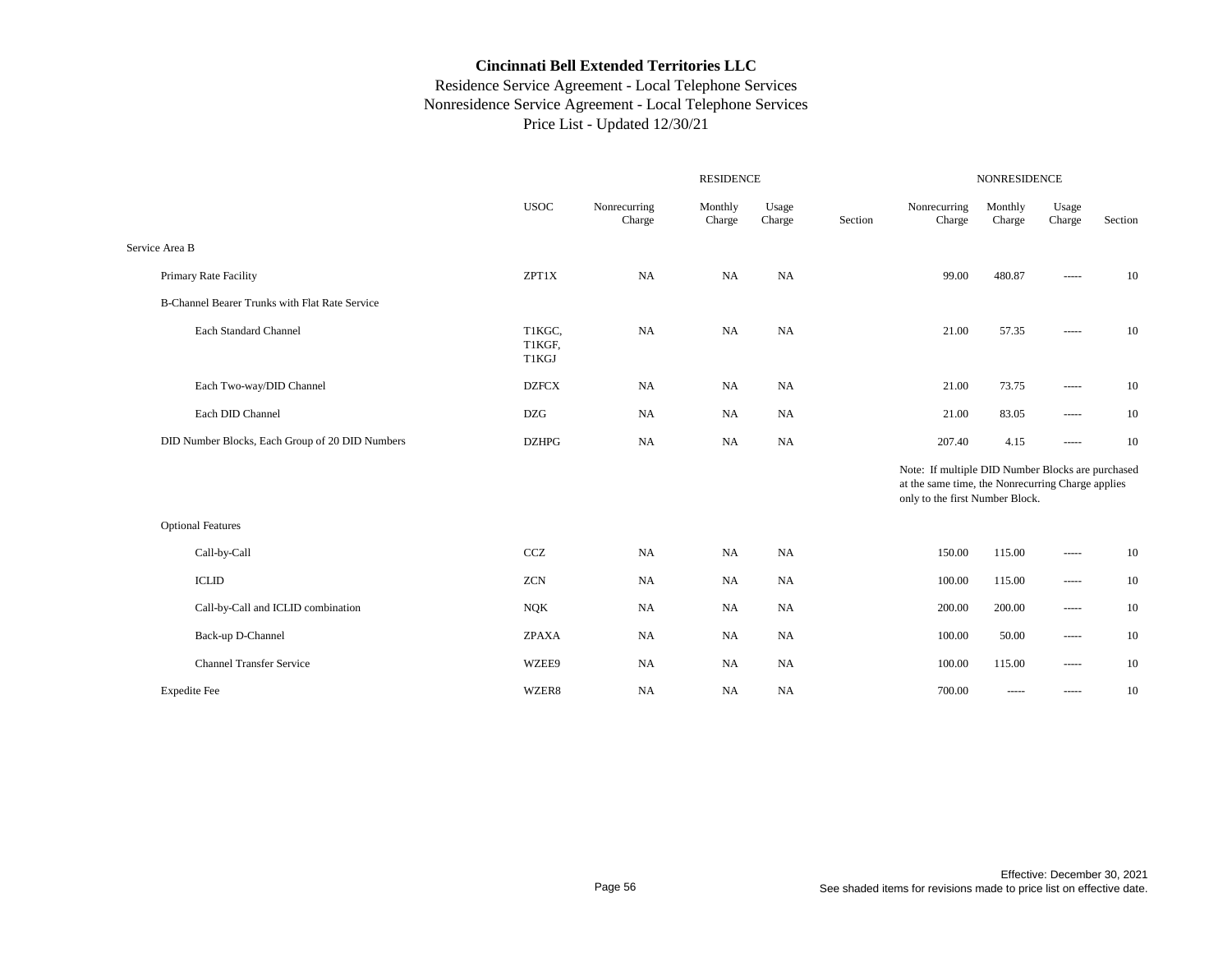|                                                                                                   |             |                                                                                                                                                                                                                                                                                                                                                                                                                                                                                        | <b>RESIDENCE</b>     |                                                                                                                                                                                                                                                                                                                                                                                                                                                                                                 |          | <b>NONRESIDENCE</b>                                           |                   |                 |          |  |
|---------------------------------------------------------------------------------------------------|-------------|----------------------------------------------------------------------------------------------------------------------------------------------------------------------------------------------------------------------------------------------------------------------------------------------------------------------------------------------------------------------------------------------------------------------------------------------------------------------------------------|----------------------|-------------------------------------------------------------------------------------------------------------------------------------------------------------------------------------------------------------------------------------------------------------------------------------------------------------------------------------------------------------------------------------------------------------------------------------------------------------------------------------------------|----------|---------------------------------------------------------------|-------------------|-----------------|----------|--|
|                                                                                                   | <b>USOC</b> | Nonrecurring<br>Charge                                                                                                                                                                                                                                                                                                                                                                                                                                                                 | Monthly<br>Charge    | Usage<br>Charge                                                                                                                                                                                                                                                                                                                                                                                                                                                                                 | Section  | Nonrecurring<br>Charge                                        | Monthly<br>Charge | Usage<br>Charge | Section  |  |
| <b>Remote Call Forwarding</b>                                                                     |             | 45.00                                                                                                                                                                                                                                                                                                                                                                                                                                                                                  | 30.25                | -----                                                                                                                                                                                                                                                                                                                                                                                                                                                                                           | 20       | 45.00                                                         | 31.25             | $\cdots$        | 20       |  |
|                                                                                                   |             | Note: The nonrecurring charge also applies when changing numbers that are part of the Remote Call Forwarding<br>Arrangement.                                                                                                                                                                                                                                                                                                                                                           |                      |                                                                                                                                                                                                                                                                                                                                                                                                                                                                                                 |          |                                                               |                   |                 |          |  |
|                                                                                                   |             | Note: Message charges apply in addition to the monthly rate. The message charges depend on the call type and locations<br>of the stations on the call. The usage charge for local calls from the call forwarding location to the terminating station is<br>\$0.04 per minute or fraction thereof.                                                                                                                                                                                      |                      |                                                                                                                                                                                                                                                                                                                                                                                                                                                                                                 |          |                                                               |                   |                 |          |  |
| Restoral of (Temporarily Denied) Service, per Line<br>Stand-alone acess line<br>Telephone bundles |             | 18.30<br>49.99                                                                                                                                                                                                                                                                                                                                                                                                                                                                         | -----<br>-----       | $- - - - -$<br>$- - - - -$                                                                                                                                                                                                                                                                                                                                                                                                                                                                      | 13<br>13 | 18.30<br>49.99                                                | -----<br>-----    | -----<br>-----  | 13<br>13 |  |
|                                                                                                   |             | Note: See Local Service Tariff for restoral of BLES lines.                                                                                                                                                                                                                                                                                                                                                                                                                             |                      |                                                                                                                                                                                                                                                                                                                                                                                                                                                                                                 |          | Note: See Local Service Tariff for restoral of BLES<br>lines. |                   |                 |          |  |
| <b>Returned Check Charge, per check</b>                                                           | <b>REK</b>  | 25.00                                                                                                                                                                                                                                                                                                                                                                                                                                                                                  |                      |                                                                                                                                                                                                                                                                                                                                                                                                                                                                                                 | 13       | 25.00                                                         | -----             | -----           | 13       |  |
| <b>Selective Call Acceptance</b>                                                                  | SAG         |                                                                                                                                                                                                                                                                                                                                                                                                                                                                                        |                      |                                                                                                                                                                                                                                                                                                                                                                                                                                                                                                 |          |                                                               |                   |                 |          |  |
| Service Area A                                                                                    |             |                                                                                                                                                                                                                                                                                                                                                                                                                                                                                        |                      |                                                                                                                                                                                                                                                                                                                                                                                                                                                                                                 |          |                                                               |                   |                 |          |  |
| All Exchanges Except Lebanon                                                                      |             |                                                                                                                                                                                                                                                                                                                                                                                                                                                                                        |                      |                                                                                                                                                                                                                                                                                                                                                                                                                                                                                                 |          |                                                               |                   |                 |          |  |
| Selective Call Acceptance, per Line                                                               |             | $\begin{array}{cccccccccc} \multicolumn{2}{c}{} & \multicolumn{2}{c}{} & \multicolumn{2}{c}{} & \multicolumn{2}{c}{} & \multicolumn{2}{c}{} & \multicolumn{2}{c}{} & \multicolumn{2}{c}{} & \multicolumn{2}{c}{} & \multicolumn{2}{c}{} & \multicolumn{2}{c}{} & \multicolumn{2}{c}{} & \multicolumn{2}{c}{} & \multicolumn{2}{c}{} & \multicolumn{2}{c}{} & \multicolumn{2}{c}{} & \multicolumn{2}{c}{} & \multicolumn{2}{c}{} & \multicolumn{2}{c}{} & \multicolumn{2}{c}{} & \mult$ | 1.00                 | $- - - - -$                                                                                                                                                                                                                                                                                                                                                                                                                                                                                     | 20       | $- - - - -$                                                   | 1.00              | -----           | 20       |  |
| Service Establishment, per Service<br>Subsequent Change, per Service                              |             | 45.00<br>20.00                                                                                                                                                                                                                                                                                                                                                                                                                                                                         | -----<br>$- - - - -$ | -----<br>$\begin{array}{cccccccccc} \multicolumn{2}{c}{} & \multicolumn{2}{c}{} & \multicolumn{2}{c}{} & \multicolumn{2}{c}{} & \multicolumn{2}{c}{} & \multicolumn{2}{c}{} & \multicolumn{2}{c}{} & \multicolumn{2}{c}{} & \multicolumn{2}{c}{} & \multicolumn{2}{c}{} & \multicolumn{2}{c}{} & \multicolumn{2}{c}{} & \multicolumn{2}{c}{} & \multicolumn{2}{c}{} & \multicolumn{2}{c}{} & \multicolumn{2}{c}{} & \multicolumn{2}{c}{} & \multicolumn{2}{c}{} & \multicolumn{2}{c}{} & \mult$ | 20<br>20 | 45.00<br>20.00                                                | -----<br>-----    | -----<br>-----  | 20<br>20 |  |
| Lebanon Exchange                                                                                  |             | <b>NA</b>                                                                                                                                                                                                                                                                                                                                                                                                                                                                              | NA                   | <b>NA</b>                                                                                                                                                                                                                                                                                                                                                                                                                                                                                       |          | <b>NA</b>                                                     | NA                | NA              |          |  |
| Service Area B                                                                                    |             | NA                                                                                                                                                                                                                                                                                                                                                                                                                                                                                     | <b>NA</b>            | NA                                                                                                                                                                                                                                                                                                                                                                                                                                                                                              |          | NA                                                            | NA                | NA              |          |  |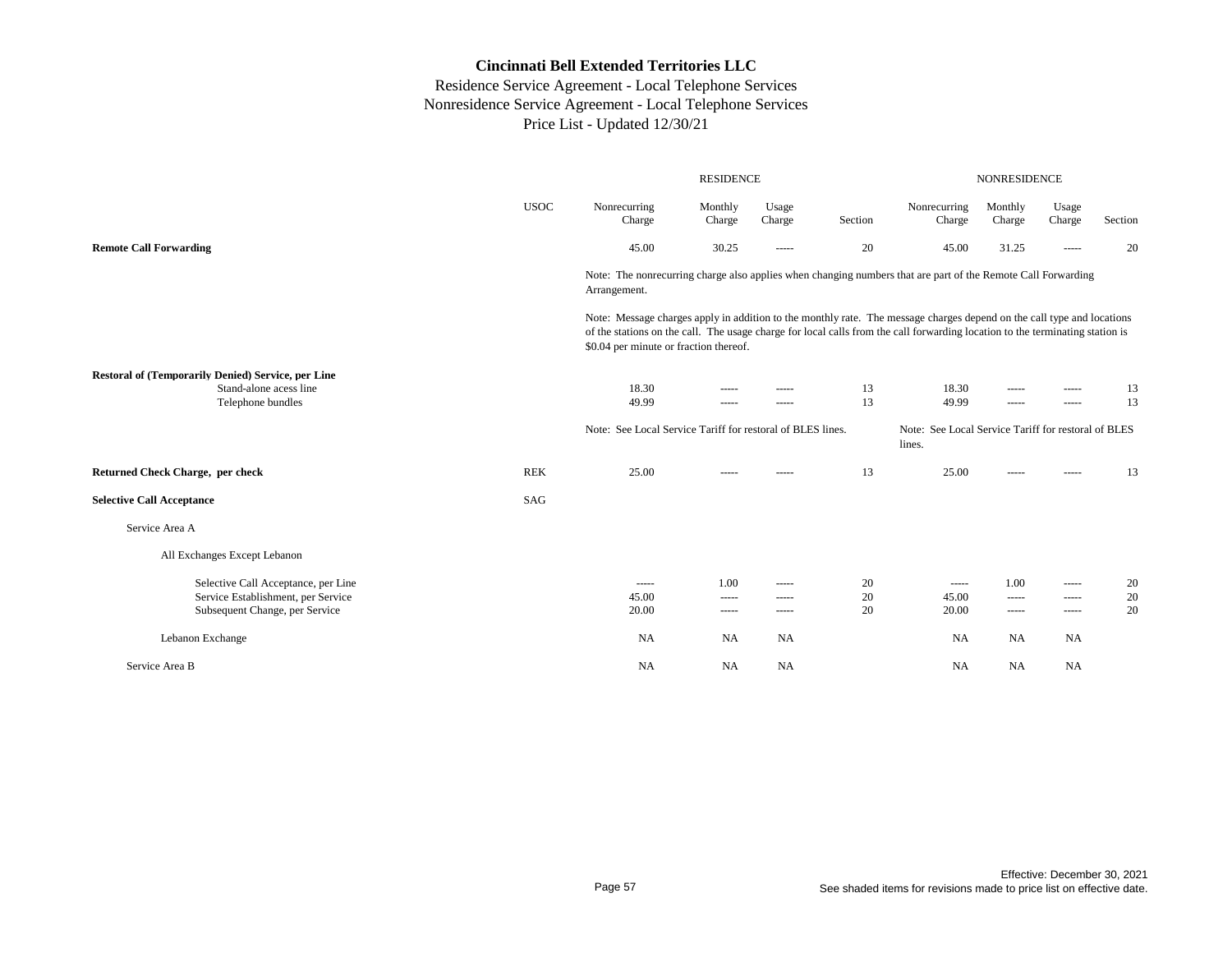## Residence Service Agreement - Local Telephone Services Nonresidence Service Agreement - Local Telephone Services Price List - Updated 12/30/21

|                               |              |                        |                   | NONRESIDENCE    |         |                                                                                             |                   |                                                                                                                                                                                                                                                                                                                                                                                                                                                                                        |         |
|-------------------------------|--------------|------------------------|-------------------|-----------------|---------|---------------------------------------------------------------------------------------------|-------------------|----------------------------------------------------------------------------------------------------------------------------------------------------------------------------------------------------------------------------------------------------------------------------------------------------------------------------------------------------------------------------------------------------------------------------------------------------------------------------------------|---------|
|                               | <b>USOC</b>  | Nonrecurring<br>Charge | Monthly<br>Charge | Usage<br>Charge | Section | Nonrecurring<br>Charge                                                                      | Monthly<br>Charge | Usage<br>Charge                                                                                                                                                                                                                                                                                                                                                                                                                                                                        | Section |
| <b>Single Number Routing</b>  |              |                        |                   |                 |         |                                                                                             |                   |                                                                                                                                                                                                                                                                                                                                                                                                                                                                                        |         |
| Service Area A                |              |                        |                   |                 |         |                                                                                             |                   |                                                                                                                                                                                                                                                                                                                                                                                                                                                                                        |         |
| Per Single Number Routed      |              |                        |                   |                 |         |                                                                                             |                   |                                                                                                                                                                                                                                                                                                                                                                                                                                                                                        |         |
| 5-Digit Zip Code Routing      | RZWZ5        | <b>NA</b>              | <b>NA</b>         | <b>NA</b>       |         | 625.00                                                                                      | See Note          | $\begin{array}{cccccccccc} \multicolumn{2}{c}{} & \multicolumn{2}{c}{} & \multicolumn{2}{c}{} & \multicolumn{2}{c}{} & \multicolumn{2}{c}{} & \multicolumn{2}{c}{} & \multicolumn{2}{c}{} & \multicolumn{2}{c}{} & \multicolumn{2}{c}{} & \multicolumn{2}{c}{} & \multicolumn{2}{c}{} & \multicolumn{2}{c}{} & \multicolumn{2}{c}{} & \multicolumn{2}{c}{} & \multicolumn{2}{c}{} & \multicolumn{2}{c}{} & \multicolumn{2}{c}{} & \multicolumn{2}{c}{} & \multicolumn{2}{c}{} & \mult$ | 20      |
| 9-Digit Zip Code Routing      | <b>RZWZX</b> | <b>NA</b>              | <b>NA</b>         | <b>NA</b>       |         | 675.00                                                                                      | See Note          | ------                                                                                                                                                                                                                                                                                                                                                                                                                                                                                 | 20      |
|                               |              |                        |                   |                 |         | Note: Month-to-month pricing is not available.<br>Pricing will be established via contract. |                   |                                                                                                                                                                                                                                                                                                                                                                                                                                                                                        |         |
| Per Call Delivered (See Note) |              |                        |                   |                 |         |                                                                                             |                   |                                                                                                                                                                                                                                                                                                                                                                                                                                                                                        |         |
| 1 to 999 Calls                |              | <b>NA</b>              | <b>NA</b>         | <b>NA</b>       |         | $- - - - -$                                                                                 | $- - - - -$       | 0.153                                                                                                                                                                                                                                                                                                                                                                                                                                                                                  | 20      |
| 1,000 to 4,999 Calls          |              | <b>NA</b>              | <b>NA</b>         | <b>NA</b>       |         | $- - - - -$                                                                                 | $- - - - -$       | 0.116                                                                                                                                                                                                                                                                                                                                                                                                                                                                                  | 20      |
| 5,000 to 9,999 Calls          |              | <b>NA</b>              | <b>NA</b>         | <b>NA</b>       |         | -----                                                                                       | $- - - - -$       | 0.091                                                                                                                                                                                                                                                                                                                                                                                                                                                                                  | 20      |
| 10,000 to 49,999 Calls        |              | <b>NA</b>              | <b>NA</b>         | <b>NA</b>       |         | $- - - - -$                                                                                 | -----             | 0.072                                                                                                                                                                                                                                                                                                                                                                                                                                                                                  | 20      |
| 50,000 to 99,999 Calls        |              | <b>NA</b>              | <b>NA</b>         | <b>NA</b>       |         | $- - - - -$                                                                                 | $- - - - -$       | 0.059                                                                                                                                                                                                                                                                                                                                                                                                                                                                                  | 20      |
| 100,000 or More Calls         |              | <b>NA</b>              | <b>NA</b>         | <b>NA</b>       |         | $- - - - -$                                                                                 | $- - - - -$       | 0.053                                                                                                                                                                                                                                                                                                                                                                                                                                                                                  | 20      |
|                               |              |                        |                   |                 |         |                                                                                             |                   |                                                                                                                                                                                                                                                                                                                                                                                                                                                                                        |         |

Note: All calls are billed at the same rate based on the total number of calls during the billing month.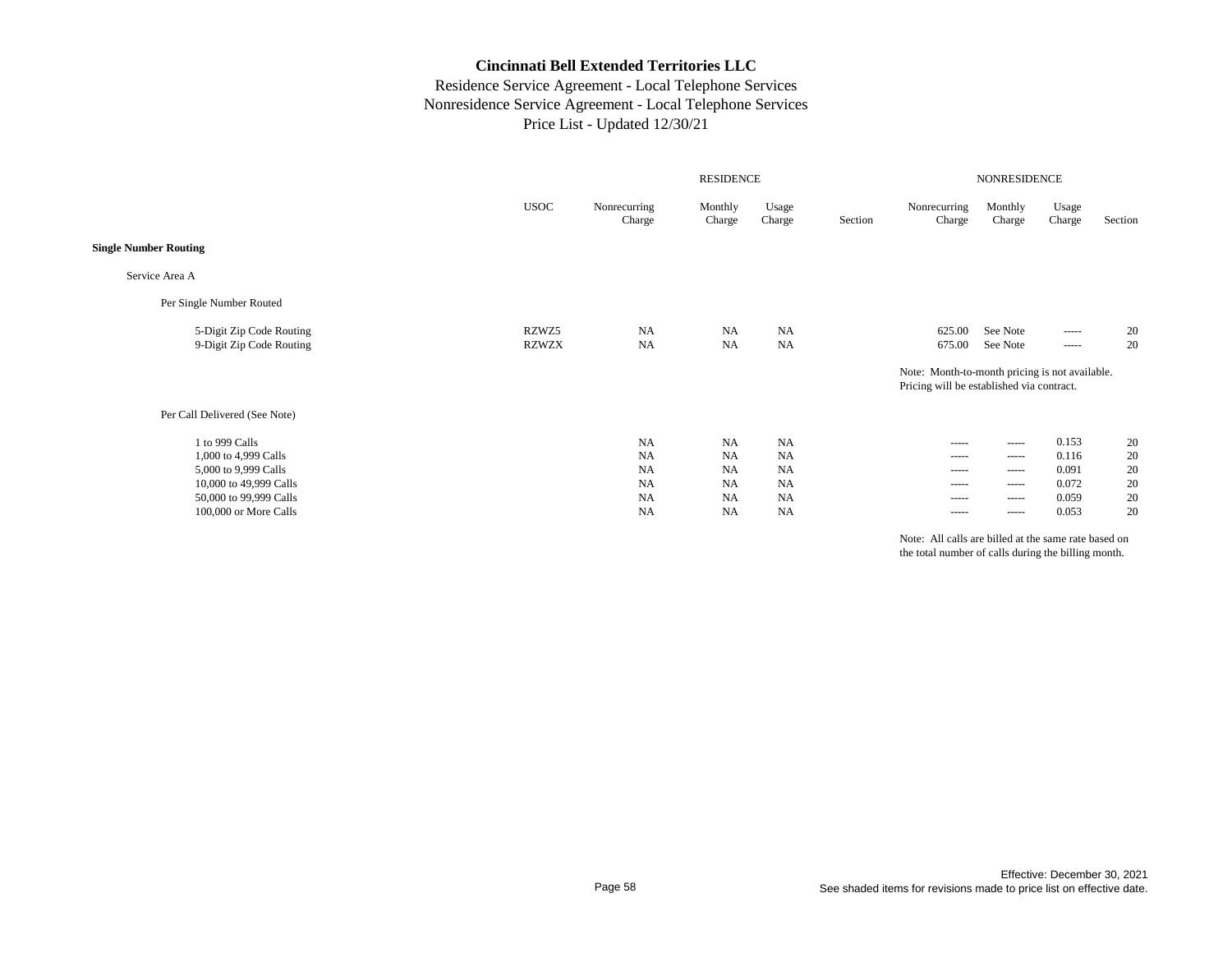## Residence Service Agreement - Local Telephone Services Nonresidence Service Agreement - Local Telephone Services Price List - Updated 12/30/21

|                                                                                     |             | <b>RESIDENCE</b>                                                                                       |                   |                                                                                                                                                                                                                                                                                                                                                                                                                                                                                        | <b>NONRESIDENCE</b> |                                                                                                                                                                                                                                                                                                                                                                                                                                                                                        |                                                                                                                                                                                                                                                                                                                                                                                                                                                                                        |                                                                                                                                                                                                                                                                                                                                                                                                                                                                                        |         |
|-------------------------------------------------------------------------------------|-------------|--------------------------------------------------------------------------------------------------------|-------------------|----------------------------------------------------------------------------------------------------------------------------------------------------------------------------------------------------------------------------------------------------------------------------------------------------------------------------------------------------------------------------------------------------------------------------------------------------------------------------------------|---------------------|----------------------------------------------------------------------------------------------------------------------------------------------------------------------------------------------------------------------------------------------------------------------------------------------------------------------------------------------------------------------------------------------------------------------------------------------------------------------------------------|----------------------------------------------------------------------------------------------------------------------------------------------------------------------------------------------------------------------------------------------------------------------------------------------------------------------------------------------------------------------------------------------------------------------------------------------------------------------------------------|----------------------------------------------------------------------------------------------------------------------------------------------------------------------------------------------------------------------------------------------------------------------------------------------------------------------------------------------------------------------------------------------------------------------------------------------------------------------------------------|---------|
|                                                                                     | <b>USOC</b> | Nonrecurring<br>Charge                                                                                 | Monthly<br>Charge | Usage<br>Charge                                                                                                                                                                                                                                                                                                                                                                                                                                                                        | Section             | Nonrecurring<br>Charge                                                                                                                                                                                                                                                                                                                                                                                                                                                                 | Monthly<br>Charge                                                                                                                                                                                                                                                                                                                                                                                                                                                                      | Usage<br>Charge                                                                                                                                                                                                                                                                                                                                                                                                                                                                        | Section |
| Per Call Initiated (See Note)                                                       |             |                                                                                                        |                   |                                                                                                                                                                                                                                                                                                                                                                                                                                                                                        |                     |                                                                                                                                                                                                                                                                                                                                                                                                                                                                                        |                                                                                                                                                                                                                                                                                                                                                                                                                                                                                        |                                                                                                                                                                                                                                                                                                                                                                                                                                                                                        |         |
| 1 to 999 Calls                                                                      |             | NA                                                                                                     | NA                | <b>NA</b>                                                                                                                                                                                                                                                                                                                                                                                                                                                                              |                     | $\begin{array}{cccccccccc} \multicolumn{2}{c}{} & \multicolumn{2}{c}{} & \multicolumn{2}{c}{} & \multicolumn{2}{c}{} & \multicolumn{2}{c}{} & \multicolumn{2}{c}{} & \multicolumn{2}{c}{} & \multicolumn{2}{c}{} & \multicolumn{2}{c}{} & \multicolumn{2}{c}{} & \multicolumn{2}{c}{} & \multicolumn{2}{c}{} & \multicolumn{2}{c}{} & \multicolumn{2}{c}{} & \multicolumn{2}{c}{} & \multicolumn{2}{c}{} & \multicolumn{2}{c}{} & \multicolumn{2}{c}{} & \multicolumn{2}{c}{} & \mult$ | ------                                                                                                                                                                                                                                                                                                                                                                                                                                                                                 | 0.120                                                                                                                                                                                                                                                                                                                                                                                                                                                                                  | 20      |
| 1,000 to 4,999 Calls                                                                |             | NA                                                                                                     | NA                | <b>NA</b>                                                                                                                                                                                                                                                                                                                                                                                                                                                                              |                     | $\begin{array}{cccccccccc} \multicolumn{2}{c}{} & \multicolumn{2}{c}{} & \multicolumn{2}{c}{} & \multicolumn{2}{c}{} & \multicolumn{2}{c}{} & \multicolumn{2}{c}{} & \multicolumn{2}{c}{} & \multicolumn{2}{c}{} & \multicolumn{2}{c}{} & \multicolumn{2}{c}{} & \multicolumn{2}{c}{} & \multicolumn{2}{c}{} & \multicolumn{2}{c}{} & \multicolumn{2}{c}{} & \multicolumn{2}{c}{} & \multicolumn{2}{c}{} & \multicolumn{2}{c}{} & \multicolumn{2}{c}{} & \multicolumn{2}{c}{} & \mult$ | $\begin{array}{cccccccccc} \multicolumn{2}{c}{} & \multicolumn{2}{c}{} & \multicolumn{2}{c}{} & \multicolumn{2}{c}{} & \multicolumn{2}{c}{} & \multicolumn{2}{c}{} & \multicolumn{2}{c}{} & \multicolumn{2}{c}{} & \multicolumn{2}{c}{} & \multicolumn{2}{c}{} & \multicolumn{2}{c}{} & \multicolumn{2}{c}{} & \multicolumn{2}{c}{} & \multicolumn{2}{c}{} & \multicolumn{2}{c}{} & \multicolumn{2}{c}{} & \multicolumn{2}{c}{} & \multicolumn{2}{c}{} & \multicolumn{2}{c}{} & \mult$ | 0.090                                                                                                                                                                                                                                                                                                                                                                                                                                                                                  | 20      |
| 5,000 to 9,999 Calls                                                                |             | NA                                                                                                     | <b>NA</b>         | <b>NA</b>                                                                                                                                                                                                                                                                                                                                                                                                                                                                              |                     | ------                                                                                                                                                                                                                                                                                                                                                                                                                                                                                 | ------                                                                                                                                                                                                                                                                                                                                                                                                                                                                                 | 0.070                                                                                                                                                                                                                                                                                                                                                                                                                                                                                  | 20      |
| 10,000 to 49,999 Calls                                                              |             | NA                                                                                                     | <b>NA</b>         | <b>NA</b>                                                                                                                                                                                                                                                                                                                                                                                                                                                                              |                     | -----                                                                                                                                                                                                                                                                                                                                                                                                                                                                                  | -----                                                                                                                                                                                                                                                                                                                                                                                                                                                                                  | 0.055                                                                                                                                                                                                                                                                                                                                                                                                                                                                                  | 20      |
| 50,000 to 99,999 Calls                                                              |             | NA                                                                                                     | <b>NA</b>         | <b>NA</b>                                                                                                                                                                                                                                                                                                                                                                                                                                                                              |                     | -----                                                                                                                                                                                                                                                                                                                                                                                                                                                                                  | -----                                                                                                                                                                                                                                                                                                                                                                                                                                                                                  | 0.045                                                                                                                                                                                                                                                                                                                                                                                                                                                                                  | 20      |
| 100,000 or More Calls                                                               |             | NA                                                                                                     | <b>NA</b>         | <b>NA</b>                                                                                                                                                                                                                                                                                                                                                                                                                                                                              |                     | -----                                                                                                                                                                                                                                                                                                                                                                                                                                                                                  | -----                                                                                                                                                                                                                                                                                                                                                                                                                                                                                  | 0.040                                                                                                                                                                                                                                                                                                                                                                                                                                                                                  | 20      |
|                                                                                     |             |                                                                                                        |                   |                                                                                                                                                                                                                                                                                                                                                                                                                                                                                        |                     | Note: All calls are billed at the same rate based on                                                                                                                                                                                                                                                                                                                                                                                                                                   |                                                                                                                                                                                                                                                                                                                                                                                                                                                                                        |                                                                                                                                                                                                                                                                                                                                                                                                                                                                                        |         |
|                                                                                     |             |                                                                                                        |                   |                                                                                                                                                                                                                                                                                                                                                                                                                                                                                        |                     | the total number of calls during the billing month.                                                                                                                                                                                                                                                                                                                                                                                                                                    |                                                                                                                                                                                                                                                                                                                                                                                                                                                                                        |                                                                                                                                                                                                                                                                                                                                                                                                                                                                                        |         |
| Post-Installation Consulting and Subsequent Changes, per Hour (One Hour<br>Minimum) |             | NA                                                                                                     | NA                | NA                                                                                                                                                                                                                                                                                                                                                                                                                                                                                     |                     | ------                                                                                                                                                                                                                                                                                                                                                                                                                                                                                 |                                                                                                                                                                                                                                                                                                                                                                                                                                                                                        | 75.00                                                                                                                                                                                                                                                                                                                                                                                                                                                                                  | 20      |
| Service Area B                                                                      |             | <b>NA</b>                                                                                              | <b>NA</b>         | <b>NA</b>                                                                                                                                                                                                                                                                                                                                                                                                                                                                              |                     | NA                                                                                                                                                                                                                                                                                                                                                                                                                                                                                     | <b>NA</b>                                                                                                                                                                                                                                                                                                                                                                                                                                                                              | <b>NA</b>                                                                                                                                                                                                                                                                                                                                                                                                                                                                              |         |
| Telephone Number Change, per Number Changed                                         | ALC         | 12.25                                                                                                  | -----             | -----                                                                                                                                                                                                                                                                                                                                                                                                                                                                                  | 5                   | 24.99                                                                                                                                                                                                                                                                                                                                                                                                                                                                                  | ------                                                                                                                                                                                                                                                                                                                                                                                                                                                                                 | -----                                                                                                                                                                                                                                                                                                                                                                                                                                                                                  | 6       |
|                                                                                     |             | In Service Area B, a Service Order Charge of \$16.50 applies in<br>addition to the Nonrecurring Charge |                   |                                                                                                                                                                                                                                                                                                                                                                                                                                                                                        |                     | In Service Area B, a Service Order Charge of \$16.50<br>applies in addition to the Nonrecurring Charge                                                                                                                                                                                                                                                                                                                                                                                 |                                                                                                                                                                                                                                                                                                                                                                                                                                                                                        |                                                                                                                                                                                                                                                                                                                                                                                                                                                                                        |         |
| <b>Toll Restriction per Line or Trunk</b>                                           | CREX3       | 11.80                                                                                                  | 4.10              | $\begin{array}{cccccccccc} \multicolumn{2}{c}{} & \multicolumn{2}{c}{} & \multicolumn{2}{c}{} & \multicolumn{2}{c}{} & \multicolumn{2}{c}{} & \multicolumn{2}{c}{} & \multicolumn{2}{c}{} & \multicolumn{2}{c}{} & \multicolumn{2}{c}{} & \multicolumn{2}{c}{} & \multicolumn{2}{c}{} & \multicolumn{2}{c}{} & \multicolumn{2}{c}{} & \multicolumn{2}{c}{} & \multicolumn{2}{c}{} & \multicolumn{2}{c}{} & \multicolumn{2}{c}{} & \multicolumn{2}{c}{} & \multicolumn{2}{c}{} & \mult$ | 18                  | 11.80                                                                                                                                                                                                                                                                                                                                                                                                                                                                                  | 4.10                                                                                                                                                                                                                                                                                                                                                                                                                                                                                   | $\begin{array}{cccccccccc} \multicolumn{2}{c}{} & \multicolumn{2}{c}{} & \multicolumn{2}{c}{} & \multicolumn{2}{c}{} & \multicolumn{2}{c}{} & \multicolumn{2}{c}{} & \multicolumn{2}{c}{} & \multicolumn{2}{c}{} & \multicolumn{2}{c}{} & \multicolumn{2}{c}{} & \multicolumn{2}{c}{} & \multicolumn{2}{c}{} & \multicolumn{2}{c}{} & \multicolumn{2}{c}{} & \multicolumn{2}{c}{} & \multicolumn{2}{c}{} & \multicolumn{2}{c}{} & \multicolumn{2}{c}{} & \multicolumn{2}{c}{} & \mult$ | 18      |

Note: In Service Area B, a \$16.50 Service Order Charge, per order applies in addition to the nonrecurring charge except on initial orders to establish telephone service.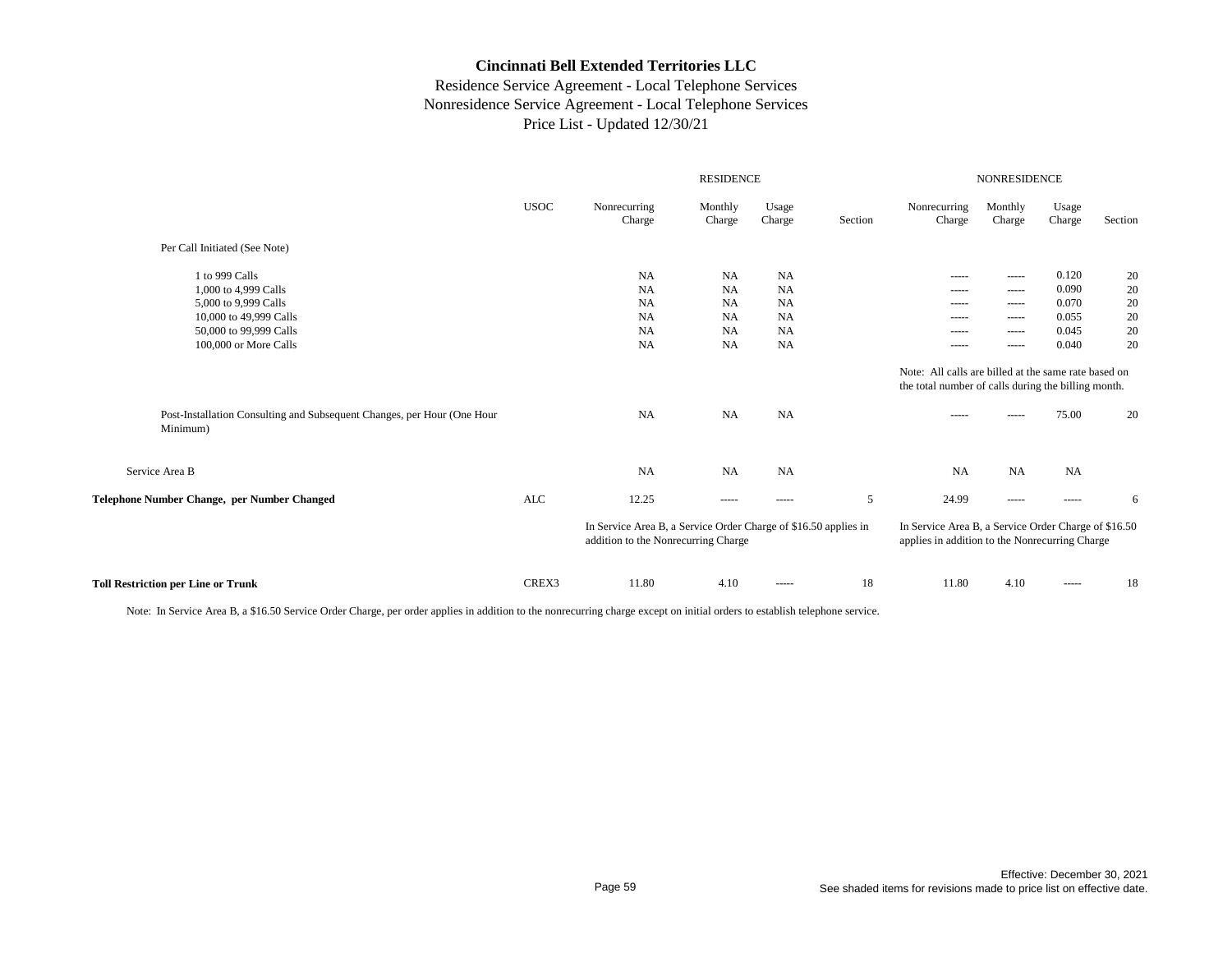|                                 |             | RESIDENCE              |                   |                 |         |                        |                      | NONRESIDENCE                                                                                                                                                                                                                                                                                                                                                                                                                                                                           |         |  |  |
|---------------------------------|-------------|------------------------|-------------------|-----------------|---------|------------------------|----------------------|----------------------------------------------------------------------------------------------------------------------------------------------------------------------------------------------------------------------------------------------------------------------------------------------------------------------------------------------------------------------------------------------------------------------------------------------------------------------------------------|---------|--|--|
|                                 | <b>USOC</b> | Nonrecurring<br>Charge | Monthly<br>Charge | Usage<br>Charge | Section | Nonrecurring<br>Charge | Monthly<br>Charge    | Usage<br>Charge                                                                                                                                                                                                                                                                                                                                                                                                                                                                        | Section |  |  |
| <b>Total Access, per Bundle</b> |             |                        |                   |                 |         |                        |                      |                                                                                                                                                                                                                                                                                                                                                                                                                                                                                        |         |  |  |
| Service Area A                  |             |                        |                   |                 |         |                        |                      |                                                                                                                                                                                                                                                                                                                                                                                                                                                                                        |         |  |  |
| 3 Lines                         |             |                        |                   |                 |         |                        |                      |                                                                                                                                                                                                                                                                                                                                                                                                                                                                                        |         |  |  |
| <b>Business Connections</b>     | TAF03       | <b>NA</b>              | NA                | NA              |         | 205.00                 | 190.40<br>See Note E | -----                                                                                                                                                                                                                                                                                                                                                                                                                                                                                  | 6       |  |  |
| 4 Lines                         |             |                        |                   |                 |         |                        |                      |                                                                                                                                                                                                                                                                                                                                                                                                                                                                                        |         |  |  |
| <b>Business Connections</b>     | TAF04       | NA                     | NA                | NA              |         | 273.00                 | 250.50               | $- - - - -$                                                                                                                                                                                                                                                                                                                                                                                                                                                                            | 6       |  |  |
| Centrex                         | TAF04       | NA                     | NA                | NA              |         | 147.00                 | 250.50<br>See Note E | $\begin{array}{cccccccccc} \multicolumn{2}{c}{} & \multicolumn{2}{c}{} & \multicolumn{2}{c}{} & \multicolumn{2}{c}{} & \multicolumn{2}{c}{} & \multicolumn{2}{c}{} & \multicolumn{2}{c}{} & \multicolumn{2}{c}{} & \multicolumn{2}{c}{} & \multicolumn{2}{c}{} & \multicolumn{2}{c}{} & \multicolumn{2}{c}{} & \multicolumn{2}{c}{} & \multicolumn{2}{c}{} & \multicolumn{2}{c}{} & \multicolumn{2}{c}{} & \multicolumn{2}{c}{} & \multicolumn{2}{c}{} & \multicolumn{2}{c}{} & \mult$ | 6       |  |  |
| 5 Lines                         |             |                        |                   |                 |         |                        |                      |                                                                                                                                                                                                                                                                                                                                                                                                                                                                                        |         |  |  |
| <b>Business Connections</b>     | TAF05       | <b>NA</b>              | NA                | NA              |         | 341.00                 | 310.65               | $\cdots \cdots \cdots$                                                                                                                                                                                                                                                                                                                                                                                                                                                                 | 6       |  |  |
| Centrex                         | TAF05       | NA                     | <b>NA</b>         | NA              |         | 184.00                 | 310.65<br>See Note E | $\cdots \cdots \cdots$                                                                                                                                                                                                                                                                                                                                                                                                                                                                 | 6       |  |  |
|                                 |             |                        |                   |                 |         |                        |                      |                                                                                                                                                                                                                                                                                                                                                                                                                                                                                        |         |  |  |
| 6 Lines                         |             |                        |                   |                 |         |                        |                      |                                                                                                                                                                                                                                                                                                                                                                                                                                                                                        |         |  |  |
| <b>Business Connections</b>     | TAF06       | <b>NA</b>              | <b>NA</b>         | NA              |         | 410.00                 | 370.75               | -----                                                                                                                                                                                                                                                                                                                                                                                                                                                                                  | 6       |  |  |
| Centrex                         | TAF06       | NA                     | NA                | NA              |         | 220.00                 | 370.75<br>See Note E | -----                                                                                                                                                                                                                                                                                                                                                                                                                                                                                  | 6       |  |  |
| 7 Lines                         |             |                        |                   |                 |         |                        |                      |                                                                                                                                                                                                                                                                                                                                                                                                                                                                                        |         |  |  |
| <b>Business Connections</b>     | TAF07       | NA                     | NA                | NA              |         | 478.00                 | 430.90               | -----                                                                                                                                                                                                                                                                                                                                                                                                                                                                                  | 6       |  |  |
| Centrex                         | TAF07       | NA                     | NA                | NA              |         | 257.00                 | 430.90               | $-----1$                                                                                                                                                                                                                                                                                                                                                                                                                                                                               | 6       |  |  |
|                                 |             |                        |                   |                 |         |                        | See Note E           |                                                                                                                                                                                                                                                                                                                                                                                                                                                                                        |         |  |  |
| 8 Lines                         |             |                        |                   |                 |         |                        |                      |                                                                                                                                                                                                                                                                                                                                                                                                                                                                                        |         |  |  |
| <b>Business Connections</b>     | TAF08       | NA                     | NA                | NA              |         | 546.00                 | 491.00               | $-----1$                                                                                                                                                                                                                                                                                                                                                                                                                                                                               | 6       |  |  |
| Centrex                         | TAF08       | NA                     | NA                | $_{\rm NA}$     |         | 294.00                 | 491.00               | $-----1$                                                                                                                                                                                                                                                                                                                                                                                                                                                                               | 6       |  |  |
|                                 |             |                        |                   |                 |         |                        | See Note E           |                                                                                                                                                                                                                                                                                                                                                                                                                                                                                        |         |  |  |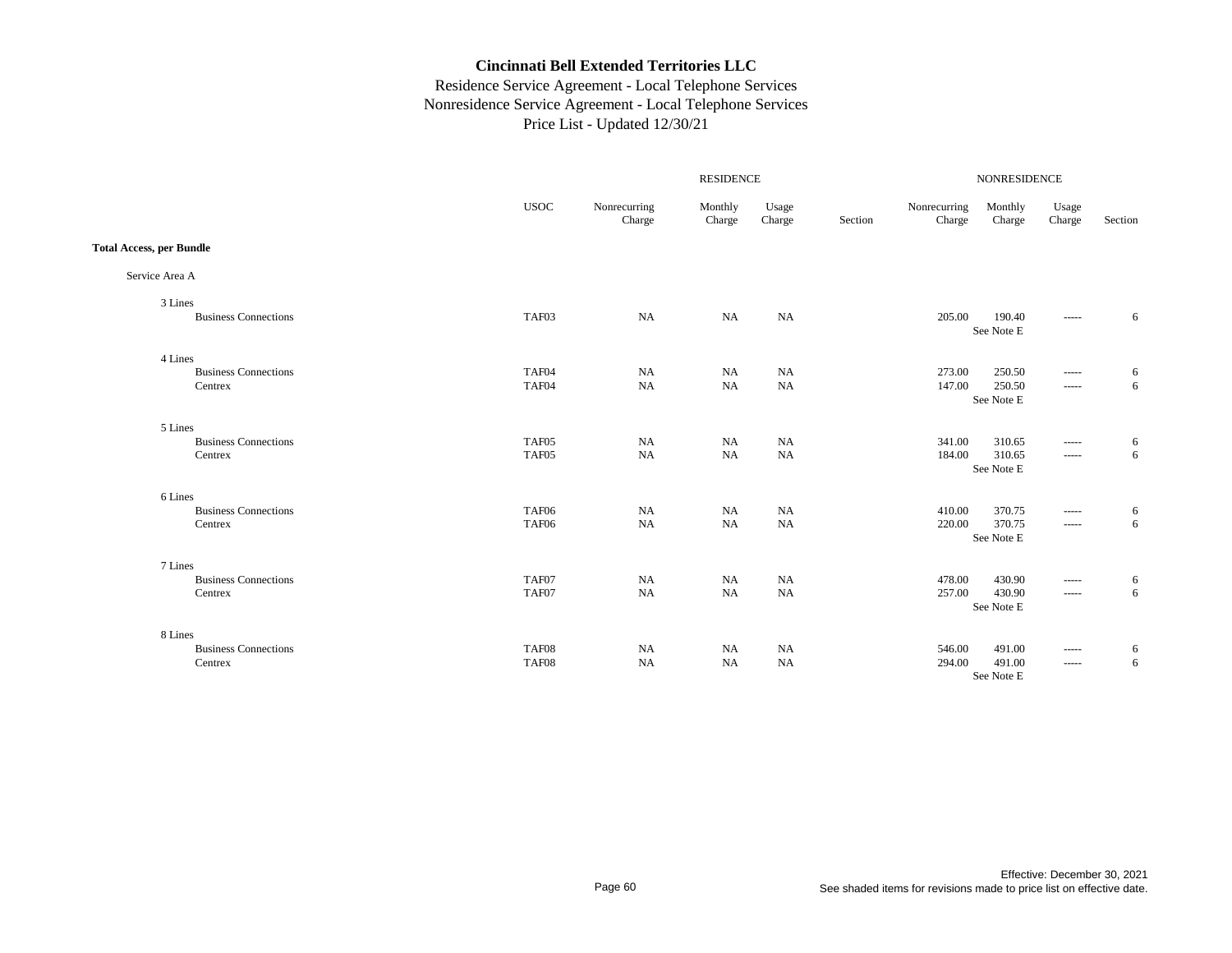|                             |             |                        | <b>RESIDENCE</b>  |                 | <b>NONRESIDENCE</b> |                        |                   |                 |         |
|-----------------------------|-------------|------------------------|-------------------|-----------------|---------------------|------------------------|-------------------|-----------------|---------|
|                             | <b>USOC</b> | Nonrecurring<br>Charge | Monthly<br>Charge | Usage<br>Charge | Section             | Nonrecurring<br>Charge | Monthly<br>Charge | Usage<br>Charge | Section |
| 9 Lines                     |             |                        |                   |                 |                     |                        |                   |                 |         |
| <b>Business Connections</b> | TAF09       | NA                     | <b>NA</b>         | <b>NA</b>       |                     | 614.00                 | 551.15            | -----           | 6       |
| Centrex                     | TAF09       | NA                     | <b>NA</b>         | NA              |                     | 331.00                 | 551.15            | -----           | 6       |
|                             |             |                        |                   |                 |                     |                        | See Note E        |                 |         |
| 10 Lines                    |             |                        |                   |                 |                     |                        |                   |                 |         |
| <b>Business Connections</b> | TAF10       | NA                     | NA                | <b>NA</b>       |                     | 683.00                 | 611.50            | -----           | 6       |
| Centrex                     | TAF10       | NA                     | NA                | <b>NA</b>       |                     | 367.00                 | 611.50            | -----           | 6       |
|                             |             |                        |                   |                 |                     |                        | See Note E        |                 |         |
| 11 Lines                    |             |                        |                   |                 |                     |                        |                   |                 |         |
| <b>Business Connections</b> | TAF11       | NA                     | <b>NA</b>         | <b>NA</b>       |                     | 751.00                 | 671.40            | -----           | 6       |
| Centrex                     | TAF11       | NA                     | NA                | <b>NA</b>       |                     | 404.00                 | 671.40            | -----           | 6       |
|                             |             |                        |                   |                 |                     |                        | See Note E        |                 |         |
| 12 Lines                    |             |                        |                   |                 |                     |                        |                   |                 |         |
| <b>Business Connections</b> | TAF12       | <b>NA</b>              | NA                | <b>NA</b>       |                     | 819.00                 | 731.50            | -----           | 6       |
| Centrex                     | TAF12       | NA                     | <b>NA</b>         | <b>NA</b>       |                     | 441.00                 | 731.50            | -----           | 6       |
|                             |             |                        |                   |                 |                     |                        | See Note E        |                 |         |
| 13 Channels                 |             |                        |                   |                 |                     |                        |                   |                 |         |
| PRIME/TRUNK Advantagesm     | TAF13       | NA                     | NA                | NA              |                     | 1,067.40               | 726.65            | -----           | 6       |
|                             |             |                        |                   |                 |                     |                        | See Note E        |                 | 6       |
| 13 Lines                    |             |                        |                   |                 |                     |                        |                   |                 |         |
| <b>Business Connections</b> | TAF13       | <b>NA</b>              | NA                | <b>NA</b>       |                     | 887.00                 | 791.65            | -----           | 6       |
| Centrex                     | TAF13       | <b>NA</b>              | <b>NA</b>         | <b>NA</b>       |                     | 478.00                 | 791.65            | -----           | 6       |
|                             |             |                        |                   |                 |                     |                        | See Note E        |                 |         |
|                             |             |                        |                   |                 |                     |                        |                   |                 |         |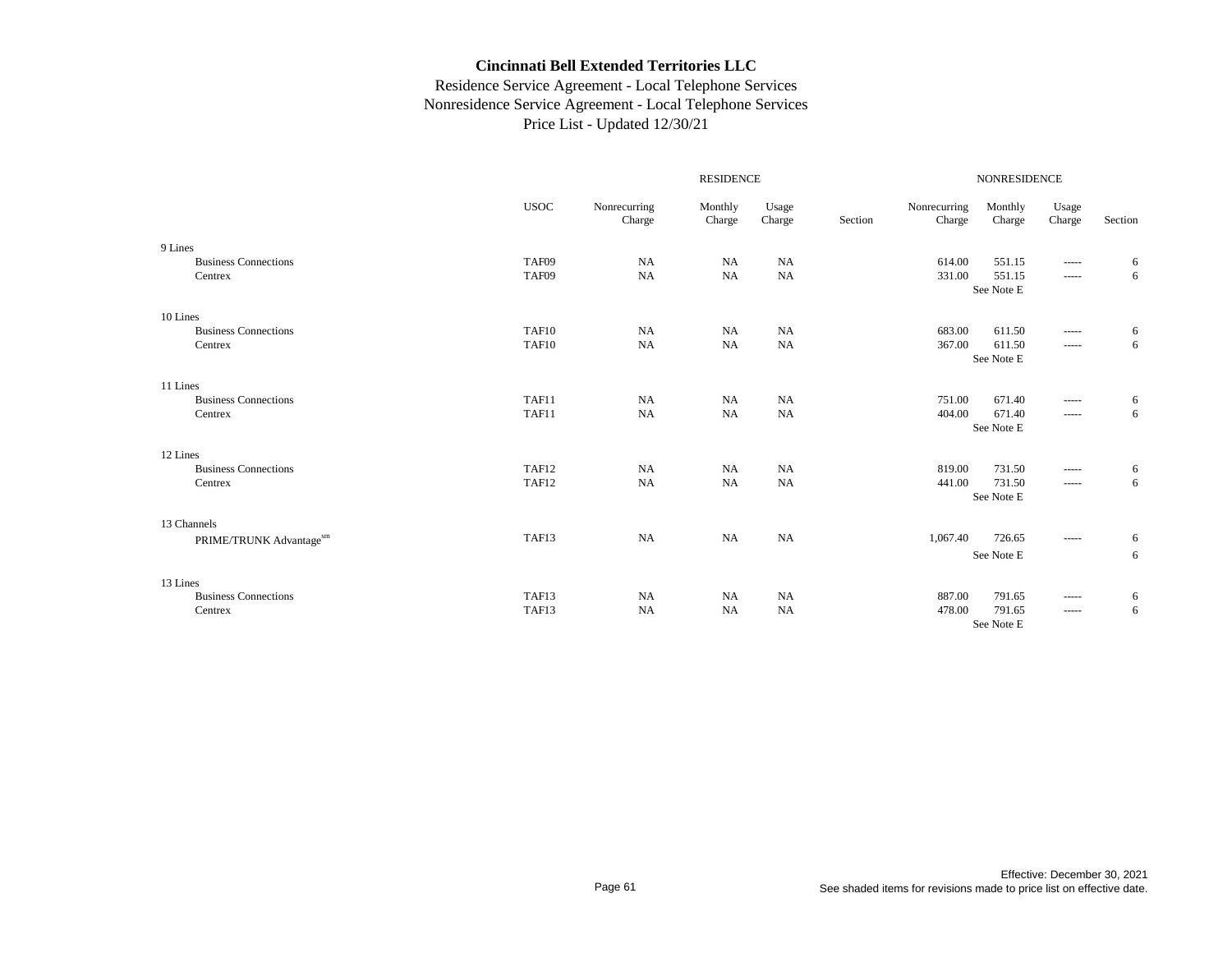|                             |             |                        | <b>RESIDENCE</b>  |                 |         | <b>NONRESIDENCE</b>    |                      |                                                                                                                                                                                                                                                                                                                                                                                                                                                                                        |         |  |
|-----------------------------|-------------|------------------------|-------------------|-----------------|---------|------------------------|----------------------|----------------------------------------------------------------------------------------------------------------------------------------------------------------------------------------------------------------------------------------------------------------------------------------------------------------------------------------------------------------------------------------------------------------------------------------------------------------------------------------|---------|--|
|                             | <b>USOC</b> | Nonrecurring<br>Charge | Monthly<br>Charge | Usage<br>Charge | Section | Nonrecurring<br>Charge | Monthly<br>Charge    | Usage<br>Charge                                                                                                                                                                                                                                                                                                                                                                                                                                                                        | Section |  |
| 14 Channels                 |             |                        |                   |                 |         |                        |                      |                                                                                                                                                                                                                                                                                                                                                                                                                                                                                        |         |  |
| PRIME/TRUNK Advantagesm     | TAF14       | NA                     | <b>NA</b>         | NA              |         | 1,087.40               | 743.15               | $\cdots$                                                                                                                                                                                                                                                                                                                                                                                                                                                                               | 6       |  |
|                             |             |                        |                   |                 |         |                        | See Note E           |                                                                                                                                                                                                                                                                                                                                                                                                                                                                                        |         |  |
| 14 Lines                    |             |                        |                   |                 |         |                        |                      |                                                                                                                                                                                                                                                                                                                                                                                                                                                                                        |         |  |
| <b>Business Connections</b> | TAF14       | NA                     | <b>NA</b>         | NA              |         | 956.00                 | 851.75               | $\cdots$                                                                                                                                                                                                                                                                                                                                                                                                                                                                               | 6       |  |
| Centrex                     | TAF14       | NA                     | <b>NA</b>         | NA              |         | 514.00                 | 851.75               | -----                                                                                                                                                                                                                                                                                                                                                                                                                                                                                  | 6       |  |
|                             |             |                        |                   |                 |         |                        | See Note E           |                                                                                                                                                                                                                                                                                                                                                                                                                                                                                        |         |  |
| 15 Channels                 |             |                        |                   |                 |         |                        |                      |                                                                                                                                                                                                                                                                                                                                                                                                                                                                                        |         |  |
| PRIME/TRUNK Advantagesm     | TAF15       | NA                     | <b>NA</b>         | NA              |         | 1,107.40               | 759.75               | $\cdots$                                                                                                                                                                                                                                                                                                                                                                                                                                                                               | 6       |  |
|                             |             |                        |                   |                 |         |                        | See Note E           |                                                                                                                                                                                                                                                                                                                                                                                                                                                                                        |         |  |
| 15 Lines                    |             |                        |                   |                 |         |                        |                      |                                                                                                                                                                                                                                                                                                                                                                                                                                                                                        |         |  |
| <b>Business Connections</b> | TAF15       | <b>NA</b>              | <b>NA</b>         | NA              |         | 1,024.00               | 911.90               | $\cdots$                                                                                                                                                                                                                                                                                                                                                                                                                                                                               | 6       |  |
| Centrex                     | TAF15       | <b>NA</b>              | <b>NA</b>         | NA              |         | 551.00                 | 911.90               | $\begin{array}{cccccccccc} \multicolumn{2}{c}{} & \multicolumn{2}{c}{} & \multicolumn{2}{c}{} & \multicolumn{2}{c}{} & \multicolumn{2}{c}{} & \multicolumn{2}{c}{} & \multicolumn{2}{c}{} & \multicolumn{2}{c}{} & \multicolumn{2}{c}{} & \multicolumn{2}{c}{} & \multicolumn{2}{c}{} & \multicolumn{2}{c}{} & \multicolumn{2}{c}{} & \multicolumn{2}{c}{} & \multicolumn{2}{c}{} & \multicolumn{2}{c}{} & \multicolumn{2}{c}{} & \multicolumn{2}{c}{} & \multicolumn{2}{c}{} & \mult$ | 6       |  |
|                             |             |                        |                   |                 |         |                        | See Note E           |                                                                                                                                                                                                                                                                                                                                                                                                                                                                                        |         |  |
| 16 Channels                 |             |                        |                   |                 |         |                        |                      |                                                                                                                                                                                                                                                                                                                                                                                                                                                                                        |         |  |
| PRIME/TRUNK Advantagesm     | TAF16       | NA                     | <b>NA</b>         | NA              |         | 1,127.40               | 776.25               | -----                                                                                                                                                                                                                                                                                                                                                                                                                                                                                  | 6       |  |
|                             |             |                        |                   |                 |         |                        | See Note E           |                                                                                                                                                                                                                                                                                                                                                                                                                                                                                        |         |  |
| 16 Lines                    |             |                        |                   |                 |         |                        |                      |                                                                                                                                                                                                                                                                                                                                                                                                                                                                                        |         |  |
| <b>Business Connections</b> | TAF16       | <b>NA</b>              | <b>NA</b>         | NA              |         | 1,092.00               | 972.00               | $- - - - -$                                                                                                                                                                                                                                                                                                                                                                                                                                                                            | 6       |  |
| Centrex                     | TAF16       | <b>NA</b>              | <b>NA</b>         | <b>NA</b>       |         | 588.00                 | 972.00<br>See Note E | -----                                                                                                                                                                                                                                                                                                                                                                                                                                                                                  | 6       |  |
|                             |             |                        |                   |                 |         |                        |                      |                                                                                                                                                                                                                                                                                                                                                                                                                                                                                        |         |  |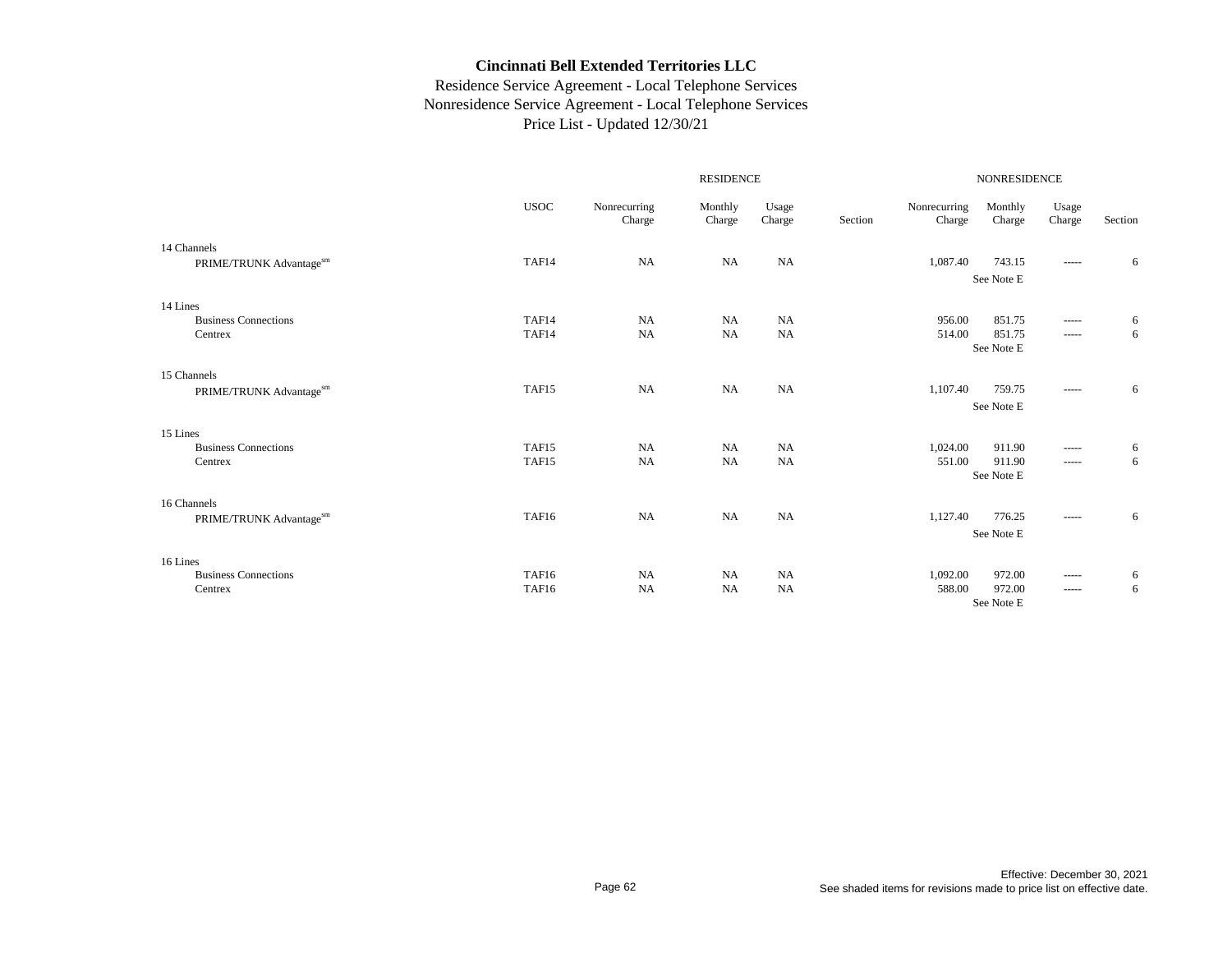|                             |             |                        |                   | NONRESIDENCE    |         |                        |                   |                                                                                                                                                                                                                                                                                                                                                                                                                                                                                        |         |
|-----------------------------|-------------|------------------------|-------------------|-----------------|---------|------------------------|-------------------|----------------------------------------------------------------------------------------------------------------------------------------------------------------------------------------------------------------------------------------------------------------------------------------------------------------------------------------------------------------------------------------------------------------------------------------------------------------------------------------|---------|
|                             | <b>USOC</b> | Nonrecurring<br>Charge | Monthly<br>Charge | Usage<br>Charge | Section | Nonrecurring<br>Charge | Monthly<br>Charge | Usage<br>Charge                                                                                                                                                                                                                                                                                                                                                                                                                                                                        | Section |
| 17 Channels                 |             |                        |                   |                 |         |                        |                   |                                                                                                                                                                                                                                                                                                                                                                                                                                                                                        |         |
| PRIME/TRUNK Advantagesm     | TAF17       | NA                     | <b>NA</b>         | NA              |         | 1,147.40               | 792.75            | $\cdots$                                                                                                                                                                                                                                                                                                                                                                                                                                                                               | 6       |
|                             |             |                        |                   |                 |         |                        | See Note E        |                                                                                                                                                                                                                                                                                                                                                                                                                                                                                        |         |
| 17 Lines                    |             |                        |                   |                 |         |                        |                   |                                                                                                                                                                                                                                                                                                                                                                                                                                                                                        |         |
| <b>Business Connections</b> | TAF17       | NA                     | <b>NA</b>         | NA              |         | 1,160.00               | 1,032.15          | $\cdots$                                                                                                                                                                                                                                                                                                                                                                                                                                                                               | 6       |
| Centrex                     | TAF17       | NA                     | <b>NA</b>         | NA              |         | 625.00                 | 1,032.15          | -----                                                                                                                                                                                                                                                                                                                                                                                                                                                                                  | 6       |
|                             |             |                        |                   |                 |         |                        | See Note E        |                                                                                                                                                                                                                                                                                                                                                                                                                                                                                        |         |
| 18 Channels                 |             |                        |                   |                 |         |                        |                   |                                                                                                                                                                                                                                                                                                                                                                                                                                                                                        |         |
| PRIME/TRUNK Advantagesm     | TAF18       | NA                     | <b>NA</b>         | NA              |         | 1,167.40               | 809.30            | $\cdots$                                                                                                                                                                                                                                                                                                                                                                                                                                                                               | 6       |
|                             |             |                        |                   |                 |         |                        | See Note E        |                                                                                                                                                                                                                                                                                                                                                                                                                                                                                        |         |
| 18 Lines                    |             |                        |                   |                 |         |                        |                   |                                                                                                                                                                                                                                                                                                                                                                                                                                                                                        |         |
| <b>Business Connections</b> | TAF18       | <b>NA</b>              | <b>NA</b>         | NA              |         | 1,229.00               | 1,092.25          | $\cdots$                                                                                                                                                                                                                                                                                                                                                                                                                                                                               | 6       |
| Centrex                     | TAF18       | <b>NA</b>              | <b>NA</b>         | NA              |         | 661.00                 | 1,092.25          | $\begin{array}{cccccccccc} \multicolumn{2}{c}{} & \multicolumn{2}{c}{} & \multicolumn{2}{c}{} & \multicolumn{2}{c}{} & \multicolumn{2}{c}{} & \multicolumn{2}{c}{} & \multicolumn{2}{c}{} & \multicolumn{2}{c}{} & \multicolumn{2}{c}{} & \multicolumn{2}{c}{} & \multicolumn{2}{c}{} & \multicolumn{2}{c}{} & \multicolumn{2}{c}{} & \multicolumn{2}{c}{} & \multicolumn{2}{c}{} & \multicolumn{2}{c}{} & \multicolumn{2}{c}{} & \multicolumn{2}{c}{} & \multicolumn{2}{c}{} & \mult$ | 6       |
|                             |             |                        |                   |                 |         |                        | See Note E        |                                                                                                                                                                                                                                                                                                                                                                                                                                                                                        |         |
| 19 Channels                 |             |                        |                   |                 |         |                        |                   |                                                                                                                                                                                                                                                                                                                                                                                                                                                                                        |         |
| PRIME/TRUNK Advantagesm     | TAF19       | NA                     | <b>NA</b>         | NA              |         | 1,187.40               | 825.75            | -----                                                                                                                                                                                                                                                                                                                                                                                                                                                                                  | 6       |
|                             |             |                        |                   |                 |         |                        | See Note E        |                                                                                                                                                                                                                                                                                                                                                                                                                                                                                        |         |
| 19 Lines                    |             |                        |                   |                 |         |                        |                   |                                                                                                                                                                                                                                                                                                                                                                                                                                                                                        |         |
| <b>Business Connections</b> | TAF19       | <b>NA</b>              | <b>NA</b>         | NA              |         | 1,297.00               | 1,152.40          | $- - - - -$                                                                                                                                                                                                                                                                                                                                                                                                                                                                            | 6       |
| Centrex                     | TAF19       | <b>NA</b>              | <b>NA</b>         | <b>NA</b>       |         | 698.00                 | 1,152.40          | -----                                                                                                                                                                                                                                                                                                                                                                                                                                                                                  | 6       |
|                             |             |                        |                   |                 |         |                        | See Note E        |                                                                                                                                                                                                                                                                                                                                                                                                                                                                                        |         |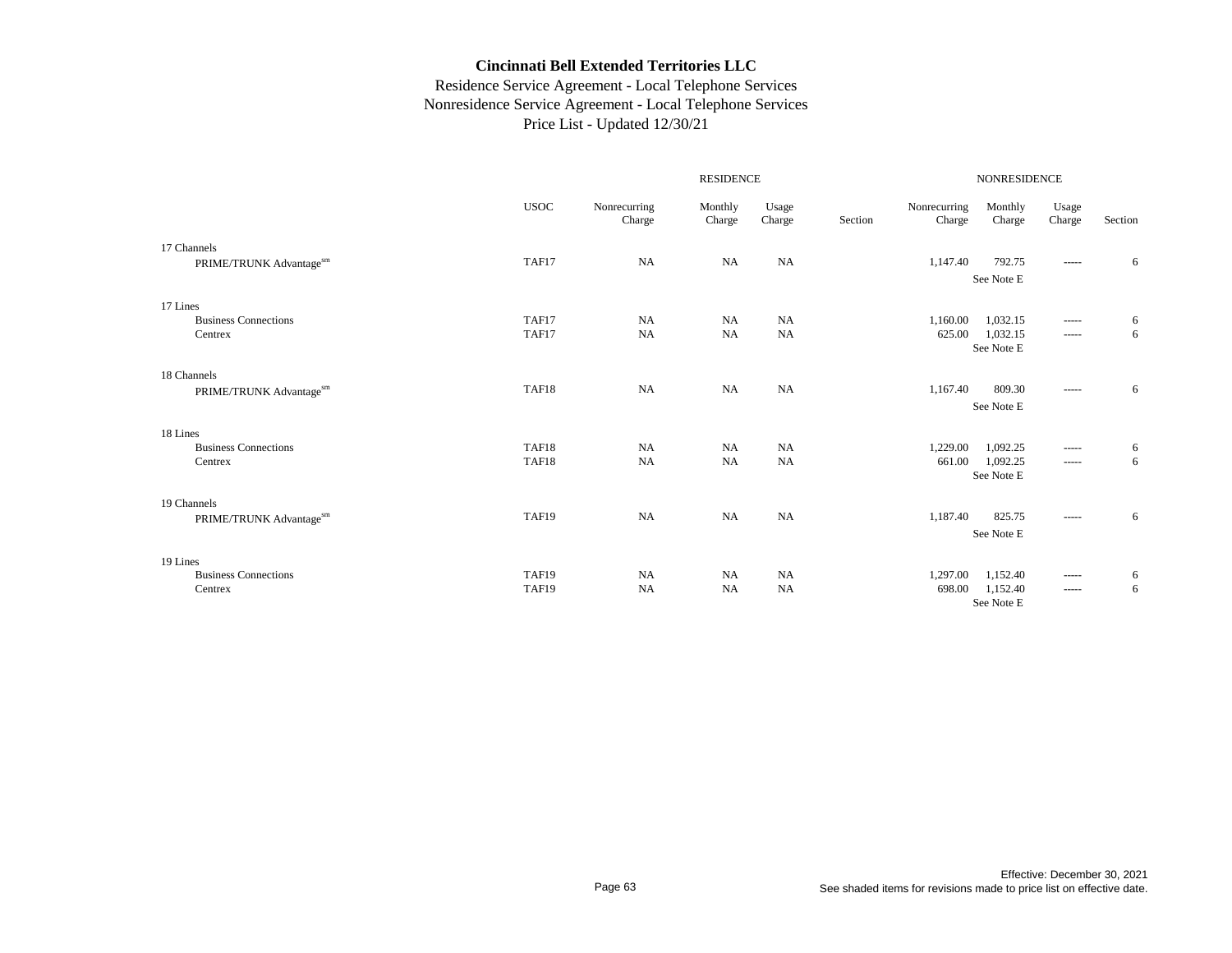|                             |             |                        |                   | NONRESIDENCE    |         |                        |                   |                 |         |
|-----------------------------|-------------|------------------------|-------------------|-----------------|---------|------------------------|-------------------|-----------------|---------|
|                             | <b>USOC</b> | Nonrecurring<br>Charge | Monthly<br>Charge | Usage<br>Charge | Section | Nonrecurring<br>Charge | Monthly<br>Charge | Usage<br>Charge | Section |
| 20 Channels                 |             |                        |                   |                 |         |                        |                   |                 |         |
| PRIME/TRUNK Advantagesm     | TAF20       | NA                     | NA                | NA              |         | 1,207.40               | 842.50            | -----           | 6       |
|                             |             |                        |                   |                 |         |                        | See Note E        |                 |         |
| 20 Lines                    |             |                        |                   |                 |         |                        |                   |                 |         |
| <b>Business Connections</b> | TAF20       | NA                     | <b>NA</b>         | <b>NA</b>       |         | 1,365.00               | 1,212.50          | -----           | 6       |
| Centrex                     | TAF20       | NA                     | NA                | NA              |         | 735.00                 | 1,212.50          | -----           | 6       |
|                             |             |                        |                   |                 |         |                        | See Note E        |                 |         |
| 21 Channels                 |             |                        |                   |                 |         |                        |                   |                 |         |
| PRIME/TRUNK Advantagesm     | TAF21       | NA                     | NA                | NA              |         | 1,227.40               | 859.00            | -----           | 6       |
|                             |             |                        |                   |                 |         |                        | See Note E        |                 |         |
| 21 Lines                    |             |                        |                   |                 |         |                        |                   |                 |         |
| <b>Business Connections</b> | TAF21       | <b>NA</b>              | <b>NA</b>         | <b>NA</b>       |         | 1,433.00               | 1,272.65          | -----           | 6       |
| Centrex                     | TAF21       | <b>NA</b>              | NA                | <b>NA</b>       |         | 772.00                 | 1,272.65          | -----           | 6       |
|                             |             |                        |                   |                 |         |                        | See Note E        |                 |         |
| 22 Channels                 |             |                        |                   |                 |         |                        |                   |                 |         |
| PRIME/TRUNK Advantagesm     | TAF22       | NA                     | NA                | <b>NA</b>       |         | 1,247.40               | 875.50            | -----           | 6       |
|                             |             |                        |                   |                 |         |                        | See Note E        |                 |         |
| 22 Lines                    |             |                        |                   |                 |         |                        |                   |                 |         |
| <b>Business Connections</b> | TAF22       | NA                     | <b>NA</b>         | <b>NA</b>       |         | 1,502.00               | 1,332.75          | -----           | 6       |
| Centrex                     | TAF22       | NA                     | <b>NA</b>         | <b>NA</b>       |         | 808.00                 | 1,332.75          | -----           | 6       |
|                             |             |                        |                   |                 |         |                        | See Note E        |                 |         |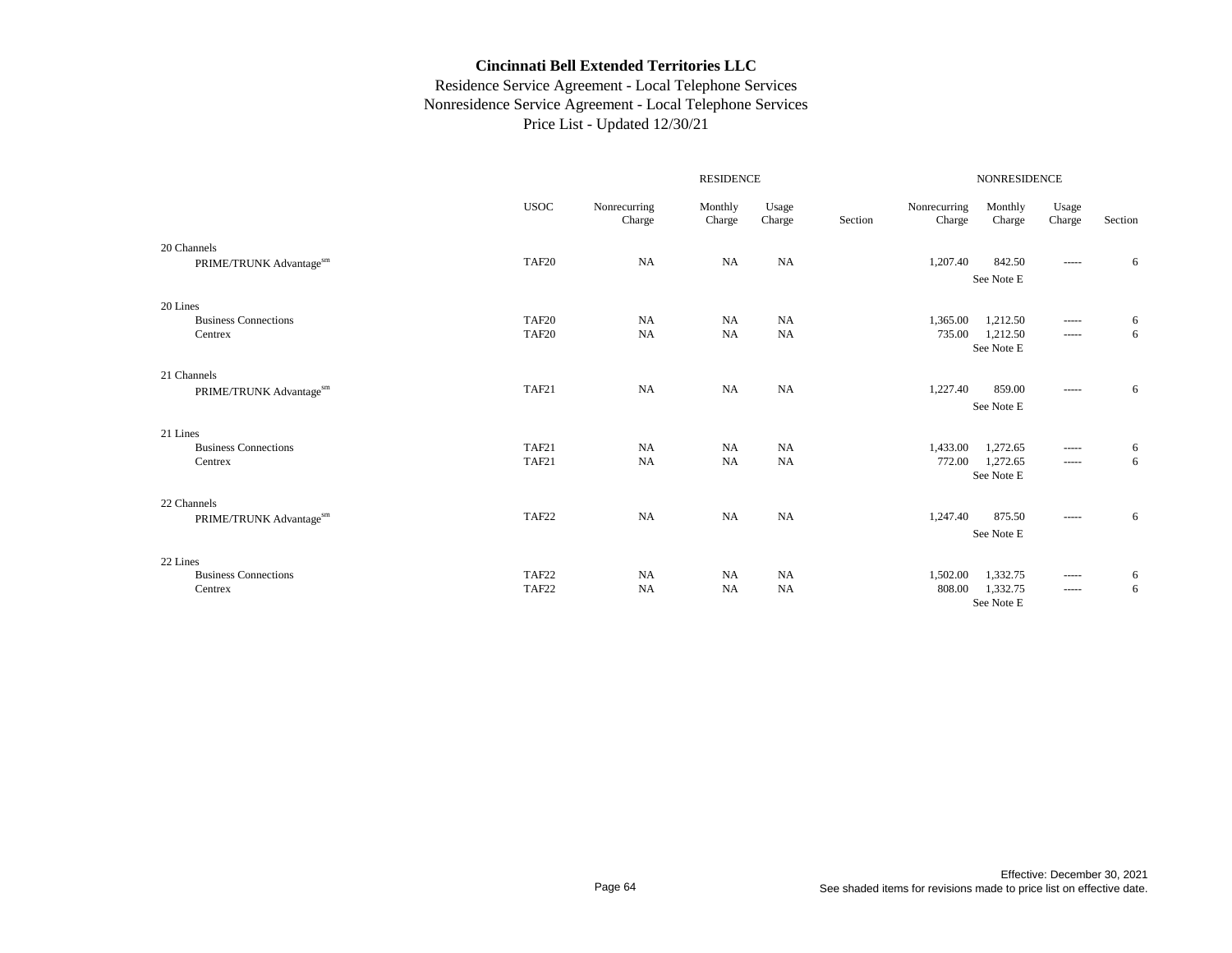|                             |                   | <b>RESIDENCE</b>       |                   |                 |         |                                                    | <b>NONRESIDENCE</b> |                 |         |  |  |
|-----------------------------|-------------------|------------------------|-------------------|-----------------|---------|----------------------------------------------------|---------------------|-----------------|---------|--|--|
|                             | <b>USOC</b>       | Nonrecurring<br>Charge | Monthly<br>Charge | Usage<br>Charge | Section | Nonrecurring<br>Charge                             | Monthly<br>Charge   | Usage<br>Charge | Section |  |  |
| 23 Channels                 |                   |                        |                   |                 |         |                                                    |                     |                 |         |  |  |
| PRIME/TRUNK Advantagesm     | TAF <sub>23</sub> | <b>NA</b>              | <b>NA</b>         | <b>NA</b>       |         | 1,267.40                                           | 892.00              | -----           | 6       |  |  |
|                             |                   |                        |                   |                 |         |                                                    | See Note E          |                 |         |  |  |
| 23 Lines                    |                   |                        |                   |                 |         |                                                    |                     |                 |         |  |  |
| <b>Business Connections</b> | TAF <sub>23</sub> | NA                     | <b>NA</b>         | <b>NA</b>       |         | 1,570.00                                           | 1,392.90            |                 | 6       |  |  |
| Centrex                     | TAF23             | <b>NA</b>              | <b>NA</b>         | <b>NA</b>       |         | 845.00                                             | 1,392.90            |                 | 6       |  |  |
|                             |                   |                        |                   |                 |         |                                                    | See Note E          |                 |         |  |  |
| 24 Channels                 |                   |                        |                   |                 |         |                                                    |                     |                 |         |  |  |
| PRIME/TRUNK Advantagesm     | TAF24             | NA                     | <b>NA</b>         | <b>NA</b>       |         | 1,287.40                                           | 908.50              | -----           | 6       |  |  |
|                             |                   |                        |                   |                 |         |                                                    | See Note E          |                 |         |  |  |
| 24 Lines                    |                   |                        |                   |                 |         |                                                    |                     |                 |         |  |  |
| <b>Business Connections</b> | TAF24             | NA                     | <b>NA</b>         | NA              |         | 1,638.00                                           | 1,453.00            | -----           | 6       |  |  |
| Centrex                     | TAF24             | NA                     | <b>NA</b>         | <b>NA</b>       |         | 882.00                                             | 1,453.00            |                 | 6       |  |  |
|                             |                   |                        |                   |                 |         |                                                    | See Note E          |                 |         |  |  |
|                             |                   |                        |                   |                 |         | Note E: Month-to-month pricing is not available in |                     |                 |         |  |  |
|                             |                   |                        |                   |                 |         | the Lebanon exchange. In Lebanon, all monthly      |                     |                 |         |  |  |
|                             |                   |                        |                   |                 |         | pricing will be established via contract.          |                     |                 |         |  |  |
| Service Area B              |                   | <b>NA</b>              | <b>NA</b>         | <b>NA</b>       |         | <b>NA</b>                                          | <b>NA</b>           | <b>NA</b>       |         |  |  |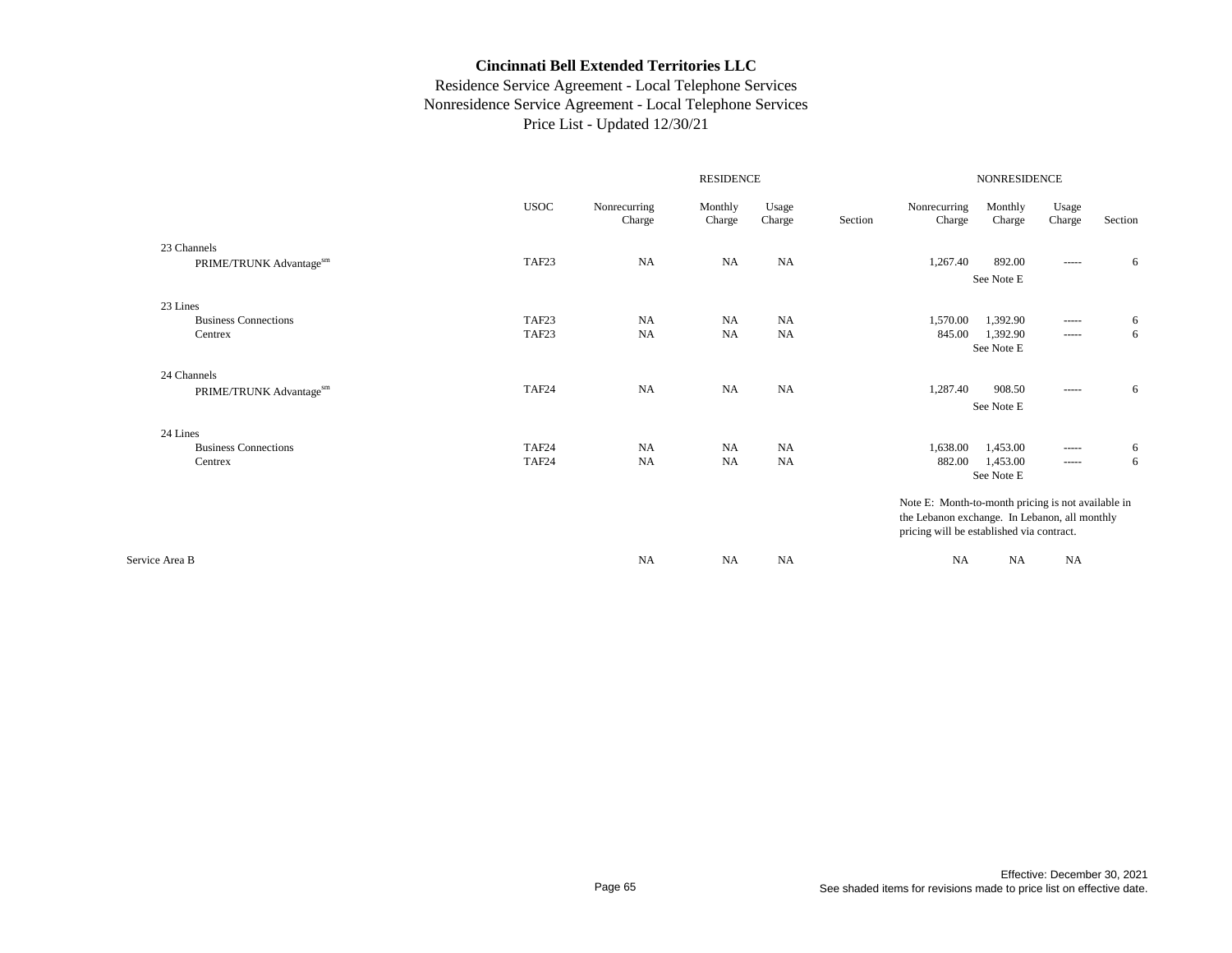## Residence Service Agreement - Local Telephone Services Nonresidence Service Agreement - Local Telephone Services Price List - Updated 12/30/21

|                                                  |                                     |                        |                   | <b>NONRESIDENCE</b> |         |                                                                                                                                                                                                                                                                                                                                                                                                                                                                                        |                   |                        |         |
|--------------------------------------------------|-------------------------------------|------------------------|-------------------|---------------------|---------|----------------------------------------------------------------------------------------------------------------------------------------------------------------------------------------------------------------------------------------------------------------------------------------------------------------------------------------------------------------------------------------------------------------------------------------------------------------------------------------|-------------------|------------------------|---------|
|                                                  | <b>USOC</b>                         | Nonrecurring<br>Charge | Monthly<br>Charge | Usage<br>Charge     | Section | Nonrecurring<br>Charge                                                                                                                                                                                                                                                                                                                                                                                                                                                                 | Monthly<br>Charge | Usage<br>Charge        | Section |
| TRUNK Advantagesm - Integrated TRUNK Advantagesm |                                     |                        |                   |                     |         |                                                                                                                                                                                                                                                                                                                                                                                                                                                                                        |                   |                        |         |
| Service Area A                                   |                                     |                        |                   |                     |         |                                                                                                                                                                                                                                                                                                                                                                                                                                                                                        |                   |                        |         |
| Digital Trunk Facility - Standard                | WZBX4                               | <b>NA</b>              | <b>NA</b>         | <b>NA</b>           |         | 99.00                                                                                                                                                                                                                                                                                                                                                                                                                                                                                  | 1,500.00          | -----                  | 11      |
| Digital Trunk Facility - Lite                    | ZZAGJ                               | NA                     | <b>NA</b>         | NA                  |         | 99.00                                                                                                                                                                                                                                                                                                                                                                                                                                                                                  | 750.00            |                        | 11      |
| Digital Trunk Channels with Flat Rate Service    |                                     |                        |                   |                     |         |                                                                                                                                                                                                                                                                                                                                                                                                                                                                                        |                   |                        |         |
| Each Standard Channel                            | WZBX5,<br>WZBX6,<br>WZBX7           | $_{\rm NA}$            | NA                | NA                  |         | 20.00                                                                                                                                                                                                                                                                                                                                                                                                                                                                                  | $0.00\,$          | -----                  | 11      |
| Each Two-way/DID Channel                         | WZBX8                               | <b>NA</b>              | <b>NA</b>         | <b>NA</b>           |         | 20.00                                                                                                                                                                                                                                                                                                                                                                                                                                                                                  | 0.00              | $\cdots \cdots \cdots$ | 11      |
| Each DID Channel                                 | WZBX9                               | NA                     | NA                | NA                  |         | 20.00                                                                                                                                                                                                                                                                                                                                                                                                                                                                                  | 0.00              | $\cdots \cdots \cdots$ | 11      |
| Digital Trunk Channels with Measured Service     |                                     |                        |                   |                     |         |                                                                                                                                                                                                                                                                                                                                                                                                                                                                                        |                   |                        |         |
| Each Standard Channel                            | WZBY1,<br>WZBY2,<br>WZBY3,<br>WZBY4 | <b>NA</b>              | NA                | NA                  |         | 20.00                                                                                                                                                                                                                                                                                                                                                                                                                                                                                  | $0.00\,$          | See Note               | 11      |
| Each Two-way/DID Channel                         | WZBY5                               | <b>NA</b>              | NA                | NA                  |         | 20.00                                                                                                                                                                                                                                                                                                                                                                                                                                                                                  | $0.00\,$          | See Note               | 11      |
| Each DID Channel                                 | WZBY6                               | NA                     | NA                | NA                  |         | 20.00                                                                                                                                                                                                                                                                                                                                                                                                                                                                                  | $0.00\,$          | See Note               | 11      |
| Minute of Local Use, Each (Note)                 |                                     |                        | <b>NA</b>         | NA                  |         | $\begin{array}{cccccccccc} \multicolumn{2}{c}{} & \multicolumn{2}{c}{} & \multicolumn{2}{c}{} & \multicolumn{2}{c}{} & \multicolumn{2}{c}{} & \multicolumn{2}{c}{} & \multicolumn{2}{c}{} & \multicolumn{2}{c}{} & \multicolumn{2}{c}{} & \multicolumn{2}{c}{} & \multicolumn{2}{c}{} & \multicolumn{2}{c}{} & \multicolumn{2}{c}{} & \multicolumn{2}{c}{} & \multicolumn{2}{c}{} & \multicolumn{2}{c}{} & \multicolumn{2}{c}{} & \multicolumn{2}{c}{} & \multicolumn{2}{c}{} & \mult$ | -----             | 0.04                   | 11      |

Note: This per minute usage rate applies to all local calls.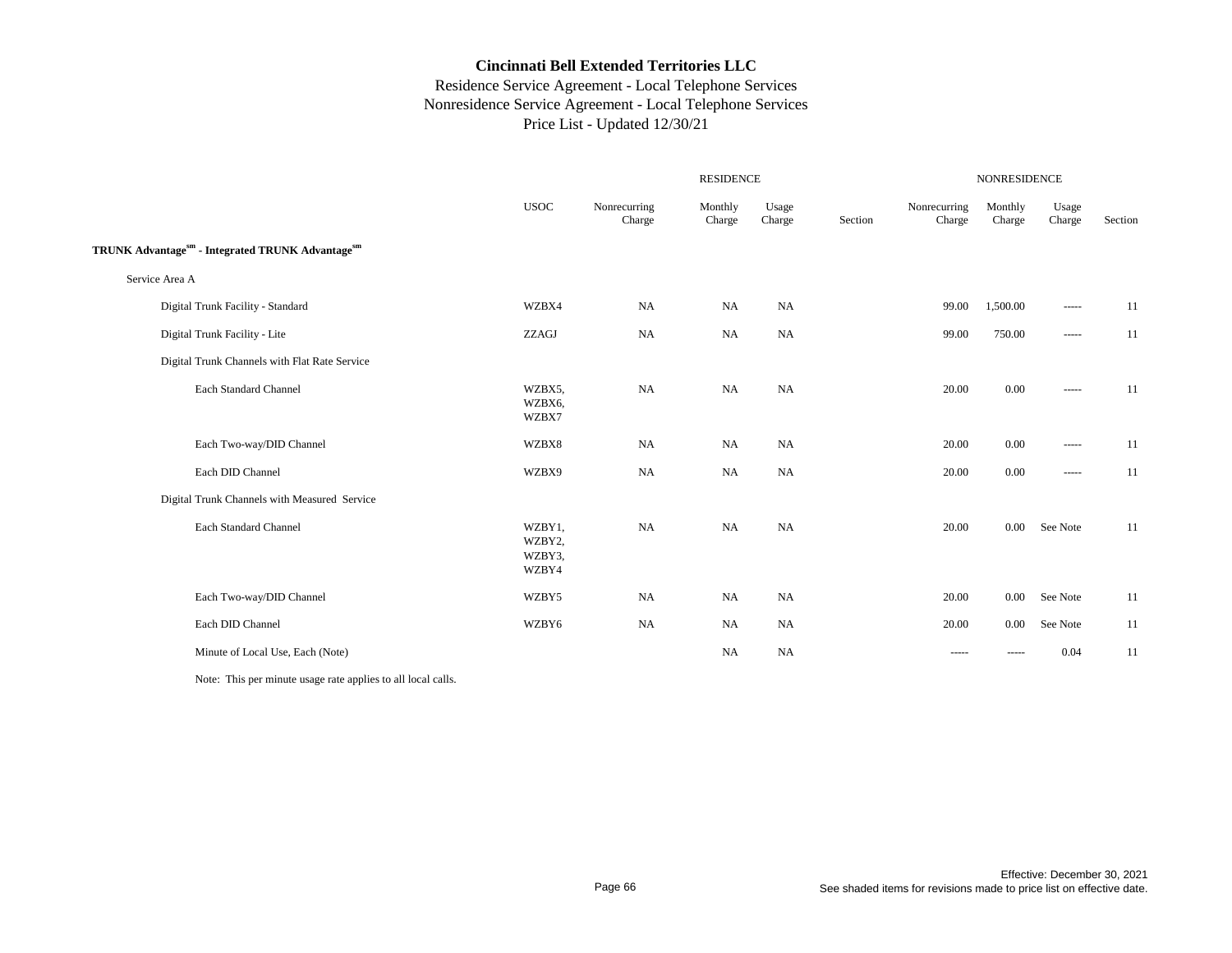|                                                  | <b>RESIDENCE</b>     |                        |                   |                 |         | <b>NONRESIDENCE</b>                                                                                                                       |                   |                 |         |  |  |
|--------------------------------------------------|----------------------|------------------------|-------------------|-----------------|---------|-------------------------------------------------------------------------------------------------------------------------------------------|-------------------|-----------------|---------|--|--|
|                                                  | <b>USOC</b>          | Nonrecurring<br>Charge | Monthly<br>Charge | Usage<br>Charge | Section | Nonrecurring<br>Charge                                                                                                                    | Monthly<br>Charge | Usage<br>Charge | Section |  |  |
| DID Number Blocks, Each Group of 20 DID Numbers  | $\operatorname{NEF}$ | NA                     | NA                | <b>NA</b>       |         | 207.40                                                                                                                                    | 4.15              | -----           | 11      |  |  |
|                                                  |                      |                        |                   |                 |         | Note: If multiple DID Number Blocks are purchased<br>at the same time, the Nonrecurring Charge applies<br>only to the first Number Block. |                   |                 |         |  |  |
| Additional Channels, per Channel                 |                      |                        |                   |                 |         |                                                                                                                                           |                   |                 |         |  |  |
| Flat Rate Service, Each                          | WZBY7                | NA                     | <b>NA</b>         | <b>NA</b>       |         | 20.00                                                                                                                                     | 0.00              | -----           | 11      |  |  |
| Measured Service, Each                           | WZBY8                | NA                     | NA                | <b>NA</b>       |         | 20.00                                                                                                                                     | 0.00              | 0.04            | 11      |  |  |
|                                                  |                      |                        |                   |                 |         | Note: This per minute usage rate applies to all local<br>calls.                                                                           |                   |                 |         |  |  |
| Digital Data Service                             | WZBY9                | NA                     | <b>NA</b>         | <b>NA</b>       |         | 20.00                                                                                                                                     | 0.00              | -----           | 11      |  |  |
| Voice Grade 2-wire                               | WZBZ1                | NA                     | <b>NA</b>         | <b>NA</b>       |         | 20.00                                                                                                                                     | 0.00              | -----           | 11      |  |  |
| Voice Grade 4-wire                               | WZBZ2                | NA                     | NA                | <b>NA</b>       |         | 20.00                                                                                                                                     | 0.00              | -----           | 11      |  |  |
| <b>Optional Feature</b>                          |                      |                        |                   |                 |         |                                                                                                                                           |                   |                 |         |  |  |
| Channel Transfer Service (Digital Channels Only) | WZEF1                | NA                     | <b>NA</b>         | NA              |         | 100.00                                                                                                                                    | 115.00            | -----           | 11      |  |  |
| <b>Expedite Fee</b>                              | WZER8                | <b>NA</b>              | <b>NA</b>         | <b>NA</b>       |         | 700.00                                                                                                                                    |                   | -----           | 11      |  |  |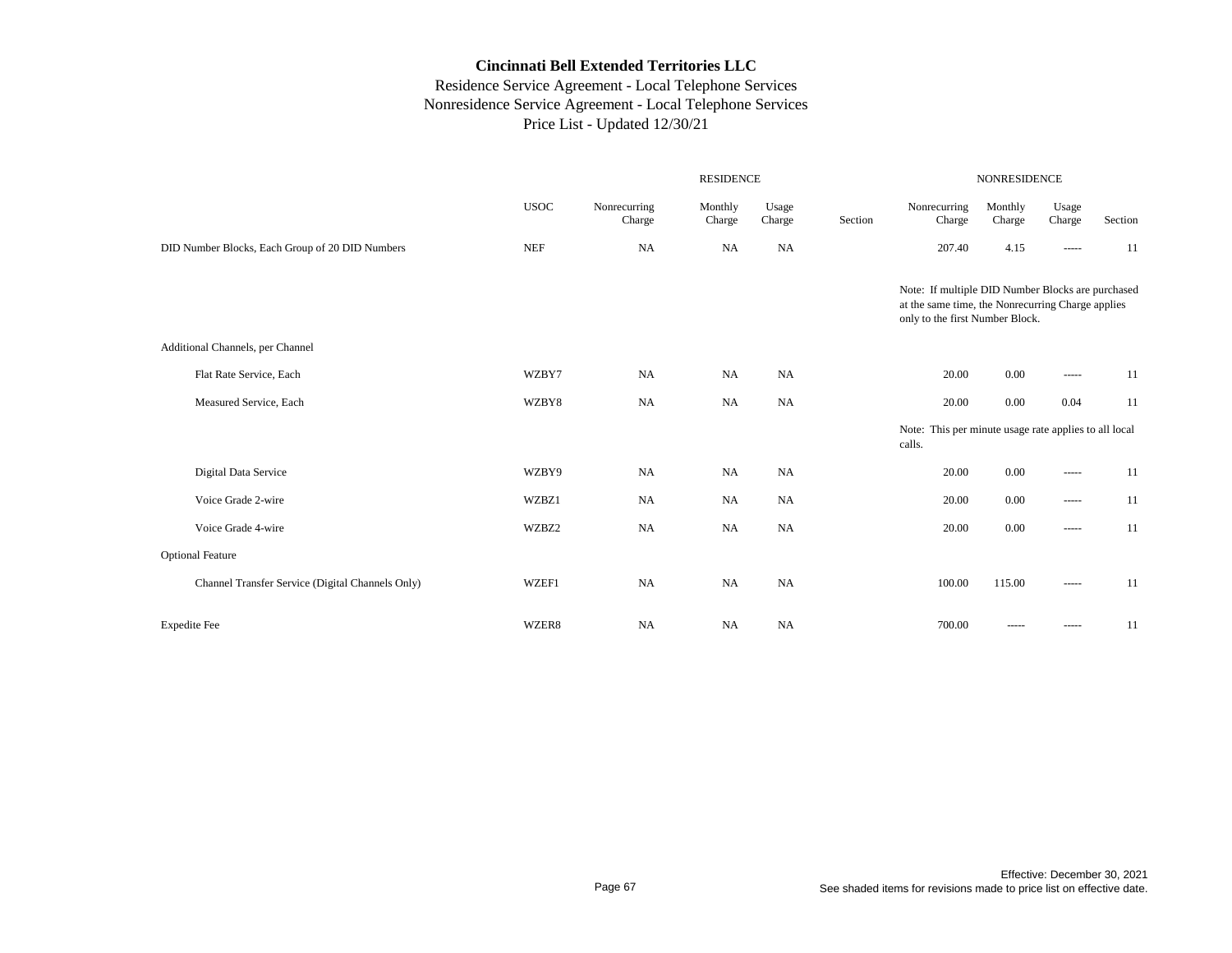|                                                 |                           | <b>NONRESIDENCE</b>    |                   |                 |         |                        |                   |                                                                                                                                                                                                                                                                                                                                                                                                                                                                                        |         |
|-------------------------------------------------|---------------------------|------------------------|-------------------|-----------------|---------|------------------------|-------------------|----------------------------------------------------------------------------------------------------------------------------------------------------------------------------------------------------------------------------------------------------------------------------------------------------------------------------------------------------------------------------------------------------------------------------------------------------------------------------------------|---------|
|                                                 | <b>USOC</b>               | Nonrecurring<br>Charge | Monthly<br>Charge | Usage<br>Charge | Section | Nonrecurring<br>Charge | Monthly<br>Charge | Usage<br>Charge                                                                                                                                                                                                                                                                                                                                                                                                                                                                        | Section |
| Service Area B                                  |                           |                        |                   |                 |         |                        |                   |                                                                                                                                                                                                                                                                                                                                                                                                                                                                                        |         |
| Digital Trunk Facility - Standard               | WZBX4                     | <b>NA</b>              | <b>NA</b>         | <b>NA</b>       |         | 99.00                  | 475.00            | -----                                                                                                                                                                                                                                                                                                                                                                                                                                                                                  | 11      |
| Digital Trunk Facility - Lite                   | ZZAGJ                     | <b>NA</b>              | <b>NA</b>         | <b>NA</b>       |         | 99.00                  | 375.00            | $\cdots$                                                                                                                                                                                                                                                                                                                                                                                                                                                                               | 11      |
| Digital Trunk Channels with Flat Rate Service   |                           |                        |                   |                 |         |                        |                   |                                                                                                                                                                                                                                                                                                                                                                                                                                                                                        |         |
| Each Standard Channel                           | WZBX5,<br>WZBX6,<br>WZBX7 | <b>NA</b>              | <b>NA</b>         | <b>NA</b>       |         | 20.00                  | 0.00              | $\begin{array}{cccccccccc} \multicolumn{2}{c}{} & \multicolumn{2}{c}{} & \multicolumn{2}{c}{} & \multicolumn{2}{c}{} & \multicolumn{2}{c}{} & \multicolumn{2}{c}{} & \multicolumn{2}{c}{} & \multicolumn{2}{c}{} & \multicolumn{2}{c}{} & \multicolumn{2}{c}{} & \multicolumn{2}{c}{} & \multicolumn{2}{c}{} & \multicolumn{2}{c}{} & \multicolumn{2}{c}{} & \multicolumn{2}{c}{} & \multicolumn{2}{c}{} & \multicolumn{2}{c}{} & \multicolumn{2}{c}{} & \multicolumn{2}{c}{} & \mult$ | 11      |
| Each Two-way/DID Channel                        | WZBX9                     | <b>NA</b>              | <b>NA</b>         | <b>NA</b>       |         | 20.00                  | 0.00              | ------                                                                                                                                                                                                                                                                                                                                                                                                                                                                                 | 11      |
| Each DID Channel                                | WZBX9                     | <b>NA</b>              | <b>NA</b>         | <b>NA</b>       |         | 20.00                  | 0.00              | -----                                                                                                                                                                                                                                                                                                                                                                                                                                                                                  | 11      |
| DID Number Blocks, Each Group of 20 DID Numbers | <b>NEF</b>                | <b>NA</b>              | <b>NA</b>         | <b>NA</b>       |         | 207.40                 | 4.15              | -----                                                                                                                                                                                                                                                                                                                                                                                                                                                                                  | 11      |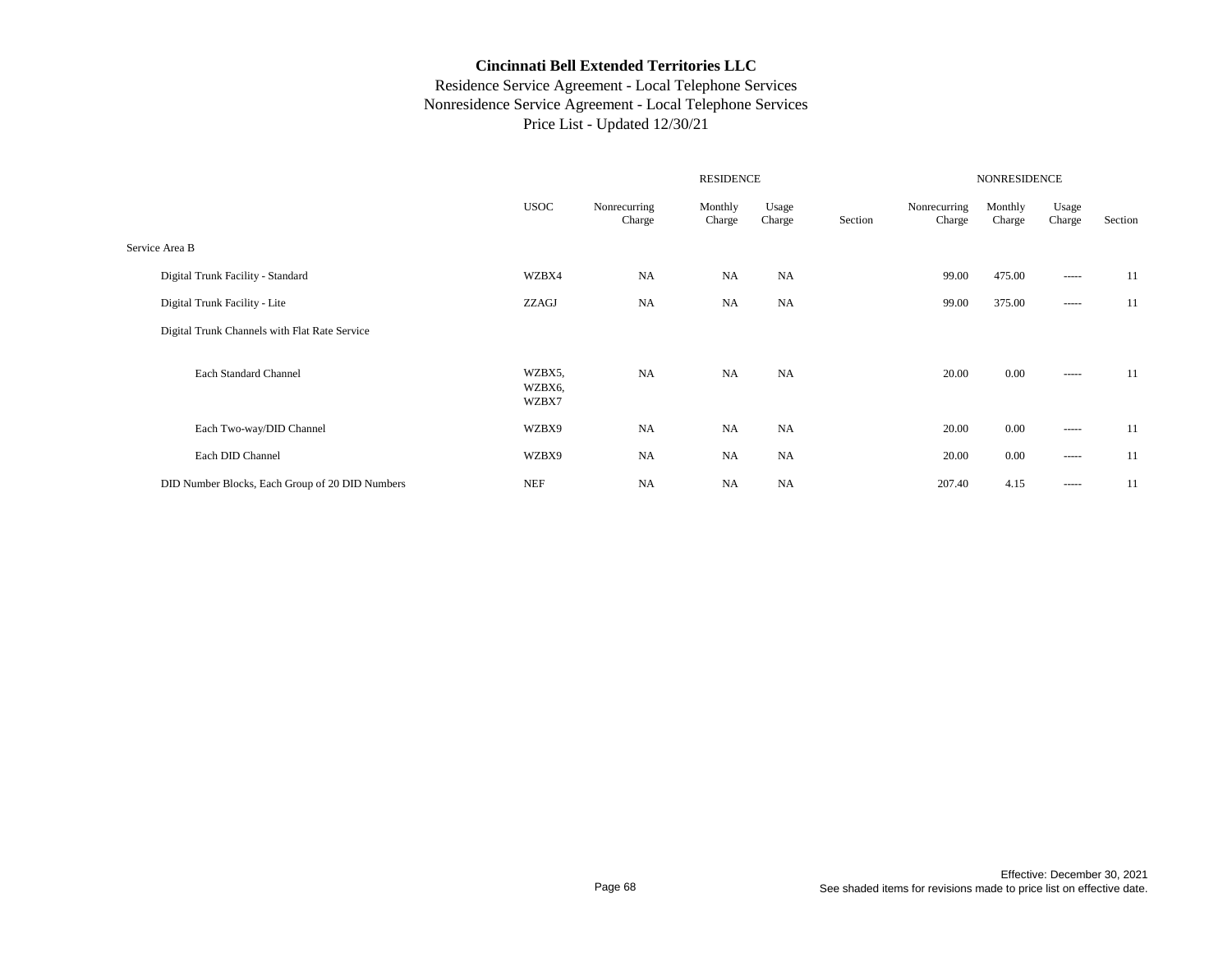|                                                  |             |                        | <b>NONRESIDENCE</b> |                 |         |                        |                   |                 |         |
|--------------------------------------------------|-------------|------------------------|---------------------|-----------------|---------|------------------------|-------------------|-----------------|---------|
|                                                  | <b>USOC</b> | Nonrecurring<br>Charge | Monthly<br>Charge   | Usage<br>Charge | Section | Nonrecurring<br>Charge | Monthly<br>Charge | Usage<br>Charge | Section |
| Additional Channels, per Channel                 |             |                        |                     |                 |         |                        |                   |                 |         |
| Flat Rate Service, Each                          | WZBY7       | <b>NA</b>              | <b>NA</b>           | <b>NA</b>       |         | 20.00                  | 0.00              |                 | 11      |
| Digital Data Service                             | WZBY9       | <b>NA</b>              | <b>NA</b>           | <b>NA</b>       |         | 20.00                  | 0.00              |                 | 11      |
| Voice Grade 2-wire                               | WZBZ1       | <b>NA</b>              | <b>NA</b>           | <b>NA</b>       |         | 20.00                  | 0.00              |                 | 11      |
| Voice Grade 4-wire                               | WZBZ2       | <b>NA</b>              | <b>NA</b>           | <b>NA</b>       |         | 20.00                  | 0.00              |                 | 11      |
| <b>Optional Feature</b>                          |             |                        |                     |                 |         |                        |                   |                 |         |
| Channel Transfer Service (Digital Channels Only) | WZEF1       | <b>NA</b>              | <b>NA</b>           | <b>NA</b>       |         | 100.00                 | 115.00            |                 | 11      |
| <b>Expedite Fee</b>                              | WZER8       | <b>NA</b>              | <b>NA</b>           | <b>NA</b>       |         | 700.00                 | -----             | $- - - - -$     | 11      |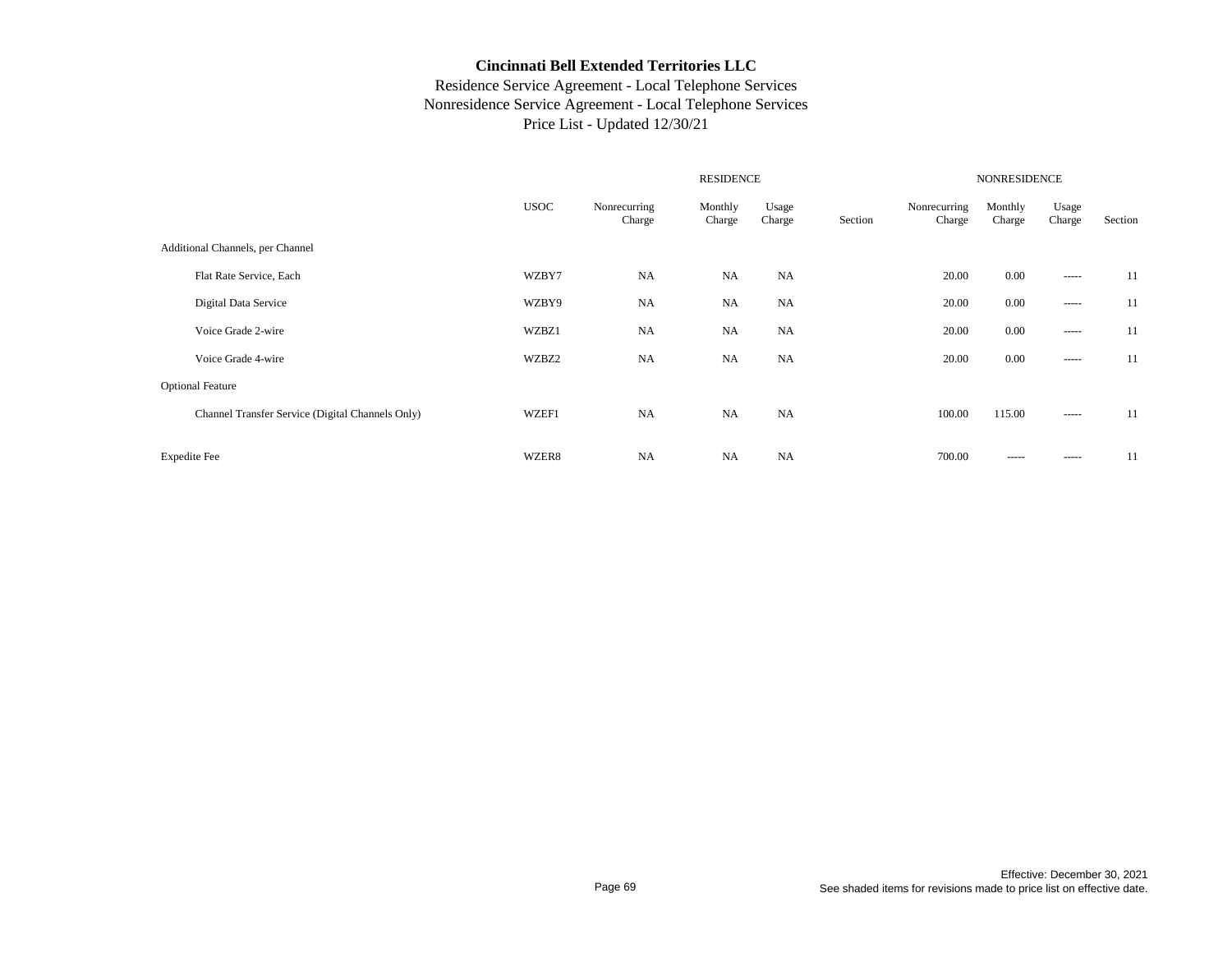## Residence Service Agreement - Local Telephone Services Nonresidence Service Agreement - Local Telephone Services Price List - Updated 12/30/21

|                                               |                                     |                        |                   | <b>NONRESIDENCE</b> |         |                        |                   |                                                                                                                                                                                                                                                                                                                                                                                                                                                                                        |         |
|-----------------------------------------------|-------------------------------------|------------------------|-------------------|---------------------|---------|------------------------|-------------------|----------------------------------------------------------------------------------------------------------------------------------------------------------------------------------------------------------------------------------------------------------------------------------------------------------------------------------------------------------------------------------------------------------------------------------------------------------------------------------------|---------|
|                                               | <b>USOC</b>                         | Nonrecurring<br>Charge | Monthly<br>Charge | Usage<br>Charge     | Section | Nonrecurring<br>Charge | Monthly<br>Charge | Usage<br>Charge                                                                                                                                                                                                                                                                                                                                                                                                                                                                        | Section |
| TRUNK Advantagesm - Standard Service          |                                     |                        |                   |                     |         |                        |                   |                                                                                                                                                                                                                                                                                                                                                                                                                                                                                        |         |
| Service Area A                                |                                     |                        |                   |                     |         |                        |                   |                                                                                                                                                                                                                                                                                                                                                                                                                                                                                        |         |
| Digital Trunk Facility - Standard             | D7W                                 | NA                     | NA                | NA                  |         | 99.00                  | 534.50            | -----                                                                                                                                                                                                                                                                                                                                                                                                                                                                                  | 11      |
| Digital Trunk Channels with Flat Rate Service |                                     |                        |                   |                     |         |                        |                   |                                                                                                                                                                                                                                                                                                                                                                                                                                                                                        |         |
| Each Standard Channel                         | T2P0X,<br>T <sub>2</sub> PCX        | NA                     | NA                | <b>NA</b>           |         | 20.00                  | 58.50             | $\begin{array}{cccccccccc} \multicolumn{2}{c}{} & \multicolumn{2}{c}{} & \multicolumn{2}{c}{} & \multicolumn{2}{c}{} & \multicolumn{2}{c}{} & \multicolumn{2}{c}{} & \multicolumn{2}{c}{} & \multicolumn{2}{c}{} & \multicolumn{2}{c}{} & \multicolumn{2}{c}{} & \multicolumn{2}{c}{} & \multicolumn{2}{c}{} & \multicolumn{2}{c}{} & \multicolumn{2}{c}{} & \multicolumn{2}{c}{} & \multicolumn{2}{c}{} & \multicolumn{2}{c}{} & \multicolumn{2}{c}{} & \multicolumn{2}{c}{} & \mult$ | 11      |
| Each Two-way/DID Channel                      | TF7CX                               | <b>NA</b>              | <b>NA</b>         | <b>NA</b>           |         | 20.00                  | 78.00             | $- - - - -$                                                                                                                                                                                                                                                                                                                                                                                                                                                                            | 11      |
| Each DID Channel                              | <b>TZR</b>                          | NA                     | NA                | <b>NA</b>           |         | 20.00                  | 82.50             | -----                                                                                                                                                                                                                                                                                                                                                                                                                                                                                  | 11      |
| Digital Trunk Channels with Measured Service  |                                     |                        |                   |                     |         |                        |                   |                                                                                                                                                                                                                                                                                                                                                                                                                                                                                        |         |
| Each Standard Channel                         | T2M0X,<br>T2MCX.<br>T2A0X,<br>T2ACX | <b>NA</b>              | <b>NA</b>         | <b>NA</b>           |         | 20.00                  | 21.00             | See Note                                                                                                                                                                                                                                                                                                                                                                                                                                                                               | 11      |
| Each Two-way/DID Channel                      | <b>TD0CX</b>                        | NA                     | NA                | NA                  |         | 20.00                  | 47.50             | See Note                                                                                                                                                                                                                                                                                                                                                                                                                                                                               | 11      |
| Each DID Channel                              | <b>TZR</b>                          | <b>NA</b>              | NA                | <b>NA</b>           |         | 20.00                  | 82.50             | See Note                                                                                                                                                                                                                                                                                                                                                                                                                                                                               | 11      |
| Minute of Local Use, Each (Note)              |                                     |                        | <b>NA</b>         | NA                  |         | -----                  | -----             | 0.04                                                                                                                                                                                                                                                                                                                                                                                                                                                                                   | 11      |

Note: This per minute usage rate applies to all local calls.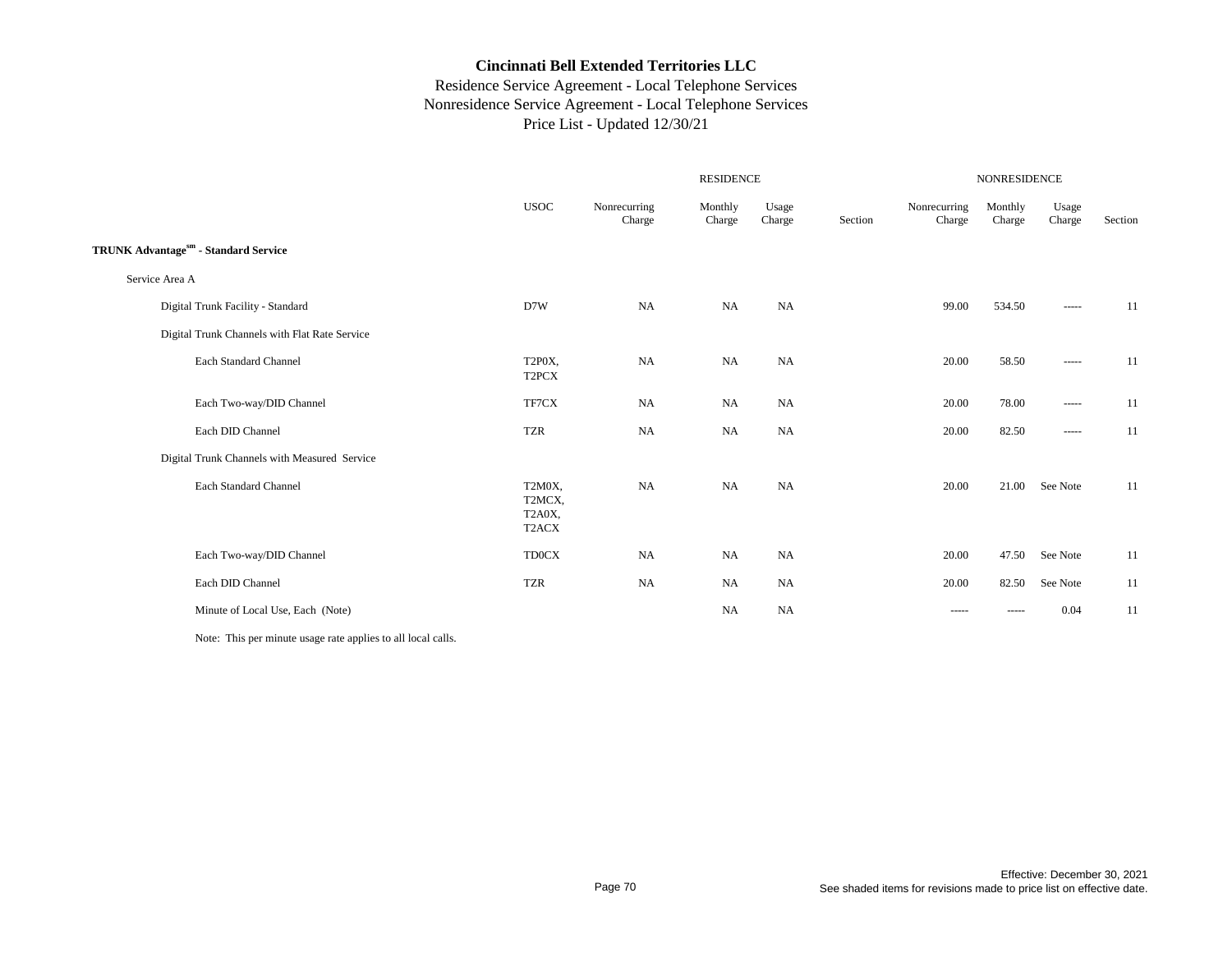|                                                 | <b>RESIDENCE</b> |                        |                   |                 |         | <b>NONRESIDENCE</b>                                                                                                                       |                   |                 |         |  |  |  |
|-------------------------------------------------|------------------|------------------------|-------------------|-----------------|---------|-------------------------------------------------------------------------------------------------------------------------------------------|-------------------|-----------------|---------|--|--|--|
|                                                 | <b>USOC</b>      | Nonrecurring<br>Charge | Monthly<br>Charge | Usage<br>Charge | Section | Nonrecurring<br>Charge                                                                                                                    | Monthly<br>Charge | Usage<br>Charge | Section |  |  |  |
| DID Number Blocks, Each Group of 20 DID Numbers | <b>NEF</b>       | <b>NA</b>              | <b>NA</b>         | <b>NA</b>       |         | 207.40                                                                                                                                    | 4.15              | -----           | 11      |  |  |  |
|                                                 |                  |                        |                   |                 |         | Note: If multiple DID Number Blocks are purchased<br>at the same time, the Nonrecurring Charge applies<br>only to the first Number Block. |                   |                 |         |  |  |  |
| <b>Optional Feature</b>                         |                  |                        |                   |                 |         |                                                                                                                                           |                   |                 |         |  |  |  |
| <b>Channel Transfer Service</b>                 | WZEE9            | <b>NA</b>              | <b>NA</b>         | <b>NA</b>       |         | 100.00                                                                                                                                    | 115.00            | -----           | 11      |  |  |  |
| <b>Expedite Fee</b>                             | WZER8            | <b>NA</b>              | <b>NA</b>         | <b>NA</b>       |         | 700.00                                                                                                                                    | -----             | -----           | 11      |  |  |  |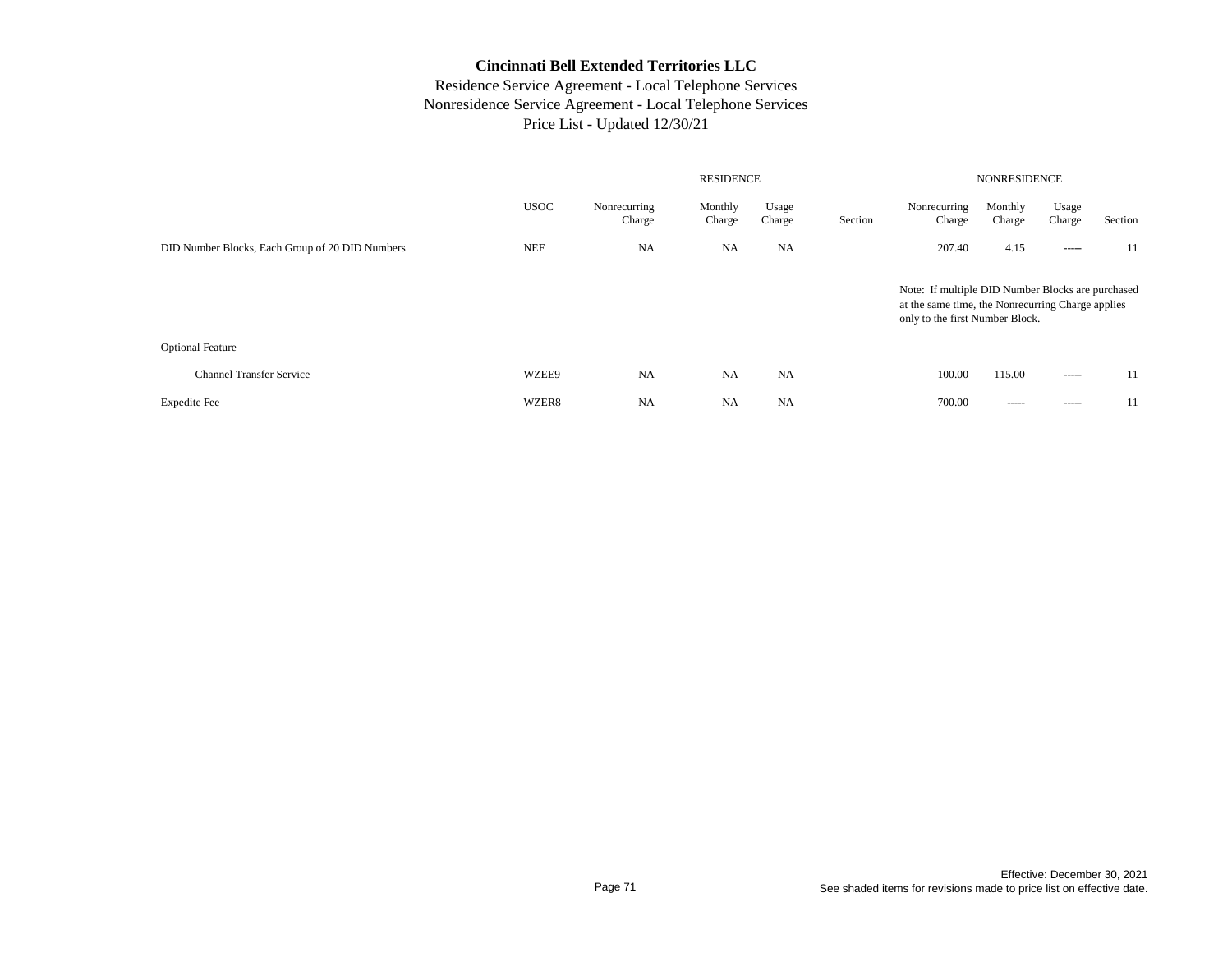|                                                 | <b>RESIDENCE</b>             |                        |                   |                 |         | NONRESIDENCE                                                                                                                              |                   |                                                                                                                                                                                                                                                                                                                                                                                                                                                                                        |         |  |  |
|-------------------------------------------------|------------------------------|------------------------|-------------------|-----------------|---------|-------------------------------------------------------------------------------------------------------------------------------------------|-------------------|----------------------------------------------------------------------------------------------------------------------------------------------------------------------------------------------------------------------------------------------------------------------------------------------------------------------------------------------------------------------------------------------------------------------------------------------------------------------------------------|---------|--|--|
|                                                 | <b>USOC</b>                  | Nonrecurring<br>Charge | Monthly<br>Charge | Usage<br>Charge | Section | Nonrecurring<br>Charge                                                                                                                    | Monthly<br>Charge | Usage<br>Charge                                                                                                                                                                                                                                                                                                                                                                                                                                                                        | Section |  |  |
| Service Area B                                  |                              |                        |                   |                 |         |                                                                                                                                           |                   |                                                                                                                                                                                                                                                                                                                                                                                                                                                                                        |         |  |  |
| Digital Trunk Facility - Standard               | D7W                          | <b>NA</b>              | <b>NA</b>         | NA              |         | 99.00                                                                                                                                     | 456.02            | $- - - - -$                                                                                                                                                                                                                                                                                                                                                                                                                                                                            | 11      |  |  |
| Digital Trunk Channels with Flat Rate Service   |                              |                        |                   |                 |         |                                                                                                                                           |                   |                                                                                                                                                                                                                                                                                                                                                                                                                                                                                        |         |  |  |
| Each Standard Channel                           | T2P0X,<br>T <sub>2</sub> PCX | <b>NA</b>              | NA                | <b>NA</b>       |         | 20.00                                                                                                                                     | 64.50             | -----                                                                                                                                                                                                                                                                                                                                                                                                                                                                                  | 11      |  |  |
| Each Two-way/DID Channel                        | TF7CX                        | <b>NA</b>              | <b>NA</b>         | <b>NA</b>       |         | 20.00                                                                                                                                     | 74.00             | $\cdots$                                                                                                                                                                                                                                                                                                                                                                                                                                                                               | 11      |  |  |
| Each DID Channel                                | <b>TZR</b>                   | <b>NA</b>              | NA                | <b>NA</b>       |         | 20.00                                                                                                                                     | 88.50             | $\cdots$                                                                                                                                                                                                                                                                                                                                                                                                                                                                               | 11      |  |  |
| DID Number Blocks, Each Group of 20 DID Numbers | <b>NEF</b>                   | <b>NA</b>              | <b>NA</b>         | <b>NA</b>       |         | 207.40                                                                                                                                    | 4.15              | $\begin{array}{cccccccccc} \multicolumn{2}{c}{} & \multicolumn{2}{c}{} & \multicolumn{2}{c}{} & \multicolumn{2}{c}{} & \multicolumn{2}{c}{} & \multicolumn{2}{c}{} & \multicolumn{2}{c}{} & \multicolumn{2}{c}{} & \multicolumn{2}{c}{} & \multicolumn{2}{c}{} & \multicolumn{2}{c}{} & \multicolumn{2}{c}{} & \multicolumn{2}{c}{} & \multicolumn{2}{c}{} & \multicolumn{2}{c}{} & \multicolumn{2}{c}{} & \multicolumn{2}{c}{} & \multicolumn{2}{c}{} & \multicolumn{2}{c}{} & \mult$ | 11      |  |  |
|                                                 |                              |                        |                   |                 |         | Note: If multiple DID Number Blocks are purchased<br>at the same time, the Nonrecurring Charge applies<br>only to the first Number Block. |                   |                                                                                                                                                                                                                                                                                                                                                                                                                                                                                        |         |  |  |
| <b>Optional Feature</b>                         |                              |                        |                   |                 |         |                                                                                                                                           |                   |                                                                                                                                                                                                                                                                                                                                                                                                                                                                                        |         |  |  |
| <b>Channel Transfer Service</b>                 | WZEE9                        | <b>NA</b>              | NA                | <b>NA</b>       |         | 100.00                                                                                                                                    | 115.00            | $\cdots \cdots \cdots$                                                                                                                                                                                                                                                                                                                                                                                                                                                                 | 11      |  |  |
| <b>Expedite Fee</b>                             | WZER8                        | <b>NA</b>              | <b>NA</b>         | <b>NA</b>       |         | 700.00                                                                                                                                    | -----             | -----                                                                                                                                                                                                                                                                                                                                                                                                                                                                                  | 11      |  |  |